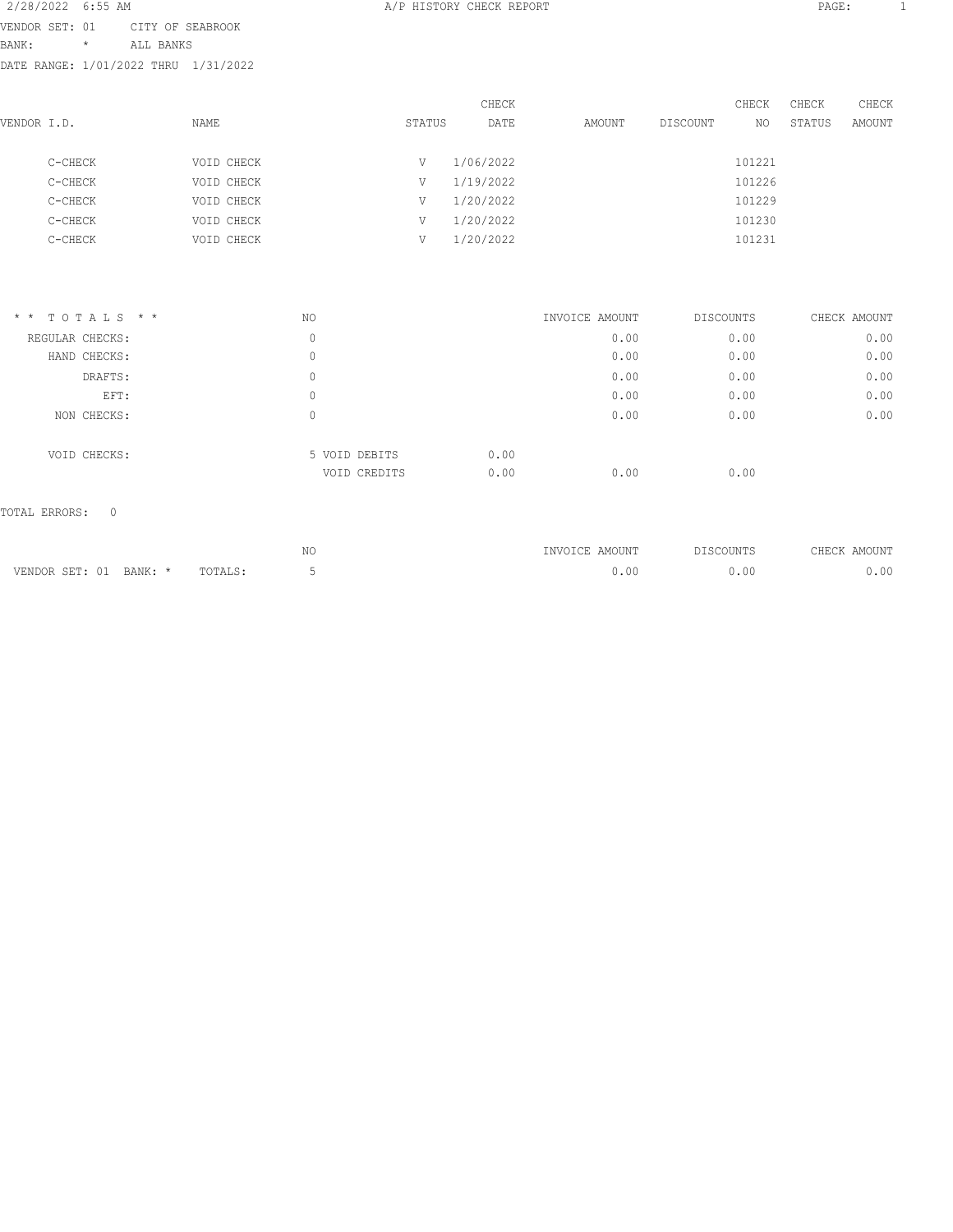VENDOR SET: 99 CITY OF SEABROOK

| VENDOR SET: 99 |         | CITY OF SEABROOK                     |        |       |        |          |       |        |        |  |
|----------------|---------|--------------------------------------|--------|-------|--------|----------|-------|--------|--------|--|
| BANK:          | $\star$ | ALL BANKS                            |        |       |        |          |       |        |        |  |
|                |         | DATE RANGE: 1/01/2022 THRU 1/31/2022 |        |       |        |          |       |        |        |  |
|                |         |                                      |        |       |        |          |       |        |        |  |
|                |         |                                      |        | CHECK |        |          | CHECK | CHECK  | CHECK  |  |
| VENDOR I.D.    |         | NAME                                 | STATUS | DATE  | AMOUNT | DISCOUNT | NO.   | STATUS | AMOUNT |  |
|                |         |                                      |        |       |        |          |       |        |        |  |
|                |         |                                      |        |       |        |          |       |        |        |  |

| 2106 |           | DOOLEY TACKABERRY |          |   |           |        |            |
|------|-----------|-------------------|----------|---|-----------|--------|------------|
|      | E-CHECK   | DOOLEY TACKABERRY | UNPOST V |   | 1/26/2022 | 002966 | 1,997.58CR |
| 2106 |           | DOOLEY TACKABERRY |          |   |           |        |            |
|      | M-CHECK   | DOOLEY TACKABERRY | UNPOST   | V | 1/31/2022 | 002966 |            |
|      | C-CHECK   | VOID CHECK        |          | V | 1/06/2022 | 142269 |            |
|      | C-CHECK   | VOID CHECK        |          | V | 1/06/2022 | 142270 |            |
|      | C-CHECK   | VOID CHECK        |          | V | 1/12/2022 | 142304 |            |
|      | C-CHECK   | VOID CHECK        |          | V | 1/12/2022 | 142338 |            |
|      | C-CHECK   | VOID CHECK        |          | V | 1/12/2022 | 142339 |            |
|      | C-CHECK   | VOID CHECK        |          | V | 1/12/2022 | 142340 |            |
|      | C-CHECK   | VOID CHECK        |          | V | 1/12/2022 | 142341 |            |
|      | C-CHECK   | VOID CHECK        |          | V | 1/12/2022 | 142345 |            |
|      | C-CHECK   | VOID CHECK        |          | V | 1/12/2022 | 142346 |            |
|      | C-CHECK   | VOID CHECK        |          | V | 1/12/2022 | 142347 |            |
|      | C-CHECK   | VOID CHECK        |          | V | 1/12/2022 | 142348 |            |
|      | C-CHECK   | VOID CHECK        |          | V | 1/12/2022 | 142353 |            |
|      | C-CHECK   | VOID CHECK        |          | V | 1/19/2022 | 142376 |            |
|      | C-CHECK   | VOID CHECK        |          | V | 1/19/2022 | 142388 |            |
|      | C-CHECK   | VOID CHECK        |          | V | 1/19/2022 | 142389 |            |
|      | C-CHECK   | VOID CHECK        |          | V | 1/19/2022 | 142390 |            |
|      | C-CHECK   | VOID CHECK        |          | V | 1/19/2022 | 142391 |            |
|      | C-CHECK   | VOID CHECK        |          | V | 1/19/2022 | 142399 |            |
|      | C-CHECK   | VOID CHECK        |          | V | 1/19/2022 | 142419 |            |
|      | C-CHECK   | VOID CHECK        |          | V | 1/19/2022 | 142426 |            |
|      | C-CHECK   | VOID CHECK        |          | V | 1/26/2022 | 142458 |            |
|      | C-CHECK   | VOID CHECK        |          | V | 1/26/2022 | 142460 |            |
|      | C-CHECK   | VOID CHECK        |          | V | 1/26/2022 | 142462 |            |
|      | C-CHECK   | VOID CHECK        |          | V | 1/26/2022 | 142467 |            |
|      | C-CHECK   | VOID CHECK        |          | V | 1/26/2022 | 142469 |            |
|      | $C-CHECK$ | VOID CHECK        |          | V | 1/26/2022 | 142478 |            |
|      | C-CHECK   | VOID CHECK        |          | V | 1/26/2022 | 142480 |            |
|      | C-CHECK   | VOID CHECK        |          | V | 1/26/2022 | 142481 |            |
|      |           |                   |          |   |           |        |            |

| $*$ * TOTALS * * | NO                             | INVOICE AMOUNT                   | DISCOUNTS | CHECK AMOUNT |
|------------------|--------------------------------|----------------------------------|-----------|--------------|
| REGULAR CHECKS:  | 0                              | 0.00                             | 0.00      | 0.00         |
| HAND CHECKS:     | 0                              | 0.00                             | 0.00      | 0.00         |
| DRAFTS:          | 0                              | 0.00                             | 0.00      | 0.00         |
| EFT:             | 0                              | 0.00                             | 0.00      | 0.00         |
| NON CHECKS:      | 0                              | 0.00                             | 0.00      | 0.00         |
| VOID CHECKS:     | 29 VOID DEBITS<br>VOID CREDITS | 0.00<br>1,997.58CR<br>1,997.58CR | 0.00      |              |

|                        |         |         | NO | INVOICE AMOUNT | DISCOUNTS | CHECK AMOUNT |
|------------------------|---------|---------|----|----------------|-----------|--------------|
| VENDOR SET: 99 BANK: * |         | TOTALS: | 29 | 1,997.58CR     | 0.00      | 0.00         |
| BANK: *                | TOTALS: |         | 34 | 1,997.58CR     | 0.00      | 0.00         |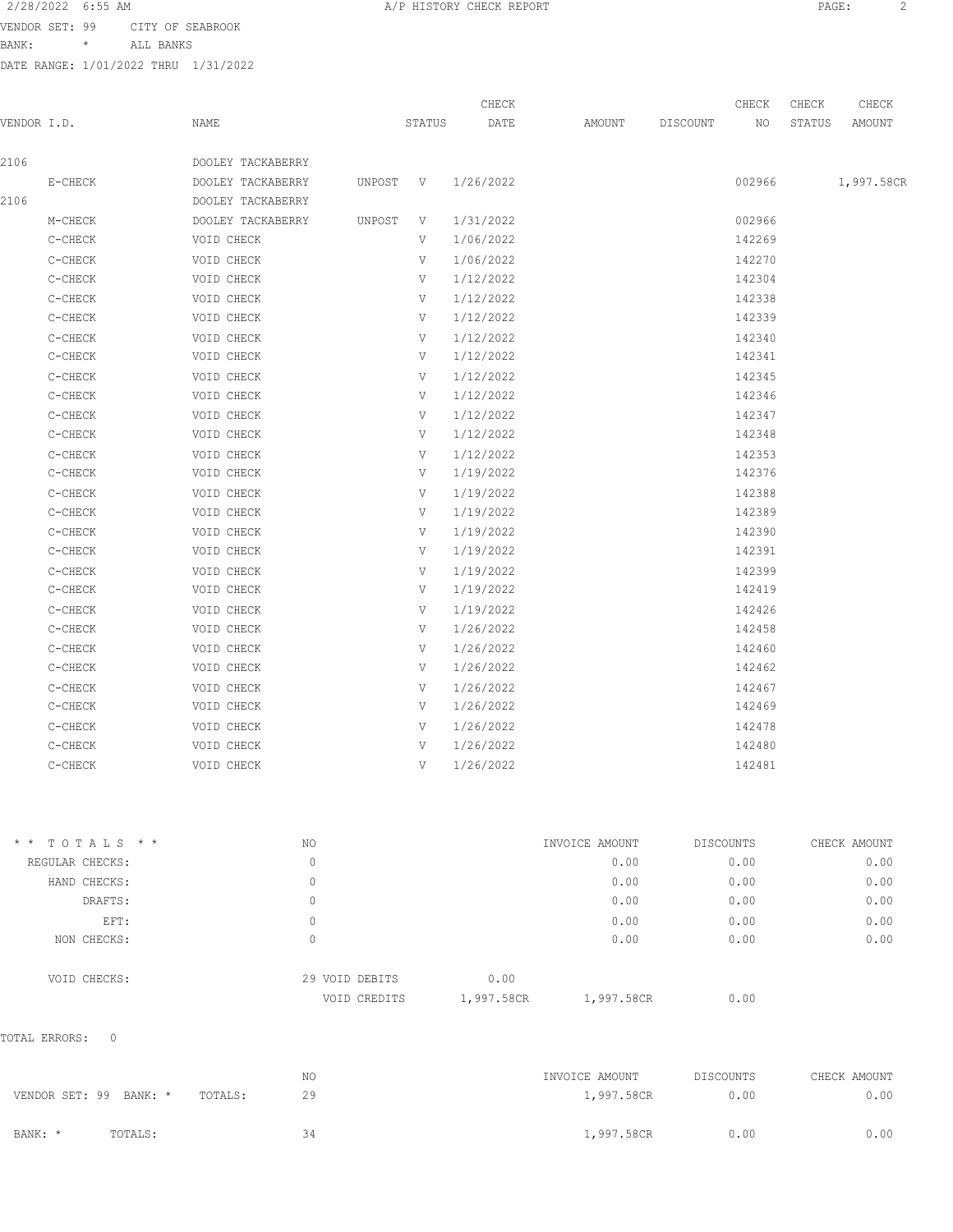2/28/2022 6:55 AM **A/P HISTORY CHECK REPORT PAGE:** 3 VENDOR SET: 08 CITY OF SEABROOK

BANK: 08 Debt Service Fund DATE RANGE: 1/01/2022 THRU 1/31/2022

|             |                     |                          | CHECK                           |            |          | CHECK    | CHECK  | CHECK      |
|-------------|---------------------|--------------------------|---------------------------------|------------|----------|----------|--------|------------|
| VENDOR I.D. |                     | <b>NAME</b>              | STATUS<br>DATE                  | AMOUNT     | DISCOUNT | NO       | STATUS | AMOUNT     |
| 0007        |                     | BANK OF NEW YORK         |                                 |            |          |          |        |            |
|             | I-252-2438992       | AGENT FEES SEABRKGO-15   | 1/26/2022<br>R                  |            |          | 001195 P |        |            |
|             | 08 808-5470         | DEBT SERVICE AGENT       | AGENT FEES SEABRKGO-            | 750.00     |          |          |        | 750.00     |
| 0007        |                     | BANK OF NEW YORK         |                                 |            |          |          |        |            |
|             | I-252-2442841       | AGENT FEES SEABRKCO-20   | 1/26/2022<br>R                  |            |          | 001196 P |        |            |
|             | 08 808-5470         | DEBT SERVICE AGENT       | AGENT FEES SEABRKCO-            | 750.00     |          |          |        | 750.00     |
| 0013        |                     | BANK OF NEW YORK MELLON  |                                 |            |          |          |        |            |
|             | I-SEABRKCO-10-JAN22 | SEABRKCO-10 INTEREST PMT | 1/26/2022<br>R                  |            |          | 001197 O |        |            |
|             | 08 808-6350         | INTEREST ON BONDS & CERT | SEABRKCO-10 INTEREST 7,557.15   |            |          |          |        | 7,557.15   |
| 0013        |                     | BANK OF NEW YORK MELLON  |                                 |            |          |          |        |            |
|             | I-SEABRKCO-20-JAN22 | SEABRKCO-20 INTEREST PMT | 1/26/2022<br>R                  |            |          | 001198 O |        |            |
|             | 08 808-6350         | INTEREST ON BONDS & CERT | SEABRKCO-20 INTEREST 52,414.00  |            |          |          |        |            |
|             | 08 008-0500         | DUE FROM ENTERPRISE FUND | SEABRKCO-20 INTEREST            | 126,036.00 |          |          |        | 178,450.00 |
| 0013        |                     | BANK OF NEW YORK MELLON  |                                 |            |          |          |        |            |
|             | I-SEABRKGO-15-JAN22 | SEABRKGO-15 INTEREST PMT | 1/26/2022<br>R                  |            |          | 001199 O |        |            |
|             | 08 808-6350         | INTEREST ON BONDS & CERT | SEABRKGO-15 INTEREST 103,443.75 |            |          |          |        | 103,443.75 |
| 0012        |                     | REGIONS BANK             |                                 |            |          |          |        |            |
|             | $I-990385$          | GO 2013 INTEREST PMT     | 1/26/2022<br>R                  |            |          | 001200 P |        |            |
|             | 08 808-6350         | INTEREST ON BONDS & CERT | GO 2013 INTEREST PMT            | 18,274.50  |          |          |        |            |
|             | 08 008-0500         | DUE FROM ENTERPRISE FUND | GO 2013 INTEREST PMT            | 5,440.50   |          |          |        | 23,715.00  |
|             |                     |                          |                                 |            |          |          |        |            |

| NO                            | INVOICE AMOUNT       | DISCOUNTS | CHECK AMOUNT |
|-------------------------------|----------------------|-----------|--------------|
| 6                             | 314,665.90           | 0.00      | 314,665.90   |
| 0                             | 0.00                 | 0.00      | 0.00         |
| 0                             | 0.00                 | 0.00      | 0.00         |
| 0                             | 0.00                 | 0.00      | 0.00         |
| 0                             | 0.00                 | 0.00      | 0.00         |
| 0 VOID DEBITS<br>VOID CREDITS | 0.00<br>0.00<br>0.00 | 0.00      |              |
|                               |                      |           |              |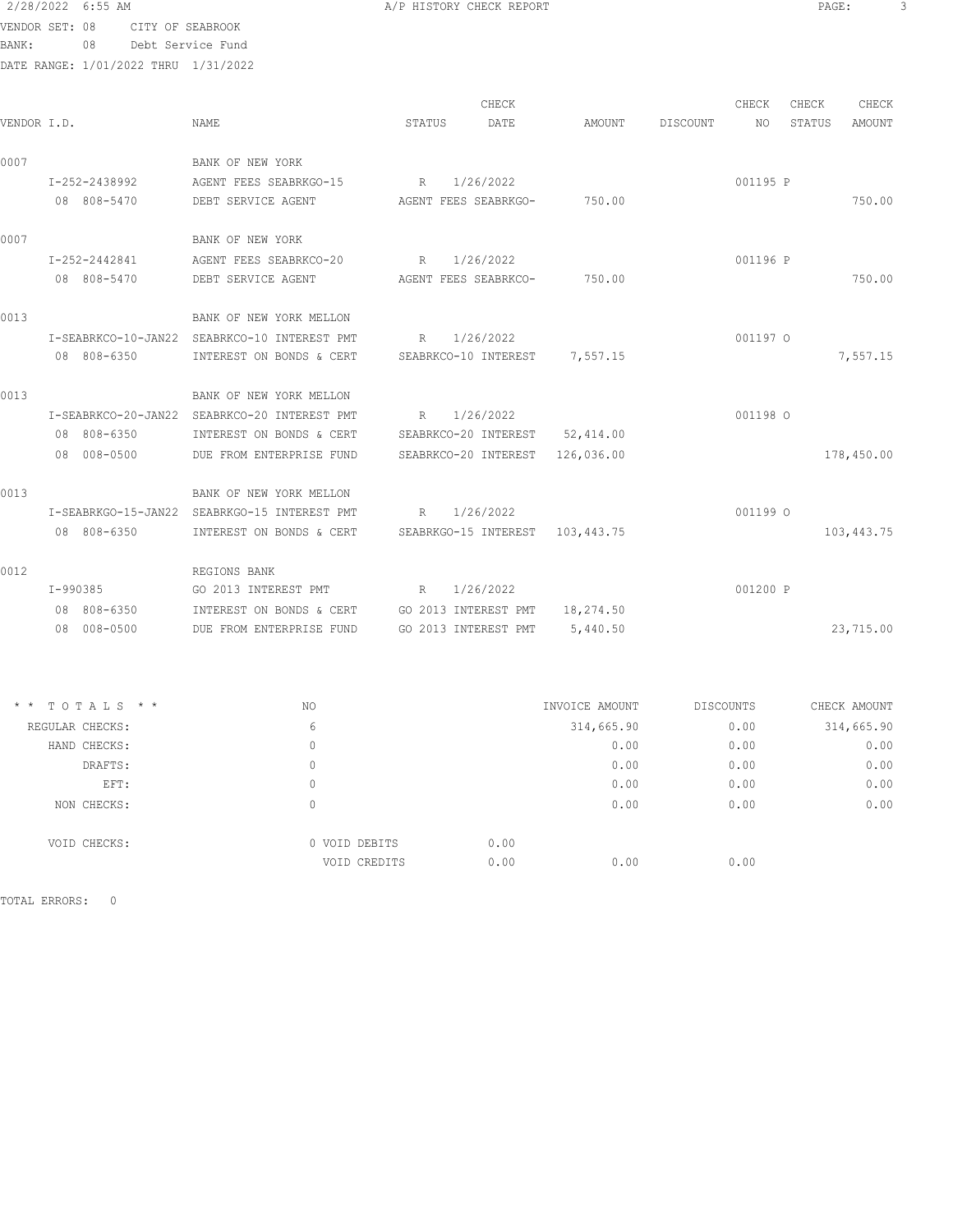#### \*\* G/L ACCOUNT TOTALS \*\*

|                            | G/L ACCOUNT    | NAME                     | AMOUNT         |           |              |
|----------------------------|----------------|--------------------------|----------------|-----------|--------------|
|                            |                |                          |                |           |              |
|                            | 008-0500<br>08 | DUE FROM ENTERPRISE FUND | 131,476.50     |           |              |
|                            | 808-5470<br>08 | DEBT SERVICE AGENT       | 1,500.00       |           |              |
|                            | 808-6350<br>08 | INTEREST ON BONDS & CERT | 181,689.40     |           |              |
|                            |                | *** FUND TOTAL ***       | 314,665.90     |           |              |
|                            | NO.            |                          | INVOICE AMOUNT | DISCOUNTS | CHECK AMOUNT |
| VENDOR SET: 08<br>BANK: 08 | TOTALS:        | 6                        | 314,665.90     | 0.00      | 314,665.90   |
|                            |                |                          |                |           |              |
| BANK: 08<br>TOTALS:        |                | 6                        | 314,665.90     | 0.00      | 314,665.90   |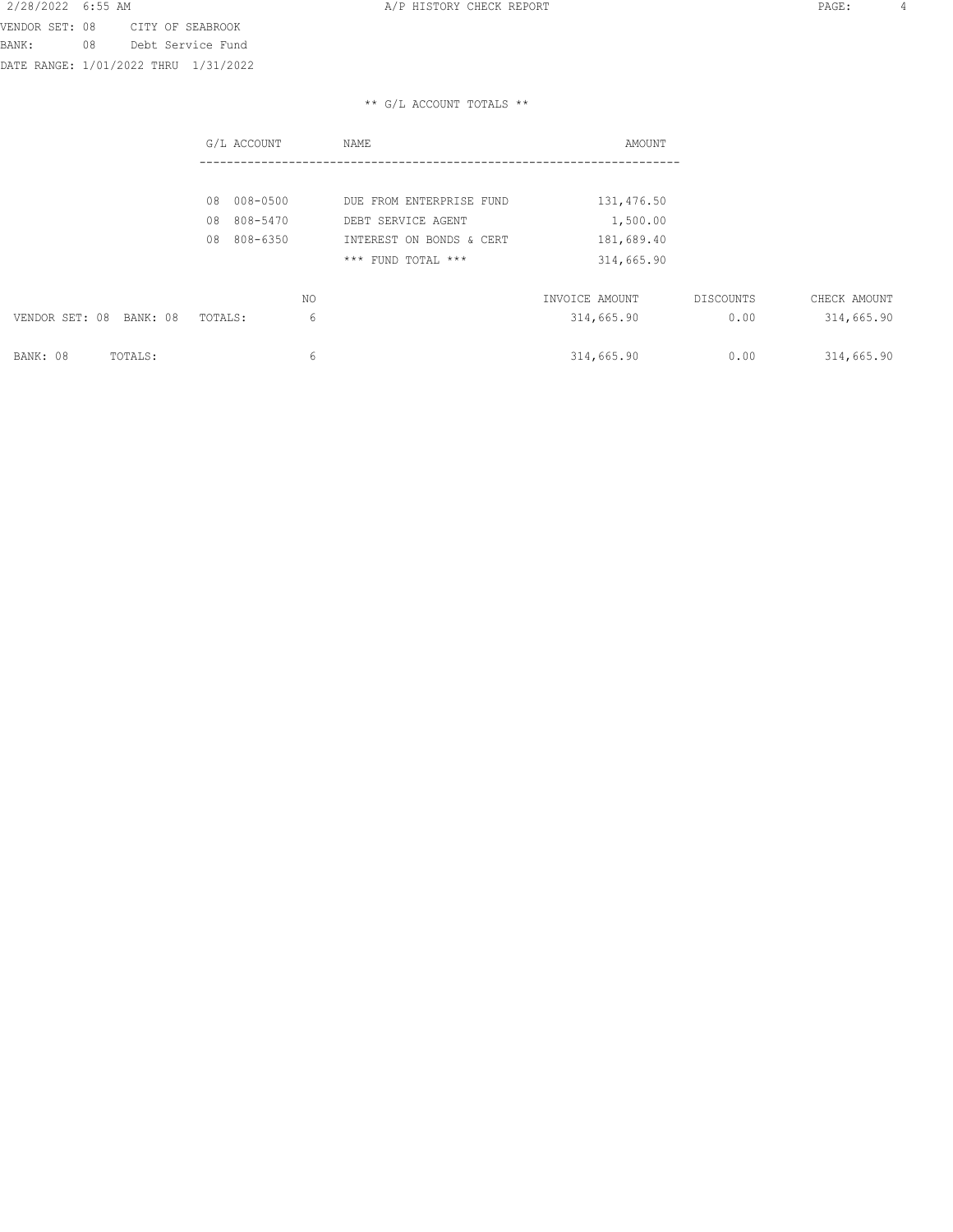| 2/28/2022 6:55 AM |                            |        |                                                   |        |                                              | A/P HISTORY CHECK REPORT |               |          |          | PAGE:  |          |  |
|-------------------|----------------------------|--------|---------------------------------------------------|--------|----------------------------------------------|--------------------------|---------------|----------|----------|--------|----------|--|
| VENDOR SET: 70    |                            |        | CITY OF SEABROOK                                  |        |                                              |                          |               |          |          |        |          |  |
| BANK:             | 70                         | SEDC 2 |                                                   |        |                                              |                          |               |          |          |        |          |  |
|                   |                            |        | DATE RANGE: 1/01/2022 THRU 1/31/2022              |        |                                              |                          |               |          |          |        |          |  |
|                   |                            |        |                                                   |        |                                              | CHECK                    |               |          | CHECK    | CHECK  | CHECK    |  |
| VENDOR I.D.       |                            |        | NAME                                              | STATUS |                                              | DATE                     | AMOUNT        | DISCOUNT | NO       | STATUS | AMOUNT   |  |
|                   |                            |        |                                                   |        |                                              |                          |               |          |          |        |          |  |
|                   |                            |        |                                                   |        |                                              |                          |               |          |          |        |          |  |
|                   |                            |        |                                                   |        |                                              |                          |               |          |          |        |          |  |
| 0120              |                            |        | BUSINESS CARD P/C                                 |        |                                              |                          |               |          |          |        |          |  |
|                   | I-202112-1004              |        | CCD STMT CHARGGES DEC21                           |        | R 1/12/2022                                  |                          |               |          | 005159 P |        |          |  |
|                   | 70 707-5030                |        | RENTALS & SERVICE AGREEMENTS ADOBE SPARK 1 YR REN |        |                                              |                          | 106.59        |          |          |        |          |  |
|                   | 70 707-5020                |        | DUES & SUBSCRIPTIONS                              |        | TEDC ANNUAL MEMEBERS                         |                          | 525.00        |          |          |        |          |  |
|                   | 70 707-5300                |        | TRAINING & CONFERENCE                             |        | LINKEDIN MICROSOFT P                         |                          | 37.88         |          |          |        |          |  |
|                   | 70 707-5465<br>70 707-5465 |        | MISC EXPENSE<br>MISC EXPENSE                      |        | BOA CCD LATE FEE PC1<br>BOA CCD FINANCE CHAR |                          | 29.00<br>8.81 |          |          |        | 707.28   |  |
|                   |                            |        |                                                   |        |                                              |                          |               |          |          |        |          |  |
| 0023              |                            |        | BAY AREA HOUSTON                                  |        |                                              |                          |               |          |          |        |          |  |
|                   | $I - 33144$                |        | BAHEP MEMBER SEDC 1Q FY22 R 1/19/2022             |        |                                              |                          |               |          | 005160 P |        |          |  |
|                   | 70 707-5227                |        | PROF FEES-CONSULTANT BAHEP MEMBER SEDC 1Q         |        |                                              |                          | 5,000.00      |          |          |        | 5,000.00 |  |
| 0026              |                            |        | ROSS BANKS MAY CRON & CAVIN                       |        |                                              |                          |               |          |          |        |          |  |
|                   | I-150402                   |        | EDC SLW FEES JAN22                                |        | R 1/19/2022                                  |                          |               |          | 005161 P |        |          |  |
|                   | 70 707-5220                |        | PROF FEES - LEGAL TEDC SLW FEES JAN22 3,000.00    |        |                                              |                          |               |          |          |        | 3,000.00 |  |
|                   |                            |        |                                                   |        |                                              |                          |               |          |          |        |          |  |
|                   |                            |        |                                                   |        |                                              |                          |               |          |          |        |          |  |
|                   |                            |        |                                                   |        |                                              |                          |               |          |          |        |          |  |
|                   |                            |        |                                                   |        |                                              |                          |               |          |          |        |          |  |
|                   |                            |        |                                                   |        |                                              |                          |               |          |          |        |          |  |

| $*$ * TOTALS * * | NO            | INVOICE AMOUNT | DISCOUNTS | CHECK AMOUNT |
|------------------|---------------|----------------|-----------|--------------|
| REGULAR CHECKS:  | 6             | 10,185.90      | 0.00      | 10,185.90    |
| HAND CHECKS:     | 0             | 0.00           | 0.00      | 0.00         |
| DRAFTS:          | 0             | 0.00           | 0.00      | 0.00         |
| EFT:             | 0             | 0.00           | 0.00      | 0.00         |
| NON CHECKS:      | 0             | 0.00           | 0.00      | 0.00         |
| VOID CHECKS:     | 0 VOID DEBITS | 0.00           |           |              |
|                  | VOID CREDITS  | 0.00<br>0.00   | 0.00      |              |
|                  |               |                |           |              |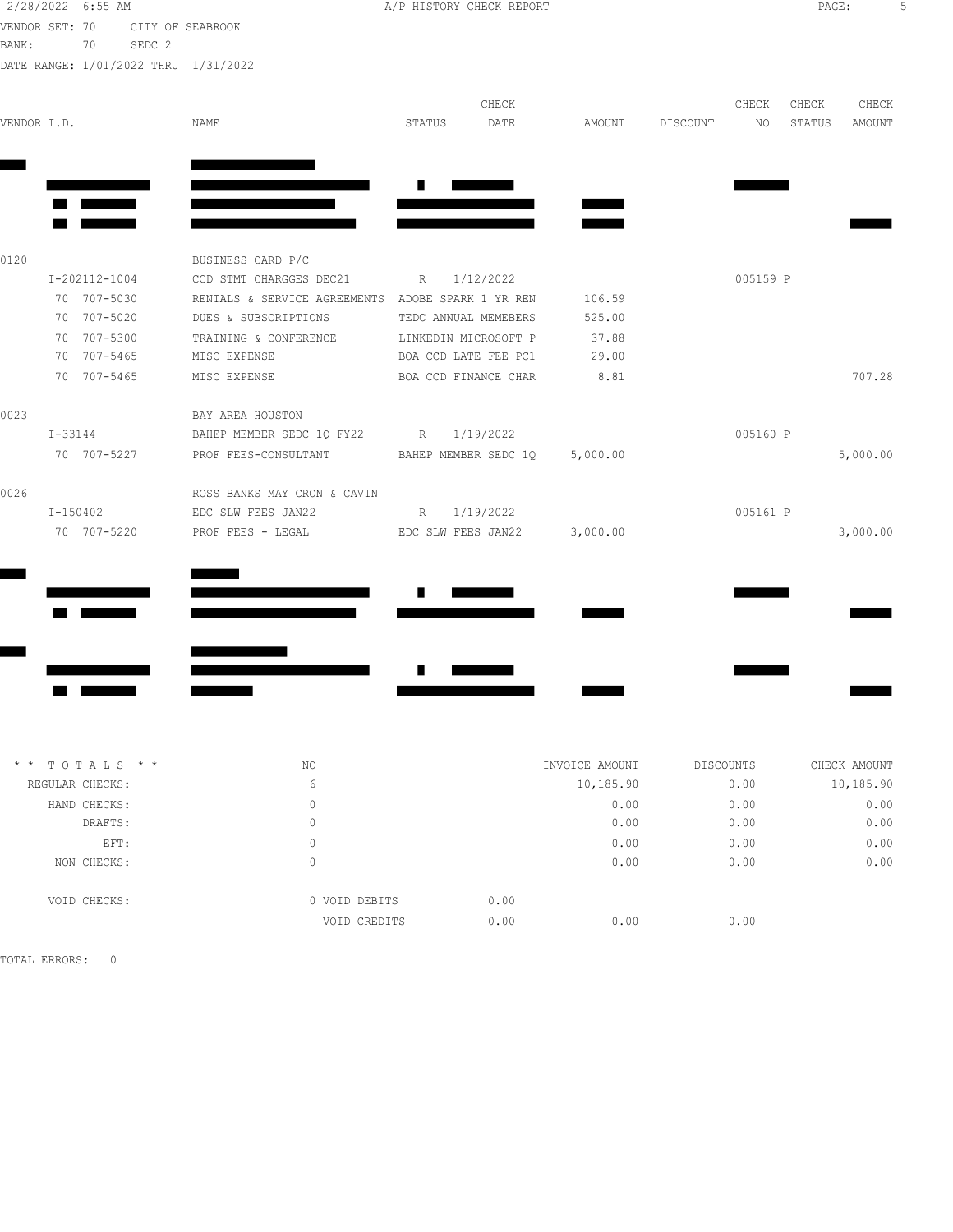\*\* G/L ACCOUNT TOTALS \*\*

|                                    | G/L ACCOUNT | NAME                         | AMOUNT         |           |              |
|------------------------------------|-------------|------------------------------|----------------|-----------|--------------|
|                                    |             |                              |                |           |              |
|                                    | 70 070-0506 | DUE FROM GENERAL FUND        | 214.79         |           |              |
|                                    | 70 707-5020 | DUES & SUBSCRIPTIONS         | 525.00         |           |              |
|                                    | 70 707-5030 | RENTALS & SERVICE AGREEMENTS | 106.59         |           |              |
|                                    | 70 707-5220 | PROF FEES - LEGAL            | 3,000.00       |           |              |
|                                    | 70 707-5227 | PROF FEES-CONSULTANT         | 5,000.00       |           |              |
|                                    | 70 707-5300 | TRAINING & CONFERENCE        | 37.88          |           |              |
|                                    | 70 707-5465 | MISC EXPENSE                 | 37.81          |           |              |
|                                    | 70 707-5620 | COMMUNITY DEV INCENTIVES     | 713.68         |           |              |
|                                    | 70 707-7100 | SALES TAX                    | 550.15         |           |              |
|                                    |             | *** FUND TOTAL ***           | 10,185.90      |           |              |
|                                    | NO.         |                              | INVOICE AMOUNT | DISCOUNTS | CHECK AMOUNT |
| VENDOR SET: 70 BANK: 70<br>TOTALS: | 6           |                              | 10,185.90      | 0.00      | 10,185.90    |
| BANK: 70<br>TOTALS:                | 6           |                              | 10,185.90      | 0.00      | 10,185.90    |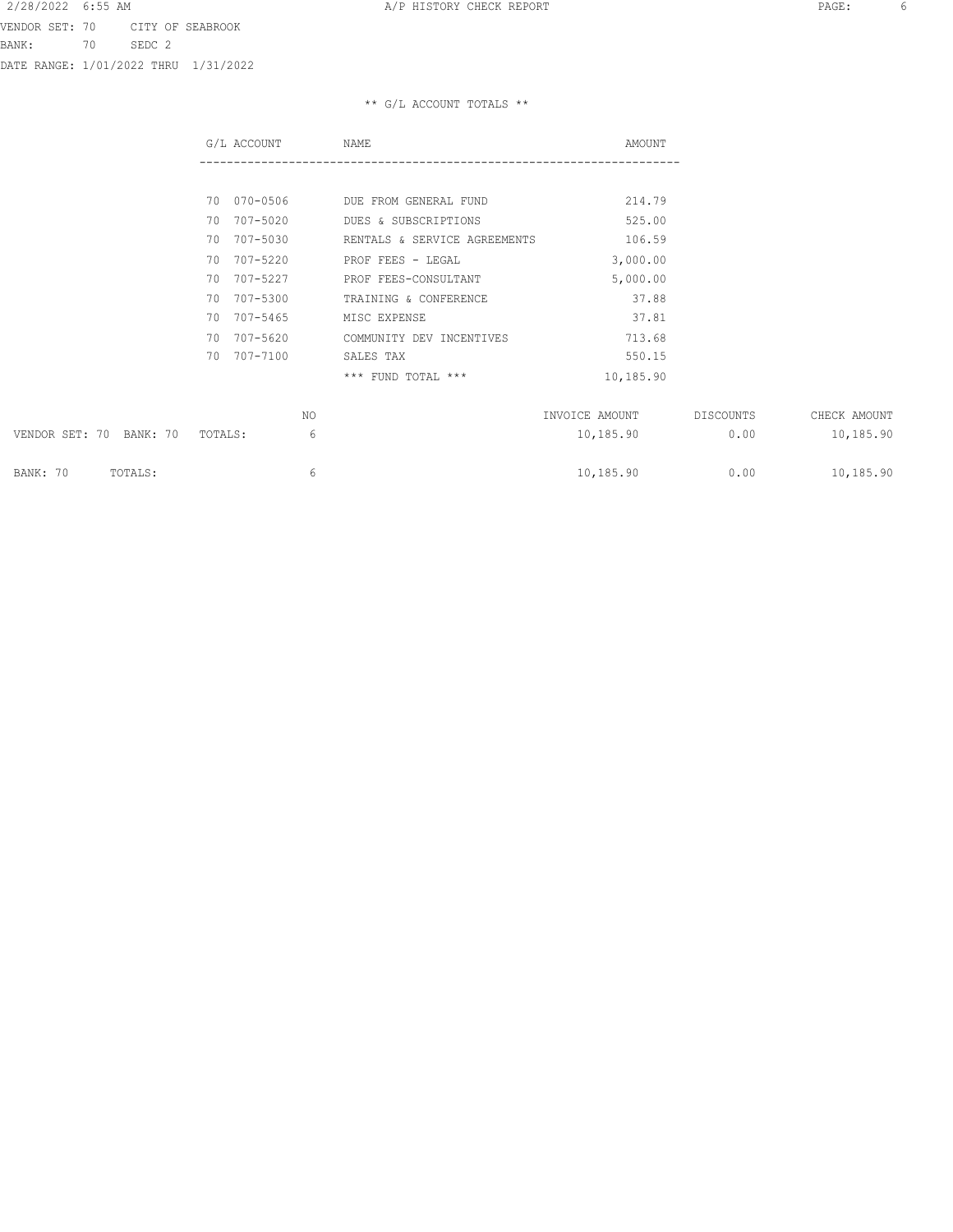|                                      | 2/28/2022 6:55 AM |                                   |                                                         | A/P HISTORY CHECK REPORT |       |           |                    |          | PAGE:<br>-7 |          |  |
|--------------------------------------|-------------------|-----------------------------------|---------------------------------------------------------|--------------------------|-------|-----------|--------------------|----------|-------------|----------|--|
| VENDOR SET: 99                       |                   | CITY OF SEABROOK                  |                                                         |                          |       |           |                    |          |             |          |  |
| BANK:                                |                   |                                   | AP ACCTS PAYABLE DISBURSEMEN                            |                          |       |           |                    |          |             |          |  |
| DATE RANGE: 1/01/2022 THRU 1/31/2022 |                   |                                   |                                                         |                          |       |           |                    |          |             |          |  |
|                                      |                   |                                   |                                                         |                          |       |           |                    |          |             |          |  |
|                                      |                   |                                   |                                                         |                          | CHECK |           |                    | CHECK    | CHECK       | CHECK    |  |
| VENDOR I.D.                          |                   |                                   | NAME                                                    | STATUS                   | DATE  |           | AMOUNT DISCOUNT NO |          | STATUS      | AMOUNT   |  |
|                                      |                   |                                   |                                                         |                          |       |           |                    |          |             |          |  |
| 1196                                 |                   |                                   | OFFICE OF AG CHILD S UNIT                               |                          |       |           |                    |          |             |          |  |
|                                      |                   |                                   | I-CHA202201032980 CHILD SUPPORT                         | D 1/03/2022              |       | 592.62    |                    | 000695 P |             |          |  |
|                                      | 01 001-1032       |                                   | OTHER PAYROLL DEDUCTIONS CHILD SUPPORT                  |                          |       |           |                    |          |             |          |  |
|                                      |                   |                                   | I-CSK202201032980 CHILD SUPPORT                         | D 1/03/2022              |       | 382.62    |                    | 000695 P |             |          |  |
|                                      | 01 001-1032       |                                   | OTHER PAYROLL DEDUCTIONS CHILD SUPPORT                  |                          |       |           |                    |          |             |          |  |
|                                      |                   | I-JMC202201032980<br>01  001-1032 | CHILD SUPPORT<br>OTHER PAYROLL DEDUCTIONS CHILD SUPPORT | D 1/03/2022              |       | 184.62    |                    | 000695 P |             | 1,159.86 |  |
|                                      |                   |                                   |                                                         |                          |       |           |                    |          |             |          |  |
| 0031                                 |                   |                                   | WELLS FARGO                                             |                          |       |           |                    |          |             |          |  |
|                                      |                   | I-T3 202201032980                 | FICA TAXES                                              | D 1/03/2022              |       |           |                    | 000696 P |             |          |  |
|                                      | 01 001-1025       |                                   | FICA TAX PAYABLE                                        | FICA TAXES               |       | 18,616.18 |                    |          |             |          |  |
|                                      | 01 100-3100       |                                   | FICA TAXES                                              | FICA TAXES               |       | 387.89    |                    |          |             |          |  |
|                                      | 01 102-3100       |                                   | FICA TAXES                                              | FICA TAXES               |       | 1,965.01  |                    |          |             |          |  |
|                                      | 01 103-3100       |                                   | FICA TAXES                                              | FICA TAXES               |       | 291.65    |                    |          |             |          |  |
|                                      | 01 104-3100       |                                   | FICA TAXES                                              | FICA TAXES               |       | 223.01    |                    |          |             |          |  |
|                                      | 01 106-3100       |                                   | FICA TAXES                                              | FICA TAXES               |       | 243.88    |                    |          |             |          |  |
|                                      | 01 200-3100       |                                   | FICA TAXES                                              | FICA TAXES               |       | 6,056.70  |                    |          |             |          |  |
|                                      | 01 210-3100       |                                   | PAYROLL TAX                                             | FICA TAXES               |       | 195.53    |                    |          |             |          |  |
|                                      | 01 220-3100       |                                   | FICA TAXES                                              | FICA TAXES               |       | 555.47    |                    |          |             |          |  |
|                                      | 01 230-3100       |                                   | FICA TAXES                                              | FICA TAXES               |       | 243.87    |                    |          |             |          |  |
|                                      | 01 240-3100       |                                   | FICA TAXES                                              | FICA TAXES               |       | 1,584.61  |                    |          |             |          |  |
|                                      | 01 400-3100       |                                   | FICA TAXES                                              | FICA TAXES               |       | 949.12    |                    |          |             |          |  |
|                                      | 01 500-3100       |                                   | PAYROLL TAX                                             | FICA TAXES               |       | 1,117.79  |                    |          |             |          |  |
|                                      | 01 600-3100       |                                   | PAYROLL TAX                                             | FICA TAXES               |       | 927.24    |                    |          |             |          |  |
|                                      | 01 700-3100       |                                   | FICA TAXES                                              | FICA TAXES               |       | 615.28    |                    |          |             |          |  |
|                                      | 15 150-3100       |                                   | FICA                                                    | FICA TAXES               |       | 114.44    |                    |          |             |          |  |
|                                      | 20 902-3100       |                                   | FICA TAXES                                              | FICA TAXES               |       | 806.84    |                    |          |             |          |  |
|                                      | 20 905-3100       |                                   | FICA TAXES                                              | FICA TAXES               |       | 381.57    |                    |          |             |          |  |
|                                      | 20 912-3100       |                                   | FICA TAXES                                              | FICA TAXES               |       | 804.88    |                    |          |             |          |  |
|                                      | 50 501-3100       |                                   | FICA TAXES                                              | FICA TAXES               |       | 1,151.40  |                    |          |             |          |  |
|                                      |                   | I-T4 202201032980                 | MEDICARE WH                                             | $D = 1/03/2022$          |       |           |                    | 000696 P |             |          |  |
|                                      | 01 001-1025       |                                   | FICA TAX PAYABLE                                        | MEDICARE WH              |       | 4,353.76  |                    |          |             |          |  |
|                                      | 01 100-3100       |                                   | FICA TAXES                                              | MEDICARE WH              |       | 90.72     |                    |          |             |          |  |
|                                      | 01 102-3100       |                                   | FICA TAXES                                              | MEDICARE WH              |       | 459.57    |                    |          |             |          |  |
|                                      | 01 103-3100       |                                   | FICA TAXES                                              | MEDICARE WH              |       | 68.21     |                    |          |             |          |  |
|                                      | 01 104-3100       |                                   | FICA TAXES                                              | MEDICARE WH              |       | 52.15     |                    |          |             |          |  |
|                                      | 01 106-3100       |                                   | FICA TAXES                                              | MEDICARE WH              |       | 57.04     |                    |          |             |          |  |
|                                      | 01 200-3100       |                                   | FICA TAXES                                              | MEDICARE WH              |       | 1,416.50  |                    |          |             |          |  |
|                                      | 01 210-3100       |                                   | PAYROLL TAX                                             | MEDICARE WH              |       | 45.73     |                    |          |             |          |  |
|                                      | 01 220-3100       |                                   | FICA TAXES                                              | MEDICARE WH              |       | 129.91    |                    |          |             |          |  |
|                                      | 01 230-3100       |                                   | FICA TAXES                                              | MEDICARE WH              |       | 57.03     |                    |          |             |          |  |
|                                      | 01 240-3100       |                                   | FICA TAXES                                              | MEDICARE WH              |       | 370.58    |                    |          |             |          |  |

01 400-3100 FICA TAXES MEDICARE WH 221.96

01 500-3100 PAYROLL TAX MEDICARE WH 261.41 01 600-3100 PAYROLL TAX MEDICARE WH 216.86 01 700-3100 FICA TAXES MEDICARE WH 143.90 15 150-3100 FICA MEDICARE WH 26.76 20 902-3100 FICA TAXES MEDICARE WH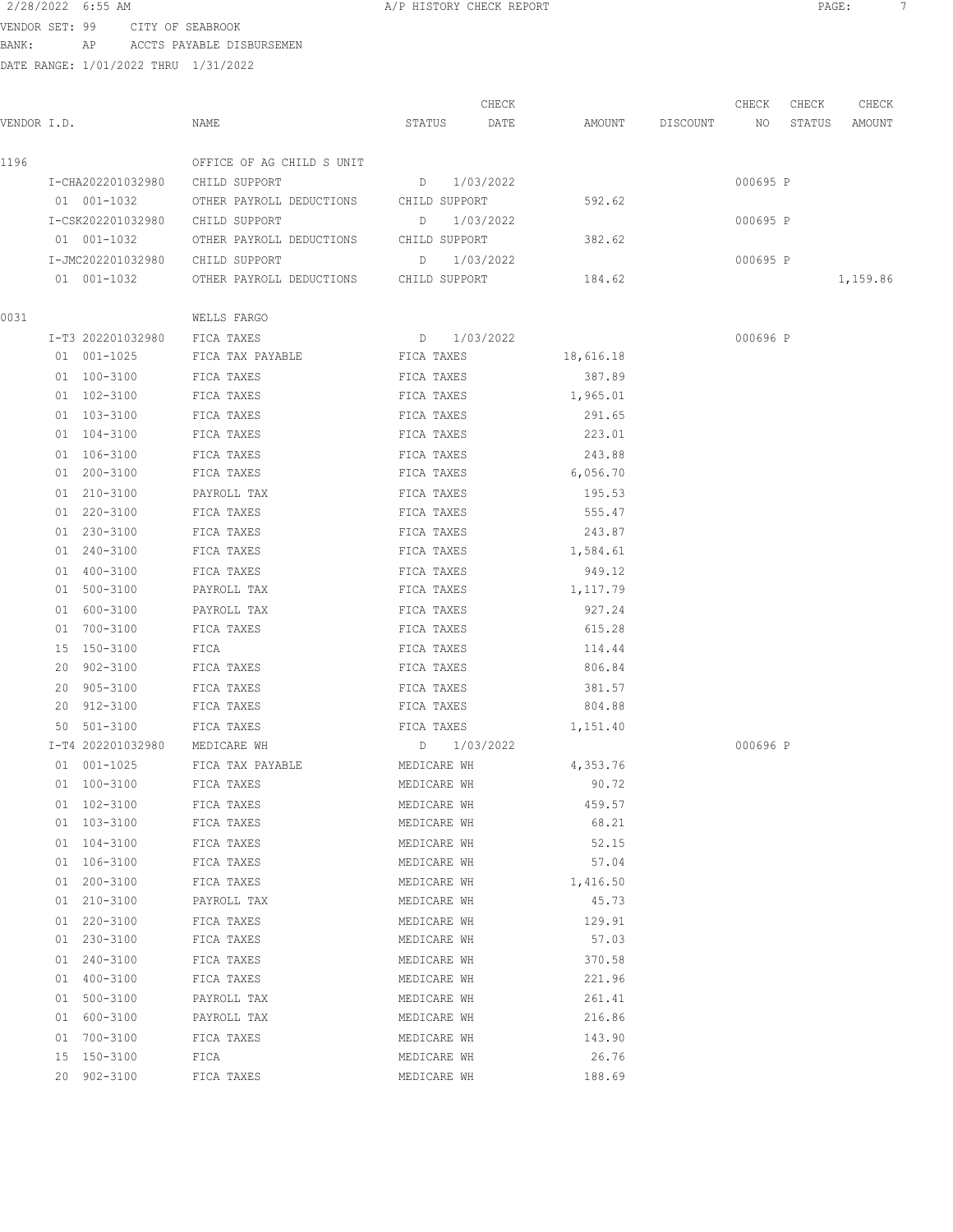#### 2/28/2022 6:55 AM A/P HISTORY CHECK REPORT PAGE: 8 VENDOR SET: 99 CITY OF SEABROOK

BANK: AP ACCTS PAYABLE DISBURSEMEN

DATE RANGE: 1/01/2022 THRU 1/31/2022

CHECK CHECK CHECK CHECK CHECK CHECK CHECK CHECK CHECK CHECK CHECK CHECK CHECK CHECK CHECK CHECK CHECK CHECK CHECK CHECK CHECK CHECK CHECK CHECK CHECK CHECK CHECK CHECK CHECK CHECK CHECK CHECK CHECK CHECK CHECK CHECK CHECK VENDOR I.D. NAME STATUS DATE AMOUNT DISCOUNT NO STATUS AMOUNT 0031 WELLS FARGO CONT I-T4 202201032980 MEDICARE WH D 1/03/2022 000696 P 20 905-3100 FICA TAXES MEDICARE WH 89.23 20 912-3100 FICA TAXES MEDICARE WH 188.25 50 501-3100 FICA TAXES MEDICARE WH 269.26 45,939.88 0032 WELLS FARGO I-T1 202201032980 WITHHOLDING TAXES D 1/03/2022 000697 P 01 001-1020 WITHHOLDING PAYABLE WITHHOLDING TAXES 32,784.42 32, 384.42 0031 WELLS FARGO I-T3 202201052982 FICA TAXES D 1/05/2022 000698 P 01 001-1025 FICA TAX PAYABLE FICA TAXES 195.29 01 103-3100 FICA TAXES FICA TAXES 193.46 01 200-3100 FICA TAXES FICA TAXES 0.92 50 501-3100 FICA TAXES FICA TAXES 0.91 I-T4 202201052982 MEDICARE WH D 1/05/2022 000698 P 01 001-1025 FICA TAX PAYABLE MEDICARE WH 45.67 01 103-3100 FICA TAXES MEDICARE WH 45.24 01 200-3100 FICA TAXES MEDICARE WH 0.22 50 501-3100 FICA TAXES MEDICARE WH 0.21 481.92 0032 WELLS FARGO I-T1 202201052982 WITHHOLDING TAXES D 1/05/2022 000699 P 01 001-1020 WITHHOLDING PAYABLE WITHHOLDING TAXES 193.03 193.03 1196 OFFICE OF AG CHILD S UNIT I-CHA202201172986 CHILD SUPPORT D 1/17/2022 000700 P 01 001-1032 OTHER PAYROLL DEDUCTIONS CHILD SUPPORT 592.62 I-CSK202201172986 CHILD SUPPORT D 1/17/2022 000700 P 01 001-1032 OTHER PAYROLL DEDUCTIONS CHILD SUPPORT 382.62 I-JMC202201172986 CHILD SUPPORT D 1/17/2022 000700 P 01 001-1032 OTHER PAYROLL DEDUCTIONS CHILD SUPPORT 184.62 184.62 1,159.86 0031 WELLS FARGO I-T3 202201172986 FICA TAXES D 1/17/2022 000701 P 01 001-1025 FICA TAX PAYABLE FICA TAXES 17,952.39 01 100-3100 FICA TAXES FICA TAXES FICA TAXES 389.42 01 102-3100 FICA TAXES FICA TAXES FICA TAXES 1,969.97 01 103-3100 FICA TAXES FICA TAXES 485.11 01 104-3100 FICA TAXES FICA TAXES 223.01 01 106-3100 FICA TAXES FICA TAXES 243.88 01 200-3100 FICA TAXES FICA TAXES 5,734.04 01 210-3100 PAYROLL TAX FICA TAXES 197.84 01 220-3100 FICA TAXES FICA TAXES 555.47 01 230-3100 FICA TAXES FICA TAXES 243.87 01 240-3100 FICA TAXES FICA TAXES FICA TAXES 1,392.36 01 400-3100 FICA TAXES FICA TAXES 911.73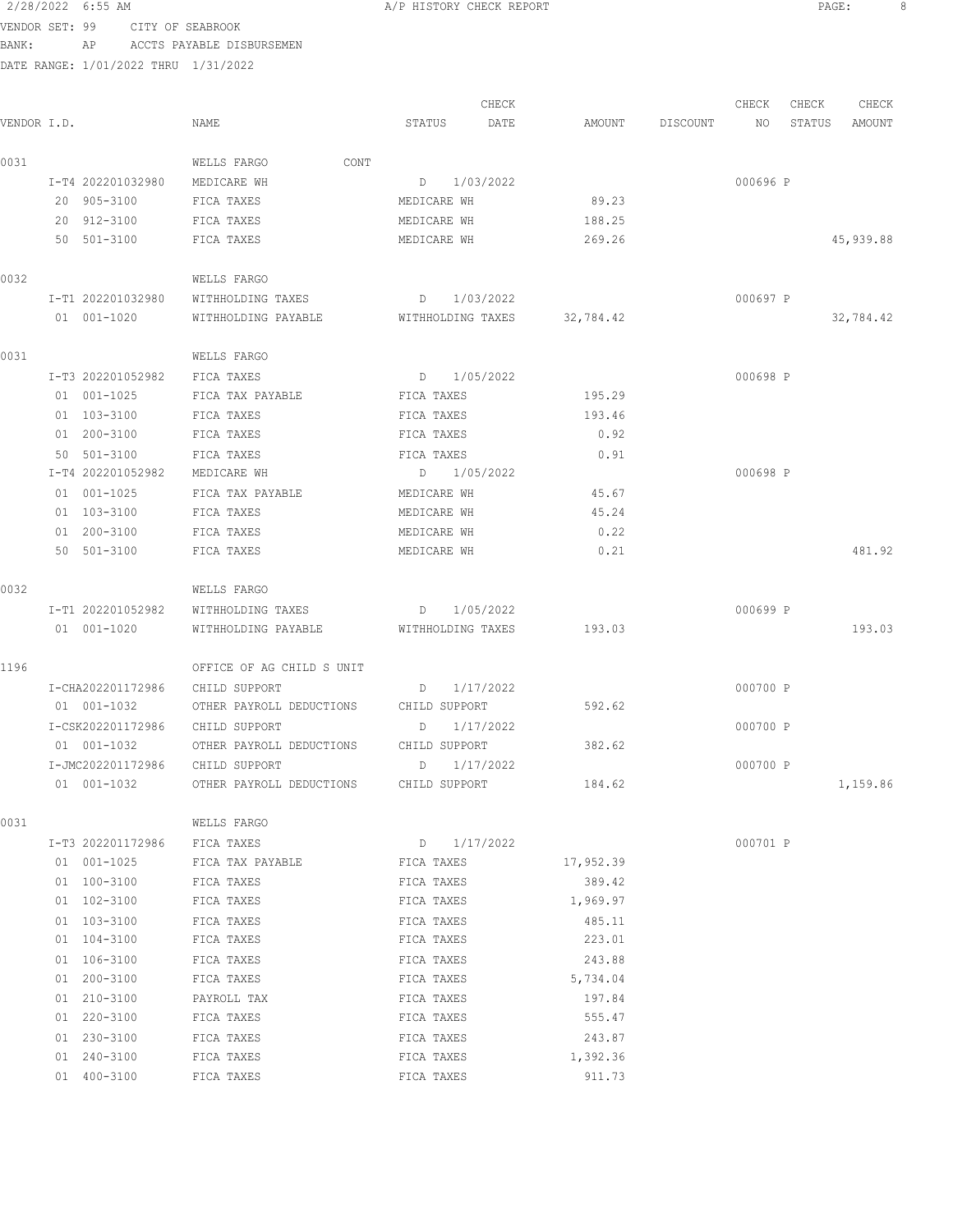VENDOR SET: 99 CITY OF SEABROOK

BANK: AP ACCTS PAYABLE DISBURSEMEN

DATE RANGE: 1/01/2022 THRU 1/31/2022

 CHECK CHECK CHECK CHECK VENDOR I.D. NAME STATUS DATE AMOUNT DISCOUNT NO STATUS AMOUNT 0031 WELLS FARGO CONT I-T3 202201172986 FICA TAXES D 1/17/2022 000701 P 01 500-3100 PAYROLL TAX FICA TAXES 1,087.33 01 600-3100 PAYROLL TAX FICA TAXES 916.69 01 700-3100 FICA TAXES FICA TAXES FICA TAXES 741.15 15 150-3100 FICA FICA TAXES 108.37 20 902-3100 FICA TAXES FICA TAXES 778.79 20 905-3100 FICA TAXES FICA TAXES 376.06 20 912-3100 FICA TAXES FICA TAXES 810.42 50 501-3100 FICA TAXES FICA TAXES 786.88 I-T4 202201172986 MEDICARE WH D 1/17/2022 000701 P 01 001-1025 FICA TAX PAYABLE MEDICARE WH 4,198.56 01 100-3100 FICA TAXES MEDICARE WH 91.07 01 102-3100 FICA TAXES MEDICARE WH 460.73 01 103-3100 FICA TAXES MEDICARE WH 113.45 01 104-3100 FICA TAXES MEDICARE WH 52.15 01 106-3100 FICA TAXES MEDICARE WH 57.04 01 200-3100 FICA TAXES MEDICARE WH 1,341.04 01 210-3100 PAYROLL TAX MEDICARE WH 46.27 01 220-3100 FICA TAXES MEDICARE WH 129.91 01 230-3100 FICA TAXES MEDICARE WH 57.03 01 240-3100 FICA TAXES MEDICARE WH 325.65 01 400-3100 FICA TAXES MEDICARE WH 213.24 01 500-3100 PAYROLL TAX MEDICARE WH 254.30 01 600-3100 PAYROLL TAX MEDICARE WH 214.39 01 700-3100 FICA TAXES MEDICARE WH 173.34 15 150-3100 FICA MEDICARE WH 25.34 20 902-3100 FICA TAXES MEDICARE WH 182.13 20 905-3100 FICA TAXES MEDICARE WH 87.95 20 912-3100 FICA TAXES MEDICARE WH 189.52 50 501-3100 FICA TAXES MEDICARE WH 184.01 44,301.90 0032 WELLS FARGO I-T1 202201172986 WITHHOLDING TAXES D 1/17/2022 000702 P 01 001-1020 WITHHOLDING PAYABLE WITHHOLDING TAXES 29,398.53 29,398.53 0088 GULF COAST WASTE DISPOSAL AUTH I-077443 LAB TEST ANALYSIS NOV21 E 1/06/2022 002937 P 20 912-5285 LABORATORY FEES LAB TEST ANALYSIS NO 1,550.81 1,550.81 0490 MID-AMERICAN RESEARCH I-0750798-IN SUPERZYME & LS DEGREASER E 1/06/2022 002938 P 20 912-5280 CHEMICAL SUPPLIES 25005 SUPER ZYME 05 389.50

20 912-5280 CHEMICAL SUPPLIES 266PTO5 NUKE LIFT ST 301.25

20 912-5280 CHEMICAL SUPPLIES FREIGHT CHG SUPERZYM 113.04 803.79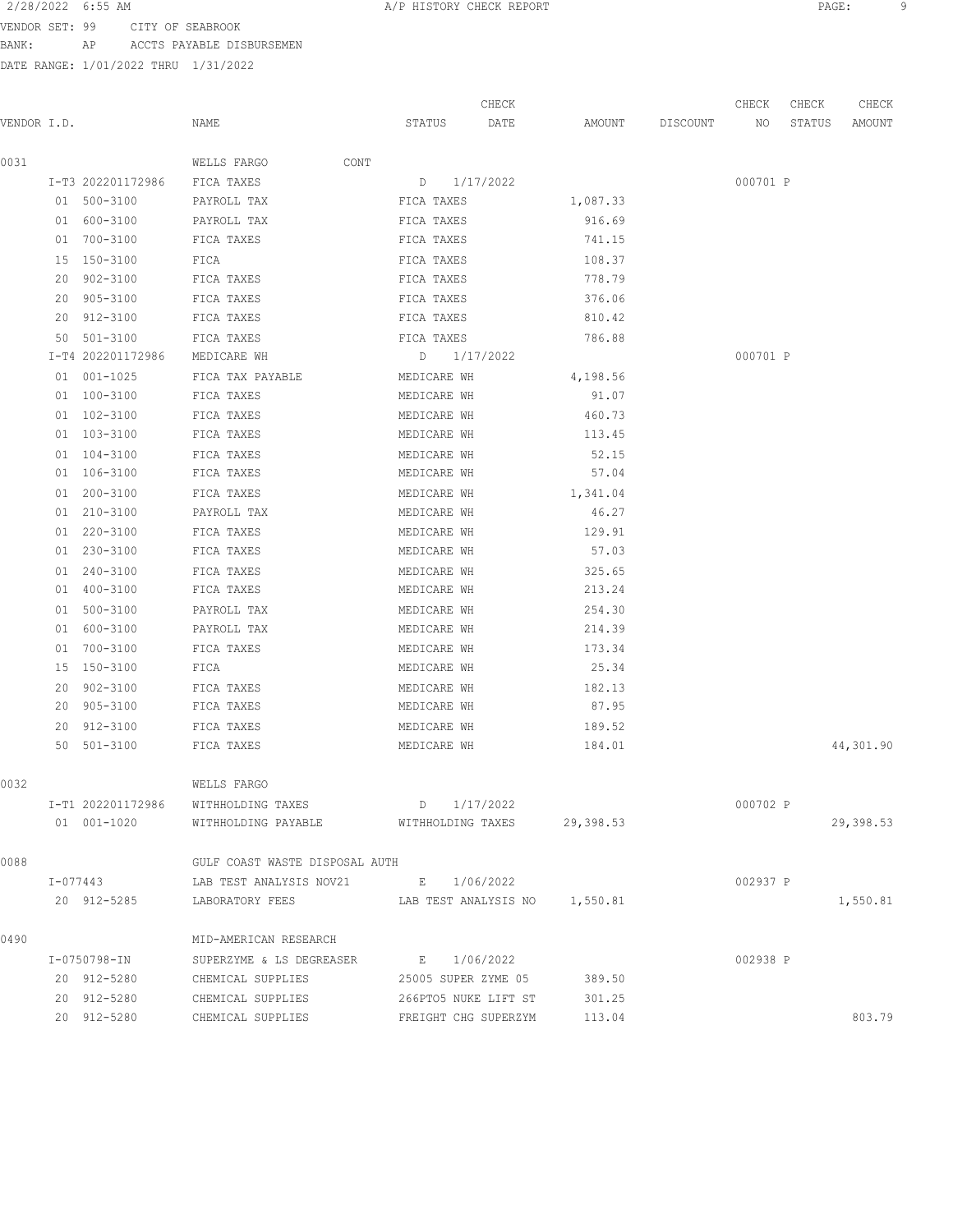VENDOR SET: 99 CITY OF SEABROOK BANK: AP ACCTS PAYABLE DISBURSEMEN

| VENDOR I.D.       | NAME                                       | STATUS                        | CHECK<br>DATE | AMOUNT    | DISCOUNT | CHECK<br>NO | CHECK<br>STATUS | CHECK<br>AMOUNT |
|-------------------|--------------------------------------------|-------------------------------|---------------|-----------|----------|-------------|-----------------|-----------------|
|                   |                                            |                               |               |           |          |             |                 |                 |
| 0776              | USA BLUEBOOK C# 312524                     |                               |               |           |          |             |                 |                 |
| I-821219          | FEED PUMP HACH POWDER & SOLUTN E           |                               | 1/06/2022     |           |          | 002939 P    |                 |                 |
| 20 902-5130       | MAINT-WATER SYSTEM MINOR                   | 350522 LMI FEED PUMP          |               | 713.00    |          |             |                 |                 |
| 20 902-5130       | MAINT-WATER SYSTEM MINOR                   | 200061 POWDER PILLOW          |               | 77.69     |          |             |                 |                 |
| 20 902-5130       | MAINT-WATER SYSTEM MINOR                   | 77465 HACH AMMONIA R          |               | 59.89     |          |             |                 |                 |
| 20 902-5130       | MAINT-WATER SYSTEM MINOR                   | FREIGHT CHG PUMP PWD          |               | 28.78     |          |             |                 | 879.36          |
| 1192              | HARRIS COUNTY TREASURER                    |                               |               |           |          |             |                 |                 |
| $I - 106994$      | RADIO AIRTIME SVC DEC21                    | E 1/06/2022                   |               |           |          | 002940 P    |                 |                 |
| 01 106-5170       | MAINTENANCE - RADIOS                       | RADIO AIRTIME DEC21           |               | 840.00    |          |             |                 |                 |
| 01 240-5170       | RADIO MAINT                                | RADIO AIRTIME DEC21           |               | 234.00    |          |             |                 | 1,074.00        |
| 1537              | PURIFY                                     |                               |               |           |          |             |                 |                 |
| I-141295720179    | BULK BLCH DEL 3200 GAL 122721 E 1/06/2022  |                               |               |           |          | 002941 P    |                 |                 |
| 20 912-5280       | CHEMICAL SUPPLIES                          | BULK BLCH DEL 3200 G          |               | 3,008.00  |          |             |                 | 3,008.00        |
| 1611              | AMERICAN JANITORIAL SERVICES L             |                               |               |           |          |             |                 |                 |
| I-58260           | JANITORIAL SVCS CH PD JAN22 E 1/06/2022    |                               |               |           |          | 002942 P    |                 |                 |
| 01 107-5175       | JANITORIAL SERVICES                        | JANITORIAL SVC CH JA          |               | 810.00    |          |             |                 |                 |
| 01 200-5175       | JANITORIAL SERVICES                        | JANITORIAL SVC PD JA          |               | 835.00    |          |             |                 |                 |
| I-58262           | JANITORIAL SVCS SVFD JAN22                 | $\mathbf{E} = \mathbf{E}$     | 1/06/2022     |           |          | 002942 P    |                 |                 |
| 01 230-5175       | JANITORIAL SERVICE                         | JANITORIAL SVC SVFD           |               | 405.00    |          |             |                 |                 |
| I-58263           | JANITORIAL SVCS AC JAN22                   | E                             | 1/06/2022     |           |          | 002942 P    |                 |                 |
| 01 210-5175       | JANITORIAL SERVICES                        | JANITORIAL SVC AC JA          |               | 142.87    |          |             |                 |                 |
| I-58264           | JANITORIAL SVCS PWAC JAN22                 | $\mathbb{E}$ .                | 1/06/2022     |           |          | 002942 P    |                 |                 |
| 01 400-5175       | JANITORIAL SERVICES                        | JANITORIAL SVC PWAC           |               | 225.00    |          |             |                 |                 |
| 01 500-5175       | JANITORIAL SERVICES                        | JANITORIAL SVC PWAC           |               | 225.00    |          |             |                 |                 |
| 20 902-5175       | JANITORIAL SERVICES                        | JANITORIAL SVC PWAC           |               | 225.00    |          |             |                 |                 |
| 20 912-5175       | JANITORIAL SERVICES                        | JANITORIAL SVC PWAC           |               | 225.00    |          |             |                 | 3,092.87        |
| 2484              | ENVIRONMENTAL SYSTEMS                      |                               |               |           |          |             |                 |                 |
| I-94142670        | ARCGIS ONLINE SVC CR BLOCK 015 E 1/06/2022 |                               |               |           |          | 002943 P    |                 |                 |
| 01 104-5030       | RENTALS & AGREEMENTS                       | ARCGIS SVC CREDITS D          |               | 625.00    |          |             |                 |                 |
| 01 001-0710       | PREPAID EXPENSE                            | ARCGIS SVC CREDITS O          |               | 750.00    |          |             |                 |                 |
| 01 001-0710       | PREPAID EXPENSE                            | ARCGIS SVC CREDITS O          |               | 125.00    |          |             |                 | 1,500.00        |
| 2627              | BOUND TREE MEDICAL LLC                     |                               |               |           |          |             |                 |                 |
| I-84348607        | EMS CONSUMABLES SO 103344336 E 1/06/2022   |                               |               |           |          | 002944 P    |                 |                 |
| 01 240-4400       | SUPPLIES                                   | 375204 QUELICIN 10ML          |               | 779.22    |          |             |                 |                 |
| 01 240-4400       | SUPPLIES                                   | 601410 DILTIAZEM 10M          |               | 78.41     |          |             |                 | 857.63          |
| 0200              | TEXAS MUNICIPAL                            |                               |               |           |          |             |                 |                 |
| I-TMR202112062971 | CITY & EMPLOYEE PORTIONS B 1/06/2022       |                               |               |           |          | 002945 P    |                 |                 |
| 01 001-1028       | RETIREMENT PAYABLE                         | CITY & EMPLOYEE PORT          |               | 20,822.21 |          |             |                 |                 |
| 01 100-3110       | RETIREMENT                                 | CITY & EMPLOYEE PORT          |               | 1,052.69  |          |             |                 |                 |
| 01 102-3110       | RETIREMENT                                 | CITY & EMPLOYEE PORT 5,525.64 |               |           |          |             |                 |                 |
| 01 103-3110       | RETIREMENT                                 | CITY & EMPLOYEE PORT          |               | 1,372.42  |          |             |                 |                 |
| 01 104-3110       | RETIREMENT                                 | CITY & EMPLOYEE PORT          |               | 611.32    |          |             |                 |                 |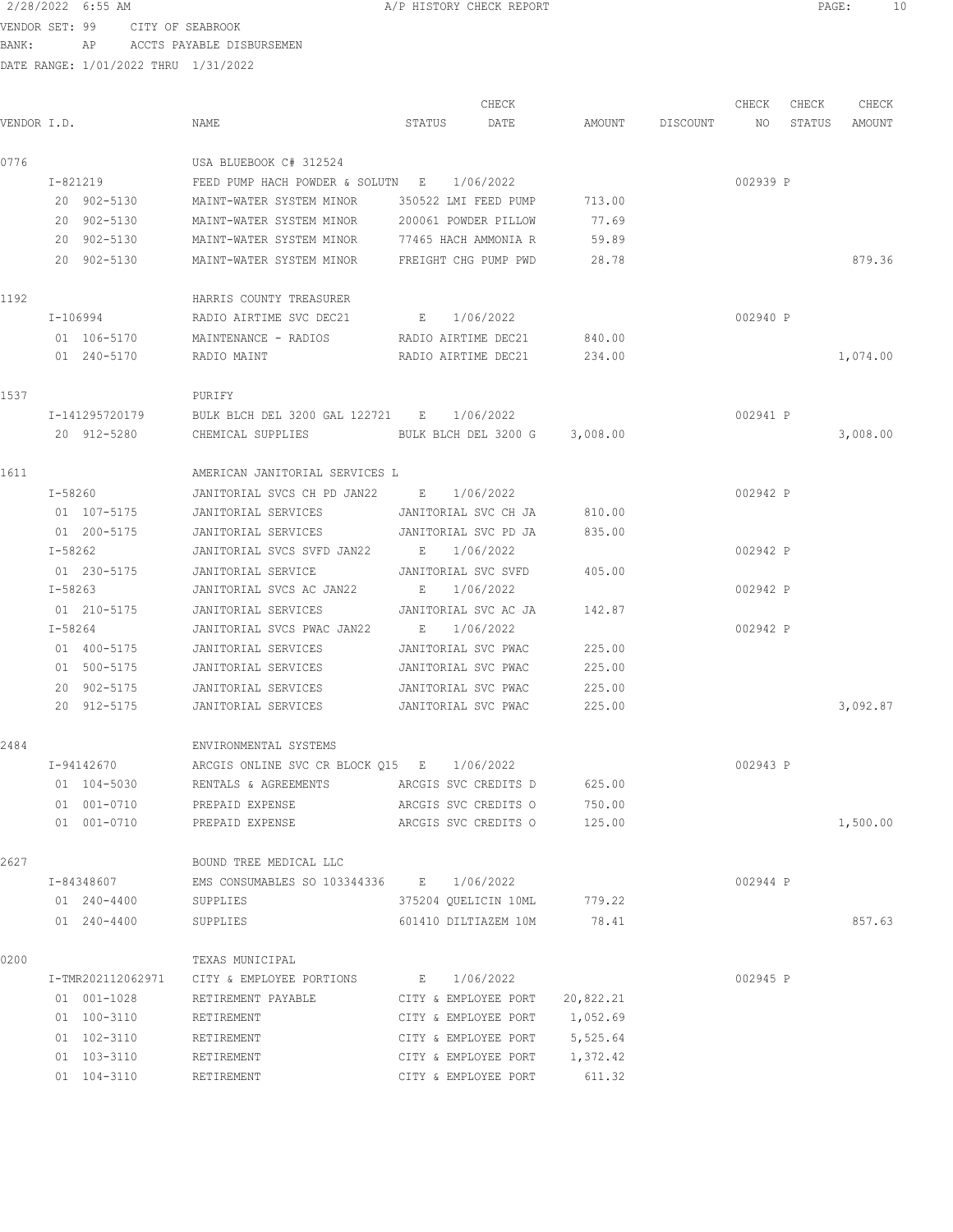VENDOR SET: 99 CITY OF SEABROOK

BANK: AP ACCTS PAYABLE DISBURSEMEN

| VENDOR I.D. |                            | NAME                           | STATUS      | CHECK<br>DATE                                | AMOUNT               | DISCOUNT | CHECK<br>NO | CHECK<br>STATUS | CHECK<br>AMOUNT |
|-------------|----------------------------|--------------------------------|-------------|----------------------------------------------|----------------------|----------|-------------|-----------------|-----------------|
| 0200        |                            | TEXAS MUNICIPAL<br>CONT        |             |                                              |                      |          |             |                 |                 |
|             | I-TMR202112062971          | CITY & EMPLOYEE PORTIONS       |             | E 1/06/2022                                  |                      |          | 002945 P    |                 |                 |
|             | 01 106-3110                | RETIREMENT                     |             | CITY & EMPLOYEE PORT                         | 660.73               |          |             |                 |                 |
|             | 01 200-3110                | RETIREMENT                     |             | CITY & EMPLOYEE PORT                         | 15,038.84            |          |             |                 |                 |
|             | 01 210-3110                | RETIREMENT                     |             | CITY & EMPLOYEE PORT                         | 852.72               |          |             |                 |                 |
|             | 01 220-3110                | RETIREMENT                     |             | CITY & EMPLOYEE PORT                         | 1,522.14             |          |             |                 |                 |
|             | 01 230-3110                | RETIREMENT                     |             | CITY & EMPLOYEE PORT                         | 660.71               |          |             |                 |                 |
|             | 01 240-3110                | RETIREMENT                     |             | CITY & EMPLOYEE PORT                         | 3,338.94             |          |             |                 |                 |
|             | 01 400-3110                | RETIREMENT                     |             | CITY & EMPLOYEE PORT                         | 2,430.16             |          |             |                 |                 |
|             | 01 500-3110                | RETIREMENT                     |             | CITY & EMPLOYEE PORT                         | 3,140.98             |          |             |                 |                 |
|             | 01 600-3110                | RETIREMENT                     |             | CITY & EMPLOYEE PORT                         | 2,578.40             |          |             |                 |                 |
|             | 01 700-3110                | RETIREMENT                     |             | CITY & EMPLOYEE PORT                         | 1,564.44             |          |             |                 |                 |
|             | 15 150-3110                | RETIREMENT                     |             | CITY & EMPLOYEE PORT                         | 317.41               |          |             |                 |                 |
|             | 20 902-3110                | RETIREMENT                     |             | CITY & EMPLOYEE PORT                         | 2,454.78             |          |             |                 |                 |
|             | 20 905-3110                | RETIREMENT                     |             | CITY & EMPLOYEE PORT                         | 1,010.09             |          |             |                 |                 |
|             | 20 912-3110                | RETIREMENT                     |             | CITY & EMPLOYEE PORT                         | 2,129.59             |          |             |                 |                 |
|             | 50 501-3110                | RETIREMENT                     |             | CITY & EMPLOYEE PORT                         | 2,223.86             |          |             |                 |                 |
|             | I-TMR202112202978          | CITY & EMPLOYEE PORTIONS       | E 1/06/2022 |                                              |                      |          | 002945 P    |                 |                 |
|             | 01 001-1028                | RETIREMENT PAYABLE             |             | CITY & EMPLOYEE PORT                         | 21,228.89            |          |             |                 |                 |
|             | 01 100-3110<br>01 102-3110 | RETIREMENT<br>RETIREMENT       |             | CITY & EMPLOYEE PORT<br>CITY & EMPLOYEE PORT | 1,060.74<br>5,554.58 |          |             |                 |                 |
|             | 01 103-3110                | RETIREMENT                     |             | CITY & EMPLOYEE PORT                         | 1,372.42             |          |             |                 |                 |
|             | 01 104-3110                | RETIREMENT                     |             | CITY & EMPLOYEE PORT                         | 625.20               |          |             |                 |                 |
|             | 01 106-3110                | RETIREMENT                     |             | CITY & EMPLOYEE PORT                         | 660.73               |          |             |                 |                 |
|             | 01 200-3110                | RETIREMENT                     |             | CITY & EMPLOYEE PORT                         | 15,879.24            |          |             |                 |                 |
|             | 01 210-3110                | RETIREMENT                     |             | CITY & EMPLOYEE PORT                         | 464.14               |          |             |                 |                 |
|             | 01 220-3110                | RETIREMENT                     |             | CITY & EMPLOYEE PORT                         | 1,522.15             |          |             |                 |                 |
|             | 01 230-3110                | RETIREMENT                     |             | CITY & EMPLOYEE PORT                         | 660.71               |          |             |                 |                 |
|             | 01 240-3110                | RETIREMENT                     |             | CITY & EMPLOYEE PORT                         | 3,406.76             |          |             |                 |                 |
|             | 01 400-3110                | RETIREMENT                     |             | CITY & EMPLOYEE PORT                         | 2,530.62             |          |             |                 |                 |
|             | 01 500-3110                | RETIREMENT                     |             | CITY & EMPLOYEE PORT                         | 3,074.61             |          |             |                 |                 |
|             | 01 600-3110                | RETIREMENT                     |             | CITY & EMPLOYEE PORT                         | 2,616.63             |          |             |                 |                 |
|             | 01 700-3110                | RETIREMENT                     |             | CITY & EMPLOYEE PORT                         | 1,630.20             |          |             |                 |                 |
|             | 15 150-3110                | RETIREMENT                     |             | CITY & EMPLOYEE PORT                         | 317.41               |          |             |                 |                 |
|             | 20 902-3110                | RETIREMENT                     |             | CITY & EMPLOYEE PORT                         | 2,447.41             |          |             |                 |                 |
|             | 20 905-3110                | RETIREMENT                     |             | CITY & EMPLOYEE PORT                         | 1,019.84             |          |             |                 |                 |
|             | 20 912-3110                | RETIREMENT                     |             | CITY & EMPLOYEE PORT                         | 2,192.12             |          |             |                 |                 |
|             | 50 501-3110                | RETIREMENT                     |             | CITY & EMPLOYEE PORT                         | 2,397.48             |          |             |                 | 139,969.95      |
| 0438        |                            | SEABROOK POLICE OFFICERS ASSOC |             |                                              |                      |          |             |                 |                 |
|             | C-SPA202201052982          | EMPLOYEE DEDUCTIONS            | E           | 1/06/2022                                    |                      |          | 002946 P    |                 |                 |
|             | 01 001-1032                | OTHER PAYROLL DEDUCTIONS       |             | EMPLOYEE DEDUCTIONS                          | 7.50CR               |          |             |                 |                 |
|             | I-SPA202201032980          | EMPLOYEE DEDUCTIONS            |             | E 1/06/2022                                  |                      |          | 002946 P    |                 |                 |
|             | 01 001-1032                | OTHER PAYROLL DEDUCTIONS       |             | EMPLOYEE DEDUCTIONS                          | 277.50               |          |             |                 | 270.00          |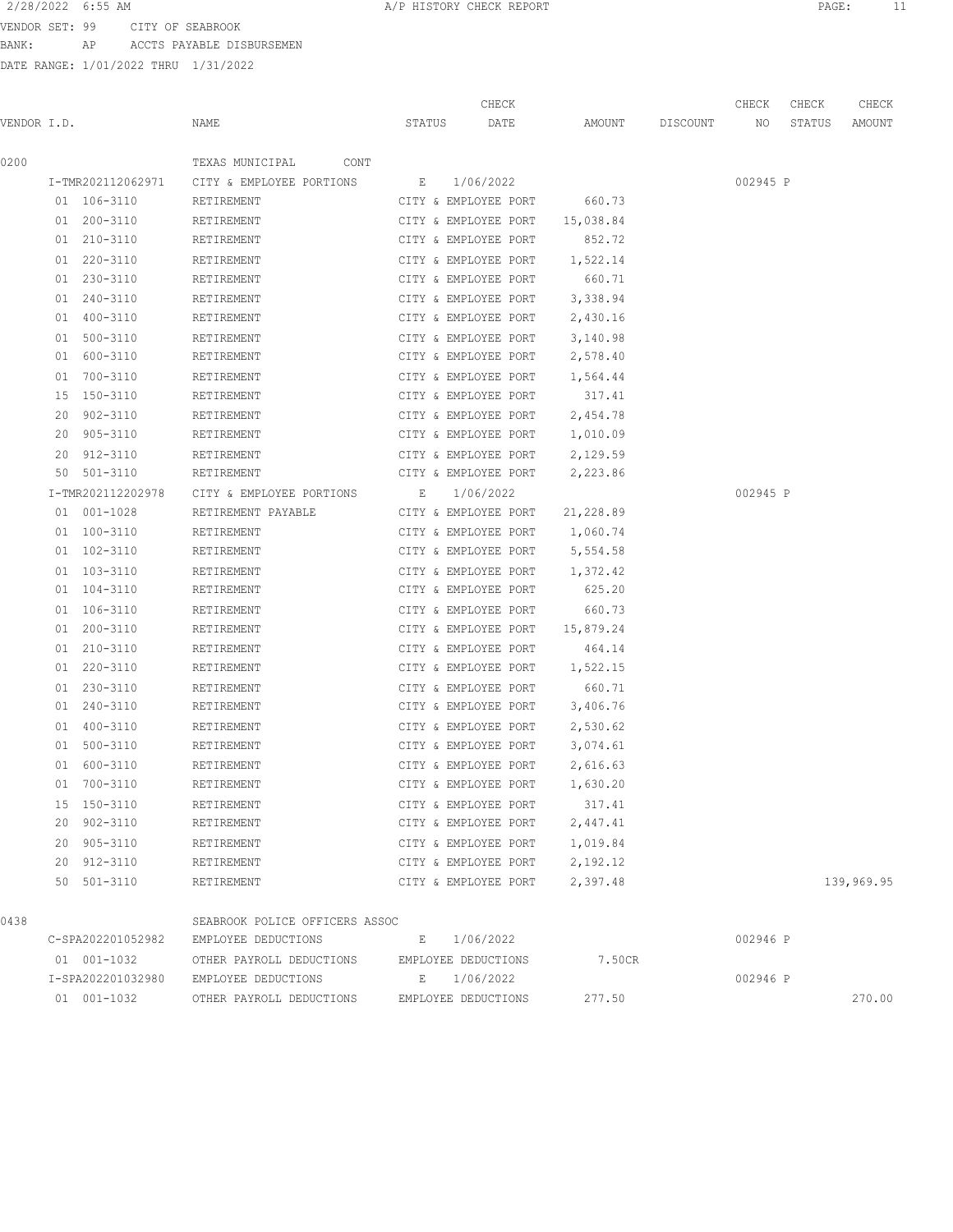2/28/2022 6:55 AM **A/P HISTORY CHECK REPORT PAGE:** 12 VENDOR SET: 99 CITY OF SEABROOK

BANK: AP ACCTS PAYABLE DISBURSEMEN

|             |                    |                                                    |                                | CHECK     |                               |          | CHECK    | CHECK  | CHECK     |
|-------------|--------------------|----------------------------------------------------|--------------------------------|-----------|-------------------------------|----------|----------|--------|-----------|
| VENDOR I.D. |                    | NAME                                               | STATUS                         | DATE      | AMOUNT                        | DISCOUNT | NO       | STATUS | AMOUNT    |
| 0109        |                    | IRON MOUNTAIN                                      |                                |           |                               |          |          |        |           |
|             | I-GGBJ103          | ONSITE SHRED SVC PD DEC21 E                        |                                | 1/12/2022 |                               |          | 002947 P |        |           |
|             | 01 200-5030        | RENTALS & SERVICE AGRMTS ONSITE SHRED SVC PD       |                                |           | 90.41                         |          |          |        | 90.41     |
| 1192        |                    | HARRIS COUNTY TREASURER                            |                                |           |                               |          |          |        |           |
|             | I-106997           | RADIO AIRTIME SVC DEC21                            | <b>E</b>                       | 1/12/2022 |                               |          | 002948 P |        |           |
|             | 01 200-5170        | MAINT-RADIO EQUIPMENT RADIO AIRTIME DEC21 2,184.00 |                                |           |                               |          |          |        |           |
|             | 01 210-5170        | MAINT - RADIO EOUIP RADIO AIRTIME DEC21 117.00     |                                |           |                               |          |          |        | 2,301.00  |
| 2627        |                    | BOUND TREE MEDICAL LLC                             |                                |           |                               |          |          |        |           |
|             | I-84351827         | EMS CONSUMABLES                                    | E                              | 1/12/2022 |                               |          | 002949 P |        |           |
|             | 01 240-4400        | SUPPLIES                                           | 2442-01703 BVM INFAN           |           | 41.02                         |          |          |        |           |
|             | I-84351828         | EMS CONSUMABLES                                    | E                              | 1/12/2022 |                               |          | 002949 P |        |           |
|             | 01 240-4400        | SUPPLIES                                           | 625211 NEEDLE 100BX            |           | 11.76                         |          |          |        |           |
|             | 01 240-4400        | SUPPLIES                                           | 103-10 EPINEPHRINE 1           |           | 345.46                        |          |          |        |           |
|             | 01 240-4400        | SUPPLIES                                           | 600-05 IV FLUSH 050            |           | 52.50                         |          |          |        | 450.74    |
| 2727        |                    | POOLSURE                                           |                                |           |                               |          |          |        |           |
|             | I-141295720460     | BLCH MINIBULK & POOL ACID                          |                                | 1/12/2022 |                               |          | 002950 P |        |           |
|             | 01 400-4090        | POOL SUPPLIES                                      | 115-300 BLCH MINIBUL           |           | 846.00                        |          |          |        |           |
|             | 01 400-4090        | POOL SUPPLIES                                      | 160-050 POOL ACID BU           |           | 89.70                         |          |          |        | 935.70    |
| 2831        |                    | INFRAMARK, LLC                                     |                                |           |                               |          |          |        |           |
|             | I-71544            | METER READINGS NOV21                               | E                              | 1/12/2022 |                               |          | 002951 P |        |           |
|             | 20 902-5216        | PROF FEES - METER READING                          | METER READINGS NOV21           |           | 76.50                         |          |          |        | 76.50     |
| 0180        |                    | SEABROOK VOL. FIRE DEPT                            |                                |           |                               |          |          |        |           |
|             | I-202201-SVFD      | MONTHLY CONTRACT FIRE SVCS                         | $E_{\rm{1}}$                   | 1/17/2022 |                               |          | 002952 P |        |           |
|             | 01 230-5235        | PROF FEES-SVFD CONTRACT                            | CONTRACT SVCS FIRE J 64,899.41 |           |                               |          |          |        |           |
|             | 01 100-8605        | DISPATCH & ANIMAL CONTROL                          | CONTRACT SVCS DISPAT           |           | 833.33CR                      |          |          |        |           |
|             | 01 100-8605        | DISPATCH & ANIMAL CONTROL                          | CONTRACT SVCS CAD JA           |           | 583.33CR                      |          |          |        |           |
|             | 01 100-8606        | LEASE OF FIRE STATION                              | CONTRACT SVCS EQUIP            |           | 27,384.16CR                   |          |          |        |           |
|             | 01 230-4040        | GAS & OIL/CITY SUPPLY                              |                                |           | CONTRACT SVCS FUEL J 384.17CR |          |          |        |           |
|             | 01 100-8605        | DISPATCH & ANIMAL CONTROL                          | CONTRACT SVCS INSUR 1,669.91CR |           |                               |          |          |        | 34,044.51 |
| 0438        |                    | SEABROOK POLICE OFFICERS ASSOC                     |                                |           |                               |          |          |        |           |
|             | I-SPA202201172986  | EMPLOYEE DEDUCTIONS                                | E 1/19/2022                    |           |                               |          | 002953 P |        |           |
|             | 01 001-1032        | OTHER PAYROLL DEDUCTIONS                           | EMPLOYEE DEDUCTIONS            |           | 270.00                        |          |          |        | 270.00    |
| 0156        |                    | POSTMASTER SEABROOK                                |                                |           |                               |          |          |        |           |
|             | $I-202201-POSTAGE$ | WATER BILL POSTAGE JAN22                           | E 1/19/2022                    |           |                               |          | 002954 P |        |           |
|             | 20 905-4011        | POSTAGE                                            | WATER BILL POSTAGE J 1,450.00  |           |                               |          |          |        | 1,450.00  |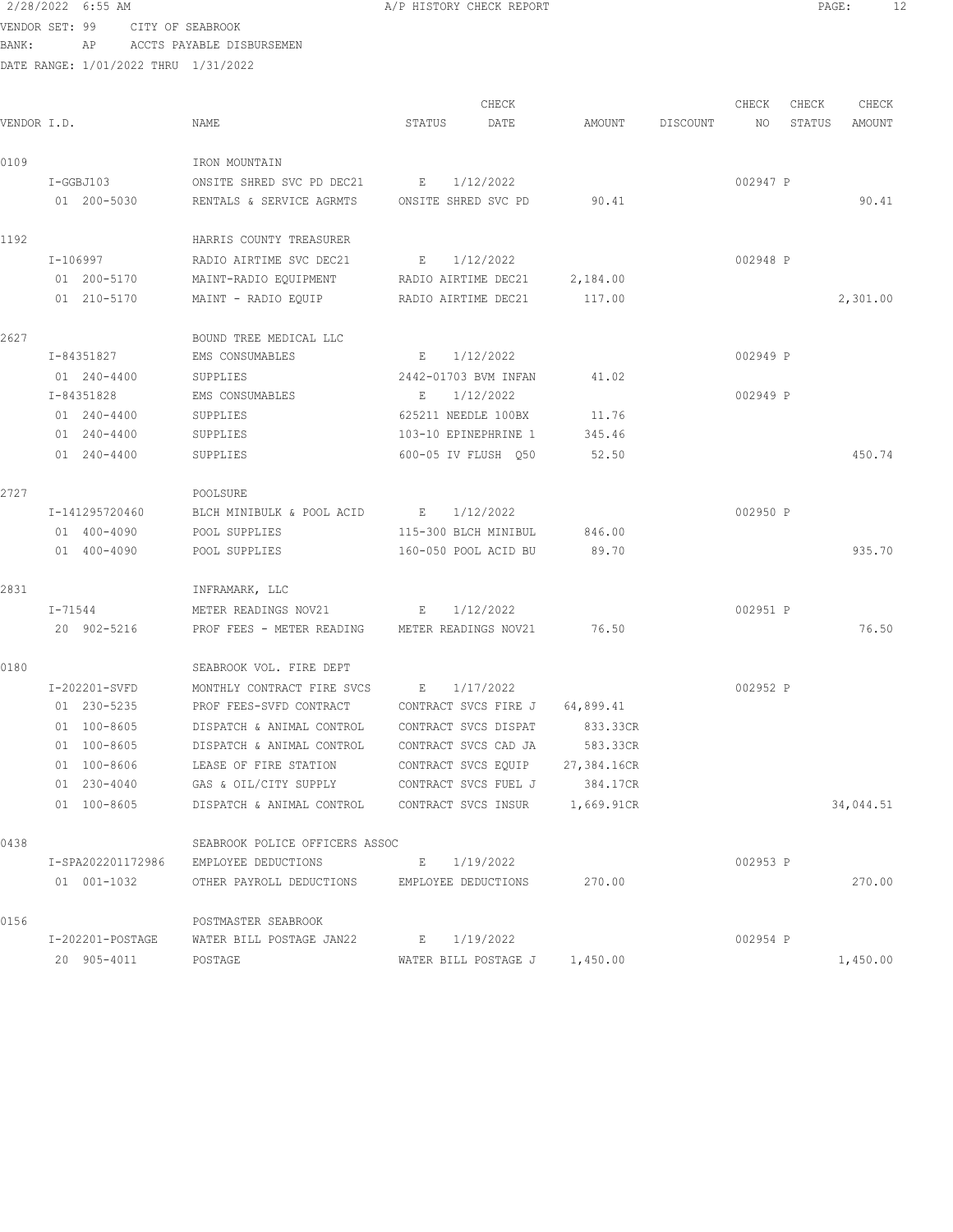2/28/2022 6:55 AM A/P HISTORY CHECK REPORT PAGE: 13 VENDOR SET: 99 CITY OF SEABROOK BANK: AP ACCTS PAYABLE DISBURSEMEN DATE RANGE: 1/01/2022 THRU 1/31/2022

CHECK CHECK CHECK CHECK CHECK CHECK CHECK CHECK CHECK CHECK CHECK CHECK CHECK CHECK CHECK CHECK CHECK CHECK CHECK CHECK CHECK CHECK CHECK CHECK CHECK CHECK CHECK CHECK CHECK CHECK CHECK CHECK CHECK CHECK CHECK CHECK CHECK VENDOR I.D. NAME STATUS DATE AMOUNT DISCOUNT NO STATUS AMOUNT 1537 PURIFY I-141295721120 WWTP CHEMICALS E 1/19/2022 002955 P 20 912-5280 CHEMICAL SUPPLIES SODIUM BISULFITE 1,384.16 1,384.16 1,384.16 2445 PS LIGHT WAVE INC I-RC00080185 INTERNET SVC CH JAN22 E 1/19/2022 002956 P 01 102-5030 RENTALS & AGREEMENTS INTERNET SVC CH JAN2 725.00 01 200-5030 RENTALS & SERVICE AGRMTS LC OSSI CONN JAN22 254.90 254.90 979.90 2627 BOUND TREE MEDICAL LLC I-84353582 EMS CONSUMABLES E 1/19/2022 002957 P 01 240-4400 SUPPLIES 371651 THIAMINE 100M 302.22 01 240-4400 SUPPLIES 2120-10603 INTUBRITE 143.96 01 240-4400 SUPPLIES 2763-53050 GLUCOSE T 62.25 01 240-4400 SUPPLIES 0741-14 TETRACAINE H 211.59 01 240-4400 SUPPLIES 081624 INRAVENOUS DR 81.35 01 240-4400 SUPPLIES 1613-32620 CATHETER 133.00 01 240-4400 SUPPLIES 0409-0047-22 PINK TE 311.75 1,246.12 2820 APPLICANTPRO I-175529 APPLICANTPRO STANDARD JAN22 E 1/19/2022 002958 P 01 102-5041 IT HARDWARE/SOFTWARE APPLICANTPRO STND JA 169.00 169.00 2911 BATTLEGROUND CONCRETE I-0006495-IN BGC 3000W 5.75 CY 2621 SAWYER E 1/19/2022 002959 P 01 500-5140 MAINT STREETS 5.75 CYS CEMENT 747.50 01 500-5140 MAINT STREETS CONCRETE DEL FEE 75.00 822.50 3031 WASTEWATER TRANSPORT SERVICES I-112133026 SLUDGE HAULING DEC 2021 E 1/19/2022 002960 P 20 912-5455 SLUDGE DISPOSAL SLUDGE HAULING DEC 2 16,048.25 16,048.25 0092 HAHN EQUIPMENT CO, INC I-111382 FLEX RAKE SCADA INPUT E 1/26/2022 002963 P 20 912-5275 ELECTRICAL SERVICES 211125 CORE SWITCH 240.00 20 912-5275 ELECTRICAL SERVICES SERVICE FEE 512.00 752.00 0417 **LAPORTE TIRE CENTER, INC**  I-INV058448 927 M11 REPLACE TIRE SENSORS E 1/26/2022 002964 P 01 240-5180 MAINT-BLDGS & GROUNDS 040200000 RRI TPMS S 98.96 01 240-5180 MAINT-BLDGS & GROUNDS 040100000 RRI TPMS S 25.00 01 240-5180 MAINT-BLDGS & GROUNDS 040100000 RELEARN TP 22.50 01 240-5180 MAINT-BLDGS & GROUNDS 046882000 SHOP SUPPL 4.00 150.46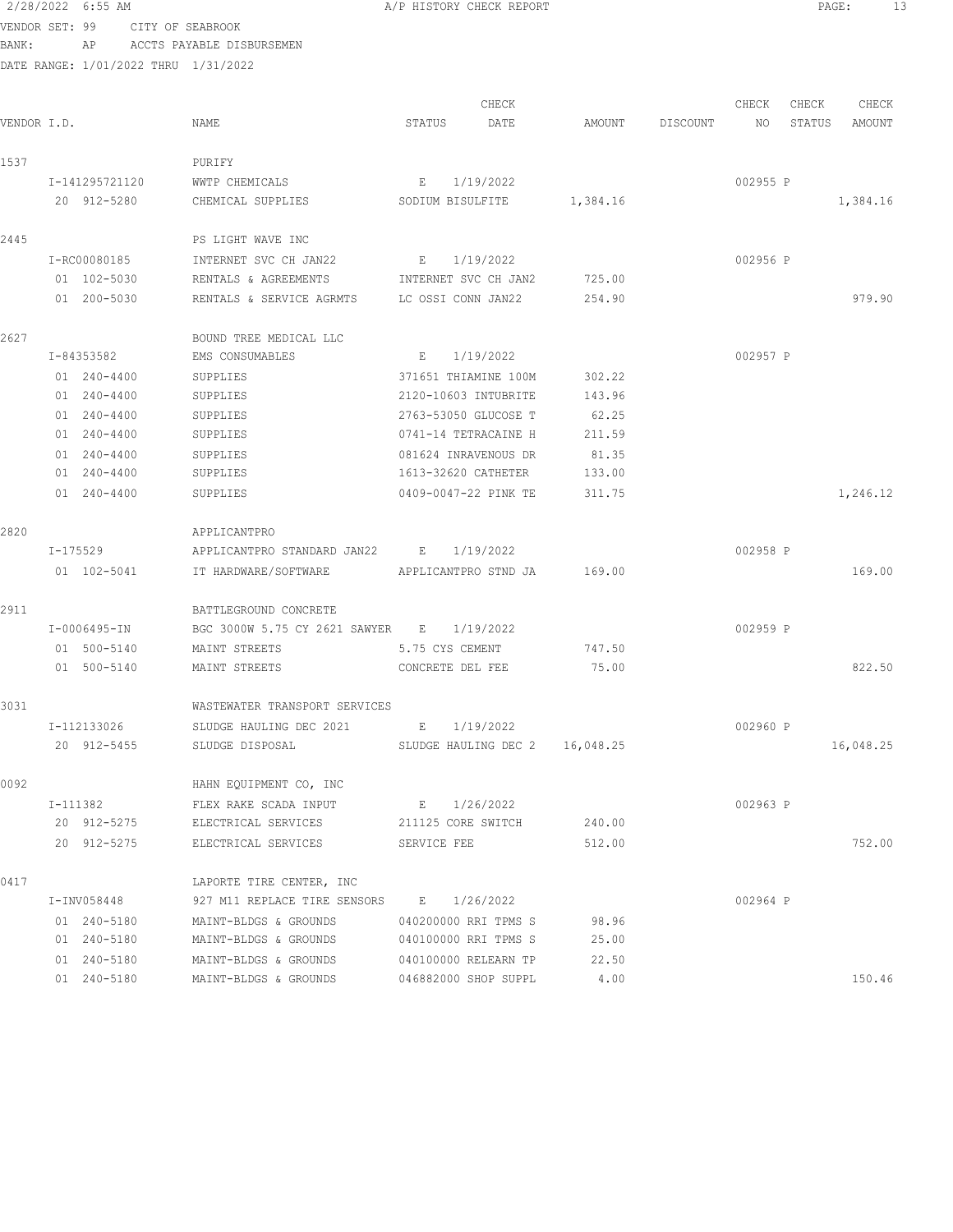2/28/2022 6:55 AM VENDOR SET: 99 C  $BANK:$   $AP$   $A<sup>c</sup>$ DATE RANGE: 1/01/202

| 2/28/2022 6:55 AM                    |                |                  |                           |          |        | A/P HISTORY CHECK REPORT |          |          |          |        | 14<br>PAGE: |  |
|--------------------------------------|----------------|------------------|---------------------------|----------|--------|--------------------------|----------|----------|----------|--------|-------------|--|
| VENDOR SET: 99                       |                | CITY OF SEABROOK |                           |          |        |                          |          |          |          |        |             |  |
| BANK:                                | AP             |                  | ACCTS PAYABLE DISBURSEMEN |          |        |                          |          |          |          |        |             |  |
| DATE RANGE: 1/01/2022 THRU 1/31/2022 |                |                  |                           |          |        |                          |          |          |          |        |             |  |
|                                      |                |                  |                           |          |        | CHECK                    |          |          | CHECK    | CHECK  | CHECK       |  |
| VENDOR I.D.                          |                |                  | NAME                      |          | STATUS | DATE                     | AMOUNT   | DISCOUNT | NO       | STATUS | AMOUNT      |  |
| 1537                                 |                |                  | PURIFY                    |          |        |                          |          |          |          |        |             |  |
|                                      | I-141295721644 |                  | CAL HYPO 100# BUCKET      |          | E      | 1/26/2022                |          |          | 002965 P |        |             |  |
|                                      | 20 912-5280    |                  | CHEMICAL SUPPLIES         |          |        | 115015 CAL HYPO BCKT     | 205.00   |          |          |        |             |  |
|                                      | I-141295722673 |                  | BLEACH MINIBULK DELIVERY  |          | E      | 1/26/2022                |          |          | 002965 P |        |             |  |
|                                      | 20 912-5280    |                  | CHEMICAL SUPPLIES         |          |        | 115300 BLCH MINIBULK     | 1,410.00 |          |          |        | 1,615.00    |  |
| 2106                                 |                |                  | DOOLEY TACKABERRY         |          |        |                          |          |          |          |        |             |  |
|                                      | I-1096264      |                  | EMS RESCUE PPE            |          | V      | 1/26/2022                |          |          | 002966 P |        | 1,997.58    |  |
| 2106                                 |                |                  | DOOLEY TACKABERRY         |          |        |                          |          |          |          |        |             |  |
|                                      | E-CHECK        |                  | DOOLEY TACKABERRY         | UNPOST V |        | 1/26/2022                |          |          | 002966   |        | 1,997.58CR  |  |
| 2106                                 |                |                  | DOOLEY TACKABERRY         |          |        |                          |          |          |          |        |             |  |

| 2627               | BOUND TREE MEDICAL LLC |                          |        |          |          |
|--------------------|------------------------|--------------------------|--------|----------|----------|
| I-84355333         | EMS CONSUMABLES        | 1/26/2022<br>F.          |        | 002967 P |          |
| $240 - 4400$<br>01 | SUPPLIES               | 358001 IV SODIUM CL      | 208.80 |          |          |
| 240-4400<br>01     | SUPPLIES               | 608309 IV SODIUM CL      | 85.44  |          |          |
| $01240 - 4400$     | SUPPLIES               | 58-64594050EA NEBULI     | 446.00 |          |          |
| I-84357521         | EMS CONSUMABLES        | 1/26/2022<br>E.          |        | 002967 P |          |
| 01 240-4400        | SUPPLIES               | 313-7554XN-1EA 02 MA     | 336.90 |          |          |
| 01 240-4400        | SUPPLIES               | 313-7556XN-1EA 02 MA     | 213.08 |          |          |
| I-84365499         | LEVOPHED 01% 4MG 03    | 1/26/2022<br>F.          |        | 002967 P |          |
| $01240 - 4400$     | SUPPLIES               | 1315-1 LEVOPHED.1% 4     | 114.45 |          |          |
| I-84367755         | EMS CONSUMABLES        | 1/26/2022<br>$F_{\rm c}$ |        | 002967 P |          |
| 240-4400<br>01     | SUPPLIES               | 1312-30 C2 HYDROMORP     | 55.43  |          |          |
| 240-4400<br>01     | SUPPLIES               | BOUND TREE FREIGHT C     | 23.29  |          | 1,483.39 |

M-CHECK DOOLEY TACKABERRY UNPOST V 1/31/2022 002966 1,997.58CR

| 2733 |              | J. J. KELLER & ASSOCIATES, INC         |                      |          |          |          |
|------|--------------|----------------------------------------|----------------------|----------|----------|----------|
|      | I-9106613033 | 49814 WAGE&HOUR COMP MNL B 1/26/2022   |                      |          | 002968 P |          |
|      | 01 102-5020  | DUES & SUBSCRIPTIONS                   | 49814 WAGE&HOUR COMP | 289.00   |          |          |
|      | 01 102-5020  | DUES & SUBSCRIPTIONS                   | JJ KELLER POSTAGE HA | 7.00     |          |          |
|      | I-9106613034 | 44253 ESTLS OF EMP RLTNS MNL           | E 1/26/2022          |          | 002968 P |          |
|      | 01 102-5020  | DUES & SUBSCRIPTIONS                   | 44253 ESTLS OF EMP R | 289.00   |          |          |
|      | 01 102-5020  | DUES & SUBSCRIPTIONS                   | JJ KELLER POSTAGE HA | 7.00     |          | 592.00   |
| 2955 |              | STRYKER SALES CORP                     |                      |          |          |          |
|      | I-3637229M   | AED CONSUMABLES                        | E 1/26/2022          |          | 002969 P |          |
|      | 01 230-4150  | SMALL TOOLS & EQUIP                    | 11101 INFANT/CHILD P | 627.30   |          | 627.30   |
| 3146 |              | ARDURRA GROUP, INC                     |                      |          |          |          |
|      | I-119564     | PGWWTP 404 HMGP MGMT DEC21 E 1/26/2022 |                      |          | 002970 P |          |
|      | 29 290-5200  | PROF FEES-ACCOUNTING                   | PGWWTP 404 HMGP MGT  | 2,070.00 |          |          |
|      | I-119565     | HMGP GENERATOR GRANT APP DEC21 E       | 1/26/2022            |          | 002970 P |          |
|      | 28 280-5227  | CONSULTING SERVICES                    | HMGP GEN GRANT APP D | 2,400.00 |          | 4,470.00 |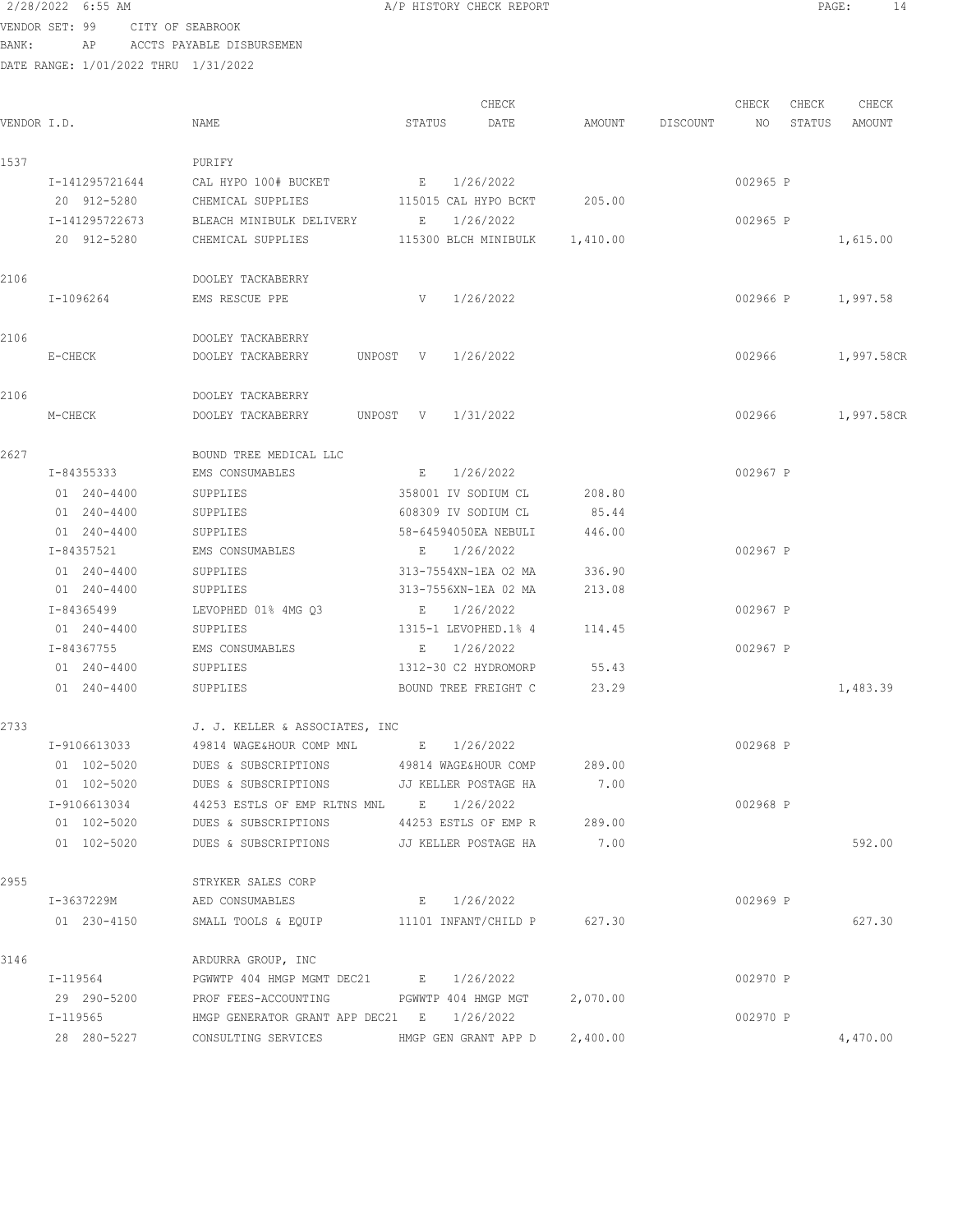#### 2/28/2022 6:55 AM **A/P HISTORY CHECK REPORT PAGE:** 15 VENDOR SET: 99 CITY OF SEABROOK

BANK: AP ACCTS PAYABLE DISBURSEMEN

| VENDOR I.D. |                         | NAME                                                            | STATUS          | CHECK<br>DATE               | AMOUNT   | DISCOUNT NO | CHECK    | CHECK<br>STATUS | CHECK<br>AMOUNT |
|-------------|-------------------------|-----------------------------------------------------------------|-----------------|-----------------------------|----------|-------------|----------|-----------------|-----------------|
| 3134        |                         | MICHAEL DYER                                                    |                 |                             |          |             |          |                 |                 |
|             |                         | I-202111-REIMB-GST1 TRAVEL REIMB GSTLVL1 CRSE DYER V 12/01/2021 |                 |                             |          |             | 141997 P |                 | 136.49          |
| 3134        | M-CHECK                 | MICHAEL DYER<br>MICHAEL DYER<br>UNPOST V 1/17/2022              |                 |                             |          |             | 141997   |                 | 136.49CR        |
|             |                         |                                                                 |                 |                             |          |             |          |                 |                 |
| 2369        |                         | THE BAY AREA OBSERVER                                           |                 |                             |          |             |          |                 |                 |
|             | I-4275                  | LEGAL AD POSTING OCT21                                          | V 12/29/2021    |                             |          |             | 142233 P |                 | 940.50          |
| 2369        |                         | THE BAY AREA OBSERVER                                           |                 |                             |          |             |          |                 |                 |
|             | M-CHECK                 | THE BAY AREA OBSERVER UNPOST V 1/18/2022                        |                 |                             |          |             | 142233   |                 | 940.50CR        |
| 2476        |                         | HARRIS COUNTY TAX ASSESSOR-COL                                  |                 |                             |          |             |          |                 |                 |
|             |                         | I-REGFEE-7234-F650 500904 STATE REG FEE 2021 F650 R 1/04/2022   |                 |                             |          |             | 142263 0 |                 |                 |
|             | 01 500-5110             | MAINT-AUTOS & EQUIP                                             |                 | 500904 STATE REG FEE 35.00  |          |             |          |                 | 35.00           |
| 2476        |                         | HARRIS COUNTY TAX ASSESSOR-COL                                  |                 |                             |          |             |          |                 |                 |
|             |                         | I-REGFEE-9195-SILV 902972 STATE REG FEE 2021 CHVY R 1/04/2022   |                 |                             |          |             | 142264 0 |                 |                 |
|             | 20 902-5110             | MAINT-AUTOS & EQUIPMENT 902972 STATE REG FEE                    |                 |                             | 35.00    |             |          |                 | 35.00           |
| 0005        |                         | ADMIRAL LINEN & UNIFORM                                         |                 |                             |          |             |          |                 |                 |
|             | I-IHOU542312            | MAT SVCS 122721                                                 | R 1/06/2022     |                             |          |             | 142266 P |                 |                 |
|             | 01 107-5180             | MAINT-BLDGS & GROUNDS                                           | MAT SVCS 122721 |                             | 69.16    |             |          |                 |                 |
|             | I-IHOU543908            | MAT SVCS 010322                                                 | R 1/06/2022     |                             |          |             | 142266 P |                 |                 |
|             | 01 107-5180             | MAINT-BLDGS & GROUNDS                                           | MAT SVCS 010322 |                             | 69.16    |             |          |                 | 138.32          |
| 3149        |                         | AMAZON CAPITAL SERVICES                                         |                 |                             |          |             |          |                 |                 |
|             |                         | C-11R1-DKXM-TPNF-CM OVERPMT ON INV 11R1-DKXM-TPNF R 1/06/2022   |                 |                             |          |             | 142267 P |                 |                 |
|             | 01 103-5041             | IT HARDWARE                                                     |                 | OVERPMT ON INV 11R1- 0.01CR |          |             |          |                 |                 |
|             |                         | I-16FJ-VN39-F99V ELECTRICAL FISH TAPE 75FT R 1/06/2022          |                 |                             |          |             | 142267 P |                 |                 |
|             | 01 103-5041             | IT HARDWARE                                                     |                 | ELECTRICAL FISH TAPE 58.46  |          |             |          |                 |                 |
|             |                         |                                                                 |                 |                             |          |             | 142267 P |                 |                 |
|             | 01 103-5041             | IT HARDWARE                                                     |                 | VGA VIDEO EXTENDER 5        | 114.61   |             |          |                 |                 |
|             |                         | I-1YM1-W7VD-CFJ6 HP37A CF237A TONER CARTRIDGE R 1/06/2022       |                 |                             |          |             | 142267 P |                 |                 |
|             | 01 103-5041 IT HARDWARE |                                                                 |                 | HP 37A CF237A TONER 59.99   |          |             |          |                 | 233.05          |
| 2067        |                         | AMAZON                                                          |                 |                             |          |             |          |                 |                 |
|             |                         | C-448639754866 B07QYWXC8L RETN 6-10FT LADDER R 1/06/2022        |                 |                             |          |             | 142268 P |                 |                 |
|             |                         | 01 103-4150 SMALL TOOLS & EQUIPMENT B07QYWXC8L RETN 6-10        |                 |                             | 275.00CR |             |          |                 |                 |
|             |                         | I-439655649657 B07BGVM1L4 KTRIO MSE PAD 10PK R 1/06/2022        |                 |                             |          |             | 142268 P |                 |                 |
|             | 01 103-5041             | IT HARDWARE 607BGVM1L4 KTRIO MSE 19.49                          |                 |                             |          |             |          |                 |                 |
|             | I-455763445555          | RCA SPLIT COUPLERS ADAPTERS R 1/06/2022                         |                 |                             |          |             | 142268 P |                 |                 |
|             | 01 103-5041             | IT HARDWARE                                                     |                 | B0141KPHRO RCA SPLIT 6.92   |          |             |          |                 |                 |
|             | 01 103-5041             | IT HARDWARE                                                     |                 | B01CJ5SCGW RCA FTF A        | 5.99     |             |          |                 |                 |
|             | I-455784953965          | B00BFZ1806 VGA TO VGA CABLE R 1/06/2022                         |                 |                             |          |             | 142268 P |                 |                 |
|             | 01 103-5041             | IT HARDWARE                                                     |                 | B00BFZ1806 VGA TO VG        | 19.78    |             |          |                 |                 |
|             | I-549554589485          | B01HYQZ0PW KLEIN MULTIBIT QTY2 R 1/06/2022                      |                 |                             |          |             | 142268 P |                 |                 |
|             | 01 103-4150             | SMALL TOOLS & EQUIPMENT BO1HYQZOPW KLEIN MUL                    |                 |                             | 59.98    |             |          |                 |                 |
|             | I-637339468479          | B086VT4HTP NR SAFETY EARMUFFS R 1/06/2022                       |                 |                             |          |             | 142268 P |                 |                 |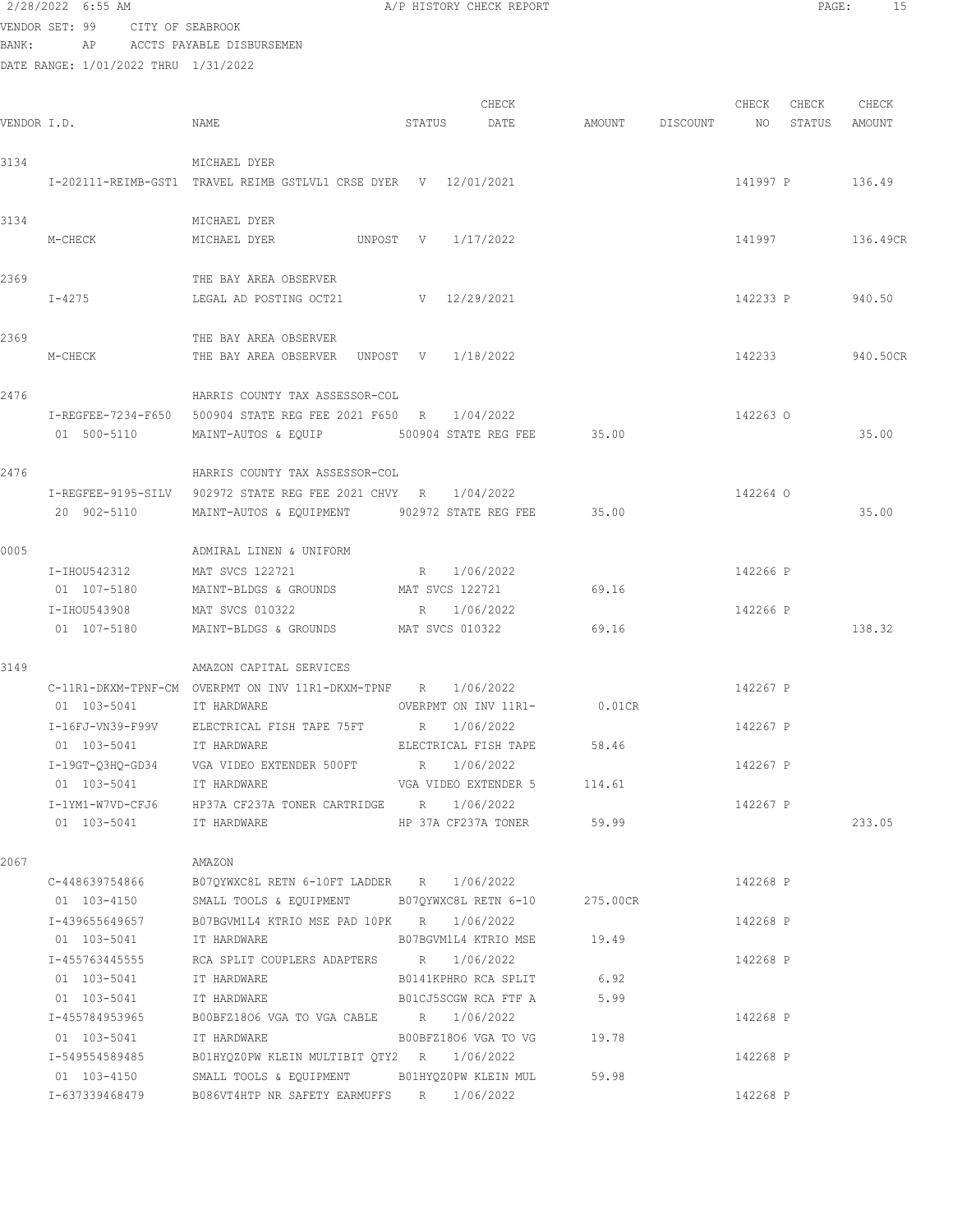VENDOR SET: 99 CITY OF SEABROOK BANK: AP ACCTS PAYABLE DISBURSEMEN

|             |                                     |                                                            |                      | CHECK                         |                                  | CHECK    | CHECK | CHECK    |
|-------------|-------------------------------------|------------------------------------------------------------|----------------------|-------------------------------|----------------------------------|----------|-------|----------|
| VENDOR I.D. |                                     | NAME                                                       |                      | STATUS DATE                   | AMOUNT DISCOUNT NO STATUS AMOUNT |          |       |          |
| 2067        |                                     | AMAZON<br>CONT                                             |                      |                               |                                  |          |       |          |
|             | I-637339468479                      | B086VT4HTP NR SAFETY EARMUFFS R 1/06/2022                  |                      |                               |                                  | 142268 P |       |          |
|             | 01 103-5041                         | IT HARDWARE                                                |                      | B086VT4HTP NR SAFETY 11.92    |                                  |          |       |          |
|             | I-666634798565                      | 3G/6G BNC CABLES & DECIMATOR $R = 1/06/2022$               |                      |                               |                                  | 142268 P |       |          |
|             | 01 103-5041                         | IT HARDWARE                                                |                      | B075FDL4VZ DECIMATOR 109.95   |                                  |          |       |          |
|             | 01 103-5041                         | IT HARDWARE                                                | B07MZBTOY4 3G/6G BNC |                               | 263.00                           |          |       |          |
|             | I-679969897893                      | B00JN1TOHM PNY 256G USB FD Q2 R 1/06/2022                  |                      |                               |                                  | 142268 P |       |          |
|             | 01 103-5041                         | <b>TT HARDWARE</b>                                         |                      | BOOJN1TOHM PNY 256G           | 51.86                            |          |       |          |
|             | I-785848478364                      | CELLOPHANE BAGS & SANTA HATS R 1/06/2022                   |                      |                               |                                  | 142268 P |       |          |
|             | 50 501-5490                         | CRIME PREVENTION DIV EXP B07V39NX4W BLUE SANT              |                      |                               | 28.95                            |          |       |          |
|             | 50 501-5490                         | CRIME PREVENTION DIV EXP B08CVWPVWV CELLOPHAN              |                      |                               | 20.67                            |          |       |          |
|             | I-984535944338                      | B01GFHBJ24 VGA CAT5E EXTENDER R 1/06/2022                  |                      |                               |                                  | 142268 P |       |          |
|             | 01 103-5041                         | IT HARDWARE                                                |                      | B01GFHBJ24 VGA CAT5E          | 35.99                            |          |       |          |
|             | I-999697999736                      | B07YP4XKMJ POLICE ELF SHIRT Q5 R 1/06/2022                 |                      |                               |                                  | 142268 P |       |          |
|             | 50 501-5490                         | CRIME PREVENTION DIV EXP B07YP4XKMJ POLICE EL              |                      |                               | 65.35                            |          |       | 424.85   |
| 0392        |                                     | AMERICAN FENCE & SUPPLY                                    |                      |                               |                                  |          |       |          |
|             | I-0001-11840                        | 015-IH4 4IN 180D HINGE QTY 2 R 1/06/2022                   |                      |                               |                                  | 142271 P |       |          |
|             | 20 912-5120                         | MAINT-SEWER SYSTEM MINOR 015-IH4 4IN 180D HIN              |                      |                               | 32.20                            |          |       | 32.20    |
| 1443        |                                     | AΤ&Τ                                                       |                      |                               |                                  |          |       |          |
|             |                                     | I-151789802-202201 INTERNET CAROTHERS JAN22 R 1/06/2022    |                      |                               |                                  | 142272 P |       |          |
|             | 41 410-5030                         | RENTALS & SERVICE AGREEMENTS INTERNET CAROTHERS J 85.60    |                      |                               |                                  |          |       | 85.60    |
| 0914        |                                     | AUTO ZONE COMMERCIAL                                       |                      |                               |                                  |          |       |          |
|             | I-1491959821                        | TRUEFUEL MIX ANTIFREEZE WELL 3 R 1/06/2022                 |                      |                               |                                  | 142273 P |       |          |
|             | 20 902-5110                         | MAINT-AUTOS & EQUIPMENT 6525638 TRUFUEL 50-1               |                      |                               | 13.78                            |          |       |          |
|             | 20 902-5110                         | MAINT-AUTOS & EQUIPMENT AXA053/SXAB53 ANTIFR 123.48        |                      |                               |                                  |          |       | 137.26   |
| 2743        |                                     | BY MORRELL                                                 |                      |                               |                                  |          |       |          |
|             |                                     | I-20210104-BM-DEP SEABROOK LOVE CALENDARS 2022 R 1/06/2022 |                      |                               |                                  | 142274 P |       |          |
|             | 01 107-5010 ADVERTISING             |                                                            |                      | SEABROOK LOVE CALEND 2,756.50 |                                  |          |       |          |
|             |                                     | 01  107-5010    ADVERTISING                                |                      | POSTAGE SEABROOK CAL 1,075.00 |                                  |          |       |          |
|             | 15 150-5010 ADVERTISING             |                                                            |                      | SEABROOK LOVE CALEND 391.00   |                                  |          |       | 4,222.50 |
| 1053        |                                     | CENTERPOINT ENERGY                                         |                      |                               |                                  |          |       |          |
|             | I-202111-80000807653 GAS SVCS NOV21 |                                                            | R 1/06/2022          |                               |                                  | 142275 P |       |          |
|             | 01 107-5410                         | UTILITIES                                                  | GAS SVCS NOV21       |                               | 330.55                           |          |       |          |
|             | 01 200-5410                         | UTILITIES                                                  | GAS SVCS NOV21       |                               |                                  |          |       |          |
|             | 01 210-5410                         | UTILITIES                                                  | GAS SVCS NOV21       |                               | 9.88                             |          |       |          |
|             | 01 230-5410                         | UTILITIES                                                  | GAS SVCS NOV21       |                               | 180.29                           |          |       |          |
|             | 01 400-5410                         | UTILITIES                                                  | GAS SVCS NOV21       |                               | 37.15                            |          |       |          |
|             | 01 500-5410                         | UTILITIES                                                  | GAS SVCS NOV21       |                               | 9.89                             |          |       |          |
|             | 20 902-5410                         | UTILITIES                                                  | GAS SVCS NOV21       |                               | 164.75                           |          |       |          |
|             | 20 912-5410                         | UTILITIES                                                  | GAS SVCS NOV21       |                               | 9.89                             |          |       |          |
|             | 41 410-5410                         | UTILITIES                                                  | GAS SVCS NOV21       |                               | 23.69                            |          |       | 766.09   |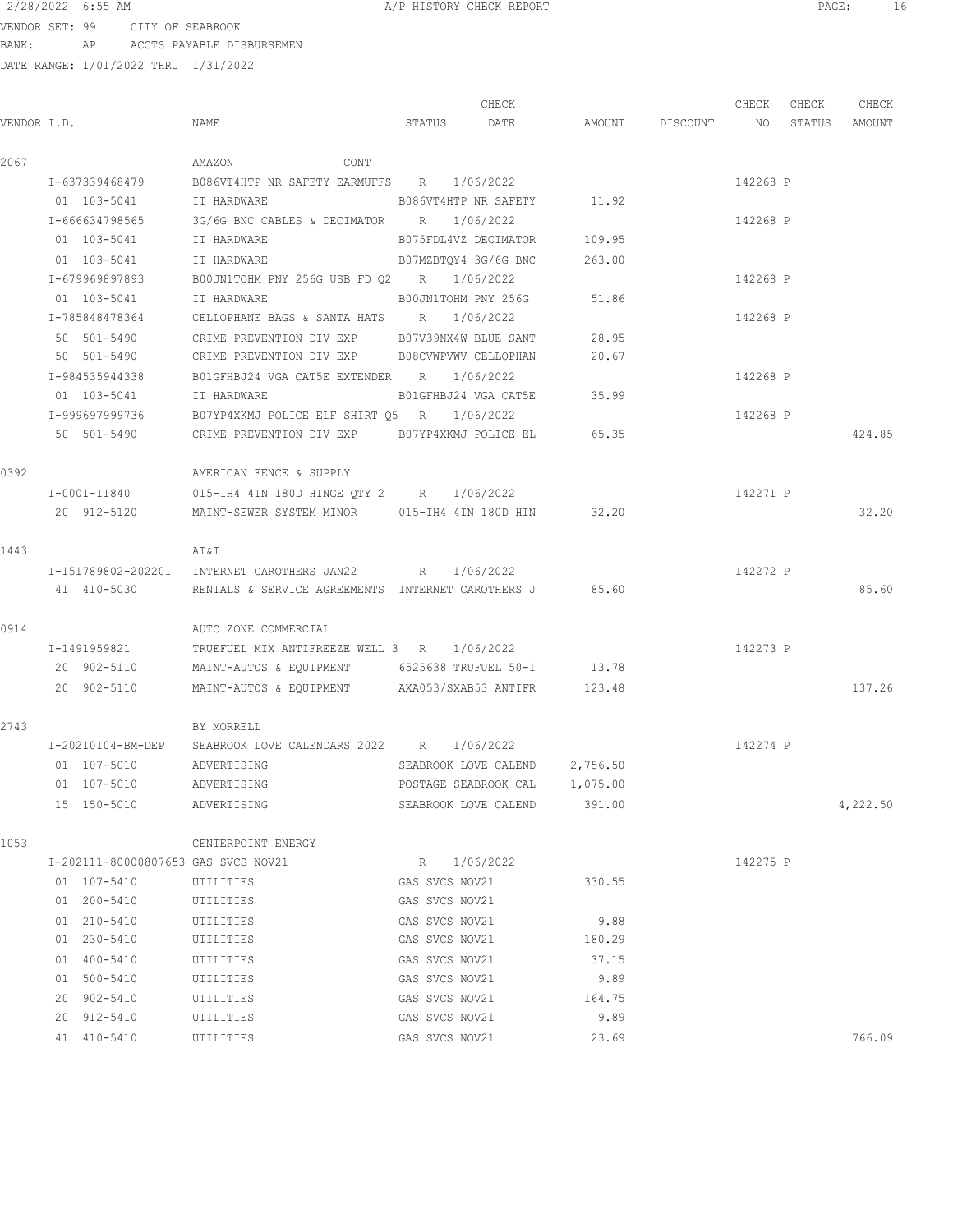VENDOR SET: 99 CITY OF SEABROOK

BANK: AP ACCTS PAYABLE DISBURSEMEN

| VENDOR I.D. |                  | NAME                                                | CHECK<br>STATUS<br>DATE            | AMOUNT    | DISCOUNT | CHECK<br>NO. | CHECK<br>STATUS | CHECK<br>AMOUNT |
|-------------|------------------|-----------------------------------------------------|------------------------------------|-----------|----------|--------------|-----------------|-----------------|
|             |                  |                                                     |                                    |           |          |              |                 |                 |
| 0057        | I-202112-WATER   | CITY OF SEABROOK                                    |                                    |           |          |              |                 |                 |
|             | 01 107-5410      | WATER SVCS DEC21<br>UTILITIES                       | 1/06/2022<br>R<br>WATER SVCS DEC21 | 1,638.40  |          | 142276 P     |                 |                 |
|             | 01 200-5410      | UTILITIES                                           | WATER SVCS DEC21                   | 19.00     |          |              |                 |                 |
|             | 01 210-5410      | UTILITIES                                           | WATER SVCS DEC21                   | 355.00    |          |              |                 |                 |
|             | 01 230-5410      | UTILITIES                                           | WATER SVCS DEC21                   | 385.59    |          |              |                 |                 |
|             | 01 400-5410      | UTILITIES                                           | WATER SVCS DEC21                   | 3,190.29  |          |              |                 |                 |
|             | 01 500-5410      | UTILITIES                                           | WATER SVCS DEC21                   | 355.00    |          |              |                 |                 |
|             | 20 902-5410      | UTILITIES                                           | WATER SVCS DEC21                   | 355.00    |          |              |                 |                 |
|             | 20 912-5410      | UTILITIES                                           | WATER SVCS DEC21                   | 12,377.24 |          |              |                 |                 |
|             | 41 410-5410      | UTILITIES                                           | WATER SVCS DEC21                   | 151.32    |          |              |                 | 18,826.84       |
| 1293        |                  | COBB FENDLEY & ASSOC INC.                           |                                    |           |          |              |                 |                 |
|             | I-297250         | SH146 CM/CI SVCS NOV21                              | 1/06/2022<br>R                     |           |          | 142277 P     |                 |                 |
|             | 20 902-6103      | SH 146 UTILITY RELOCATION SH146 CM/CI SVCS NOV      |                                    | 487.56    |          |              |                 |                 |
|             | 20 912-6103      | SH 146 UTILITY RELOCATION                           | SH146 CM/CI SVCS NOV               | 487.56    |          |              |                 |                 |
|             | I-897182         | PGWWTP RETROFIT P2 CMS NOV21 R 1/06/2022            |                                    |           |          | 142277 P     |                 |                 |
|             | 29 290-5215      | PROF FEES-ENGINEERING                               | PGWWTP PHASE 2 CMS N 22,724.20     |           |          |              |                 |                 |
|             | 29 290-5215      | PROF FEES-ENGINEERING LS & FM PHASE 2 CMS 18,332.00 |                                    |           |          |              |                 | 42,031.32       |
| 1588        |                  | COMCAST                                             |                                    |           |          |              |                 |                 |
|             | I-202201-0015606 | ADDL TV OUTLETS CH JAN22                            | 1/06/2022<br>R                     |           |          | 142278 P     |                 |                 |
|             | 01 102-5030      | RENTALS & AGREEMENTS ADDL TV OUTLETS CH J           |                                    | 84.81     |          |              |                 | 84.81           |
| 1591        |                  | DESIGN SECURITY CONTROLS                            |                                    |           |          |              |                 |                 |
|             | I-34253          | FIRE ALARM MONITORING PW 2FQ22 R                    | 1/06/2022                          |           |          | 142279 P     |                 |                 |
|             | 01 400-5030      | RENTALS & SERVICE AGRMTS                            | FIRE ALARM MONITORIN               | 48.75     |          |              |                 |                 |
|             | 01 500-5030      | RENTALS & SERVICE AGRMTS                            | FIRE ALARM MONITORIN               | 48.75     |          |              |                 |                 |
|             | 20 902-5030      | RENTALS & SERVICE AGRMTS                            | FIRE ALARM MONITORIN               | 48.75     |          |              |                 |                 |
|             | 20 912-5030      | RENTALS & SERVICE AGRMTS                            | FIRE ALARM MONITORIN               | 48.75     |          |              |                 | 195.00          |
| 2741        |                  | FUELMAN                                             |                                    |           |          |              |                 |                 |
|             | I-NP61380933     | FUELMAN CHGS DEC21                                  | 1/06/2022<br>R                     |           |          | 142280 0     |                 |                 |
|             | 01 200-5300      | TRAINING & CONFERENCE                               | FUEL CHG DEC21 GST G               | 43.03     |          |              |                 |                 |
|             | 01 107-4050      | BULK PETROLEUM PURCHASES FUELMAN FLEETDASH SU       |                                    | 29.97     |          |              |                 |                 |
|             | 01 107-4050      | BULK PETROLEUM PURCHASES                            | FUELMAN CARD FEE DEC               | 80.00     |          |              |                 | 153.00          |
| 2963        |                  | FUSION TELECOM OF TEXAS LTD                         |                                    |           |          |              |                 |                 |
|             | I-28418495       | ANALOG PHONE SVCS JAN22                             | 1/06/2022<br>R                     |           |          | 142281 P     |                 |                 |
|             | 01 106-5400      | TELEPHONE                                           | ANALOG PHONE SVCS JA               | 492.73    |          |              |                 |                 |
|             | 01 210-5400      | TELEPHONE                                           | ANALOG PHONE SVCS JA               | 26.92     |          |              |                 |                 |
|             | 01 230-5400      | TELEPHONE                                           | ANALOG PHONE SVCS JA               | 64.18     |          |              |                 |                 |
|             | 01 400-5400      | TELEPHONE                                           | ANALOG PHONE SVCS JA               | 97.30     |          |              |                 |                 |
|             | 01 500-5400      | TELEPHONE                                           | ANALOG PHONE SVCS JA               | 26.91     |          |              |                 |                 |
|             | 20 902-5400      | TELEPHONE                                           | ANALOG PHONE SVCS JA               | 83.52     |          |              |                 |                 |
|             | 20 902-5400      | TELEPHONE                                           | ANALOG PHONE SVCS JA               | 83.54     |          |              |                 | 875.10          |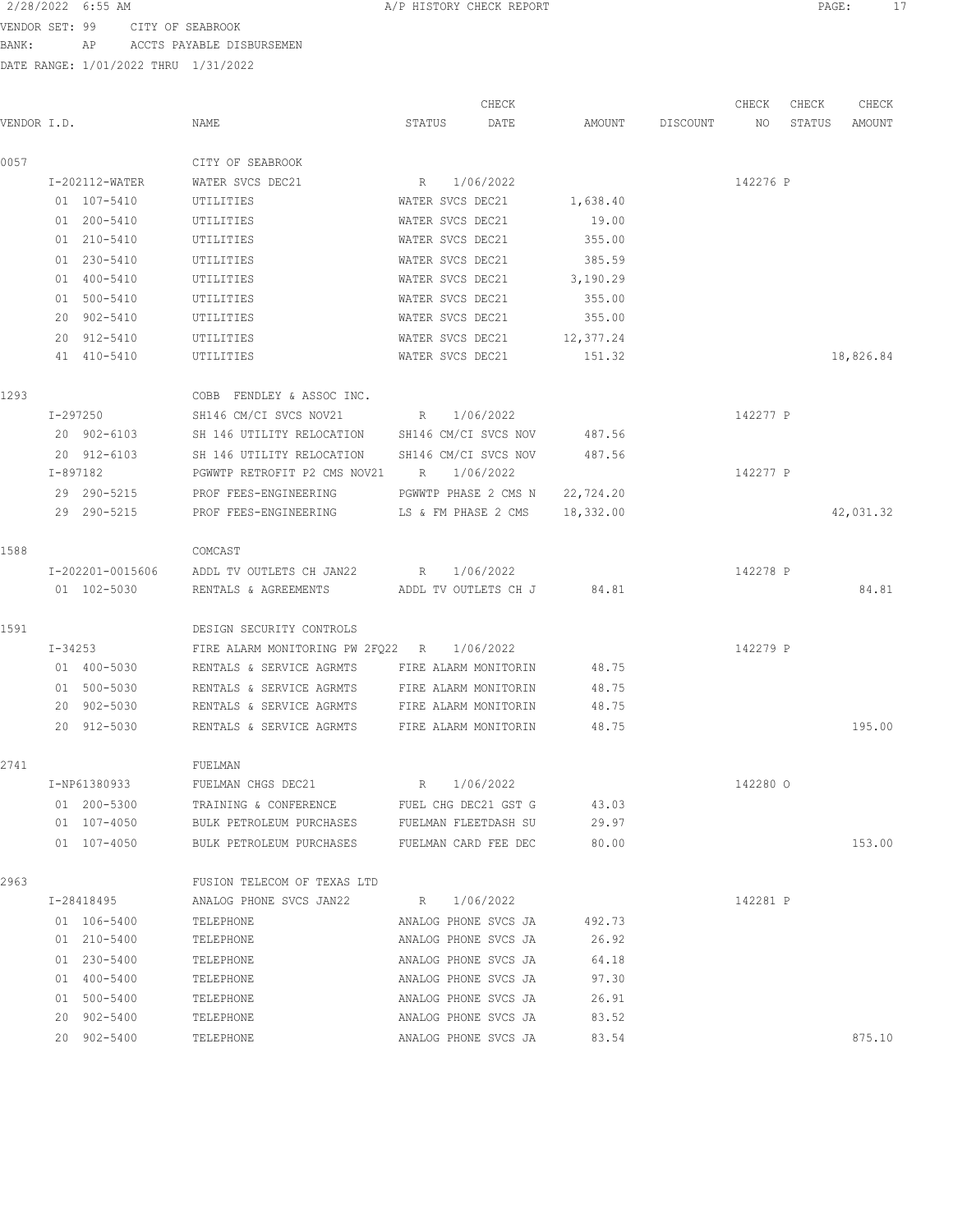# 2/28/2022 6:55 AM A/P HISTORY CHECK REPORT PAGE: 18 VENDOR SET: 99 CITY OF SEABROOK

BANK: AP ACCTS PAYABLE DISBURSEMEN

| VENDOR I.D. |                 | NAME                                                   | STATUS | CHECK<br>DATE               |         | AMOUNT DISCOUNT NO | CHECK    | CHECK<br>STATUS | CHECK<br>AMOUNT |
|-------------|-----------------|--------------------------------------------------------|--------|-----------------------------|---------|--------------------|----------|-----------------|-----------------|
| 2566        |                 | GOLD STAR PETROLEUM INC                                |        |                             |         |                    |          |                 |                 |
|             | I-102365        | FUEL DELIVERY 121721                                   | R      | 1/06/2022                   |         |                    | 142282 P |                 |                 |
|             | 01 107-4050     | BULK PETROLEUM PURCHASES FUEL DELIVERY 121721 4,883.33 |        |                             |         |                    |          |                 | 4,883.33        |
| 0087        |                 | GULF COAST LIMESTONE, INC                              |        |                             |         |                    |          |                 |                 |
|             | I-PS-INV210878  | CRUSHED CONCRETE 20.95 TONS R 1/06/2022                |        |                             |         |                    | 142283 P |                 |                 |
|             | 41 410-6050     | FACILITIES                                             |        | CRUSHED CONCRETE 20. 497.77 |         |                    |          |                 | 497.77          |
| 0116        |                 | KEMAH HARDWARE & LUMBER                                |        |                             |         |                    |          |                 |                 |
|             | I-2112-513289   | SCREWS BOLTS FASTNERS QTY 21 R 1/06/2022               |        |                             |         |                    | 142284 P |                 |                 |
|             | 01 400-5180     | MAINT-BLDGS & GROUNDS                                  |        | SCREWS BOLTS FASTNER        | 10.60   |                    |          |                 |                 |
|             | 01 400-5180     | MAINT-BLDGS & GROUNDS                                  |        | SCREWS BOLTS FASTNER        | 5.85    |                    |          |                 |                 |
|             | 01 400-5180     | MAINT-BLDGS & GROUNDS SCREWS BOLTS FASTNER             |        |                             | 37.52   |                    |          |                 | 53.97           |
| 3144        |                 | MY BTLR LLC                                            |        |                             |         |                    |          |                 |                 |
|             | I-1023          | VIRTUAL ASST DEC2021                                   |        | R 1/06/2022                 |         |                    | 142285 P |                 |                 |
|             | 01 102-3015     | CONTRACT LABOR                                         |        | VIRTUAL ASST DEC2021 126.00 |         |                    |          |                 | 126.00          |
| 0740        |                 | O'REILLY AUTO PARTS                                    |        |                             |         |                    |          |                 |                 |
|             | I-0411-144977   | 90203 UF639 COP COIL                                   |        | R 1/06/2022                 |         |                    | 142286 P |                 |                 |
|             | 20 902-5110     | MAINT-AUTOS & EQUIPMENT 90203 UF639 COP COIL           |        |                             | 82.89   |                    |          |                 | 82.89           |
| 0147        |                 | OFFICE DEPOT CARD PLAN                                 |        |                             |         |                    |          |                 |                 |
|             | I-217218260001  | OFFICE SUPPLIES CH                                     |        | R 1/06/2022                 |         |                    | 142287 P |                 |                 |
|             | 01 107-4010     | OFFICE SUPPLIES                                        |        | 197374 PLATES 500PK 89.35   |         |                    |          |                 |                 |
|             | 01 107-4010     | OFFICE SUPPLIES                                        |        | 757580 SM COCOA 50PK        | 23.18   |                    |          |                 |                 |
|             | 01 107-4010     | OFFICE SUPPLIES                                        |        | 432087 STAPLE 5000PK        | 6.44    |                    |          |                 |                 |
|             | $01 107 - 4010$ | OFFICE SUPPLIES                                        |        | 424711 MLTFLD TWLS          | 114.88  |                    |          |                 |                 |
|             | 01 107-4010     | OFFICE SUPPLIES                                        |        | 791932 16GAL LINERS         | 89.00   |                    |          |                 |                 |
|             | I-217218612001  | 206430 SPOONS 1000PK                                   | R      | 1/06/2022                   |         |                    | 142287 P |                 |                 |
|             | 01 107-4010     | OFFICE SUPPLIES                                        |        | 206430 SPOONS 1000PK        | 27.95   |                    |          |                 |                 |
|             | I-217218613001  | OFFICE SUPPLIES CH                                     | R      | 1/06/2022                   |         |                    | 142287 P |                 |                 |
|             | 01 107-4010     | OFFICE SUPPLIES                                        |        | 139058 AA BATTY 30PK        | 37.69   |                    |          |                 |                 |
|             | 01 107-4010     | OFFICE SUPPLIES                                        |        | 685656 INDEX SHEETS         | 40.20   |                    |          |                 | 428.69          |
| 2836        |                 | RAPTOR HOSE & SUPPLY                                   |        |                             |         |                    |          |                 |                 |
|             | C-00030143-CM   | DUPL PMT INV 00030143 CR FY20 R 1/06/2022              |        |                             |         |                    | 142288 P |                 |                 |
|             | 01 100-9520     | OTHER REVENUE                                          |        | DUPL PMT INV 0003014        | 81.32CR |                    |          |                 |                 |
|             | I-00000576      | HOSE KIT WHITE COVER $Q2$ R 1/06/2022                  |        |                             |         |                    | 142288 P |                 |                 |
|             | 01 500-5110     | MAINT-AUTOS & EQUIP HOSE KIT 2 1X92IN WI               |        |                             | 172.00  |                    |          |                 | 90.68           |
|             |                 | ROPER, SAMANTHA                                        |        |                             |         |                    |          |                 |                 |

|  |                                     | ROPER, SAMANTHA          |                        |        |          |        |
|--|-------------------------------------|--------------------------|------------------------|--------|----------|--------|
|  | T-20211228-REFUND-SR DEPOSTT REFUND |                          | R 1/06/2022            |        | 142289 0 |        |
|  | 01 001-1525                         | COMMUNITY HOUSE DEPOSITS | ROPER, SAMANTHA: DEPOS | 200.00 |          | 200.00 |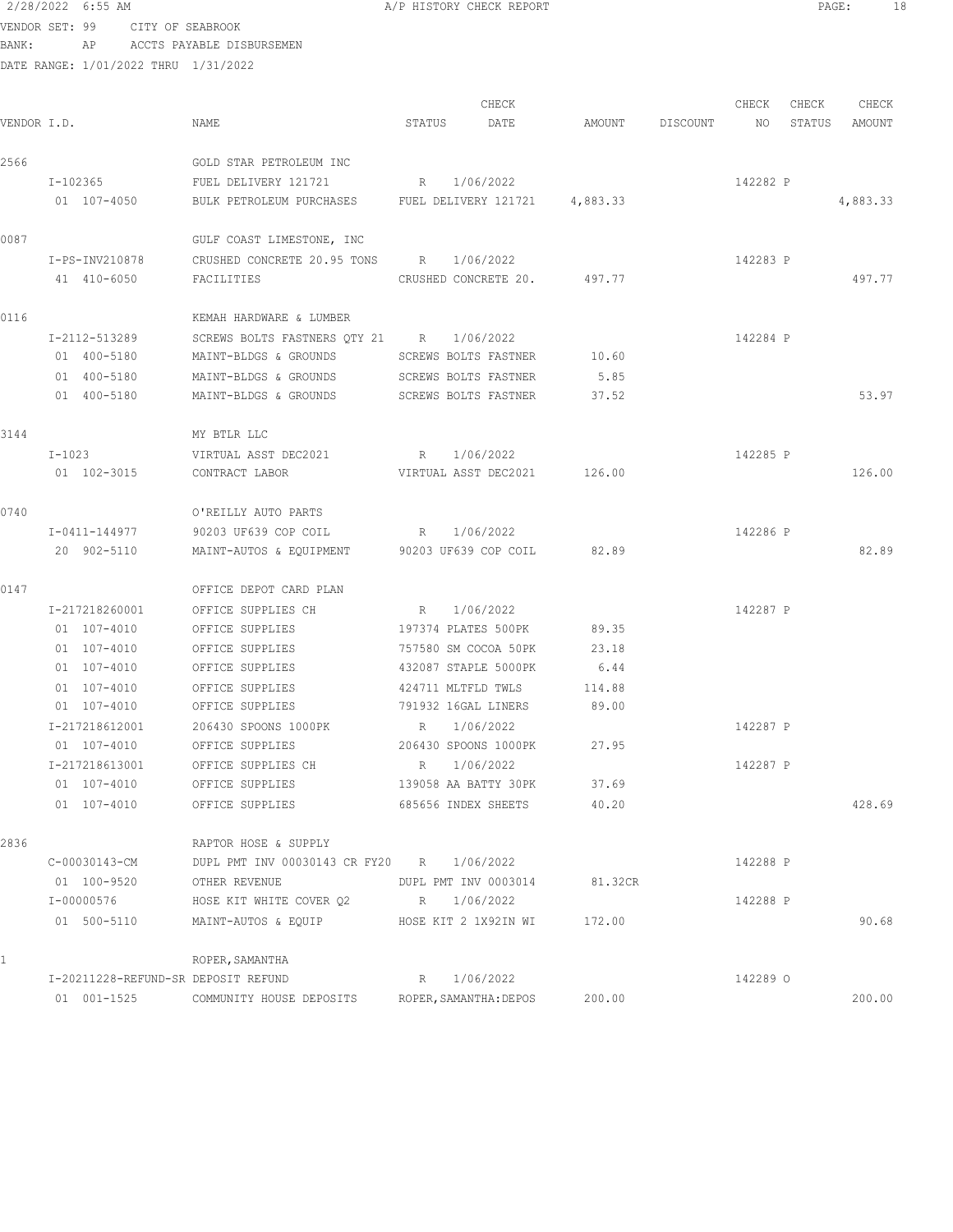VENDOR SET: 99 CITY OF SEABROOK BANK: AP ACCTS PAYABLE DISBURSEMEN DATE RANGE: 1/01/2022 THRU 1/31/2022 CHECK CHECK CHECK CHECK CHECK CHECK CHECK CHECK CHECK CHECK CHECK CHECK CHECK CHECK CHECK CHECK CHECK CHECK CHECK CHECK CHECK CHECK CHECK CHECK CHECK CHECK CHECK CHECK CHECK CHECK CHECK CHECK CHECK CHECK CHECK CHECK CHECK VENDOR I.D. NAME STATUS DATE AMOUNT DISCOUNT NO STATUS AMOUNT 1906 RUBEN ARELLANO I-20211228-REFUND-RA DEPOSIT REF COMM HSE 121921 R 1/06/2022 142290 P 01 001-1525 COMMUNITY HOUSE DEPOSITS DEPOSIT REF COMM HSE 200.00 200.00 200.00 0714 SCHINDLER ELEVATOR CORP I-8105831445 ELEVATOR MAINT 2FQ22 CH R 1/06/2022 142291 P 01 107-5180 MAINT-BLDGS & GROUNDS ELEVATOR MAINT 2FQ22 1,114.86 1,114.86 0743 SPACE CITY ACE HARDWARE I-0593723 ELECTRICAL RAIN COVER R 1/06/2022 2 142292 P 20 902-5275 ELECTRICAL SERVICES ELECTRICAL RAIN COVE 11.99 11.99 1681 STAPLES CONTRACT & COMMERCIAL I-7346945747-0-1 OFFICE SUPPLIES CH 123021 R 1/06/2022 142293 P 01 107-4010 OFFICE SUPPLIES 135848 COPY PAPER 159.96 01 107-4010 OFFICE SUPPLIES 364837 HP 950XL INK 36.60 01 107-4010 OFFICE SUPPLIES 364836 HP 951 INK 55.63 01 107-4010 OFFICE SUPPLIES 916720 GOJO SOAP 2CT 79.86 332.05 2705 TEXAS COMMISSION ON ENVIRONMEN I-GPS0249341 STM WTR PERMIT FY22 TXR040098 R 1/06/2022 142294 P 01 500-5246 STORM WATER MANAGEMENT STM WTR PERMIT TXR04 100.00 I-GPS0250599 STM WTR PERMIT FY22 TXR05AI43 R 1/06/2022 142294 P 01 500-5246 STORM WATER MANAGEMENT STM WTR PERMIT TXR05 200.00 300.00 300.00 0199 TEXAS ENGR EXTENSION SERV I-WO7281745 WWW013-348 DEC21 SAUCEDA R 1/06/2022 142295 P 20 902-5300 TRAINING & CONFERENCE WWW013-348 DEC21 SAU 455.00 455.00 2520 HSA BANK I-HS 202201032980 EMPLOYEE DEDUCTIONS TO HSA R 1/06/2022 142296 P 01 001-1023 HSA PAYABLE EMPLOYEE DEDUCTIONS 947.75 947.75 947.75 0105 ICMA RETIREMENT TRUST-457 I-IC 202201032980 Employee Deduction - Plan 3033 R 1/06/2022 142297 P 01 001-1031 ICMA INSURANCE DEDUCTS Employee Deduction - 1,148.10 1,148.10 0105 ICMA RETIREMENT TRUST-457 I-ICM202201032980 EMPLOYEE DEDUCTS- PLAN 303302 R 1/06/2022 142298 P 01 001-1031 ICMA INSURANCE DEDUCTS EMPLOYEE DEDUCTS- PL 3,871.83 3,871.83 0105 ICMA RETIREMENT TRUST-457 I-ROT202201032980 EMPLOYEE DEDUCTS - PLAN 706240 R 1/06/2022 142299 P 01 001-1031 ICMA INSURANCE DEDUCTS EMPLOYEE DEDUCTS - P 435.00 435.00 435.00

2/28/2022 6:55 AM A/P HISTORY CHECK REPORT PAGE: 19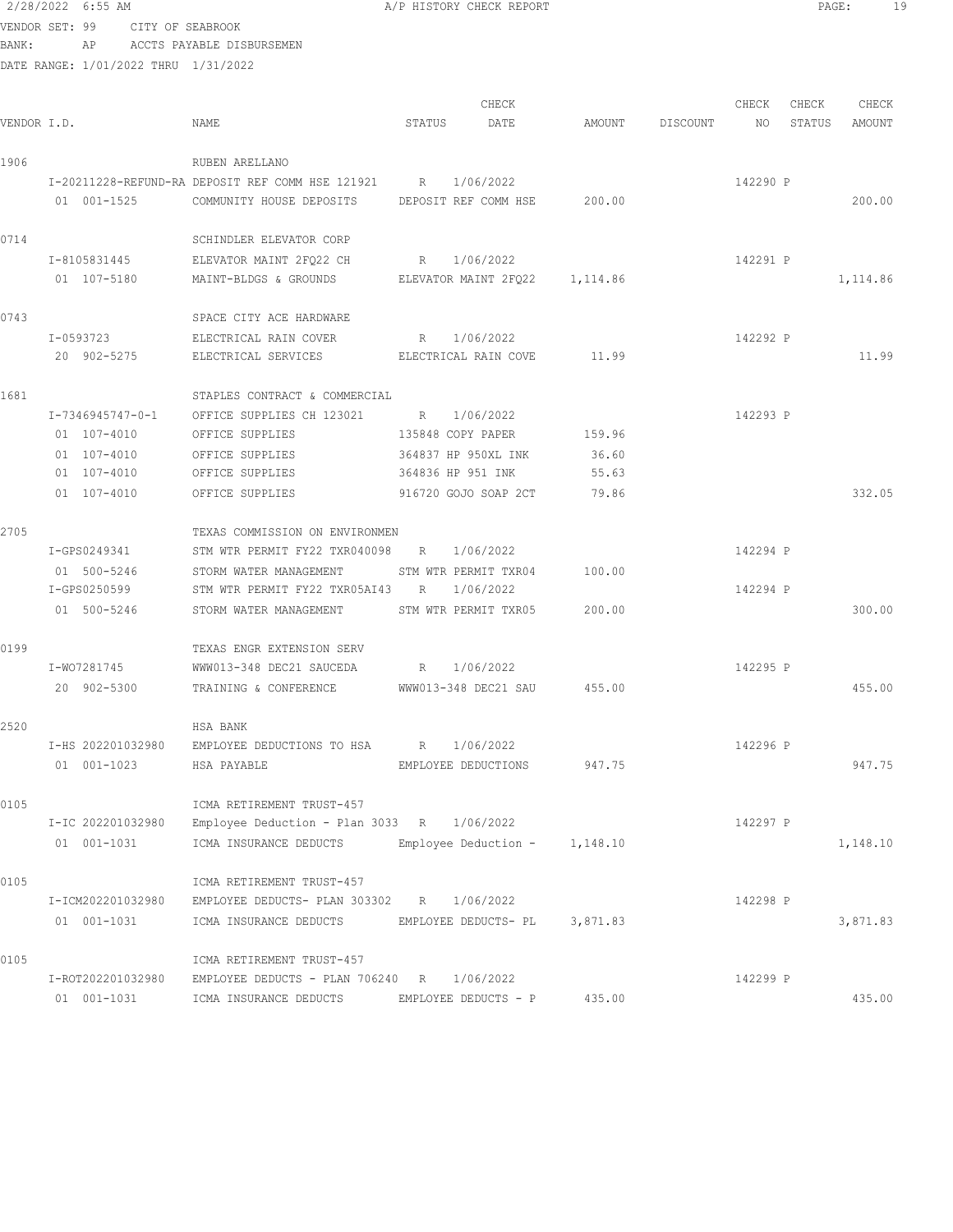#### 2/28/2022 6:55 AM A/P HISTORY CHECK REPORT PAGE: 20 VENDOR SET: 99 CITY OF SEABROOK

BANK: AP ACCTS PAYABLE DISBURSEMEN

|             |                    |                                              |                      | CHECK                      |         |                 | CHECK    | CHECK  | CHECK    |
|-------------|--------------------|----------------------------------------------|----------------------|----------------------------|---------|-----------------|----------|--------|----------|
| VENDOR I.D. |                    | NAME                                         | STATUS               | DATE                       |         | AMOUNT DISCOUNT | NO       | STATUS | AMOUNT   |
| 0217        |                    | TX MUNICIPAL POLICE ASSN                     |                      |                            |         |                 |          |        |          |
|             | I-TPA202201032980  | EMPLOYEE DEDUCTIONS                          |                      | R 1/06/2022                |         |                 | 142300 P |        |          |
|             | 01 001-1032        | OTHER PAYROLL DEDUCTIONS EMPLOYEE DEDUCTIONS |                      |                            | 224.00  |                 |          |        | 224.00   |
| 1750        |                    | A & L AUTOMOTIVE                             |                      |                            |         |                 |          |        |          |
|             | I-26201            | 90205 SAFETY INSPECTION                      | $R_{\rm c}$          | 1/12/2022                  |         |                 | 142301 P |        |          |
|             | 20 902-5110        | MAINT-AUTOS & EQUIPMENT 90205 SAFETY INSPECT |                      |                            | 7.00    |                 |          |        |          |
|             | $I - 26202$        | 829 STATE INSPECTION                         | R                    | 1/12/2022                  |         |                 | 142301 P |        |          |
|             | 50 501-5110        | MAINT - VEHICLES                             | 829 STATE INSPECTION |                            | 25.50   |                 |          |        |          |
|             | $I - 26204$        | 653 STATE INSPECTION                         | R                    | 1/12/2022                  |         |                 | 142301 P |        |          |
|             | 50 501-5110        | MAINT - VEHICLES 653 STATE INSPECTION        |                      |                            | 25.50   |                 |          |        | 58.00    |
| 0005        |                    | ADMIRAL LINEN & UNIFORM                      |                      |                            |         |                 |          |        |          |
|             | I-IHOU542313       | LINEN SVCS PWAC 122721                       | R 1/12/2022          |                            |         |                 | 142302 P |        |          |
|             | 01 400-5310        | UNIFORMS & LAUNDRY                           | LINEN SVCS PWAC 1227 |                            | 63.36   |                 |          |        |          |
|             | 01 500-5310        | UNIFORMS & LAUNDRY                           | LINEN SVCS PWAC 1227 |                            | 63.36   |                 |          |        |          |
|             | 20 902-5310        | UNIFORMS & LAUNDRY                           | LINEN SVCS PWAC 1227 |                            | 63.36   |                 |          |        |          |
|             | 20 912-5310        | UNIFORMS & LAUNDRY                           | LINEN SVCS PWAC 1227 |                            | 63.36   |                 |          |        |          |
|             | I-IHOU543909       | LINEN SVCS PWAC 010322                       | R                    | 1/12/2022                  |         |                 | 142302 P |        |          |
|             | 01 400-5310        | UNIFORMS & LAUNDRY                           | LINEN SVCS PWAC 0103 |                            | 63.36   |                 |          |        |          |
|             | 01 500-5310        | UNIFORMS & LAUNDRY                           | LINEN SVCS PWAC 0103 |                            | 63.36   |                 |          |        |          |
|             | 20 902-5310        | UNIFORMS & LAUNDRY                           | LINEN SVCS PWAC 0103 |                            | 63.36   |                 |          |        |          |
|             | 20 912-5310        | UNIFORMS & LAUNDRY                           | LINEN SVCS PWAC 0103 |                            | 63.36   |                 |          |        | 506.88   |
| 3149        |                    | AMAZON CAPITAL SERVICES                      |                      |                            |         |                 |          |        |          |
|             | C-1F9C-QPK7-6NHY   | B08QRH8TNQ RECHARGABLE FLASHLI R             |                      | 1/12/2022                  |         |                 | 142303 P |        |          |
|             | 20 912-4150        | SMALL EQUIPMENT OR TOLLS                     | B08QRH8TNQ RECHARGAB |                            | 36.99CR |                 |          |        |          |
|             | $I-11VG-PY3Y-4P1Q$ | 32 IN ROKU LED SMART TV                      | R                    | 1/12/2022                  |         |                 | 142303 P |        |          |
|             | 83 830-6020        | EQUIPMENT                                    |                      | 32 IN ROKU LED SMART       | 199.99  |                 |          |        |          |
|             | I-1G1C-XJXP-QGPD   | FIXED TV WALL BRACKET                        | R                    | 1/12/2022                  |         |                 | 142303 P |        |          |
|             | 01 103-5041        | IT HARDWARE                                  |                      | FIXED TV WALL BRACKE 13.66 |         |                 |          |        |          |
|             | I-1HH7-VRTD-NPQT   | TV WALL MOUNT BRACKET 02 R                   |                      | 1/12/2022                  |         |                 | 142303 P |        |          |
|             | 01 103-5041        | IT HARDWARE                                  | TV WALL MOUNT BRACKE |                            | 159.98  |                 |          |        |          |
|             | I-1LPX-JRW9-4PMJ   | B06XT1DNLY HP37X TONER R 1/12/2022           |                      |                            |         |                 | 142303 P |        |          |
|             | 20 905-4010        | OFFICE SUPPLIES                              |                      | B06XT1DNLY HP37X TON       | 280.85  |                 |          |        |          |
|             | I-10GJ-FOLC-KPVX   | B075FDL4VZ DECIMATOR CONVERTER R             |                      | 1/12/2022                  |         |                 | 142303 P |        |          |
|             | 01 103-5041        | IT HARDWARE                                  |                      | B075FDL4VZ DECIMATOR       | 109.95  |                 |          |        |          |
|             | I-1RR9-74LN-36PR   | BO1HIVPOXG YAMAHA PX3 AMPLIFER R 1/12/2022   |                      |                            |         |                 | 142303 P |        |          |
|             | 01 103-5041        | IT HARDWARE                                  |                      | BO1HIVPOXG PX3 AMPLI       | 549.99  |                 |          |        |          |
|             | I-1YJ4-NLLP-PKGT   | 50' EXT CORD POWER STRIP                     | R 1/12/2022          |                            |         |                 | 142303 P |        |          |
|             | 01 103-5041        | IT HARDWARE                                  |                      | 50' EXT CORD POWR ST       | 26.05   |                 |          |        |          |
|             | 01 103-5041        | IT HARDWARE                                  |                      | 35' EXTEN CORD IN/OU       | 25.99   |                 |          |        | 1,329.47 |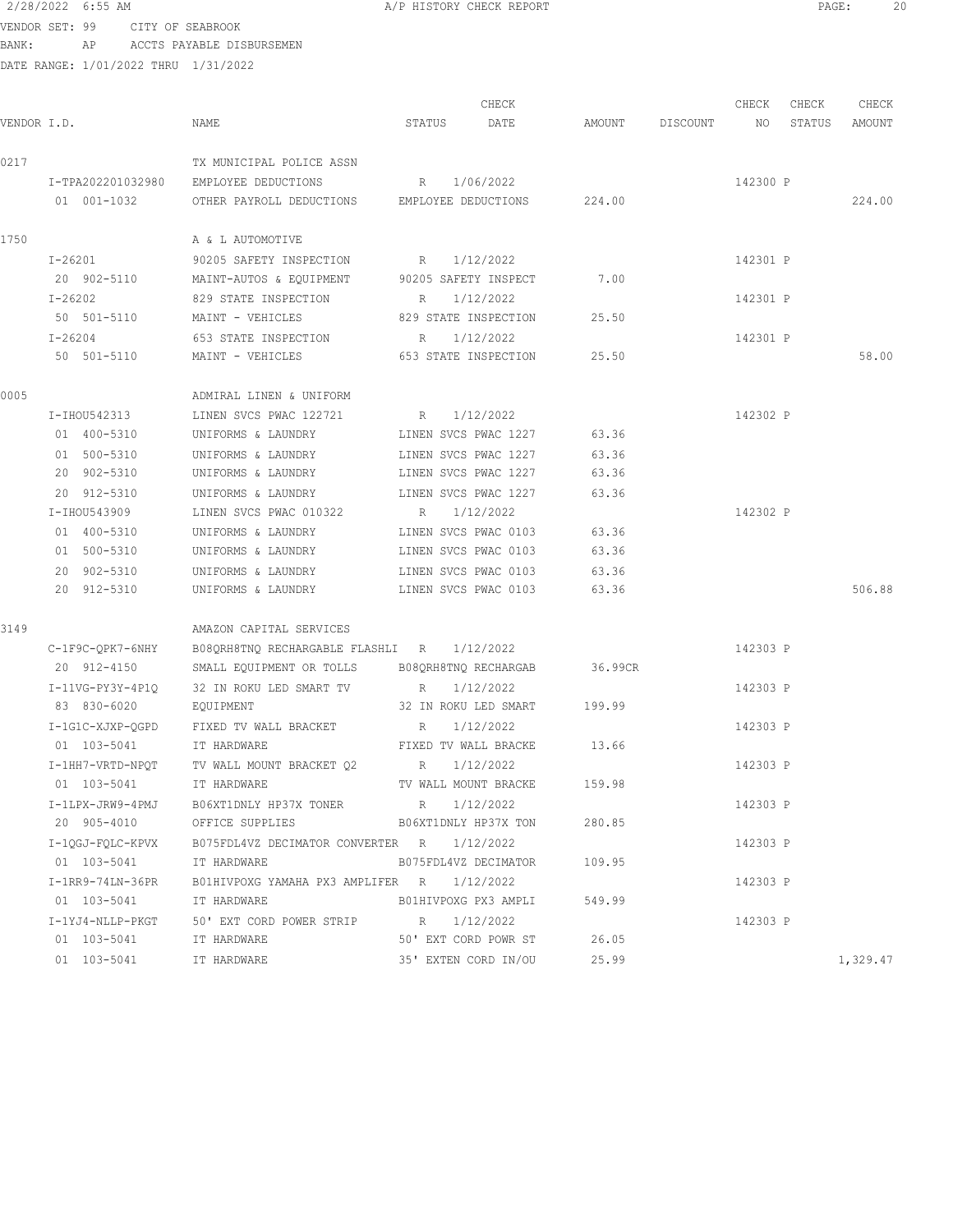#### 2/28/2022 6:55 AM **A/P HISTORY CHECK REPORT PAGE:** 21 VENDOR SET: 99 CITY OF SEABROOK

BANK: AP ACCTS PAYABLE DISBURSEMEN

| VENDOR I.D. |                | NAME                                                                 | STATUS               | CHECK<br>DATE        |        | AMOUNT DISCOUNT NO | CHECK    | CHECK<br>STATUS | CHECK<br>AMOUNT |
|-------------|----------------|----------------------------------------------------------------------|----------------------|----------------------|--------|--------------------|----------|-----------------|-----------------|
| 0836        |                | APOLLO TIRE & WHEEL                                                  |                      |                      |        |                    |          |                 |                 |
|             | I-20210929     | 933 TIRE PATCH QTY 2                                                 | R                    | 1/12/2022            |        |                    | 142305 P |                 |                 |
|             | 50 501-5110    | MAINT - VEHICLES 6933 TIRE PATCH QTY 2 30.00                         |                      |                      |        |                    |          |                 |                 |
|             | I-20220105     | 858 TIRE PATCH                                                       | R 1/12/2022          |                      |        |                    | 142305 P |                 |                 |
|             | 50 501-5110    | MAINT - VEHICLES 658 TIRE PATCH 15.00                                |                      |                      |        |                    |          |                 | 45.00           |
| 0169        |                | ARC DOCUMENT SOLUTIONS                                               |                      |                      |        |                    |          |                 |                 |
|             | I-31TXI9044551 | PW300 PLOTTER RENT JAN22                                             | R 1/12/2022          |                      |        |                    | 142306 P |                 |                 |
|             | 01 102-5030    | RENTALS & AGREEMENTS PW300 PLOTTER JAN22 258.50                      |                      |                      |        |                    |          |                 | 258.50          |
| 0914        |                | AUTO ZONE COMMERCIAL                                                 |                      |                      |        |                    |          |                 |                 |
|             | I-1491965245   | 918500 MICROFIBER INTERIOR TWL R 1/12/2022                           |                      |                      |        |                    | 142307 P |                 |                 |
|             | 50 501-5110    | MAINT - VEHICLES                                                     | 918500 MICROFIBER IN |                      | 7.89   |                    |          |                 |                 |
|             | 50 501-5110    | MAINT - VEHICLES                                                     | 78503 ARMOR ALL WIPE |                      | 5.59   |                    |          |                 |                 |
|             | 50 501-5110    | MAINT - VEHICLES                                                     | 92164 STONER GLASS C |                      | 5.89   |                    |          |                 |                 |
|             | 50 501-5110    | MAINT - VEHICLES<br>19472 DISINFECT WIPE                             |                      |                      | 11.18  |                    |          |                 | 30.55           |
| 2732        |                | AXON ENTERPRISE, INC.                                                |                      |                      |        |                    |          |                 |                 |
|             | I-SI-1742992   | 44729 TASER INSTRUCTOR Q2 R 1/12/2022                                |                      |                      |        |                    | 142308 P |                 |                 |
|             | 01 200-5300    | TRAINING & CONFERENCE 44729 TASER INSTRUCT 750.00                    |                      |                      |        |                    |          |                 | 750.00          |
| 0428        |                | BROOKSIDE EQUIPMENT SALES                                            |                      |                      |        |                    |          |                 |                 |
|             | I-IL70770      | 50081 SLOPE MOWER LEVER R 1/12/2022                                  |                      |                      |        |                    | 142309 P |                 |                 |
|             | 01 500-5110    | MAINT-AUTOS & EQUIP 50081 1 JO1 AL174422 1,055.83                    |                      |                      |        |                    |          |                 |                 |
|             | I-IL70895      | 40033 10JOL VG12353 WHL BLTQ10 R 1/12/2022                           |                      |                      |        |                    | 142309 P |                 |                 |
|             | 01 400-5110    | MAINT-AUTOS & EQUIPMENT 40033 10JOL VG12353                          |                      |                      | 30.20  |                    |          |                 | 1,086.03        |
| 1081        |                | BROWN & HOFMEISTER, L.L.P                                            |                      |                      |        |                    |          |                 |                 |
|             |                | I-0091-002-43589 RFB PROF SVCS DEC21 LAND ACQ PHA R 1/12/2022        |                      |                      |        |                    | 142310 P |                 |                 |
|             |                | 01 107-5221 LEGAL FEES - SPECIAL COUNSEL PROF SVCS DEC21 LAND 782.00 |                      |                      |        |                    |          |                 | 782.00          |
| 2812        |                | BUSINESS CARD 1676                                                   |                      |                      |        |                    |          |                 |                 |
|             | I-202112-1676  | DEC231 CCD STMT CHARGES BR 1/12/2022                                 |                      |                      |        |                    | 142311 P |                 |                 |
|             | 01 107-3900    | MERIT AWARDS                                                         |                      | 2021 XMAS PARTY DESE | 184.00 |                    |          |                 |                 |
|             | 01 107-3900    | MERIT AWARDS                                                         |                      | 2021 XMAS PARTY TISS | 13.75  |                    |          |                 |                 |
|             | 01 107-3900    | MERIT AWARDS                                                         | TAX DOLLAR TREE      |                      | 1.13   |                    |          |                 | 198.88          |
| 3112        |                | BUSINESS CARD A/T                                                    |                      |                      |        |                    |          |                 |                 |
|             | I-201212-3112  | TMCCP SEMINAR & EXAMFEES JAN22 R 1/12/2022                           |                      |                      |        |                    | 142312 P |                 |                 |
|             | 01 100-5300    | TRAINING & CONFERENCE                                                | TMCCP SEMINAR JAN22  |                      | 310.00 |                    |          |                 |                 |
|             | I-202112-1225  | DEC21 CCD STMT CHARGES                                               |                      | R 1/12/2022          |        |                    | 142312 P |                 |                 |
|             | 01 100-3300    | MAYOR & COUNCIL FEES                                                 |                      | EPICUREAN EVENING JA | 77.40  |                    |          |                 | 387.40          |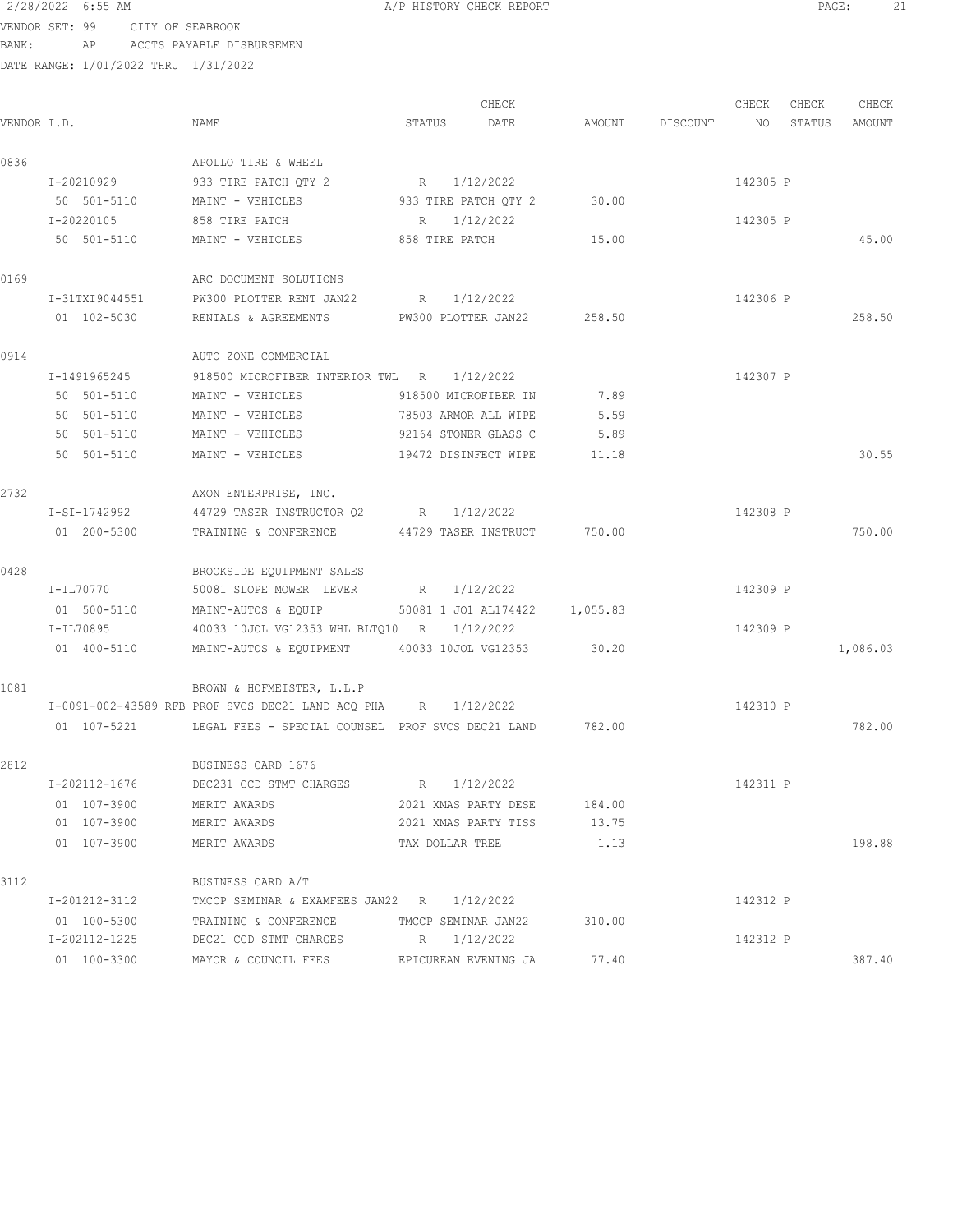VENDOR SET: 99 CITY OF SEABROOK BANK: AP ACCTS PAYABLE DISBURSEMEN

|             |               |             |                         |                      | CHECK                |        |          | CHECK    | CHECK  | CHECK  |
|-------------|---------------|-------------|-------------------------|----------------------|----------------------|--------|----------|----------|--------|--------|
| VENDOR I.D. |               |             | NAME                    | STATUS               | DATE                 | AMOUNT | DISCOUNT | NO       | STATUS | AMOUNT |
| 2813        |               |             | BUSINESS CARD B/C       |                      |                      |        |          |          |        |        |
|             | I-202112-4068 |             | DEC21 CCD STMT CHARGES  | R 1/12/2022          |                      |        |          | 142313 P |        |        |
|             | 01 500-5150   |             | MAINT-STREET SIGNS      |                      | UPS RTN RADAR SIGN F | 230.41 |          |          |        |        |
|             | 01 500-5465   |             | MISC EXPENDITURES       |                      | BOA CCD LATE FEE BC4 | 29.00  |          |          |        |        |
|             | 01 500-5465   |             | MISC EXPENDITURES       |                      | BOA CCD FINANCE CHRG | 4.95   |          |          |        | 264.36 |
| 2973        |               |             | BUSINESS CARD B/G       |                      |                      |        |          |          |        |        |
|             | I-202112-4655 |             | DEC21 CCD STMT CHARGES  | R 1/12/2022          |                      |        |          | 142314 P |        |        |
|             | 01 240-5300   |             | TRAINING & CONFERENCE   | TX EMS CONF HOTEL FR |                      | 329.94 |          |          |        |        |
|             | 01 240-5300   |             | TRAINING & CONFERENCE   | TX EMS CONF HTL SHEL |                      | 329.94 |          |          |        |        |
|             | 01 230-5465   |             | MISC EXPENSE            |                      | BOA CCD LATE FEE BC4 | 29.00  |          |          |        |        |
|             | 01 230-5465   |             | MISC EXPENSE            |                      | BOA CCD FINANCE CHAR | 12.64  |          |          |        | 701.52 |
| 2580        |               |             | BUSINESS CARD D/V       |                      |                      |        |          |          |        |        |
|             | I-202112-6791 |             | DEC21 CCD STMT CHARGES  | R 1/12/2022          |                      |        |          | 142315 P |        |        |
|             | 01 210-5465   |             | MISC EXPENDITURES       |                      | BOA CCD LATE FEE DV6 | 19.00  |          |          |        |        |
|             | 01 210-5465   |             | MISC EXPENDITURES       |                      | BOA CCD FINANCE CHG  | 1.00   |          |          |        | 20.00  |
| 2115        |               |             | BUSINESS CARD G/C       |                      |                      |        |          |          |        |        |
|             | I-202112-1198 |             | DEC21 CCD STMT CHARGES  | R 1/12/2022          |                      |        |          | 142316 P |        |        |
|             | 01 107-5020   |             | DUES & SUBSCRIPTIONS    | GRAPHIC DESIGN CLOUD |                      | 119.40 |          |          |        |        |
|             | 01 107-5227   |             | PROF FEES-CONSULTING    | HOU CHRONICLE DIGITA |                      | 17.28  |          |          |        |        |
|             | 01 102-5025   |             | BANK FEES               |                      | BOA CCD LATE FEE GC1 | 29.00  |          |          |        |        |
|             | 01 102-5025   |             | BANK FEES               |                      | BOA CCD FINANCE CHG  | 6.63   |          |          |        | 172.31 |
| 1816        |               |             | BUSINESS CARD G/S       |                      |                      |        |          |          |        |        |
|             | I-202112-8520 |             | DEC21 CCD STMT CHARGES  | R                    | 1/12/2022            |        |          | 142317 P |        |        |
|             | 01 103-5465   |             | MISC EXPENDITURES       |                      | BOA CCD LATE FEE GS8 | 29.00  |          |          |        |        |
|             | 01 103-5465   |             | MISC EXPENDITURES       |                      | BOA CCD FINANACE CHG | 2.41   |          |          |        | 31.41  |
| 2438        |               |             | BUSINESS CARD J/A       |                      |                      |        |          |          |        |        |
|             | I-202112-0068 |             | DEC21 CCD STMT CHARGES  | R                    | 1/12/2022            |        |          | 142318 P |        |        |
|             | 01 700-5025   |             | BANK FEES               |                      | BOA CCD LATE FEE JA0 | 39.00  |          |          |        |        |
|             | 01 700-5025   |             | BANK FEES               |                      | BOA CCD FINANCE CHG  | 14.08  |          |          |        |        |
|             |               | 01 700-5465 | MISC EXPENSE            | RBT OUTBACK          |                      | 1.61CR |          |          |        | 51.47  |
| 2510        |               |             | BUSINESS CARD K/P       |                      |                      |        |          |          |        |        |
|             | I-202112-1967 |             | DEC21 CCD STMT CHARGES  |                      | R 1/12/2022          |        |          | 142319 P |        |        |
|             | 01 104-5020   |             | DUES & SUBSCRIPTIONS    |                      | ERSI GIS REMOTE ANN. | 299.00 |          |          |        |        |
|             | 01 400-5110   |             | MAINT-AUTOS & EQUIPMENT |                      | 40003 REGISTRATION R | 10.25  |          |          |        |        |
|             | 20 902-5300   |             | TRAINING & CONFERENCE   |                      | PLUMBER LICENSE RENE | 55.00  |          |          |        |        |
|             | 01 400-5465   |             | MISC EXPENSE            | SHIPPING CHARGE      |                      | 40.63  |          |          |        |        |
|             | 01 500-5465   |             | MISC EXPENDITURES       |                      | BOA CCD LATE FEE KP1 | 29.00  |          |          |        |        |
|             | 01 500-5465   |             | MISC EXPENDITURES       |                      | BOA CCD FINANACE CHA | 10.27  |          |          |        | 444.15 |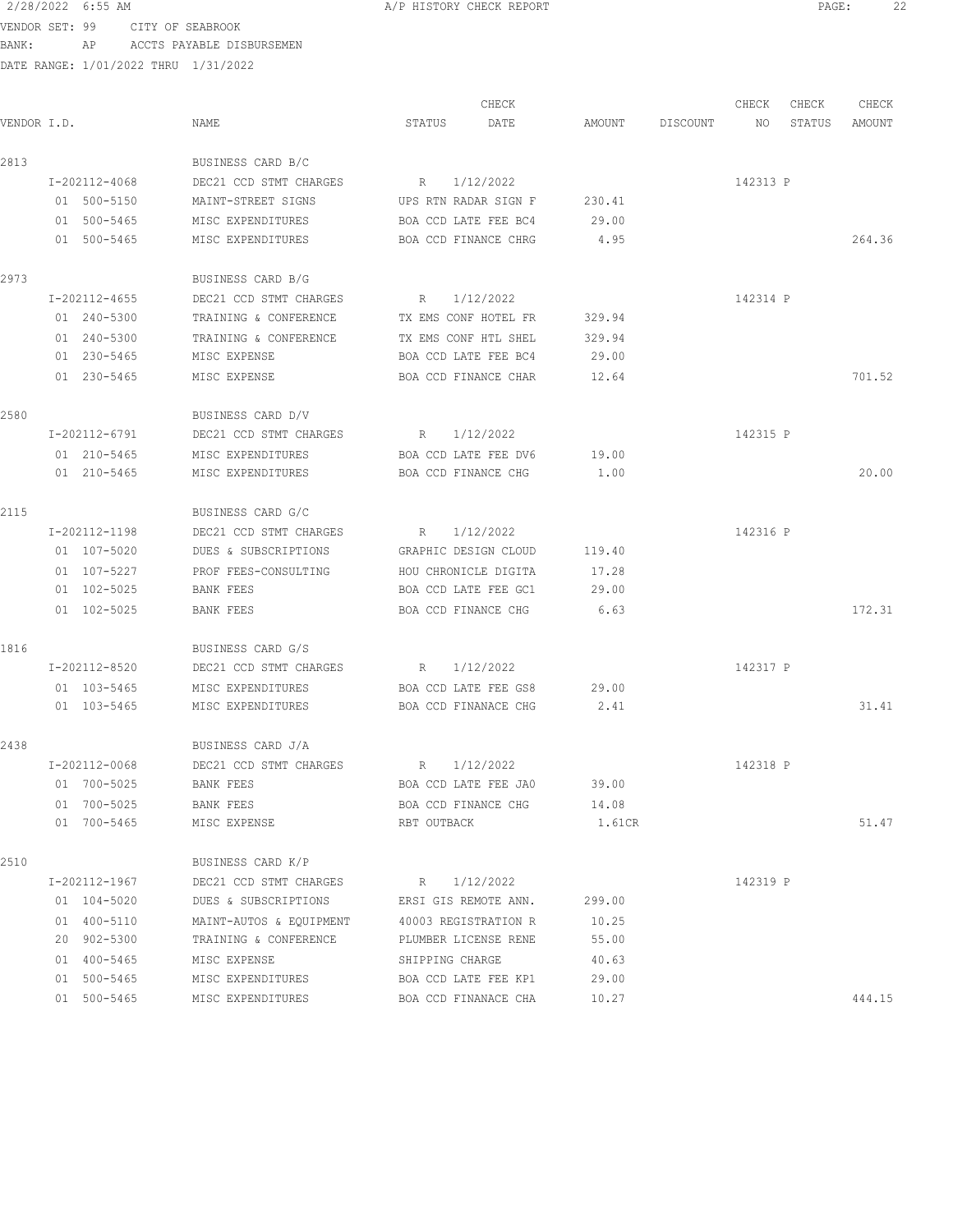VENDOR SET: 99 CITY OF SEABROOK BANK: AP ACCTS PAYABLE DISBURSEMEN

|             |               |                                         |                      | CHECK                       |          |          | CHECK    | CHECK  | CHECK    |
|-------------|---------------|-----------------------------------------|----------------------|-----------------------------|----------|----------|----------|--------|----------|
| VENDOR I.D. |               | NAME                                    | STATUS               | DATE                        | AMOUNT   | DISCOUNT | NO       | STATUS | AMOUNT   |
| 3080        |               | BUSINESS CARD K/R                       |                      |                             |          |          |          |        |          |
|             | I-202112-8439 | DEC21 CCD STMT CHARGES                  | R                    | 1/12/2022                   |          |          | 142320 P |        |          |
|             | 01 230-5465   | MISC EXPENSE                            |                      | BOA CCD LATE FEE KR8        | 19.00    |          |          |        |          |
|             | 01 230-5465   | MISC EXPENSE                            |                      | BOA CCD FINANACE CHG        | 1.00     |          |          |        | 20.00    |
| 2169        |               | BUSINESS CARD L/D                       |                      |                             |          |          |          |        |          |
|             | I-202112-4930 | DEC21 CCD STMT CHARGES                  | R                    | 1/12/2022                   |          |          | 142321 P |        |          |
|             | 15 015-0710   | PREPAID EXPENSE                         |                      | FACEBOOK MENIO PK NO        | 29.22    |          |          |        |          |
|             | 15 015-0710   | PREPAID EXPENSE                         |                      | APPLE ICLOUD STOR NO        | 9.99     |          |          |        |          |
|             | 15 015-0710   | PREPAID EXPENSE                         | ELEMENTOR NO RCPT 1. |                             | 49.00    |          |          |        |          |
|             | 15 015-0710   | PREPAID EXPENSE                         |                      | WALMART NO RCPT 1.11        | 116.72   |          |          |        |          |
|             | 15 015-0710   | PREPAID EXPENSE                         | MAILCHIMP NO RCPT 1. |                             | 87.99    |          |          |        |          |
|             | 15 015-0710   | PREPAID EXPENSE                         |                      | GOOGLE ONE STG NO RC        | 10.53    |          |          |        |          |
|             | 15 015-0710   | PREPAID EXPENSE                         |                      | GRAMMARLY NO RCPT 1.        | 139.95   |          |          |        |          |
|             | 15 015-0710   | PREPAID EXPENSE                         | SQUARESPACE NO RCPT  |                             | 216.00   |          |          |        |          |
|             | 15 150-5465   | MISCELLANEOUS                           |                      | BOA CCD LATE FEE LD4        | 39.00    |          |          |        |          |
|             | 15 150-5465   | MISCELLANEOUS                           |                      | BOA CCD FINANCE CHAR        | 10.05    |          |          |        | 708.45   |
| 2719        |               | BUSINESS CARD M/G                       |                      |                             |          |          |          |        |          |
|             | I-202112-7857 | DEC21 CCD STMT CHARGES                  | R                    | 1/12/2022                   |          |          | 142322 P |        |          |
|             | 01 200-5300   | TRAINING & CONFERENCE                   | RTN HOTEL CHG        |                             | 103.71CR |          |          |        |          |
|             | 01 200-5300   | TRAINING & CONFERENCE                   |                      | HTL CHG GST LEV. 2 R        | 546.25   |          |          |        |          |
|             | 01 200-5300   | TRAINING & CONFERENCE                   | HTL CHG GST LEV 2 F. |                             | 546.25   |          |          |        |          |
|             | 01 500-5300   | TRAINING & CONFERENCE                   | HTL CHG MOSQ CERT CA |                             | 351.06   |          |          |        |          |
|             | 50 501-5110   | MAINT - VEHICLES                        | 765 STATE REG RENWL  |                             | 10.25    |          |          |        |          |
|             | 01 240-5110   | MAINT-AUTOS & EQUIPMENT                 | 927 STATE REG RENWL  |                             | 9.50     |          |          |        |          |
|             | 01 102-5025   | BANK FEES                               | BOA CCD LATE FEE MG7 |                             | 49.00    |          |          |        |          |
|             | 01 102-5025   | BANK FEES                               | BOA CCD FINANCE CHG  |                             | 97.69    |          |          |        | 1,506.29 |
| 2653        |               | BUSINESS CARD N/K                       |                      |                             |          |          |          |        |          |
|             | I-202112-1017 | DEC21 CCD STMT CHARGES                  | R                    | 1/12/2022                   |          |          | 142323 P |        |          |
|             | 01 600-5300   | TRAINING & CONFERENCE                   |                      | CODE ENFORCEMENT OFF        | 75.00    |          |          |        |          |
|             | 01 600-5020   | DUES & SUBSCRIPTIONS                    |                      | TFMA MEMEBERSHIP CFM        | 100.00   |          |          |        |          |
|             | 01 600-5025   | BANK FEES                               |                      | BOA CCD LATE FEE NK1        | 29.00    |          |          |        |          |
|             | 01 600-5025   | BANK FEES                               |                      | BOA CCD FINANCE CHG 7.13    |          |          |          |        | 211.13   |
| 1693        |               | BUSINESS CARD S/L                       |                      |                             |          |          |          |        |          |
|             | I-202112-3355 | DEC21 CCD STMT CHARGES                  |                      | R 1/12/2022                 |          |          | 142324 P |        |          |
|             | 01 600-5020   | DUES & SUBSCRIPTIONS                    | TX FLOODPLAIN MGM ME |                             | 100.00   |          |          |        |          |
|             | 01 600-5025   | BANK FEES                               | BOA CCD LATE FEE SL3 |                             | 29.00    |          |          |        |          |
|             | 01 600-5025   | BANK FEES                               | BOA CCD FINANACE CHG |                             | 12.61    |          |          |        | 141.61   |
| 2390        |               | BUSINESS CARD S/W                       |                      |                             |          |          |          |        |          |
|             | I-202112-3481 | DEC21 CCD STMT CHARGES                  | R 1/12/2022          |                             |          |          | 142325 P |        |          |
|             | 01 200-5465   | MISC EXPENSE                            |                      | EMPLOYEE APPRICIATIO 106.72 |          |          |          |        |          |
|             | 50 501-5490   | CRIME PREVENTION DIV EXP BFK WITH SANTA |                      |                             | 32.48    |          |          |        |          |
|             | 50 501-5110   | MAINT - VEHICLES                        |                      | CAR WASH 102921             | 13.99    |          |          |        |          |
|             | 50 501-5490   | CRIME PREVENTION DIV EXP                |                      | MEAL COFFEE WITH A C        | 186.01   |          |          |        |          |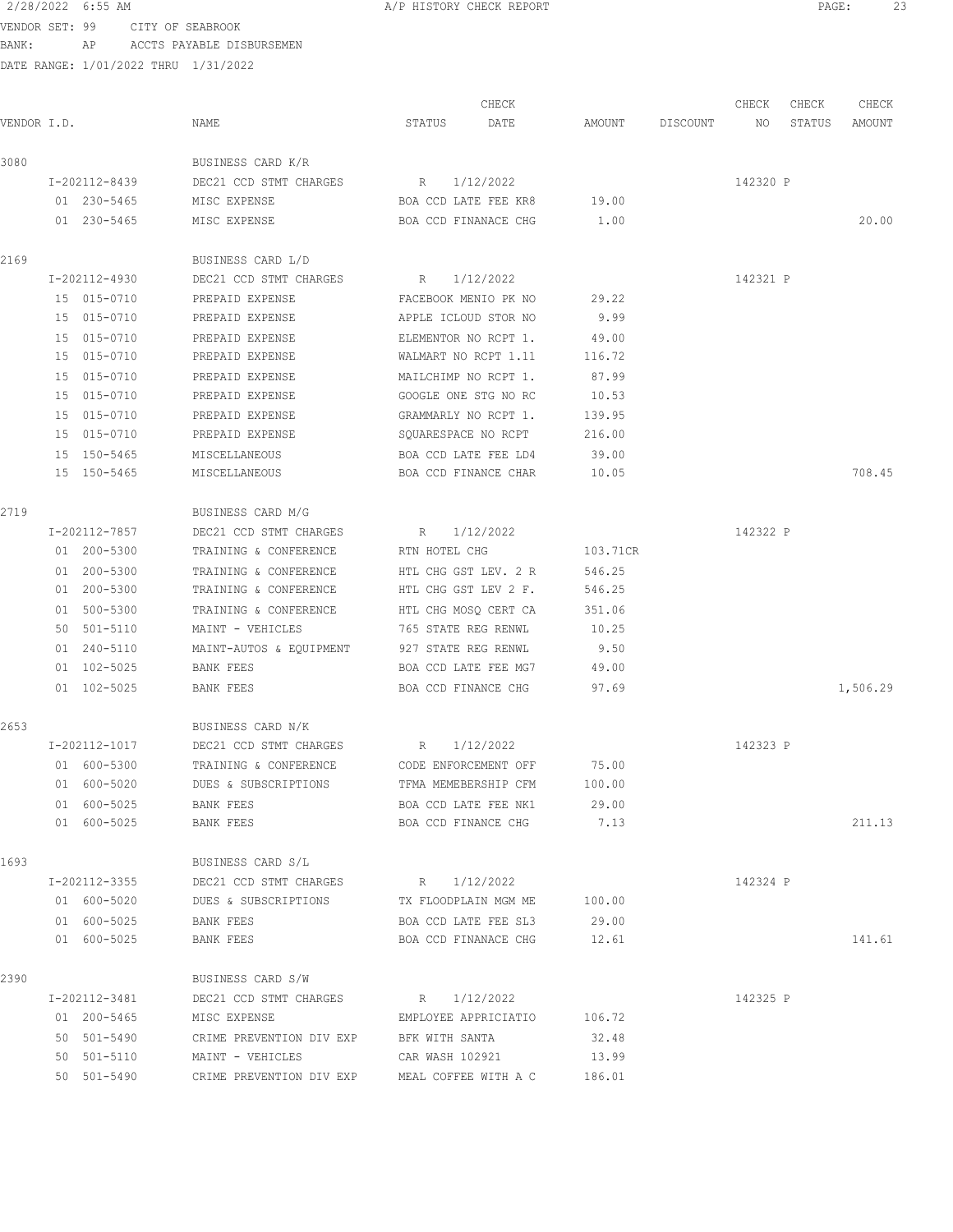VENDOR SET: 99 CITY OF SEABROOK

BANK: AP ACCTS PAYABLE DISBURSEMEN

|  | /P HISTORY CHECK REPORT |  |  |
|--|-------------------------|--|--|
|  |                         |  |  |

|             |                   |                                             |                      | CHECK     |                              | CHECK    | CHECK  | CHECK     |
|-------------|-------------------|---------------------------------------------|----------------------|-----------|------------------------------|----------|--------|-----------|
| VENDOR I.D. |                   | NAME                                        | STATUS               | DATE      | AMOUNT DISCOUNT              | NO.      | STATUS | AMOUNT    |
| 2390        |                   | BUSINESS CARD S/W CONT                      |                      |           |                              |          |        |           |
|             | I-202112-3481     | DEC21 CCD STMT CHARGES                      | R 1/12/2022          |           |                              | 142325 P |        |           |
|             | 01 200-5465       | MISC EXPENSE                                | LIFE STRG RENT 12062 |           | 226.00                       |          |        |           |
|             | 01 200-5465       | MISC EXPENSE                                | BREAKFAST WITH SANTA |           | 24.31                        |          |        |           |
|             | 01 200-5465       | MISC EXPENSE                                | BOA CCD LATE FEE SW3 |           | 39.00                        |          |        |           |
|             | 01 200-5465       | MISC EXPENSE                                | BOA CCD FINANACE CHA |           | 13.37                        |          |        |           |
|             | 01 200-5300       | TRAINING & CONFERENCE                       | IACP CONF REFUND SEP |           | 370.00CR                     |          |        | 271.88    |
| 2822        |                   | BUSINESS CARD Y/G                           |                      |           |                              |          |        |           |
|             | I-202112-9074     | DEC21 CCD STMT CHARGES                      | R 1/12/2022          |           |                              | 142326 P |        |           |
|             | 01 102-5300       | TRAINING & CONFERENCE TX PERLA CVL SRV CON  |                      |           | 475.00                       |          |        |           |
|             | 01 102-5300       | TRAINING & CONFERENCE TX PERLA CVL SRV CON  |                      |           | 475.00                       |          |        |           |
|             | 01 102-5025       | BANK FEES                                   | BOA CCD FINANCE CHG  |           | 14.54                        |          |        | 964.54    |
| 1293        |                   | COBB FENDLEY & ASSOC INC.                   |                      |           |                              |          |        |           |
|             | I-297181          | PLAT PLAN REVIEW SURVEY NOV21 R 1/12/2022   |                      |           |                              | 142327 P |        |           |
|             | 01 107-5215       | PROF FEES-ENGINEERING TELAT PLAN REVIEW SUR |                      |           | 670.68                       |          |        | 670.68    |
| 1588        |                   | COMCAST                                     |                      |           |                              |          |        |           |
|             | I-202201-00225197 | ADDL TV OUTLETS SVFD JAN22 R 1/12/2022      |                      |           |                              | 142328 P |        |           |
|             | 01 230-5030       | RENTALS & SERVICE AGRMTS                    | ADDL TV OUTLET JAN22 |           | 37.76                        |          |        |           |
|             | I-202201-0051320  | INTERNET SVCS SVFD JAN22                    | $R_{\rm c}$          | 1/12/2022 |                              | 142328 P |        |           |
|             | 01 230-5030       | RENTALS & SERVICE AGRMTS                    | INTERNET SVCS SVFD J |           | 229.50                       |          |        |           |
|             | I-202201-0315733  | INTERNET CHARGES PWAC JAN22 R               |                      | 1/12/2022 |                              | 142328 P |        |           |
|             | 01 210-5410       | UTILITIES                                   | INTERNT CHARGE PWAC  |           | 21.78                        |          |        |           |
|             | 01 400-5410       | UTILITIES                                   | INTERNT CHARGE PWAC  |           | 21.78                        |          |        |           |
|             | 01 500-5410       | UTILITIES                                   | INTERNT CHARGE PWAC  |           | 21.78                        |          |        |           |
|             | 20 902-5410       | UTILITIES                                   | INTERNET CHARGES PWA |           | 21.79                        |          |        |           |
|             | 20 912-5410       | UTILITIES                                   | INTERNET CHARGES PWA |           | 21.79                        |          |        | 376.18    |
| 2326        |                   | CONSTELLATION NEWENERGY INC                 |                      |           |                              |          |        |           |
|             | I-61186746201     | ELECTRIC SVCS NOV21 R                       |                      | 1/12/2022 |                              | 142329 P |        |           |
|             | 01 107-5410       | UTILITIES                                   |                      |           | ELECTRIC SVCS NOV21 2,626.26 |          |        |           |
|             | 01 200-5410       | UTILITIES                                   | ELECTRIC SVCS NOV21  |           | 53.63                        |          |        |           |
|             | 01 210-5410       | UTILITIES                                   | ELECTRIC SVCS NOV21  |           | 338.15                       |          |        |           |
|             | 01 230-5410       | UTILITIES                                   | ELECTRIC SVCS NOV21  |           | 791.54                       |          |        |           |
|             | 01 400-5410       | UTILITIES                                   | ELECTRIC SVCS NOV21  |           | 1,860.12                     |          |        |           |
|             | 01 500-5410       | UTILITIES                                   | ELECTRIC SVCS NOV21  |           | 338.15                       |          |        |           |
|             | 01 500-5411       | UTILITIES - STREET LIGHTS                   | ELECTRIC SVCS NOV21  |           | 12,745.32                    |          |        |           |
|             | 20 902-5410       | UTILITIES                                   | ELECTRIC SVCS NOV21  |           | 2,386.05                     |          |        |           |
|             | 20 912-5410       | UTILITIES                                   | ELECTRIC SVCS NOV21  |           | 8,131.90                     |          |        |           |
|             | 41 410-5410       | UTILITIES                                   | ELECTRIC SVCS NOV21  |           | 12.33                        |          |        | 29,283.45 |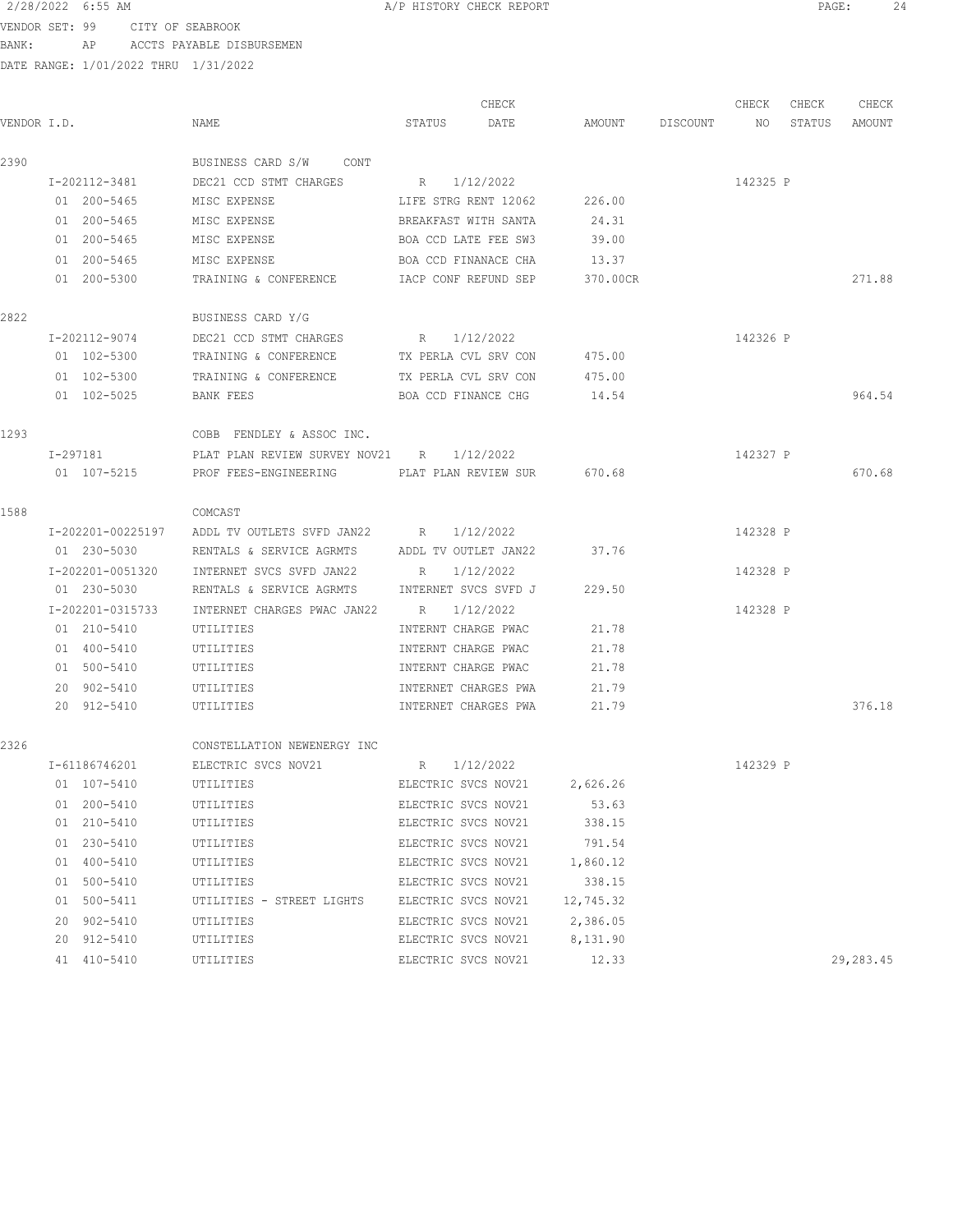| 2/28/2022 | 6:55 AM |  |
|-----------|---------|--|
|           |         |  |

A/P HISTORY CHECK REPORT PAGE: 25

VENDOR SET: 99 CITY OF SEABROOK BANK: AP ACCTS PAYABLE DISBURSEMEN

| VENDOR I.D. |               | NAME                                           | STATUS               | CHECK<br>DATE               | AMOUNT | DISCOUNT | CHECK<br>NO | CHECK<br>STATUS | CHECK<br>AMOUNT |
|-------------|---------------|------------------------------------------------|----------------------|-----------------------------|--------|----------|-------------|-----------------|-----------------|
|             |               |                                                |                      |                             |        |          |             |                 |                 |
| 1090        |               | CROWN TROPHY                                   |                      |                             |        |          |             |                 |                 |
|             | I-21-39599    | VIAL OF LIFE SUPPLIES                          | R 1/12/2022          |                             |        |          | 142330 P    |                 |                 |
|             | 01 240-4400   | SUPPLIES                                       | STICKERS             |                             | 200.00 |          |             |                 |                 |
|             | 01 240-4400   | SUPPLIES                                       | MAGNETS              |                             | 162.50 |          |             |                 |                 |
|             | 01 240-4400   | SUPPLIES                                       | SHIPPING             |                             | 25.00  |          |             |                 | 387.50          |
| 3075        |               | FACILITY INTERIORS, INC                        |                      |                             |        |          |             |                 |                 |
|             | I-373658      | TFME4854/S21295055 FLEX SCREEN R 1/12/2022     |                      |                             |        |          | 142331 P    |                 |                 |
|             | 01 200-4150   | SMALL TOOLS & EQUIP                            | TFME4854/S21295055 F |                             | 415.29 |          |             |                 |                 |
|             | 01 200-4150   | SMALL TOOLS & EQUIP                            | TSTPA48 TOPPER KIT   |                             | 157.34 |          |             |                 |                 |
|             | 01 200-4150   | SMALL TOOLS & EQUIP MATERIAL SURCHARGE         |                      |                             | 27.65  |          |             |                 | 600.28          |
| 2663        |               | FEDEX                                          |                      |                             |        |          |             |                 |                 |
|             | I-7-599-53255 | FEDEX SHPG RELIABLE PHARMA1221 R 1/12/2022     |                      |                             |        |          | 142332 P    |                 |                 |
|             | 01 240-5020   | DUES & SUBSCRIPTIONS FEDEX RELIABLE PHAR       |                      |                             | 78.00  |          |             |                 | 78.00           |
| 0265        |               | GALE'S FEED STORE                              |                      |                             |        |          |             |                 |                 |
|             | I-822861      | 50 LB RYE GRASS CAROTHERS Q4 R 1/12/2022       |                      |                             |        |          | 142333 P    |                 |                 |
|             | 41 410-5180   | MAINT-BLDG AND GROUNDS 50 LB RYE GRASS CORO    |                      |                             | 168.00 |          |             |                 | 168.00          |
| 0081        |               | GALLS LLC                                      |                      |                             |        |          |             |                 |                 |
|             | I-020006285   | LP415 ALS DUTY HLSTR RODRIGUEZ R 1/12/2022     |                      |                             |        |          | 142334 P    |                 |                 |
|             | 50 501-5310   | UNIFORMS & LAUNDRY                             |                      | LP415 DUTY HLSTR ROD 156.00 |        |          |             |                 | 156.00          |
| 2084        |               | GATES IN MOTION INC                            |                      |                             |        |          |             |                 |                 |
|             | I-56963       | QTRLY PM GATE SVCS 1FY22                       | R 1/12/2022          |                             |        |          | 142335 P    |                 |                 |
|             | 01 400-5030   | RENTALS & SERVICE AGRMTS                       | PM GATE SVCS 1FQ22   |                             | 180.00 |          |             |                 |                 |
|             | I-56964       | QTRLY PM GATE SVCS 1FY22                       | R                    | 1/12/2022                   |        |          | 142335 P    |                 |                 |
|             | 20 912-5030   | RENTALS & SERVICE AGRMTS PM GATE SVCS 1FQ22    |                      |                             | 180.00 |          |             |                 |                 |
|             | I-56965       | QTRLY PM GATE SVCS PD 1FQ22 R                  |                      | 1/12/2022                   |        |          | 142335 P    |                 |                 |
|             | 01 200-5180   | MAINT-BLDGS & GROUNDS                          |                      | PM GATE SVC PD 1FQ22 180.00 |        |          |             |                 |                 |
|             | I-56966       | OTRLY PM GATE SVCS 1FY22 R 1/12/2022           |                      |                             |        |          | 142335 P    |                 |                 |
|             | 01 210-5180   | MAINT-BLDGS & GROUNDS                          | PM GATE SVCS 1FQ22   |                             | 47.00  |          |             |                 |                 |
|             | 01 400-5030   | RENTALS & SERVICE AGRMTS PM GATE SVCS 1FQ22    |                      |                             | 47.00  |          |             |                 |                 |
|             | 01 500-5030   | RENTALS & SERVICE AGRMTS PM GATE SVCS 1FQ22    |                      |                             | 47.00  |          |             |                 |                 |
|             | 20 902-5030   | RENTALS & SERVICE AGRMTS PM GATE SVCS 1FQ22    |                      |                             | 47.00  |          |             |                 |                 |
|             | 20 912-5030   | RENTALS & SERVICE AGRMTS PM GATE SVCS 1FQ22    |                      |                             | 47.00  |          |             |                 | 775.00          |
| 2824        |               | HEALTH ASSURE BY ALSCO                         |                      |                             |        |          |             |                 |                 |
|             | I-LOLI847793  | JAIL LINEN SVCS 0104222                        | R 1/12/2022          |                             |        |          | 142336 P    |                 |                 |
|             | 50 501-5340   | DETENTION SUPPLIES JAIL LINEN SVCS 0104 153.34 |                      |                             |        |          |             |                 | 153.34          |
| 0100        |               | HOME DEPOT CREDIT SERVICES                     |                      |                             |        |          |             |                 |                 |
|             | I-202112-4850 | DEC21 HOME DEPOT STMT CHARGES R 1/12/2022      |                      |                             |        |          | 142337 P    |                 |                 |
|             | 01 107-5180   | MAINT-BLDGS & GROUNDS MC WIRE LITE CABLE 48.74 |                      |                             |        |          |             |                 |                 |
|             | 01 107-5180   | MAINT-BLDGS & GROUNDS CONNECTOR A NAP2IT 17.14 |                      |                             |        |          |             |                 |                 |
|             | 01 107-5180   | MAINT-BLDGS & GROUNDS BAR HANGER               |                      |                             | 5.18   |          |             |                 |                 |
|             | 01 107-5180   | MAINT-BLDGS & GROUNDS                          |                      | 4 FT COOL WHITE LIGH        | 64.86  |          |             |                 |                 |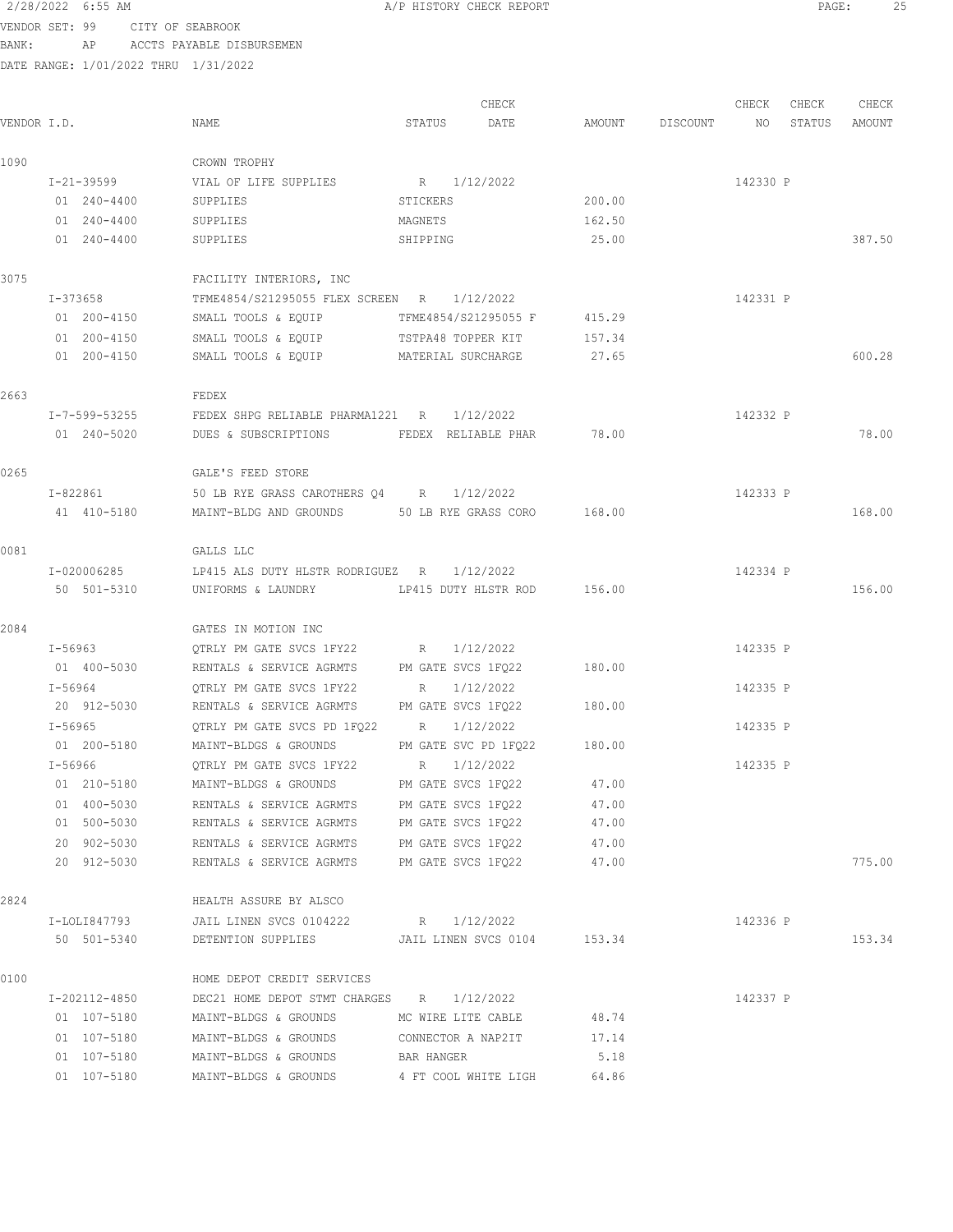## 2/28/2022 6:55 AM **PAGE:** 26

VENDOR SET: 99 CITY OF SEABROOK BANK: AP ACCTS PAYABLE DISBURSEMEN

|      |               |                                                       |                         | CHECK                       |                    | CHECK    | CHECK  | CHECK  |
|------|---------------|-------------------------------------------------------|-------------------------|-----------------------------|--------------------|----------|--------|--------|
|      | VENDOR I.D.   | NAME                                                  | STATUS                  | DATE                        | AMOUNT DISCOUNT NO |          | STATUS | AMOUNT |
| 0100 |               | HOME DEPOT CREDIT SERVCONT                            |                         |                             |                    |          |        |        |
|      | I-202112-4850 | DEC21 HOME DEPOT STMT CHARGES R 1/12/2022             |                         |                             |                    | 142337 P |        |        |
|      | 01 400-4400   | SUPPLIES                                              |                         | A19 SW INC 16 PK 17.47      |                    |          |        |        |
|      | 01 400-4400   | SUPPLIES                                              |                         | 36*80 EXTERIOR DOOR 186.00  |                    |          |        |        |
|      | 01 400-4400   | SUPPLIES                                              | DIY SHIMS               |                             | 1.78               |          |        |        |
|      | 01 400-4400   | SUPPLIES                                              |                         | GORILA MAX CONST ADH        | 11.97              |          |        |        |
|      | 01 400-4150   | SMALL EQUIPMENT OR TOOLS ANVIL D HANDLE SHOVE         |                         |                             | 179.80             |          |        |        |
|      | 01 400-4150   | SMALL EQUIPMENT OR TOOLS SPRAY PAINT METAL GO         |                         |                             | 19.92              |          |        |        |
|      | 01 400-4150   | SMALL EQUIPMENT OR TOOLS D HANDLE SHOVEL Q6           |                         |                             | 107.88             |          |        |        |
|      | 01 400-4150   | SMALL EQUIPMENT OR TOOLS RTN D HANDLE SHOVEL 107.88CR |                         |                             |                    |          |        |        |
|      | 41 410-6050   | FACILITIES                                            |                         | PRESSURE VACUUM BREA 104.00 |                    |          |        |        |
|      | 41 410-6050   | FACILITIES $3/4$ " BOILER DRAIN Q3 270.40             |                         |                             |                    |          |        |        |
|      | 01 200-4005   | SUPPLIES-POLICE OPERATION BLACK DUCT TAPE             |                         |                             | 6.98               |          |        |        |
|      | 01 200-4005   | SUPPLIES-POLICE OPERATION 25 MULTI LED C7 LIGH 31.92  |                         |                             |                    |          |        |        |
|      | 01 200-4005   | SUPPLIES-POLICE OPERATION DEWALT 1000W POWER I 159.00 |                         |                             |                    |          |        |        |
|      | 01 200-4005   | SUPPLIES-POLICE OPERATION C3 LED MULTI LIGHTS         |                         |                             | 19.96              |          |        |        |
|      | 20 902-5130   | MAINT-WATER SYSTEM MINOR 3/8 25' POLY TUBE            |                         |                             | 7.97               |          |        |        |
|      | 20 902-5130   | MAINT-WATER SYSTEM MINOR                              | 1/4 25' POLY TUBE       |                             | 4.37               |          |        |        |
|      | 20 902-5130   | MAINT-WATER SYSTEM MINOR                              |                         | 3/8 PTC COUPLING RED        | 11.70              |          |        |        |
|      | 20 902-5130   | MAINT-WATER SYSTEM MINOR 3/8 OD PTC TEE Q2            |                         |                             | 15.54              |          |        |        |
|      | 01 103-4150   | SMALL TOOLS & EQUIPMENT 14 IN ROLLING TOOL T          |                         |                             | 49.97              |          |        |        |
|      | 01 200-4010   | OFFICE SUPPLIES 12 PAPERTOWELS Q2 29.94               |                         |                             |                    |          |        |        |
|      | 01 200-4010   | OFFICE SUPPLIES<br>SLEEVE ANCHOR                      |                         |                             | 2.68               |          |        |        |
|      | 01 200-4010   | OFFICE SUPPLIES                                       |                         | MASONRY BIT SET 14PC 19.97  |                    |          |        |        |
|      | 01 200-4010   | OFFICE SUPPLIES                                       |                         | RETRACTABLE HOSE REE        | 59.98              |          |        |        |
|      | 01 200-4010   | OFFICE SUPPLIES                                       | IM KIT                  |                             | 23.96              |          |        |        |
|      | 41 410-6050   | FACILITIES                                            |                         | 5 1/2 ' METAL T-POST 10.90  |                    |          |        |        |
|      | 41 410-6050   | FACILITIES                                            |                         | 5' STEEL T-POST Q35 168.00  |                    |          |        |        |
|      | 41 410-6050   | FACILITIES                                            |                         | 1 1/2*3/4" PVC BUSHI        | 47.10              |          |        |        |
|      | 41 410-6050   | FACILITIES                                            | 6" ROUND VALVE BOX B    |                             | 41.90              |          |        |        |
|      | 20 902-5130   | MAINT-WATER SYSTEM MINOR 6" ROUND VALVE BOX B         |                         |                             | 8.38               |          |        |        |
|      | 20 902-5130   | MAINT-WATER SYSTEM MINOR                              |                         | $1\ 1/2$ " PVC COMP COUP    | 25.46              |          |        |        |
|      | 20 902-5130   | MAINT-WATER SYSTEM MINOR                              | $1\ 1/2"$ BALL VALVE Q2 |                             | 72.94              |          |        |        |
|      | 20 902-5130   | MAINT-WATER SYSTEM MINOR                              | 1 1/2" PVC MALE ADAP    |                             | 1.97               |          |        |        |
|      | 20 902-5130   | MAINT-WATER SYSTEM MINOR                              | BERNZOMATIC TORCH HE    |                             | 17.97              |          |        |        |
|      | 20 902-5130   | MAINT-WATER SYSTEM MINOR RTN 1 1/2" BV, NPT Q         |                         |                             | 72.94CR            |          |        |        |
|      | 41 410-6050   | FACILITIES                                            |                         | 14" BLK CABLE TIE 10        | 18.97              |          |        |        |
|      | 41 410-6050   | FACILITIES                                            |                         | FOAM INSILATION Q25         | 44.25              |          |        |        |
|      | 01 400-5180   | MAINT-BLDGS & GROUNDS                                 |                         | WHT DUPLEX OUTLET Q8        | 58.64              |          |        |        |
|      | 01 400-5180   | MAINT-BLDGS & GROUNDS                                 | 3M 3PK ELE TAPE         |                             | 11.97              |          |        |        |
|      | 01 400-5180   | MAINT-BLDGS & GROUNDS                                 | 1" FILLER PLATE         |                             | 4.97               |          |        |        |
|      | 01 400-5180   | MAINT-BLDGS & GROUNDS                                 |                         | ANTIOXIDENT COMPOUND        | 7.48               |          |        |        |
|      | 01 500-5140   | MAINT STREETS                                         |                         | 80 LB QUICK CONCRETE        | 157.08             |          |        |        |
|      | 01 500-5140   | MAINT STREETS                                         |                         | INSTANT VOLUME SAVIN        | 31.42CR            |          |        |        |
|      | 20 912-5120   | MAINT-SEWER SYSTEM MINOR                              |                         | 2 1/2" HOT GALV NAIL        | 23.98              |          |        |        |
|      | 20 912-5120   | MAINT-SEWER SYSTEM MINOR                              | SCREWS                  |                             | 12.98              |          |        |        |
|      | 20 912-5120   | MAINT-SEWER SYSTEM MINOR 1*6*8 PINE PICKET Q5 184.00  |                         |                             |                    |          |        |        |
|      | 20 912-5120   | MAINT-SEWER SYSTEM MINOR                              |                         | 2*4*10 BOARDS Q3            | 26.64              |          |        |        |
|      |               |                                                       |                         |                             |                    |          |        |        |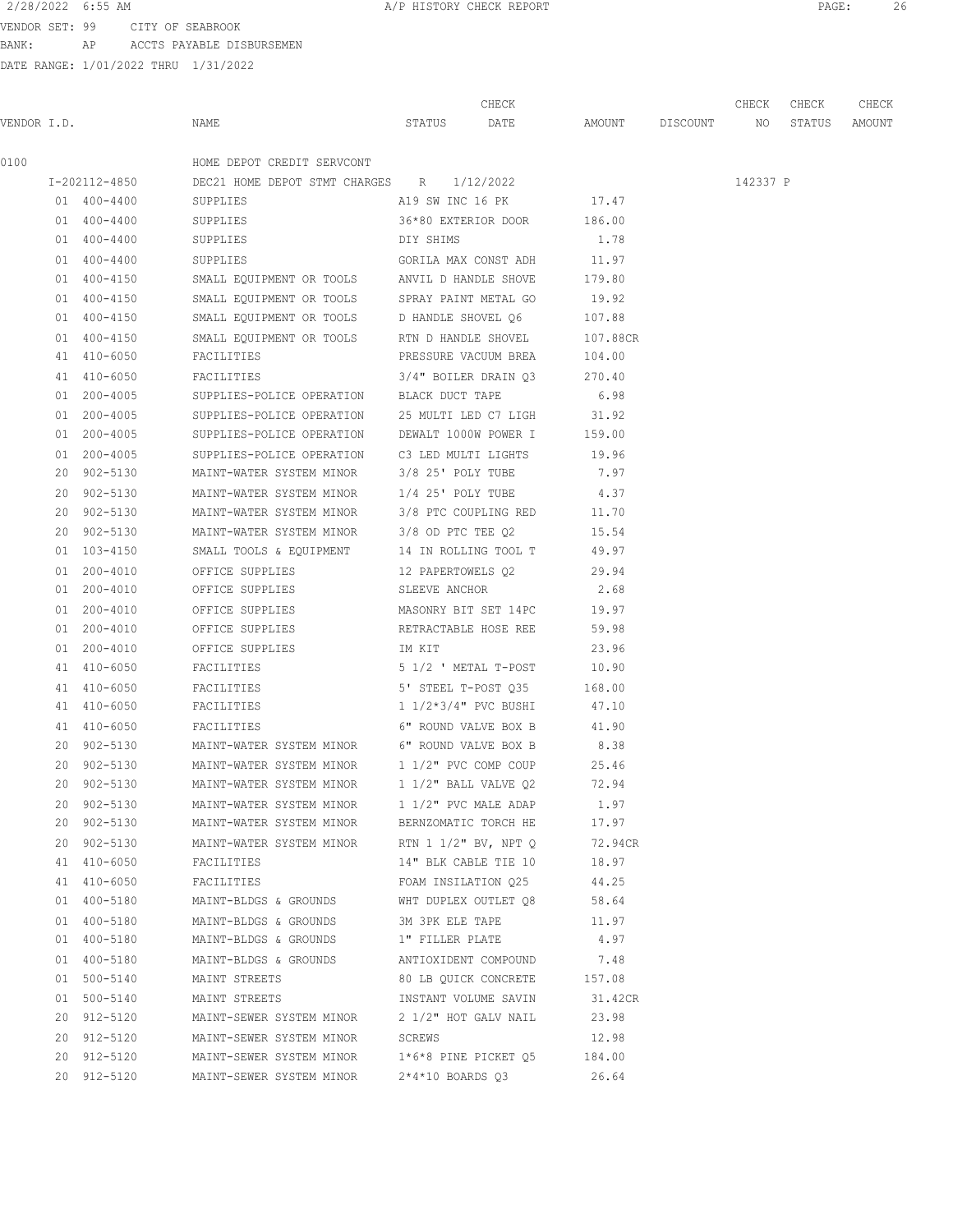VENDOR SET: 99 CITY OF SEABROOK BANK: AP ACCTS PAYABLE DISBURSEMEN

|             |                |                                                            |                   | CHECK                        |        |                 | CHECK    | CHECK  | CHECK    |
|-------------|----------------|------------------------------------------------------------|-------------------|------------------------------|--------|-----------------|----------|--------|----------|
| VENDOR I.D. |                | NAME                                                       | STATUS            | DATE                         |        | AMOUNT DISCOUNT | NO       | STATUS | AMOUNT   |
| 0100        |                | HOME DEPOT CREDIT SERVCONT                                 |                   |                              |        |                 |          |        |          |
|             | I-202112-4850  | DEC21 HOME DEPOT STMT CHARGES R                            |                   | 1/12/2022                    |        |                 | 142337 P |        |          |
|             | 01 400-5165    | MAINT-RECREATION EQUIP                                     |                   | 12' WEATHERSHIELD O1         | 226.52 |                 |          |        |          |
|             | 01 400-5165    | MAINT-RECREATION EQUIP                                     | 4*4 16FT 2 PT     |                              | 29.18  |                 |          |        |          |
|             | 01 400-5165    | MAINT-RECREATION EQUIP                                     | DECMATE 5LB       |                              | 34.97  |                 |          |        |          |
|             | 01 103-4150    | SMALL TOOLS & EQUIPMENT 14" ROLLING TOTE                   |                   |                              | 84.97  |                 |          |        |          |
|             | 20 902-5130    | MAINT-WATER SYSTEM MINOR FTN COUPLING                      |                   |                              | 7.98CR |                 |          |        | 2,580.08 |
| 2702        |                | JEREMIAH D. DUGGAN                                         |                   |                              |        |                 |          |        |          |
|             |                | I-20221164116511663 PRE EMP POLYGRAPH DISPATCH R 1/12/2022 |                   |                              |        |                 | 142342 P |        |          |
|             | 01 200-3140    | PSYCHOLOGICAL SERVICES PRE-EMP POLYGRAPH GL                |                   |                              | 225.00 |                 |          |        |          |
|             | 01 200-3140    | PSYCHOLOGICAL SERVICES PRE-EMP POLYGRAPH IB                |                   |                              | 225.00 |                 |          |        |          |
|             | 01 200-3140    | PSYCHOLOGICAL SERVICES                                     |                   | PRE-EMP POLYGRAPH DA         | 225.00 |                 |          |        | 675.00   |
| 0116        |                | KEMAH HARDWARE & LUMBER                                    |                   |                              |        |                 |          |        |          |
|             |                |                                                            |                   |                              |        |                 |          |        |          |
|             | I-2201-513758  | RUBAR TYING                                                |                   | R 1/12/2022                  |        |                 | 142343 P |        |          |
|             | 01 500-5140    | MAINT STREETS                                              | RUBAR TYING       |                              | 27.72  |                 |          |        |          |
|             | I-2201-514081  | REBAR & GR SURVEY STAKE                                    | R                 | 1/12/2022                    |        |                 | 142343 P |        |          |
|             | 36 360-6051    | DRAINAGE PROJECTS                                          |                   | R38 3/8 X 20' REBAR 1,386.00 |        |                 |          |        |          |
|             | 36 360-6051    | DRAINAGE PROJECTS                                          |                   | 100241 1X2X12 GRADE          | 23.37  |                 |          |        | 1,437.09 |
| 0120        |                | KROGER'S                                                   |                   |                              |        |                 |          |        |          |
|             | I-202112-60503 | KROGER'S STMT CHARGES DEC21 R                              |                   | 1/12/2022                    |        |                 | 142344 P |        |          |
|             | 01 500-5140    | MAINT STREETS                                              | GAS TANK EXCHANGE |                              | 15.99  |                 |          |        |          |
|             | 01 500-5140    | MAINT STREETS                                              | GAS TANK EXCHANGE |                              | 15.99  |                 |          |        |          |
|             | 01 200-4010    | OFFICE SUPPLIES                                            |                   | MLTA 8-12 CUP FILTER         | 3.29   |                 |          |        |          |
|             | 01 200-4010    | OFFICE SUPPLIES                                            | GADGET/TOOL       |                              | 8.99   |                 |          |        |          |
|             | 01 200-4010    | OFFICE SUPPLIES                                            |                   | FOLGERS COFFEE QTY 2         | 11.98  |                 |          |        |          |
|             | 01 200-4010    | OFFICE SUPPLIES                                            | KROGER TAX        |                              | 1.01   |                 |          |        |          |
|             | 01 200-5465    | MISC EXPENSE                                               |                   | PFRM STUFFING MIX Q3         | 8.07   |                 |          |        |          |
|             | 01 200-5465    | MISC EXPENSE                                               | LIPTON TEA        |                              | 4.29   |                 |          |        |          |
|             | 01 200-5465    | MISC EXPENSE                                               |                   | KRO PLASTIC CUP              | 3.49   |                 |          |        |          |
|             | 01 200-5465    | MISC EXPENSE                                               | LEMONS            |                              | 0.89   |                 |          |        |          |
|             | 01 200-5465    | MISC EXPENSE                                               |                   | KROGER CLEAR PLASTIC         | 2.38   |                 |          |        |          |
|             | 01 200-5465    | MISC EXPENSE                                               | ST PLATTERS       |                              | 4.99   |                 |          |        |          |
|             | 01 200-5465    | MISC EXPENSE                                               |                   | HELLMANS MAYO                | 3.77   |                 |          |        |          |
|             | 01 200-5465    | MISC EXPENSE                                               |                   | KROGER CHICK STOCK Q         | 7.96   |                 |          |        |          |
|             | 01 200-5465    | MISC EXPENSE                                               | ONIONS            |                              | 2.62   |                 |          |        |          |
|             | 01 200-5465    | MISC EXPENSE                                               | KROGER BUTTER     |                              | 1.97   |                 |          |        |          |
|             | 01 200-5465    | MISC EXPENSE                                               | KROGER BUTTER     |                              | 1.97   |                 |          |        |          |
|             | 01 200-5465    | MISC EXPENSE                                               | KROGER BUTTER     |                              | 1.97   |                 |          |        |          |
|             | 01 200-5465    | MISC EXPENSE                                               | KROGER BUTTER     |                              | 1.97   |                 |          |        |          |
|             | 01 200-5465    | MISC EXPENSE                                               | KROGER MILK       |                              | 1.89   |                 |          |        |          |
|             | 01 200-5465    | MISC EXPENSE                                               |                   | KROGER HVY CREAM             | 1.99   |                 |          |        |          |
|             | 01 200-5465    | MISC EXPENSE                                               |                   | KROGER GREEN BEANS           | 2.79   |                 |          |        |          |
|             | 01 200-5465    | MISC EXPENSE                                               | GREEN ONIONS      |                              | 1.00   |                 |          |        |          |
|             | 01 200-5465    | MISC EXPENSE                                               |                   | KROGER GREEN BEANS           | 2.79   |                 |          |        |          |
|             | 01 200-5465    | MISC EXPENSE                                               |                   | KROGER GREEN BEANS           | 2.79   |                 |          |        |          |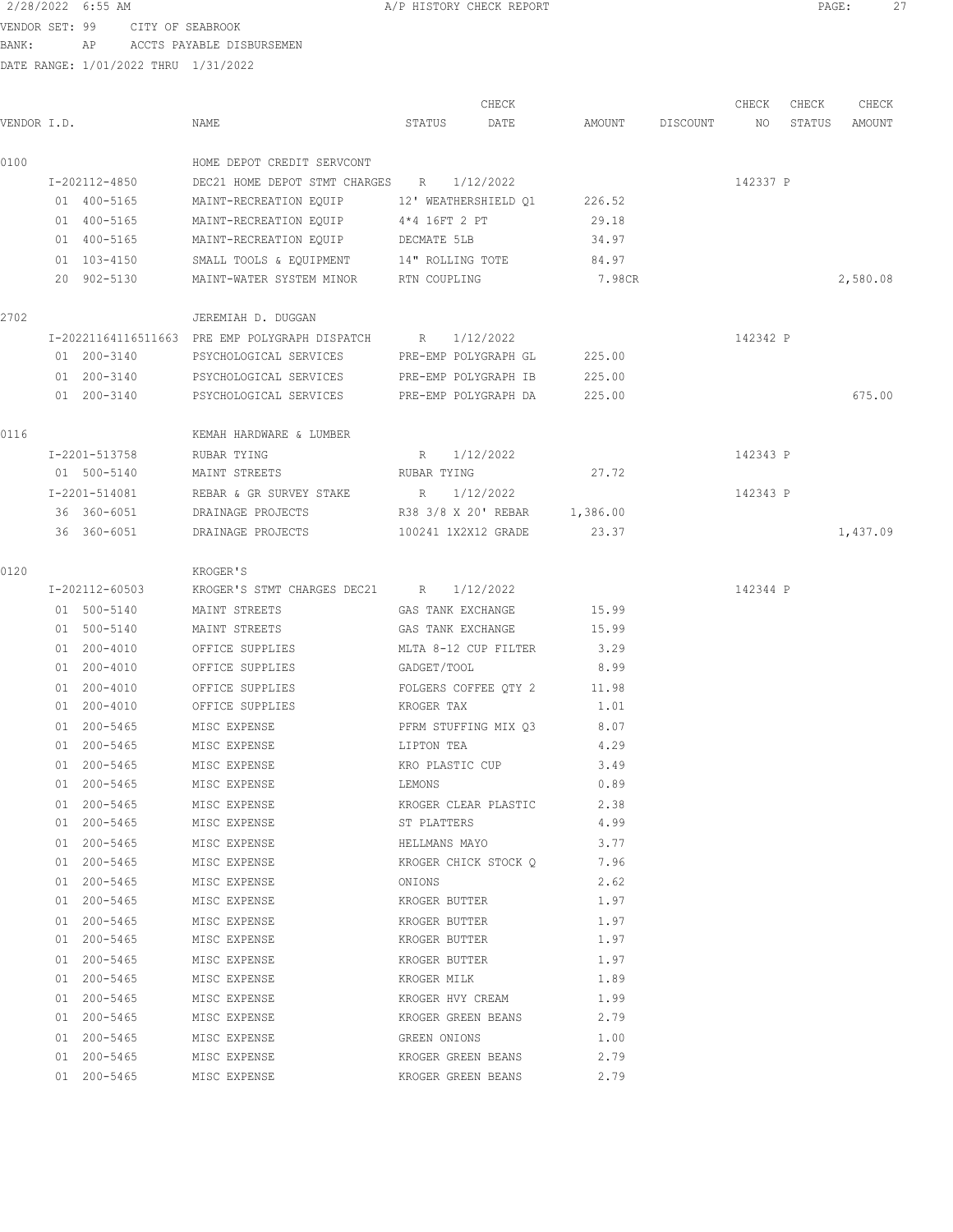VENDOR SET: 99 CITY OF SEABROOK BANK: AP ACCTS PAYABLE DISBURSEMEN

|             |                  |                                                     |                     | CHECK                      |                    | CHECK    | CHECK  | CHECK  |
|-------------|------------------|-----------------------------------------------------|---------------------|----------------------------|--------------------|----------|--------|--------|
| VENDOR I.D. |                  | NAME                                                | STATUS              | DATE                       | AMOUNT DISCOUNT NO |          | STATUS | AMOUNT |
| 0120        |                  | KROGER'S<br><b>CONT</b>                             |                     |                            |                    |          |        |        |
|             | I-202112-60503   | KROGER'S STMT CHARGES DEC21 R 1/12/2022             |                     |                            |                    | 142344 P |        |        |
|             | 01 200-5465      | MISC EXPENSE                                        | CELERY              |                            | 1.39               |          |        |        |
|             | 01 200-5465      | MISC EXPENSE                                        | CHICK THIGHS        |                            | 6.39               |          |        |        |
|             | 01 200-5465      | MISC EXPENSE                                        | SWEET POTATOTES     |                            | 3.11               |          |        |        |
|             | 01 200-5465      | MISC EXPENSE                                        | SMFD HALM HALF      |                            | 20.66              |          |        |        |
|             | 01 200-5465      | MISC EXPENSE                                        | FRESH TURKEY        |                            | 31.56              |          |        |        |
|             | 01 200-5465      | MISC EXPENSE                                        | BUSH SALT           |                            | 3.99               |          |        |        |
|             | 01 200-5465      | MISC EXPENSE                                        | APPLES              |                            | 1.79               |          |        |        |
|             | 01 200-5465      | MISC EXPENSE                                        |                     | OCEAN SPRY CRANBERRY       | 3.98               |          |        |        |
|             | 01 200-5465      | MISC EXPENSE                                        | KROGER CHERRIES     |                            | 2.49               |          |        |        |
|             | 01 200-5465      | MISC EXPENSE                                        |                     | JIFFY MUFFIN MIX 0.55      |                    |          |        |        |
|             | 01 200-5465      | MISC EXPENSE                                        |                     | KROGER PECANS              | 11.79              |          |        |        |
|             | 01 200-5465      | MISC EXPENSE                                        | JETPUFF MARSHMELLOW |                            | 1.19               |          |        |        |
|             | 01 200-5465      | MISC EXPENSE                                        | FREE BAKING ITEM    |                            | 1.19CR             |          |        |        |
|             | 01 200-5465      | MISC EXPENSE                                        | JIFFY MUFFIN MIX Q4 |                            | 2.10               |          |        |        |
|             | 01 200-5465      | MISC EXPENSE                                        | SNBM BREAD          |                            | 2.69               |          |        |        |
|             | 01 200-5465      | MISC EXPENSE                                        |                     | KROGER BRN SERVE Q4        | 6.00               |          |        |        |
|             | 01 200-5465      | MISC EXPENSE                                        | POTATOES            |                            | 3.71               |          |        |        |
|             | 01 200-5465      | MISC EXPENSE                                        | KROGER EGGS Q4      |                            | 5.96               |          |        |        |
|             | 01 200-5465      | MISC EXPENSE                                        | FREE BAKING ITEM    |                            | 1.49CR             |          |        |        |
|             | 01 200-5465      | MISC EXPENSE                                        | KROGER TAX          |                            | 0.90               |          |        | 224.41 |
| 2513        |                  | LANGUAGE LINE SERVICES INC                          |                     |                            |                    |          |        |        |
|             | I-10422507       | PHONE INTERPRETATION SVC DEC21 R 1/12/2022          |                     |                            |                    | 142349 P |        |        |
|             | 01 200-5465      | MISC EXPENSE                                        |                     | PHONE INTERPRETATION 10.44 |                    |          |        | 10.44  |
| 3015        |                  | MATHESON TRI-GAS, INC.                              |                     |                            |                    |          |        |        |
|             | I-0024845689     | OXYGEN M250 CYL LEASE DEC21 R 1/12/2022             |                     |                            |                    | 142350 P |        |        |
|             | 01 240-5030      | RENTALS & SERVICE AGRMTS OXYGEN M250 CYL LEAS 72.50 |                     |                            |                    |          |        | 72.50  |
| 2187        |                  | MICHAEL MINER                                       |                     |                            |                    |          |        |        |
|             | I-20211228-REIMB | 604349 BRTHR TONER REIMB R 1/12/2022                |                     |                            |                    | 142351 P |        |        |
|             | 01 200-4010      | OFFICE SUPPLIES                                     |                     | 604349 BRTHR TONER R       | 47.49              |          |        | 47.49  |
| 0314        |                  | NORMAN FREDE CHEVROLET                              |                     |                            |                    |          |        |        |
|             | I-CTCS561153     | 856 A/C & HEADLAMP REPAIR R 1/12/2022               |                     |                            |                    | 142352 P |        |        |
|             | 01 220-5110      | MAINT-AUTOS & EQUIP                                 | 856 A/C CONDENSER   |                            | 156.03             |          |        |        |
|             | 01 220-5110      | MAINT-AUTOS & EQUIP                                 | 856 FREON           |                            | 172.20             |          |        |        |
|             | 01 220-5110      | MAINT-AUTOS & EQUIP                                 | 856 SEAL            |                            | 15.30              |          |        |        |
|             | 01 220-5110      | MAINT-AUTOS & EQUIP                                 | 856 SEAL            |                            | 14.50              |          |        |        |
|             | 01 220-5110      | MAINT-AUTOS & EQUIP                                 | 856 DYE             |                            | 10.96              |          |        |        |
|             | 01 220-5110      | MAINT-AUTOS & EQUIP                                 | 856 HEADLAMP        |                            | 679.96             |          |        |        |
|             | 01 220-5110      | MAINT-AUTOS & EQUIP                                 | 856 CONDENSER LABOR |                            | 990.00             |          |        |        |
|             | 01 220-5110      | MAINT-AUTOS & EQUIP                                 | 856 HEADLAMP LABOR  |                            | 195.50             |          |        |        |
|             | 01 220-5110      | MAINT-AUTOS & EQUIP                                 | 856 LUBRICANT       |                            | 5.15               |          |        |        |
|             | 01 220-5110      | MAINT-AUTOS & EQUIP                                 | 856 OIL FILTER      |                            | 12.57              |          |        |        |
|             | 01 220-5110      | MAINT-AUTOS & EQUIP                                 | 856 SYNTHETIC OIL   |                            | 39.60              |          |        |        |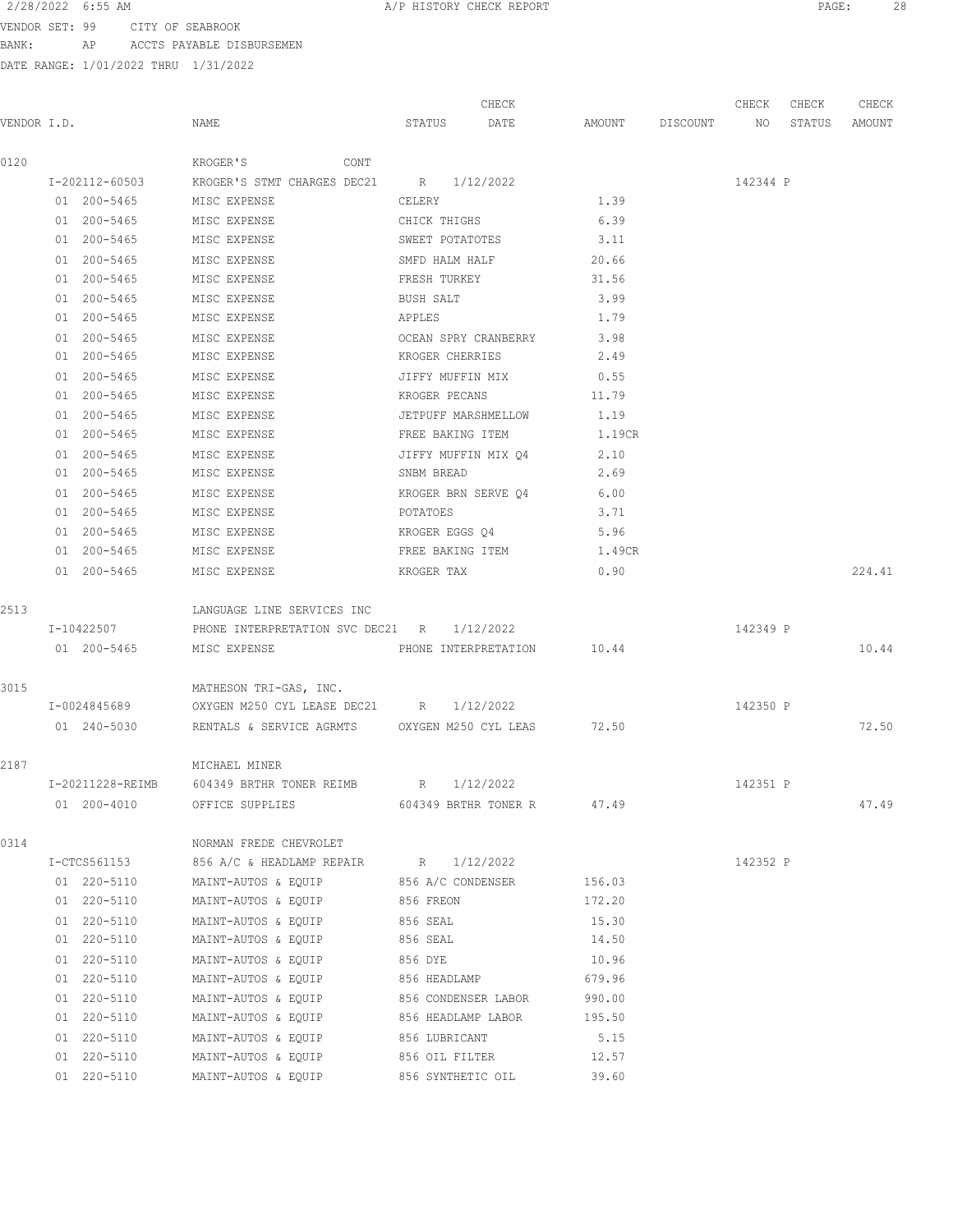VENDOR SET: 99 CITY OF SEABROOK BANK: AP ACCTS PAYABLE DISBURSEMEN

|             |                  |                                                             |                      | CHECK                         |         |          | CHECK    | CHECK  | CHECK    |
|-------------|------------------|-------------------------------------------------------------|----------------------|-------------------------------|---------|----------|----------|--------|----------|
| VENDOR I.D. |                  | NAME                                                        | STATUS               | DATE                          | AMOUNT  | DISCOUNT | NO       | STATUS | AMOUNT   |
| 0314        |                  | NORMAN FREDE CHEVROLETCONT                                  |                      |                               |         |          |          |        |          |
|             | I-CTCS561153     | 856 A/C & HEADLAMP REPAIR                                   | $R_{\rm c}$          | 1/12/2022                     |         |          | 142352 P |        |          |
|             | 01 220-5110      | MAINT-AUTOS & EOUIP                                         |                      | 856 OIL CHANGE LABOR          | 28.70   |          |          |        | 2,320.47 |
| 0740        |                  | O'REILLY AUTO PARTS                                         |                      |                               |         |          |          |        |          |
|             | I-0411-144774    | 26412 DRILL BIT                                             | R 1/12/2022          |                               |         |          | 142354 P |        |          |
|             | 01 500-4150      | SMALL TOOLS & EQUIP 26412 DRILL BIT                         |                      |                               | 6.49    |          |          |        |          |
|             | 01 500-4150      | SMALL TOOLS & EQUIP                                         | 26416 DRILL BIT      |                               | 8.49    |          |          |        |          |
|             | 01 500-4150      | SMALL TOOLS & EQUIP                                         | 26420 DRILL BIT      |                               | 10.99   |          |          |        |          |
|             | 01 500-4150      | SMALL TOOLS & EQUIP                                         | 17100 CENTER PUNCH   |                               | 7.99    |          |          |        |          |
|             | I-0411-145768    | 820 NEW BATTERY                                             | R                    | 1/12/2022                     |         |          | 142354 P |        |          |
|             | 50 501-5110      | MAINT - VEHICLES                                            | 820 48EXT BATTERY    |                               | 144.71  |          |          |        |          |
|             | 50 501-5110      | MAINT - VEHICLES                                            | 820 48EXT CORE CHRG  |                               | 22.00   |          |          |        |          |
|             | 50 501-5110      | MAINT - VEHICLES                                            | 820 48EXT CORE EXCHG |                               | 22.00CR |          |          |        |          |
|             | 50 501-5110      | MAINT - VEHICLES                                            | 820 BATTERY FEE      |                               | 3.00    |          |          |        |          |
|             | I-0411-145811    | 40003 FL82OS OIL FILTER                                     | R                    | 1/12/2022                     |         |          | 142354 P |        |          |
|             | 01 400-5110      | MAINT-AUTOS & EQUIPMENT 40003 FL82OS OIL FIL                |                      |                               | 7.19    |          |          |        | 188.86   |
| 0870        |                  | OLSON & OLSON                                               |                      |                               |         |          |          |        |          |
|             | I-11618          | LEGAL SVCS 1200-00006 DEC21 R 1/12/2022                     |                      |                               |         |          | 142355 P |        |          |
|             | 01 600-5220      | PROF FEES-LEGAL                                             |                      | LEGAL SVCS 1200-0000 4,005.00 |         |          |          |        | 4,005.00 |
| 0183        |                  | SHERWIN WILLIAMS                                            |                      |                               |         |          |          |        |          |
|             | $I - 1775 - 5$   | 6510-35685 13 PT KNIFE 3 BLADE R 1/12/2022                  |                      |                               |         |          | 142356 P |        |          |
|             | 01 500-4400      | SUPPLIES                                                    |                      | 6510-35685 13 PT KNI          | 5.99    |          |          |        |          |
|             | 01 500-4400      | SUPPLIES                                                    |                      | 282-4985 13 PT SNAPO          | 9.78    |          |          |        | 15.77    |
| 0843        |                  | JACKSON PROMOTIONS INC                                      |                      |                               |         |          |          |        |          |
|             | $I - 56803$      | WW CONSTRUCTION SIGN                                        | $R \sim R$           | 1/12/2022                     |         |          | 142357 P |        |          |
|             | 20 912-5120      | MAINT-SEWER SYSTEM MINOR WW CONSTRUCTION SIGN               |                      |                               | 461.76  |          |          |        |          |
|             | 20 912-5120      | MAINT-SEWER SYSTEM MINOR                                    | CLIP ART FEE         |                               | 10.00   |          |          |        | 471.76   |
| 2700        |                  | INNOVA SUPPLY, INC                                          |                      |                               |         |          |          |        |          |
|             | I-LEAG-16584     | ATLA3 MOUSE GLUE BOARD QTY 20 R 1/12/2022                   |                      |                               |         |          | 142358 P |        |          |
|             | 01 500-5180      | MAINT-BLDGS & GROUNDS ATLA3 MOUSE GLUE BOA                  |                      |                               | 6.80    |          |          |        | 6.80     |
| 1681        |                  | STAPLES CONTRACT & COMMERCIAL                               |                      |                               |         |          |          |        |          |
|             |                  | I-7346030289-0-1 24473458 STND DIARY JOURNAL Q8 R 1/12/2022 |                      |                               |         |          | 142359 P |        |          |
|             | 01 400-4400      | SUPPLIES                                                    |                      | 24473458 STND DIARY 112.80    |         |          |          |        |          |
|             | 01 500-4400      | <b>SUPPLIES</b>                                             |                      | 24473458 STND DIARY           | 112.80  |          |          |        |          |
|             | I-7346030289-0-2 | PWAC CALENDARS 2022 R 1/12/2022                             |                      |                               |         |          | 142359 P |        |          |
|             | 20 902-4400      | SUPPLIES                                                    |                      | 24473465 AT A GLANCE 111.84   |         |          |          |        |          |
|             | 20 912-4400      | SUPPLIES                                                    |                      | 24473465 AT A GLANCE 111.84   |         |          |          |        |          |
|             | 01 400-4010      | OFFICE SUPPLIES                                             |                      | 24471072 DESK CALEND          | 71.91   |          |          |        |          |
|             | 01 400-4010      | OFFICE SUPPLIES                                             | 24478740 RY22 PLANAM |                               | 22.42   |          |          |        | 543.61   |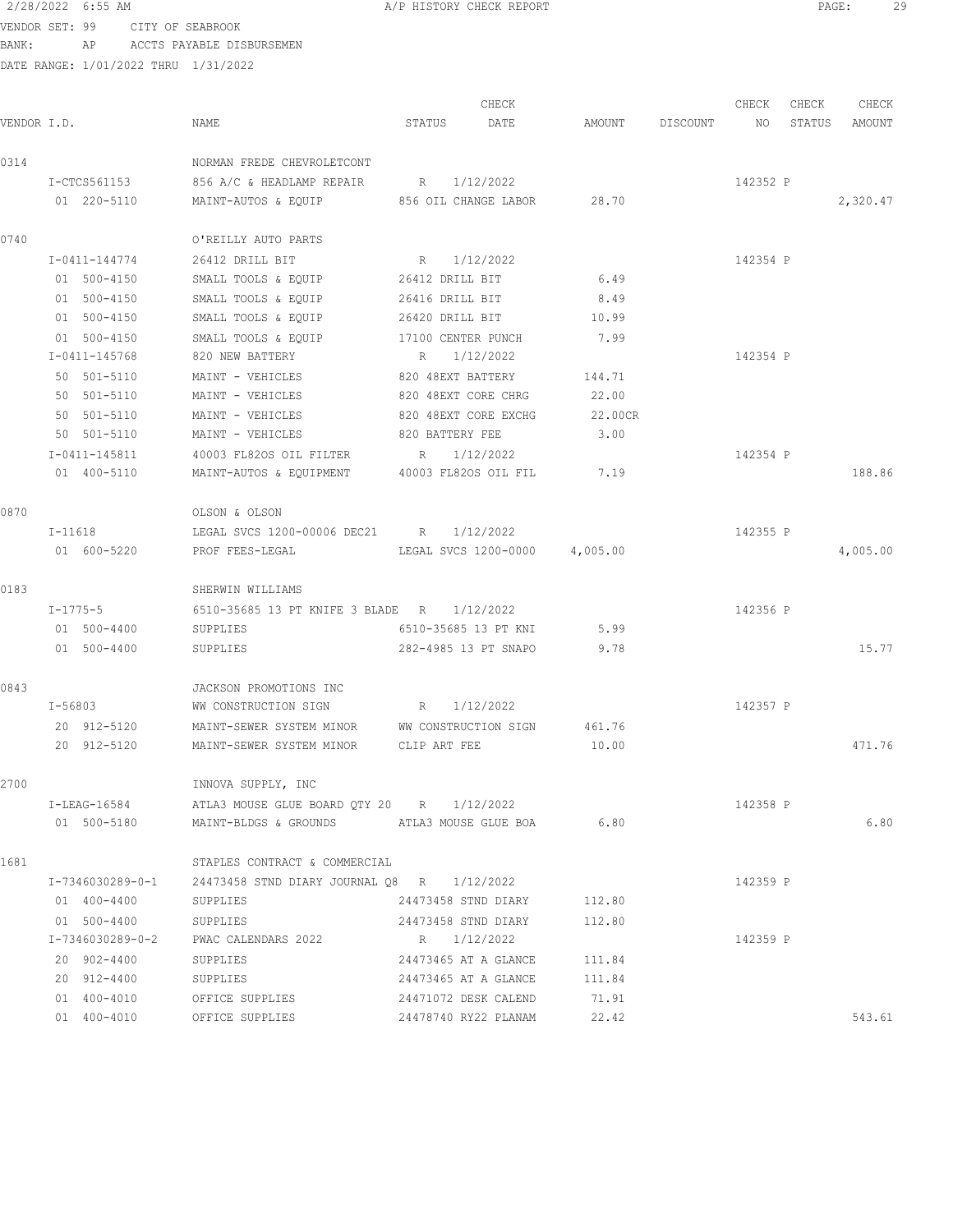### 2/28/2022 6:55 AM **A/P HISTORY CHECK REPORT PAGE:** 30 VENDOR SET: 99 CITY OF SEABROOK BANK: AP ACCTS PAYABLE DISBURSEMEN

| VENDOR I.D. |                   | NAME                                           | STATUS               | CHECK<br>DATE              | AMOUNT      | DISCOUNT | CHECK<br>NO. | CHECK<br>STATUS | CHECK<br>AMOUNT |
|-------------|-------------------|------------------------------------------------|----------------------|----------------------------|-------------|----------|--------------|-----------------|-----------------|
| 3013        |                   | STERICYLCE, INC                                |                      |                            |             |          |              |                 |                 |
|             | I-4010638844      | BIOHAZARD DISPOSAL SVCS JAN22 R                |                      | 1/12/2022                  |             |          | 142360 P     |                 |                 |
|             | 01 240-5030       | RENTALS & SERVICE AGRMTS BIOHAZARD DISPOSAL S  |                      |                            | 86.69       |          |              |                 | 86.69           |
| 1839        |                   | TEXAS DEPT OF PUBLIC SAFETY                    |                      |                            |             |          |              |                 |                 |
|             | $I - 3349$        | 2022 CVSA DECALS                               | R 1/12/2022          |                            |             |          | 142361 0     |                 |                 |
|             | 01 220-4005       | SUPPLIES-POLICE OPER 2022 CVSA DECALS          |                      |                            | 128.00      |          |              |                 | 128.00          |
| 3088        |                   | TEXAS POLICE TRAINERS LLC                      |                      |                            |             |          |              |                 |                 |
|             | I-NDS-01-2022     | NEW DETECTIVE SCHOOL JAN22                     | R                    | 1/12/2022                  |             |          | 142362 P     |                 |                 |
|             | 50 501-5497       | C.I.D.                                         | NEW DET SCHOOL SWEET |                            | 175.00      |          |              |                 |                 |
|             | 50 501-5497       | C.I.D.                                         |                      | NEW DET SCHOOL SMITH       | 175.00      |          |              |                 |                 |
|             | 50 501-5497       | C.I.D.                                         | NEW DET SCHL CHRISTE |                            | 175.00      |          |              |                 | 525.00          |
| 2369        |                   | THE BAY AREA OBSERVER                          |                      |                            |             |          |              |                 |                 |
|             | $I - 4298$        | LEGAL AD POSTING DEC21                         | R                    | 1/12/2022                  |             |          | 142363 P     |                 |                 |
|             | 01 100-5010       | ADVERTISING                                    |                      | BAYAREA OBSERVER AD 456.00 |             |          |              |                 | 456.00          |
| 2254        |                   | TRANSUNION RISK AND ALTERNATIV                 |                      |                            |             |          |              |                 |                 |
|             |                   | I-230287-202112-1 TLOXP SEARCH REPORTS DEC21 R |                      | 1/12/2022                  |             |          | 142364 P     |                 |                 |
|             | 50 501-5497       | C.I.D.                                         | TLOXP SEARCH DEC21   |                            | 133.00      |          |              |                 | 133.00          |
| 0919        |                   | VERIZON WIRELESS                               |                      |                            |             |          |              |                 |                 |
|             | I-9896327319      | EOC MIFI SVCS DEC21                            | R                    | 1/12/2022                  |             |          | 142365 P     |                 |                 |
|             | 01 106-5400       | TELEPHONE                                      | EOC MIFI SVCS DEC21  |                            | 37.99       |          |              |                 | 37.99           |
| 0035        |                   | WASTE MANAGEMENT OF TEXAS INC                  |                      |                            |             |          |              |                 |                 |
|             | I-202112-WM       | DUMPSTER CHARGES DEC21                         | R                    | 1/12/2022                  |             |          | 142366 P     |                 |                 |
|             | 20 922-5479       | COMMERCIAL SANIT SERVICE                       |                      | DUMPSTER CHARGES DEC       | 96,083.20   |          |              |                 |                 |
|             | 20 922-7210       | FRANCHISE FEES                                 |                      | DUMPSTER CHARGES DEC       | 14,412.48CR |          |              |                 |                 |
|             | 20 922-9535       | SANITATION BILLING FEES DUMPSTER CHARGES DEC   |                      |                            | 7,686.66CR  |          |              |                 |                 |
|             | 20 922-5469       | RESIDENTIAL SANIT SERVICE DUMPSTER CHARGES DEC |                      |                            | 97,616.04   |          |              |                 |                 |
|             | 922-5469          | RESIDENTIAL SANIT SERVICE                      |                      | DUMPSTER CHARGES DEC       | 212.66      |          |              |                 |                 |
|             | 20 922-5469       | RESIDENTIAL SANIT SERVICE                      |                      | DUMPSTER CHARGES DEC       | 70.00       |          |              |                 |                 |
|             | 20 922-5469       | RESIDENTIAL SANIT SERVICE                      |                      | DUMPSTER CHARGES DEC       | 5,176.41    |          |              |                 |                 |
|             | 20 922-7210       | FRANCHISE FEES                                 |                      | DUMPSTER CHARGES DEC       | 15,461.27CR |          |              |                 |                 |
|             | 20 922-9535       | SANITATION BILLING FEES                        |                      | DUMPSTER CHARGES DEC       | 8,246.00CR  |          |              |                 | 153, 351.90     |
| 2520        |                   | HSA BANK                                       |                      |                            |             |          |              |                 |                 |
|             | I-HS 202201172986 | EMPLOYEE DEDUCTIONS TO HSA                     | R                    | 1/19/2022                  |             |          | 142369 0     |                 |                 |
|             | 01 001-1023       | HSA PAYABLE                                    | EMPLOYEE DEDUCTIONS  |                            | 947.75      |          |              |                 | 947.75          |
| 0105        |                   | ICMA RETIREMENT TRUST-457                      |                      |                            |             |          |              |                 |                 |
|             | I-IC 202201172986 | Employee Deduction - Plan 3033 R               |                      | 1/19/2022                  |             |          | 142370 0     |                 |                 |
|             | 01 001-1031       | ICMA INSURANCE DEDUCTS                         |                      | Employee Deduction -       | 1,261.48    |          |              |                 | 1,261.48        |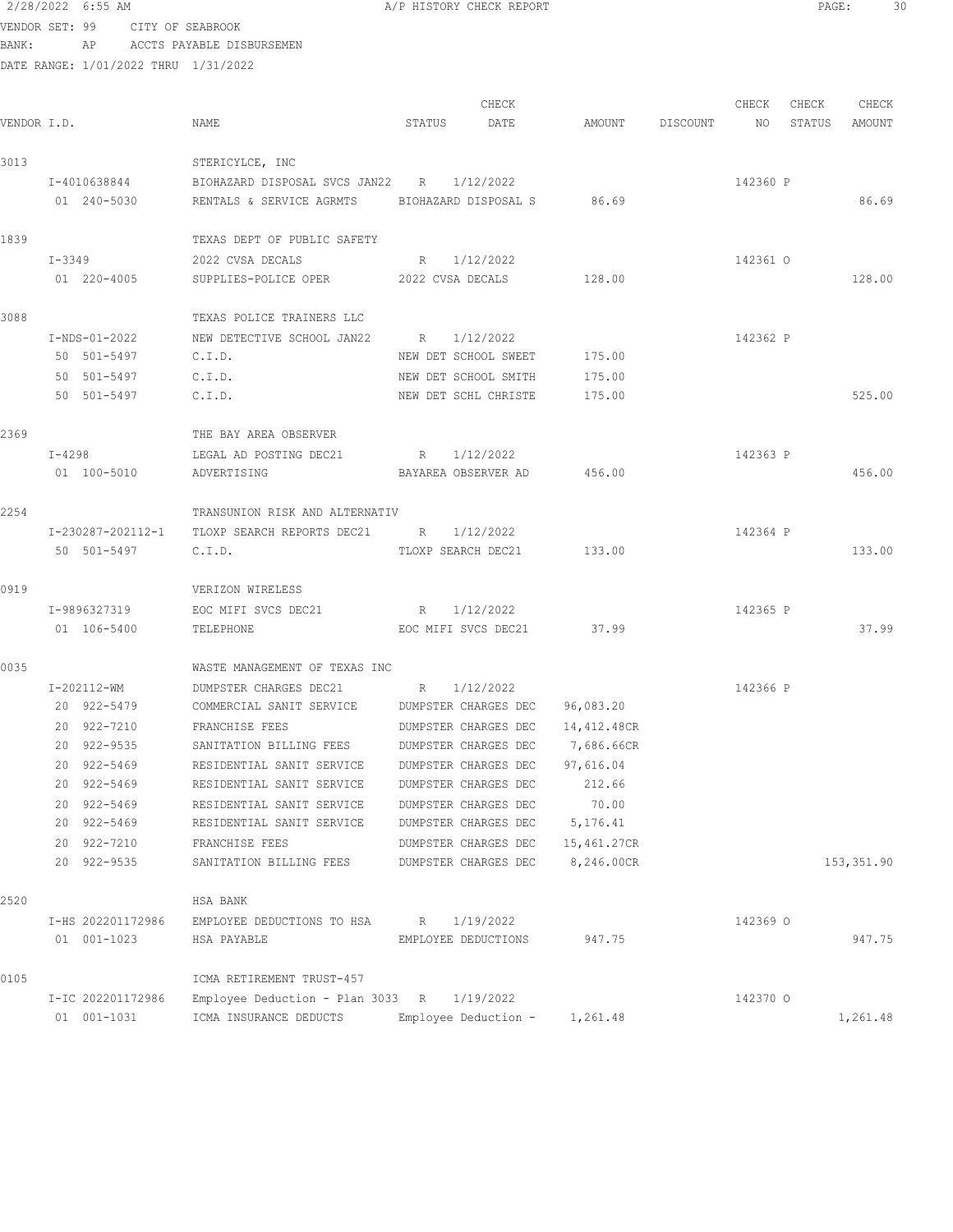VENDOR SET: 99 CITY OF SEABROOK BANK: AP ACCTS PAYABLE DISBURSEMEN DATE RANGE: 1/01/2022 THRU 1/31/2022 CHECK CHECK CHECK CHECK CHECK CHECK CHECK CHECK CHECK CHECK CHECK CHECK CHECK CHECK CHECK CHECK CHECK CHECK CHECK CHECK CHECK CHECK CHECK CHECK CHECK CHECK CHECK CHECK CHECK CHECK CHECK CHECK CHECK CHECK CHECK CHECK CHECK VENDOR I.D. NAME STATUS DATE AMOUNT DISCOUNT NO STATUS AMOUNT 0105 ICMA RETIREMENT TRUST-457 I-ICM202201172986 EMPLOYEE DEDUCTS- PLAN 303302 R 1/19/2022 142371 O 01 001-1031 ICMA INSURANCE DEDUCTS EMPLOYEE DEDUCTS- PL  $4,371.83$  4,371.83 0105 ICMA RETIREMENT TRUST-457 I-ROT202201172986 EMPLOYEE DEDUCTS - PLAN 706240 R 1/19/2022 142372 O 01 001-1031 ICMA INSURANCE DEDUCTS EMPLOYEE DEDUCTS - P 665.00 665.00 665.00 2369 THE BAY AREA OBSERVER I-4275 LEGAL AD POSTING OCT21 R 1/19/2022 Reissue 142373 P 01 100-5010 ADVERTISING LEGAL AD POSTING OCT 940.50 940.50 0217 TX MUNICIPAL POLICE ASSN I-TPA202201172986 EMPLOYEE DEDUCTIONS R 1/19/2022 142374 P 01 001-1032 OTHER PAYROLL DEDUCTIONS EMPLOYEE DEDUCTIONS 224.00 224.00 0005 ADMIRAL LINEN & UNIFORM I-IHOU545541 MAT SVCS 1.10.22 R 1/19/2022 142375 P 01 107-5180 MAINT-BLDGS & GROUNDS MAT SVCS 1-10-22 69.16 I-IHOU545542 LINEN SVC PWORKS 011022 R 1/19/2022 142375 P 01 400-5310 UNIFORMS & LAUNDRY LINEN SVC PWORKS 011 64.98 01 500-5310 UNIFORMS & LAUNDRY LINEN SVC PWORKS 011 64.98 20 902-5310 UNIFORMS & LAUNDRY LINEN SVC PWORKS 011 64.98 20 912-5310 UNIFORMS & LAUNDRY LINEN SVC PWORKS 011 64.98 I-IHOU547148 MAT SVCS 1.17.22 R 1/19/2022 142375 P 01 107-5180 MAINT-BLDGS & GROUNDS MAT SVCS 1-17-22 69.16 I-IHOU547149 LINEN SVC PWAC 011722 R 1/19/2022 142375 P 01 400-5310 UNIFORMS & LAUNDRY LINEN SVC PWAC 01172 73.43 01 500-5310 UNIFORMS & LAUNDRY LINEN SVC PWAC 01172 73.43 20 902-5130 MAINT-WATER SYSTEM MINOR LINEN SVC PWAC 01172 73.44 20 912-5310 UNIFORMS & LAUNDRY LINEN SVC PWAC 01172 73.44 691.98 0006 AFLAC I-775132 AFLAC PREMIUMS DEC21 R 1/19/2022 142377 P 01 001-1030 AFLAC INSURANCE DEDUCTS AFLAC PREMIUMS DEC21 596.62 596.62 3149 AMAZON CAPITAL SERVICES I-17HK-77G3-F4JL 2021 HP NOTEBOOK R 1/19/2022 142378 P 01 103-5041 IT HARDWARE 2021 HP 15 LAPTOP NT 588.00 I-1CCT-Q376-DMGM POWER ADAPTOR CHARGER R 1/19/2022 142378 P 01 103-5041 IT HARDWARE **POWER ADAPTOR CHARGE** 16.96 01 103-5041 IT HARDWARE HP CHROMEBOOK AC ADA 33.78 I-1F76-XRRM-DLTQ GALAZY PHONE CASE Q5 R 1/19/2022 142378 P

01 103-5041 IT HARDWARE GALAXY CASE W CLIP Q 97.50

01 103-5041 IT HARDWARE VGA EXTENDER OVR CAT 110.82

I-1FTL-YXKR-G9W4 VGA EXTENDER CAT 5 R 1/19/2022 142378 P

2/28/2022 6:55 AM A/P HISTORY CHECK REPORT PAGE: 31

01 103-5041 IT HARDWARE DIG CHK SCANNER CLEA 30.99 878.05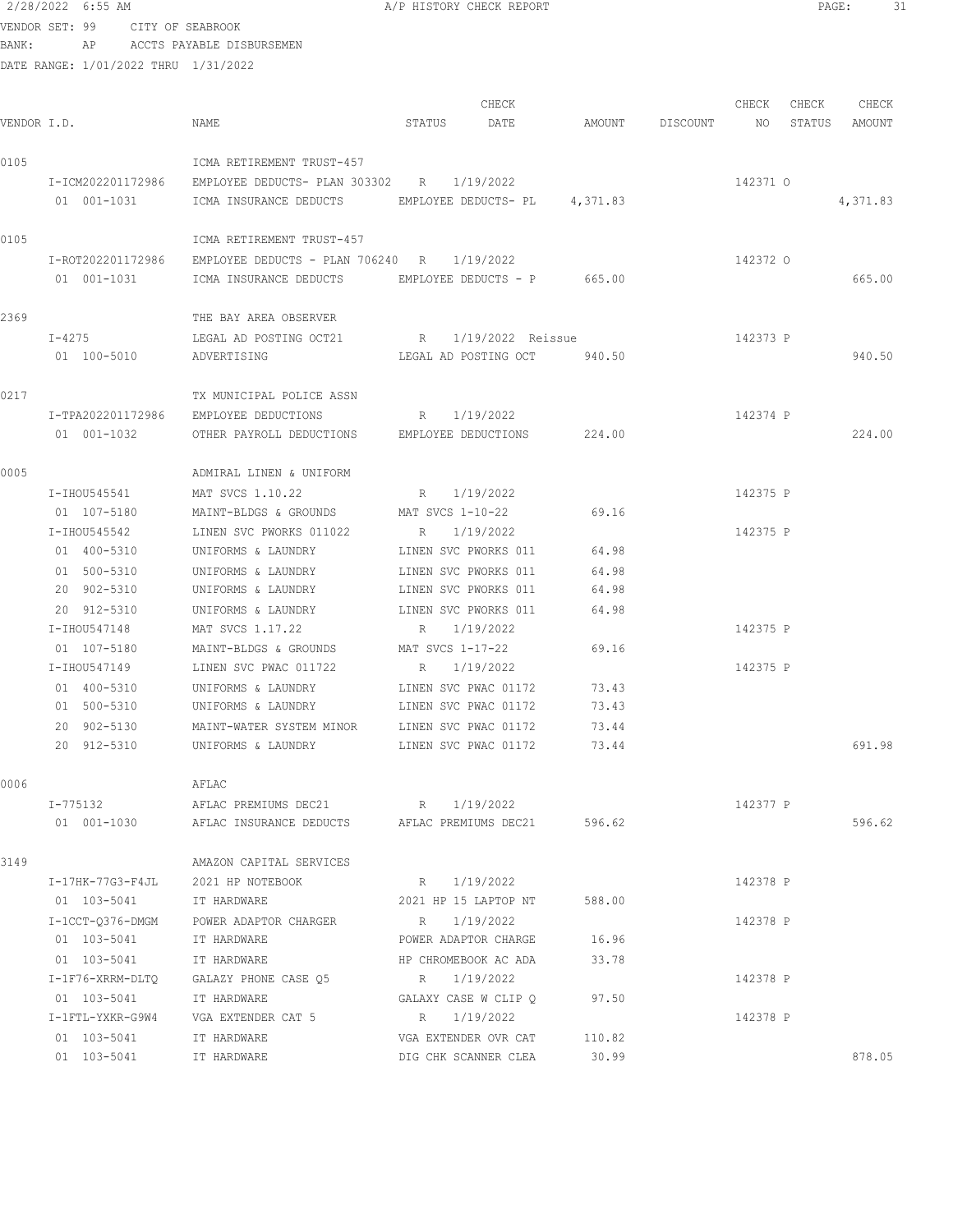2/28/2022 6:55 AM A/P HISTORY CHECK REPORT PAGE: 32 VENDOR SET: 99 CITY OF SEABROOK

BANK: AP ACCTS PAYABLE DISBURSEMEN

| VENDOR I.D. |                                 | NAME                                            | CHECK<br>STATUS<br>DATE     | AMOUNT    | DISCOUNT | CHECK<br>NO     | CHECK<br>STATUS | CHECK<br>AMOUNT |
|-------------|---------------------------------|-------------------------------------------------|-----------------------------|-----------|----------|-----------------|-----------------|-----------------|
| 2067        |                                 | AMAZON                                          |                             |           |          |                 |                 |                 |
|             | I-896888876964                  | B070YWXC8L 6-10FT EXT LADDER R 1/19/2022        |                             |           |          | 142379 P        |                 |                 |
|             | 01 103-4150                     | SMALL TOOLS & EQUIPMENT                         | B07QYWXC8L 6-10FT EX        | 275.00    |          |                 |                 | 275.00          |
| 0914        |                                 | AUTO ZONE COMMERCIAL                            |                             |           |          |                 |                 |                 |
|             | I-1491969499                    | 10058 2 CYCLE OIL 03                            | 1/19/2022<br>R              |           |          | 142380 P        |                 |                 |
|             | 20 912-5110                     | MAINT-AUTOS & EQUIPMENT 10058 2 CYCLE OIL 03    |                             | 8.88      |          |                 |                 | 8.88            |
| 0029        |                                 | BAY ELECTRIC SUPPLY                             |                             |           |          |                 |                 |                 |
|             | I-1223959-00                    | LIQ050NM 1/2 CONDUIT Q100                       | R 1/19/2022                 |           |          | 3.69CR 142381 P |                 |                 |
|             | 20 912-5275                     | ELECTRICAL SERVICES                             | LIQ050NM 1/2 CONDUIT        | 57.65     |          |                 |                 |                 |
|             | 20 912-5275                     | ELECTRICAL SERVICES                             | SUF8403 1/2 SEALTITE        | 5.15      |          |                 |                 |                 |
|             | 20 912-5275                     | ELECTRICAL SERVICES                             | TAMPSB37550GY IGANG         | 31.14     |          |                 |                 |                 |
|             | 20 912-5275                     | ELECTRICAL SERVICES                             | TAMMM410C 14 IN 1 SG        | 54.00     |          |                 |                 |                 |
|             | 20 912-5275                     | ELECTRICAL SERVICES                             | GLNP0501200 CONDUIT         | 4.08      |          |                 |                 |                 |
|             | 20 912-5275                     | ELECTRICAL SERVICES                             | STS10HEXANCHORKIT           | 7.63      |          |                 |                 |                 |
|             | 20 912-5275                     | ELECTRICAL SERVICES                             | PVC2HC050 PVC CONDUI        | 2.22      |          |                 |                 |                 |
|             | 20 912-5275                     | ELECTRICAL SERVICES                             | EAG6352VBU CWD 6352V        | 18.78     |          |                 |                 |                 |
|             | 20 912-5275                     | ELECTRICAL SERVICES                             |                             | 0.01      |          |                 |                 | 180.66          |
|             |                                 | CADOGAN, PATRICK                                |                             |           |          |                 |                 |                 |
|             | I-20220119-REFUND-PC DEP REFUND |                                                 | 1/19/2022<br>R              |           |          | 142382 0        |                 |                 |
|             | 01 001-1525                     | COMMUNITY HOUSE DEPOSITS                        | CADOGAN, PATRICK: DE 100.00 |           |          |                 |                 | 100.00          |
| 0056        |                                 | CITY OF PASADENA-WTR DEPT                       |                             |           |          |                 |                 |                 |
|             |                                 | I-202112-10100014-00 TODVILLE WATER SVCS DEC21  | 1/19/2022<br>R              |           |          | 142383 P        |                 |                 |
|             | 20 902-5451                     | PASADENA WATER SUPPLY                           | TODVILLE WATER SVCS         | 56,653.50 |          |                 |                 |                 |
|             |                                 | I-202112-12280370-00 RED BLUFF WATER SVCS DEC21 | 1/19/2022<br>$R_{\rm c}$    |           |          | 142383 P        |                 |                 |
|             | 20 902-5451                     | PASADENA WATER SUPPLY                           | RED BLUFF WATER SVCS        | 81,030.60 |          |                 |                 | 137,684.10      |
| 0057        |                                 | CITY OF SEABROOK                                |                             |           |          |                 |                 |                 |
|             | I-202201-DUMPSTERS              | DUMPSTER CHARGES JAN22                          | R 1/19/2022                 |           |          | 142384 P        |                 |                 |
|             | 01 107-5410                     | UTILITIES                                       | DUMPSTER CHARGES JAN 219.32 |           |          |                 |                 |                 |
|             | 01 210-5410                     | UTILITIES                                       | DUMPSTER CHARGES JAN        | 101.85    |          |                 |                 |                 |
|             | 01 230-5410                     | UTILITIES                                       | DUMPSTER CHARGES JAN        | 219.32    |          |                 |                 |                 |
|             | 01 400-5410                     | UTILITIES                                       | DUMPSTER CHARGES JAN        | 1,273.73  |          |                 |                 |                 |
|             | 01 500-5410                     | UTILITIES                                       | DUMPSTER CHARGES JAN        | 101.85    |          |                 |                 |                 |
|             | 20 902-5410                     | UTILITIES                                       | DUMPSTER CHARGES JAN        | 101.85    |          |                 |                 |                 |
|             | 20 912-5410                     | UTILITIES                                       | DUMPSTER CHARGES JAN        | 270.73    |          |                 |                 | 2,288.65        |
| 2762        |                                 | COLONIAL LIFE                                   |                             |           |          |                 |                 |                 |
|             | I-48573141209335                | COLONIAL LIFE PREMIUMS DEC21 R 1/19/2022        |                             |           |          | 142385 P        |                 |                 |
|             | 01 001-1021                     | COLONIAL HEALTH                                 | COLONIAL LIFE PREMIU        | 1,251.46  |          |                 |                 | 1,251.46        |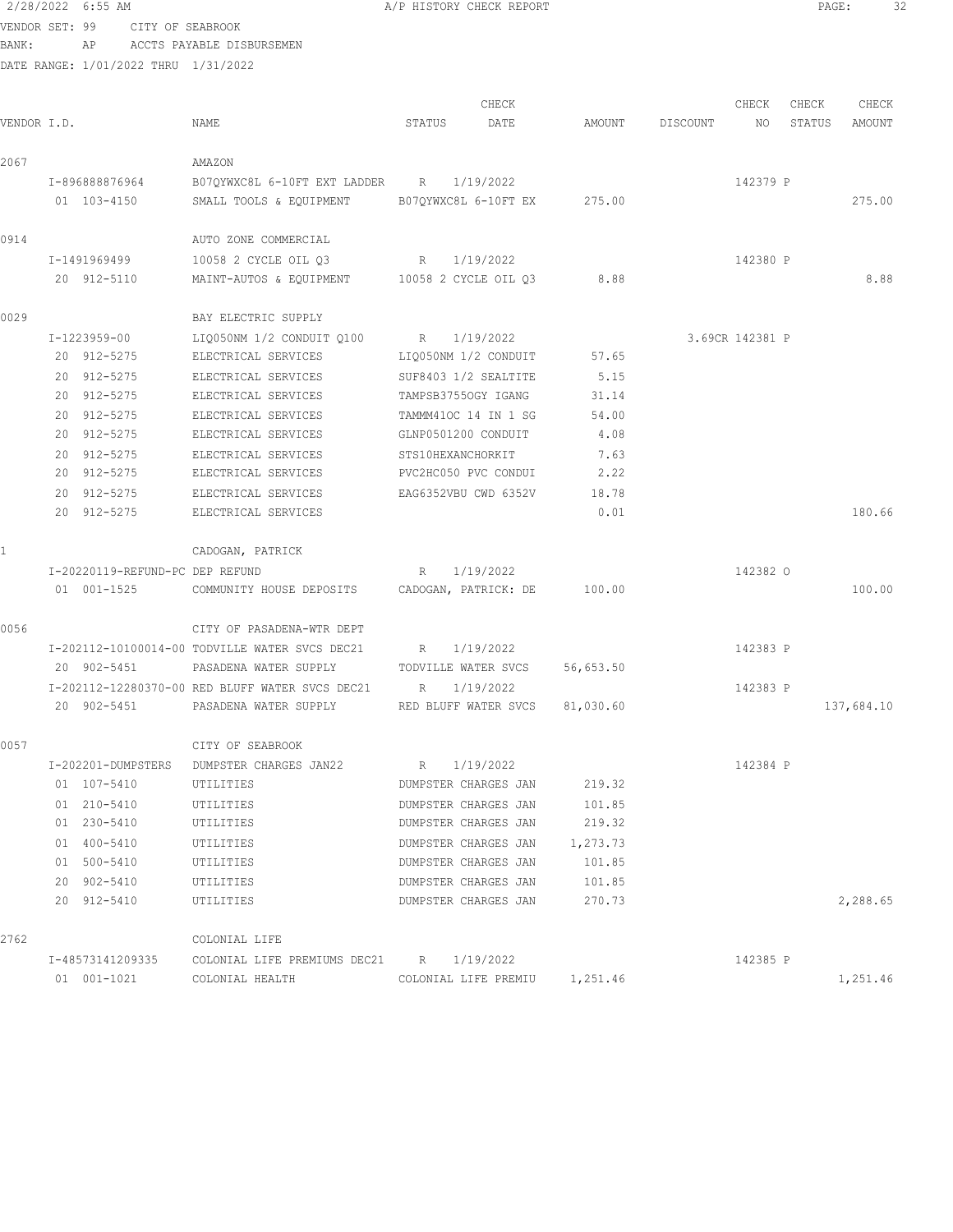VENDOR SET: 99 CITY OF SEABROOK BANK: AP ACCTS PAYABLE DISBURSEMEN

| VENDOR I.D. |             | NAME                                                                   | STATUS DATE          | CHECK | AMOUNT DISCOUNT NO STATUS | CHECK    | CHECK | CHECK<br>AMOUNT |
|-------------|-------------|------------------------------------------------------------------------|----------------------|-------|---------------------------|----------|-------|-----------------|
| 1588        |             | COMCAST                                                                |                      |       |                           |          |       |                 |
|             |             | I-202201-0223945 INTERNET SVCS PD JAN22 R 1/19/2022                    |                      |       |                           | 142386 P |       |                 |
|             |             | 01  200-5030   RENTALS & SERVICE AGRMTS   INTERNET SVCS JAN22   241.06 |                      |       |                           |          |       | 241.06          |
| 2792        |             | CORE & MAIN LP                                                         |                      |       |                           |          |       |                 |
|             | C-J061263   | OVERPMT INV J061263 062218 R 1/19/2022                                 |                      |       |                           | 142387 P |       |                 |
|             |             | 20 912-5120 MAINT-SEWER SYSTEM MINOR OVERPMT INV J061263 9.00CR        |                      |       |                           |          |       |                 |
|             |             | C-N150957 1318ADWFS20 RTN 20FT DUAL WALL R 1/19/2022                   |                      |       |                           | 142387 P |       |                 |
|             |             | 01 500-5145 MAINT-DRAINAGE 1318ADWFS20 RTN 20FT 184.80CR               |                      |       |                           |          |       |                 |
|             |             | I-Q133785 METERS & PARTS - JOB M&P 20 R 1/19/2022                      |                      |       |                           | 142387 P |       |                 |
|             |             | 20 902-6021 METER REPLACEMENT PROGRAM 0910E200C1 CTS PE TU 400.00      |                      |       |                           |          |       |                 |
|             | 20 902-6021 | METER REPLACEMENT PROGRAM 390710C4434NL PJCTS 142.74                   |                      |       |                           |          |       |                 |
|             | 20 902-6021 | METER REPLACEMENT PROGRAM 4607V427WNL RESETTER 346.26                  |                      |       |                           |          |       |                 |
|             | 20 902-6021 | METER REPLACEMENT PROGRAM 3610F1000NL CORP CCX                         |                      |       | 545.70                    |          |       |                 |
|             | 20 902-6021 | METER REPLACEMENT PROGRAM 3907UVBS4342W65NL VL                         |                      |       | 674.50                    |          |       |                 |
|             | 20 902-6021 | METER REPLACEMENT PROGRAM 4407MCNL 3/4 MTR CPL                         |                      |       | 93.00                     |          |       |                 |
|             | 20 902-6021 | METER REPLACEMENT PROGRAM 4410MCNL 1 MTR CPLG                          |                      |       | 123.00                    |          |       |                 |
|             | 20 902-6021 | METER REPLACEMENT PROGRAM 4415RWDO DROP-IN MTR                         |                      |       | 17.76                     |          |       |                 |
|             | 20 902-6021 | METER REPLACEMENT PROGRAM 3620FB1000NL 2 BALL                          |                      |       | 524.86                    |          |       |                 |
|             | 20 902-6021 | METER REPLACEMENT PROGRAM 28105644 CI/PVC CPLG 64.60                   |                      |       |                           |          |       |                 |
|             | 20 902-6021 |                                                                        |                      |       |                           |          |       |                 |
|             | 20 902-6021 | METER REPLACEMENT PROGRAM 75R233CIR 23 1/2 X 3 312.00                  |                      |       |                           |          |       |                 |
|             | 20 902-6021 | METER REPLACEMENT PROGRAM 75R236CIR 23 1/2 X 6 343.92                  |                      |       |                           |          |       |                 |
|             | 20 902-6021 | METER REPLACEMENT PROGRAM 2900740SHH 3/4 PVC C 4.56                    |                      |       |                           |          |       |                 |
|             | 20 902-6021 | METER REPLACEMENT PROGRAM 29007409HH 3/4 PVC 9 7.68                    |                      |       |                           |          |       |                 |
|             | 20 902-6021 | METER REPLACEMENT PROGRAM 2900740AHF 3/4 FE AD                         |                      |       | 7.92                      |          |       |                 |
|             | 20 902-6021 | METER REPLACEMENT PROGRAM 29007404HH 3/4 PVC 4                         |                      |       | 17.28                     |          |       |                 |
|             | 20 902-6021 | METER REPLACEMENT PROGRAM 2900740AHM 3/4 PVC M                         |                      |       | 6.00                      |          |       |                 |
|             | 20 902-6021 | METER REPLACEMENT PROGRAM 2901040SHH 1 PVC S40                         |                      |       | 9.12                      |          |       |                 |
|             | 20 902-6021 | METER REPLACEMENT PROGRAM 29010409HH 1 PVC SCH                         |                      |       | 11.52                     |          |       |                 |
|             |             | 20 902-6021 METER REPLACEMENT PROGRAM 2901040AHF 1 SCH40 F             |                      |       | 9.36                      |          |       |                 |
|             | 20 902-6021 | METER REPLACEMENT PROGRAM 29010404HH 1 PVC SCH 13.92                   |                      |       |                           |          |       |                 |
|             | 20 902-6021 | METER REPLACEMENT PROGRAM                                              | 2901040AHM 1 SCH40 M |       | 10.32                     |          |       |                 |
|             | 20 902-6021 | METER REPLACEMENT PROGRAM                                              | 2902040SHH 2 PVC SCH |       | 12.72                     |          |       |                 |
|             | 20 902-6021 | METER REPLACEMENT PROGRAM                                              |                      |       | 21.12                     |          |       |                 |
|             | 20 902-6021 | METER REPLACEMENT PROGRAM                                              | 2902040AHF 2 SCH40 F |       | 11.04                     |          |       |                 |
|             | 20 902-6021 | METER REPLACEMENT PROGRAM                                              |                      |       | 20.76                     |          |       |                 |
|             | 20 902-6021 | METER REPLACEMENT PROGRAM                                              | 2902040AHM 2 SCH40 M |       | 10.80                     |          |       |                 |
|             | 20 902-6021 | METER REPLACEMENT PROGRAM 2902040RS015H PVC BU                         |                      |       | 19.80                     |          |       |                 |
|             | 20 902-6021 | METER REPLACEMENT PROGRAM                                              | 2902040RS012H PVC S4 |       | 5.94                      |          |       |                 |
|             | 20 902-6021 | METER REPLACEMENT PROGRAM 2901040RS007H PVC S4                         |                      |       | 8.50                      |          |       |                 |
|             | 20 902-6021 | METER REPLACEMENT PROGRAM 2901240RS010H PVC S4                         |                      |       | 5.46                      |          |       |                 |
|             | 20 902-6021 | METER REPLACEMENT PROGRAM 3420G514T08LF MATCO                          |                      |       | 177.48                    |          |       |                 |
|             | I-Q146233   | METER PARTS                                                            | R 1/19/2022          |       |                           | 142387 P |       |                 |
|             | 20 902-6021 | METER REPLACEMENT PROGRAM                                              | 4607V427WNL 4*7 RESE |       | 230.84                    |          |       |                 |
|             | 20 902-6021 | METER REPLACEMENT PROGRAM                                              | 29APG30894 BLUE CMT  |       | 501.96                    |          |       |                 |
|             | 20 902-6021 | METER REPLACEMENT PROGRAM                                              | 29APPQP30758 PVC PRI |       | 343.56                    |          |       |                 |
|             | 20 902-6021 | METER REPLACEMENT PROGRAM                                              | 94136PF6 BILGE PUMP  |       | 214.20                    |          |       |                 |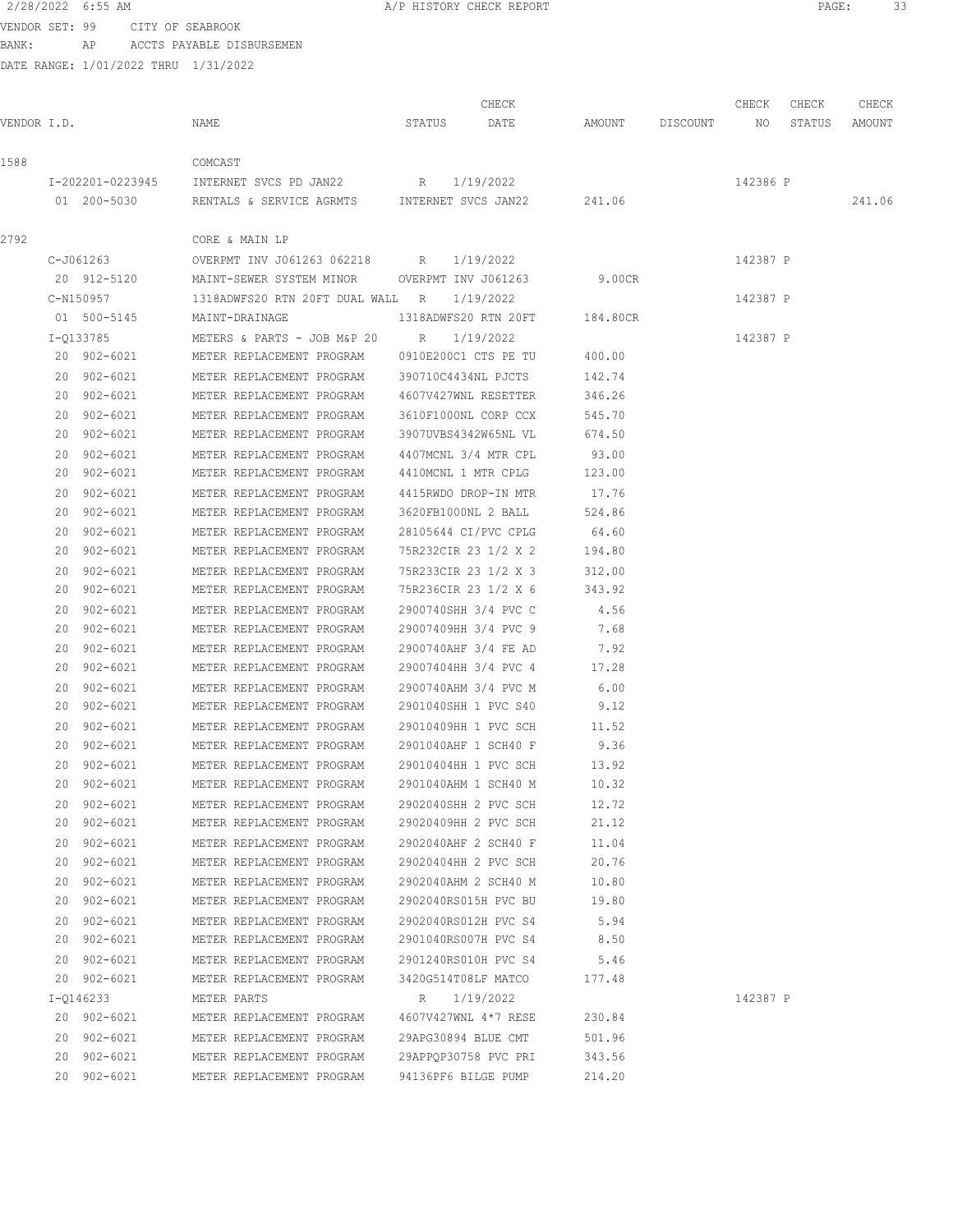#### 2/28/2022 6:55 AM A/P HISTORY CHECK REPORT PAGE: 34 VENDOR SET: 99 CITY OF SEABROOK

BANK: AP ACCTS PAYABLE DISBURSEMEN

| VENDOR I.D. |    |                       | NAME                                           | STATUS             | CHECK<br>DATE        | AMOUNT   | DISCOUNT | CHECK<br>NO | CHECK<br>STATUS | CHECK<br>AMOUNT |
|-------------|----|-----------------------|------------------------------------------------|--------------------|----------------------|----------|----------|-------------|-----------------|-----------------|
| 2792        |    |                       | CORE & MAIN LP<br>CONT                         |                    |                      |          |          |             |                 |                 |
|             |    | I-Q146233             | METER PARTS                                    | R                  | 1/19/2022            |          |          | 142387 P    |                 |                 |
|             |    | 20 902-6021           | METER REPLACEMENT PROGRAM 2902040RS012H PVC S4 |                    |                      | 13.86    |          |             |                 |                 |
|             |    | I-0159017             | WATER PARTS                                    | R                  | 1/19/2022            |          |          | 142387 P    |                 |                 |
|             |    | 20 902-5130           | MAINT-WATER SYSTEM MINOR                       | 2 MBV PJCTSXMF     |                      | 687.14   |          |             |                 |                 |
|             |    | 20 902-5130           | MAINT-WATER SYSTEM MINOR 514T07LF GATE VALVE   |                    |                      | 126.24   |          |             |                 | 6,098.44        |
| 0070        |    |                       | EASTEX ENVIRONMENTAL LABORATOR                 |                    |                      |          |          |             |                 |                 |
|             |    | $I-C22A348$           | WWTP ANALYSIS SVCS DEC21                       | R 1/19/2022        |                      |          |          | 142392 P    |                 |                 |
|             |    | 20 902-5285           | LABORATORY FEES                                | WATER COLIFORM     |                      | 250.00   |          |             |                 |                 |
|             |    | 20 912-5285           | LABORATORY FEES                                | SEWER DO           |                      | 80.00    |          |             |                 |                 |
|             |    | 20 912-5285           | LABORATORY FEES                                | SEWER PH           |                      | 80.00    |          |             |                 |                 |
|             |    | 20 912-5285           | LABORATORY FEES                                | SEWER BOD 5        |                      | 270.00   |          |             |                 |                 |
|             |    | 20 912-5285           | LABORATORY FEES                                | SEWER MLSS         |                      | 150.00   |          |             |                 |                 |
|             |    | 20 912-5285           | LABORATORY FEES                                | SEWER MLVSS        |                      | 150.00   |          |             |                 |                 |
|             |    | 20 912-5285           | LABORATORY FEES                                | SEWER TSS          |                      | 180.00   |          |             |                 |                 |
|             |    | 20 912-5285           | LABORATORY FEES                                | SEWER TVSS         |                      | 60.00    |          |             |                 |                 |
|             |    | 20 912-5285           | LABORATORY FEES                                | FUEL SURCHARGE     |                      | 20.00    |          |             |                 | 1,240.00        |
| 2268        |    |                       | EDS LANDSCAPING LLC                            |                    |                      |          |          |             |                 |                 |
|             |    | I-27187               | HARDWOOD MULCH Q3                              | R                  | 1/19/2022            |          |          | 142393 P    |                 |                 |
|             |    | 01 400-5180           | MAINT-BLDGS & GROUNDS                          | HARDWOOD MULCH Q3  |                      | 55.50    |          |             |                 | 55.50           |
| 2566        |    |                       | GOLD STAR PETROLEUM INC                        |                    |                      |          |          |             |                 |                 |
|             |    | I-102509              | FUEL DELIVERY 010522                           | R                  | 1/19/2022            |          |          | 142394 P    |                 |                 |
|             |    | 01 107-4050           | BULK PETROLEUM PURCHASES                       | UNLEADED GASOLINE  |                      | 4,554.78 |          |             |                 |                 |
|             |    | 01 107-4050           | BULK PETROLEUM PURCHASES                       | TOTAL CONSTANT     |                      | 14.16    |          |             |                 |                 |
|             |    | $01 107 - 4050$       | BULK PETROLEUM PURCHASES                       | SMF TAX - GASOLINE |                      | 399.00   |          |             |                 |                 |
|             |    | 01 107-4050           | BULK PETROLEUM PURCHASES                       | TANK FUND FEE      |                      | 2.00     |          |             |                 |                 |
|             |    | 01 107-4050           | BULK PETROLEUM PURCHASES                       | OIL SPILL TEST FEE |                      | 4.27     |          |             |                 |                 |
|             |    | 01 107-4050           | BULK PETROLEUM PURCHASES                       | PROD DEL FEE       |                      | 1.70     |          |             |                 |                 |
|             |    | 01 107-4050           | BULK PETROLEUM PURCHASES                       | TRANSPORT FR CHRG  |                      | 286.99   |          |             |                 | 5,262.90        |
| 2118        |    |                       | HCMCA                                          |                    |                      |          |          |             |                 |                 |
|             |    | $I - 2021 - 12 - 010$ | HCMCA MEALS 122621                             | R                  | 1/19/2022            |          |          | 142395 P    |                 |                 |
|             |    | 01 100-3300           | MAYOR & COUNCIL FEES                           |                    | HCMA MEALS 122621 KO | 40.00    |          |             |                 |                 |
|             |    | 01 100-3300           | MAYOR & COUNCIL FEES                           |                    | HCMA MEALS 122621 MA | 40.00    |          |             |                 |                 |
|             |    | 01 100-3300           | MAYOR & COUNCIL FEES                           |                    | HCMA MEALS 122621 GR | 40.00    |          |             |                 |                 |
|             |    | 01 100-3300           | MAYOR & COUNCIL FEES                           |                    | HCMA MEALS 122621 HE | 40.00    |          |             |                 |                 |
|             | 01 | 100-3300              | MAYOR & COUNCIL FEES                           |                    | HCMA MEALS 122621 KL | 40.00    |          |             |                 |                 |
|             |    | 01 100-5300           | TRAINING & CONFERENCE                          |                    | HCMA MEALS 122621 LE | 80.00    |          |             |                 |                 |
|             | 01 | 102-5300              | TRAINING & CONFERENCE                          |                    | HCMA MEALS 122621 CO | 40.00    |          |             |                 |                 |
|             |    | 01 001-1000           | CASH RECEIPT SUSPENSE                          |                    | HCMA MEALS 122621 GU | 40.00    |          |             |                 | 360.00          |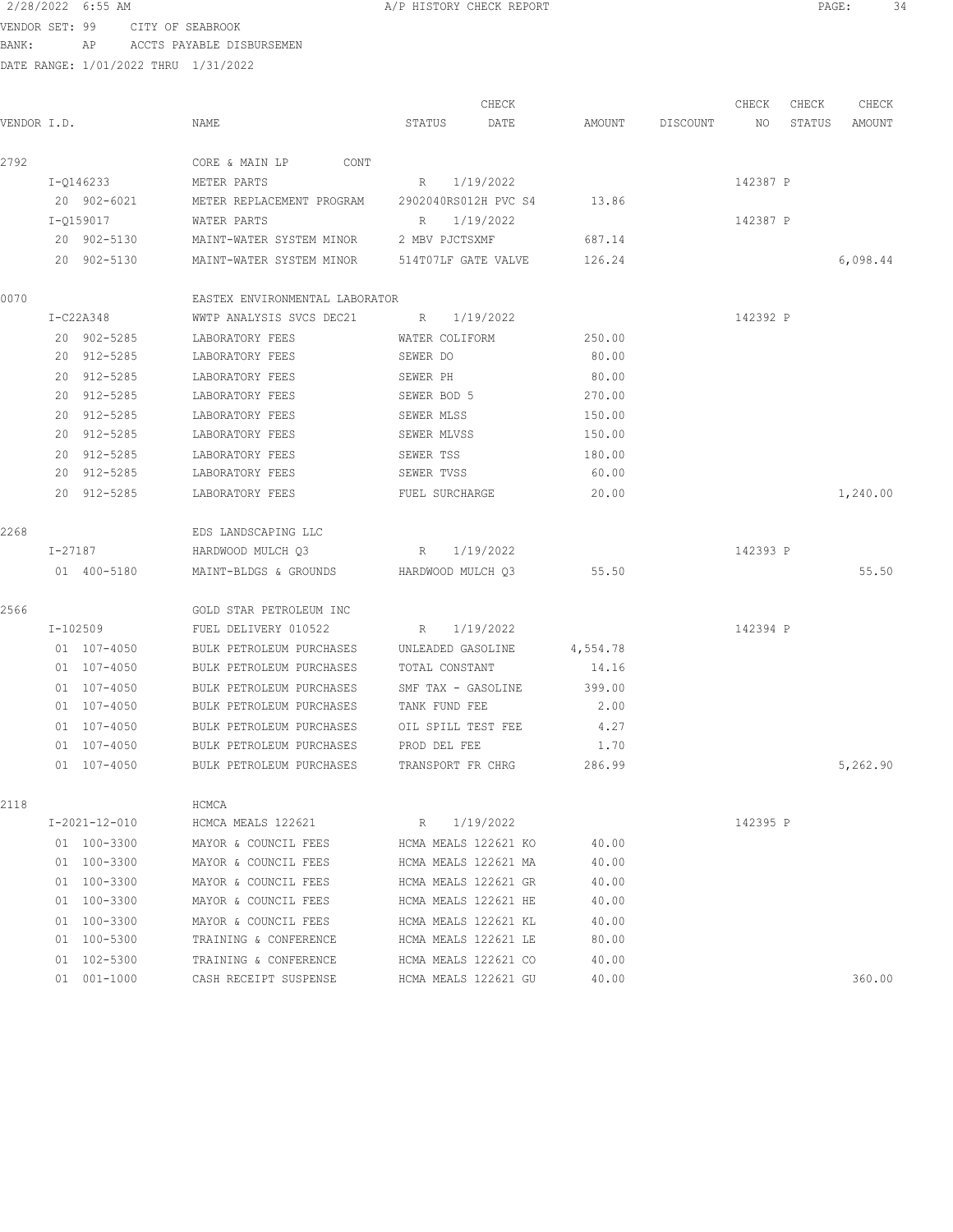|                | 2/28/2022 6:55 AM            |                                      |                                                                                        |        | A/P HISTORY CHECK REPORT    |        |                    |          | PAGE:  | 35     |  |
|----------------|------------------------------|--------------------------------------|----------------------------------------------------------------------------------------|--------|-----------------------------|--------|--------------------|----------|--------|--------|--|
| VENDOR SET: 99 |                              | CITY OF SEABROOK                     |                                                                                        |        |                             |        |                    |          |        |        |  |
| BANK:          |                              | AP ACCTS PAYABLE DISBURSEMEN         |                                                                                        |        |                             |        |                    |          |        |        |  |
|                |                              | DATE RANGE: 1/01/2022 THRU 1/31/2022 |                                                                                        |        |                             |        |                    |          |        |        |  |
|                |                              |                                      |                                                                                        |        |                             |        |                    |          |        |        |  |
|                |                              |                                      |                                                                                        |        | CHECK                       |        |                    | CHECK    | CHECK  | CHECK  |  |
| VENDOR I.D.    |                              | NAME                                 |                                                                                        | STATUS | DATE                        |        | AMOUNT DISCOUNT NO |          | STATUS | AMOUNT |  |
|                |                              |                                      |                                                                                        |        |                             |        |                    |          |        |        |  |
| 2824           |                              |                                      | HEALTH ASSURE BY ALSCO                                                                 |        |                             |        |                    |          |        |        |  |
|                |                              |                                      | I-LOLI853365 JAIL LINEN SVCS 011822                                                    |        | R 1/19/2022                 |        |                    | 142396 P |        |        |  |
|                |                              |                                      | 50 501-5340 DETENTION SUPPLIES JAIL LINEN SVCS 0118 162.66                             |        |                             |        |                    |          |        | 162.66 |  |
| 0647           |                              | $H-GAC$                              |                                                                                        |        |                             |        |                    |          |        |        |  |
|                | I-2022-69                    |                                      | HGAC DUES FY22                                                                         |        | R 1/19/2022                 |        |                    | 142397 P |        |        |  |
|                | 01 100-5020                  |                                      | DUES & SUBSCRIPTIONS                                                                   |        | HGAC DUES FY22              | 544.72 |                    |          |        | 544.72 |  |
|                |                              |                                      |                                                                                        |        |                             |        |                    |          |        |        |  |
| 0116           |                              |                                      | KEMAH HARDWARE & LUMBER                                                                |        |                             |        |                    |          |        |        |  |
|                | I-2112-511803                |                                      | SCREWS BOLTS FASTNERS QTY 8 R 1/19/2022                                                |        |                             |        |                    | 142398 P |        |        |  |
|                | 01 400-5180                  |                                      | MAINT-BLDGS & GROUNDS                                                                  |        | SCREWS BOLTS FASTNER        | 4.40   |                    |          |        |        |  |
|                | 01 400-5180                  |                                      | MAINT-BLDGS & GROUNDS                                                                  |        | SCREWS BOLTS FASTNER        | 39.12  |                    |          |        |        |  |
|                | 01 400-5180                  |                                      | MAINT-BLDGS & GROUNDS                                                                  |        | 300935 1INX30IN CHRM        | 16.99  |                    |          |        |        |  |
|                | 01 400-5180                  |                                      | MAINT-BLDGS & GROUNDS                                                                  |        | 315613 1/2IN WELD SH        | 26.49  |                    |          |        |        |  |
|                | I-2112-512927                |                                      | 501125 14IN 100PC BLK CBL TIE R 1/19/2022                                              |        |                             |        |                    | 142398 P |        |        |  |
|                | 01 400-5180                  |                                      | MAINT-BLDGS & GROUNDS                                                                  |        | 501125 14IN 100PC BL        | 12.99  |                    |          |        |        |  |
|                | 01 400-5180                  |                                      | MAINT-BLDGS & GROUNDS                                                                  |        | 429621 2INX6FT 1/2IN        | 41.94  |                    |          |        |        |  |
|                | I-2201-514371                |                                      | SLEDGE HAMMER                                                                          |        | R 1/19/2022                 |        |                    | 142398 P |        |        |  |
|                | 20 902-4150                  |                                      | SMALL EQUIPMENT OR TOOLS SLEDGE HAMMER                                                 |        |                             | 38.99  |                    |          |        |        |  |
|                | I-2201-514376                |                                      | SCREWS BOLTS FASTENERS Q8                                                              |        | R 1/19/2022                 |        |                    | 142398 P |        |        |  |
|                | 20 912-5120                  |                                      | MAINT-SEWER SYSTEM MINOR SFB SCREWS BOLTS FAS                                          |        |                             | 42.32  |                    |          |        |        |  |
|                | 20 912-5120<br>I-2201-514488 |                                      | MAINT-SEWER SYSTEM MINOR                                                               |        | SFB SCREWS BOLTS FAS        | 14.32  |                    | 142398 P |        |        |  |
|                | 01 400-5180                  |                                      | SCREWS BOTS FASTENERS $Q2$ R $1/19/2022$<br>MAINT-BLDGS & GROUNDS SCREWS BOTS FASTENER |        |                             | 2.30   |                    |          |        |        |  |
|                | 01 400-5180                  |                                      | MAINT-BLDGS & GROUNDS SCREWS BOTS FASTENER                                             |        |                             | 2.00   |                    |          |        | 241.86 |  |
|                |                              |                                      |                                                                                        |        |                             |        |                    |          |        |        |  |
| 1              |                              |                                      | LAWSON, KANDY                                                                          |        |                             |        |                    |          |        |        |  |
|                |                              | I-20220115-REFUND-KL DEPOSIT REFUND  |                                                                                        |        | R 1/19/2022                 |        |                    | 142400 P |        |        |  |
|                | 01 001-1525                  |                                      | COMMUNITY HOUSE DEPOSITS LAWSON, KANDY: DEPOS                                          |        |                             | 200.00 |                    |          |        | 200.00 |  |
|                |                              |                                      |                                                                                        |        |                             |        |                    |          |        |        |  |
| 2752           |                              | LEGALSHIELD                          |                                                                                        |        |                             |        |                    |          |        |        |  |
|                | I-202112-1805                |                                      | LEGALSHIELD PREMIUMS DEC21 R 1/19/2022                                                 |        |                             |        |                    | 142401 P |        |        |  |
|                | 01 001-1022                  |                                      | LEGAL SHIELD                                                                           |        | LEGALSHIELD PREMIUMS 343.95 |        |                    |          |        | 343.95 |  |
|                |                              |                                      |                                                                                        |        |                             |        |                    |          |        |        |  |
| 0783           |                              |                                      | LOGIX COMMUNICATIONS                                                                   |        |                             |        |                    |          |        |        |  |
|                | I-472721                     |                                      | LONG DISTANCE SVCS DEC21 R 1/19/2022                                                   |        |                             |        |                    | 142402 P |        |        |  |
|                | 01 107-5400                  | TELEPHONE                            |                                                                                        |        | LONG DISTANCE DEC21 496.23  |        |                    |          |        | 496.23 |  |
| 2666           |                              | LOOMIS                               |                                                                                        |        |                             |        |                    |          |        |        |  |
|                | I-12940134                   |                                      | SAFEPOINT SVCS DEC21                                                                   |        | R 1/19/2022                 |        |                    | 142403 P |        |        |  |
|                | 01 107-5025                  | BANK FEES                            |                                                                                        |        | SAFEPOINT SVCS CH DE 545.30 |        |                    |          |        |        |  |
|                |                              |                                      |                                                                                        |        |                             |        |                    |          |        |        |  |

01 600-5025 BANK FEES SAFEPOINT SVCS PWAC 436.00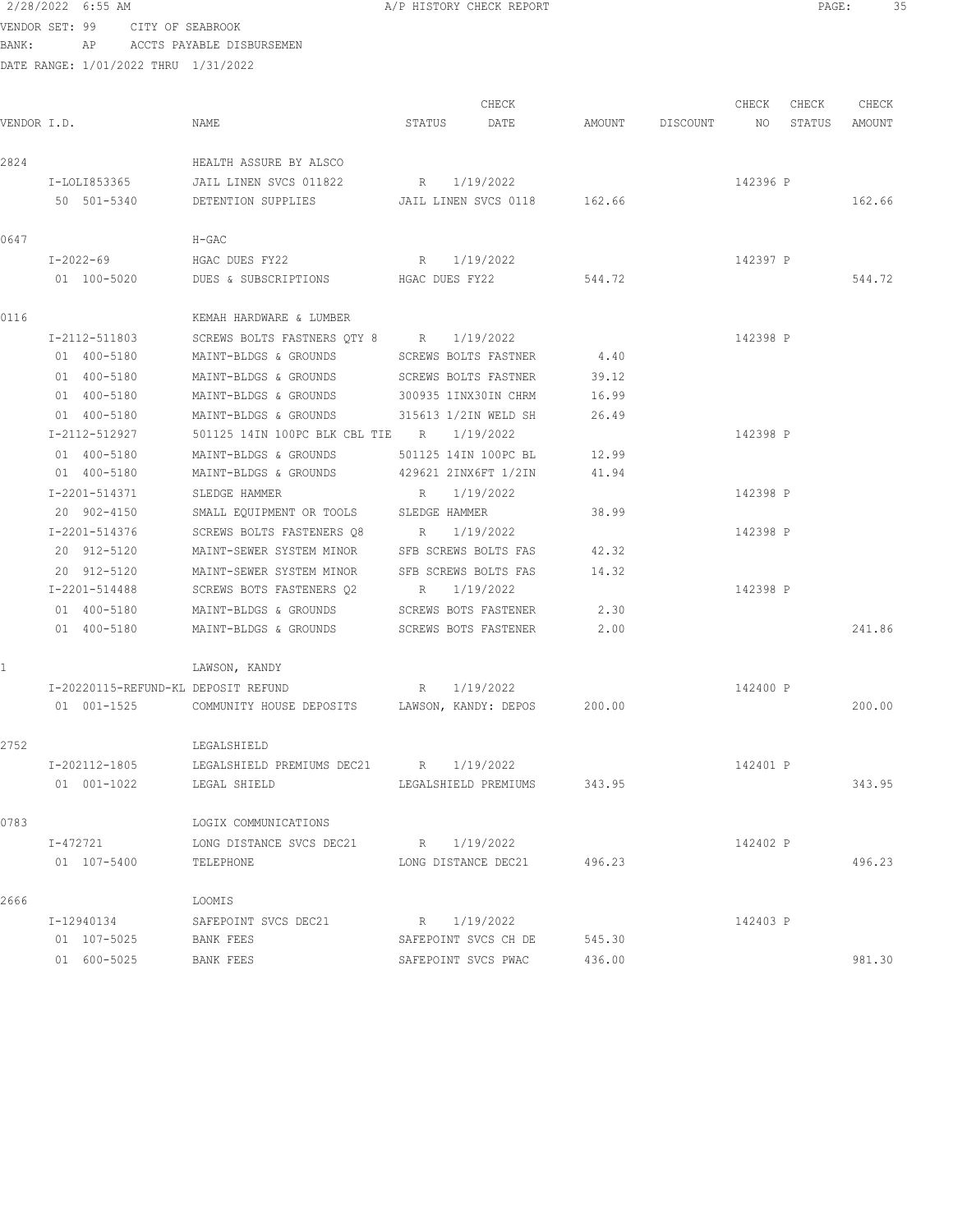VENDOR SET: 99 CITY OF SEABROOK

BANK: AP ACCTS PAYABLE DISBURSEMEN

| VENDOR I.D. |                            | NAME                                                        | STATUS             | CHECK<br>DATE                | AMOUNT     | DISCOUNT | CHECK<br>NO | CHECK<br>STATUS | CHECK<br>AMOUNT |
|-------------|----------------------------|-------------------------------------------------------------|--------------------|------------------------------|------------|----------|-------------|-----------------|-----------------|
| 0234        |                            | MUNICIPAL CODE CORPORATION                                  |                    |                              |            |          |             |                 |                 |
|             | I-00368430                 | SUPPLMT 21, UPDATE 6 ORDINANCE R 1/19/2022                  |                    |                              |            |          | 142404 P    |                 |                 |
|             | 01 100-5190                | CODIFICATION                                                |                    | ELECTRNC UPDATE PGS 1,228.50 |            |          |             |                 |                 |
|             | 01 100-5190                | CODIFICATION                                                | ORDBANK QTY 6      |                              | 210.00     |          |             |                 | 1,438.50        |
| 3144        |                            | MY BTLR LLC                                                 |                    |                              |            |          |             |                 |                 |
|             | $I-1029$                   | VIRTUAL ASST JAN22                                          | R                  | 1/19/2022                    |            |          | 142405 P    |                 |                 |
|             | 01 102-3015                | CONTRACT LABOR                                              |                    | VIRTUAL ASST JAN2021         | 86.63      |          |             |                 | 86.63           |
| 0740        |                            | O'REILLY AUTO PARTS                                         |                    |                              |            |          |             |                 |                 |
|             | I-0411-14620               | 49915 TRAILER WIRE                                          |                    | R 1/19/2022                  |            |          | 142406 P    |                 |                 |
|             | 01 400-5110                | MAINT-AUTOS & EQUIPMENT 49915 TRAILER WIRE                  |                    |                              | 17.99      |          |             |                 |                 |
|             | 01 400-5110                | MAINT-AUTOS & EQUIPMENT                                     |                    | 85245 BUTT SPLICE            | 22.99      |          |             |                 | 40.98           |
| 0147        |                            | OFFICE DEPOT CARD PLAN                                      |                    |                              |            |          |             |                 |                 |
|             | I-219345196001             | OFFICE SUPPLIES CH                                          | $R_{\rm c}$        | 1/19/2022                    |            |          | 142407 P    |                 |                 |
|             | 01 107-4010                | OFFICE SUPPLIES                                             |                    | 246428 HP 26A TONER          | 166.02     |          |             |                 |                 |
|             | 01 107-4010                | OFFICE SUPPLIES                                             |                    | 792395 45GAL LINERS          | 73.72      |          |             |                 |                 |
|             | 01 107-4010                | OFFICE SUPPLIES                                             |                    | 689082 POP UP POSTIT         | 28.14      |          |             |                 |                 |
|             | I-219347707001             | OFFICE SUPPLIES CH                                          | $R_{\odot}$        | 1/19/2022                    |            |          | 142407 P    |                 |                 |
|             | 01 107-4010                | OFFICE SUPPLIES                                             |                    | 123262 SICURIX RBBN          | 238.98     |          |             |                 |                 |
|             | I-219347708001             | OFFICE SUPPLIES CH                                          | $R_{\rm c}$        | 1/19/2022                    |            |          | 142407 P    |                 |                 |
|             | 01 107-4010                | OFFICE SUPPLIES                                             |                    | 8828629 WALL CALNDR          | 100.74     |          |             |                 | 607.60          |
| 0526        |                            | POWER FIELD SERVICES                                        |                    |                              |            |          |             |                 |                 |
|             | I-8337                     | WELL 3 GENERATOR REPAIR                                     | $R_{\rm{max}}$     | 1/19/2022                    |            |          | 142408 P    |                 |                 |
|             | 20 902-6090                | WATER SYSTEM/MAJOR                                          | LABOR              |                              | 3,679.70   |          |             |                 |                 |
|             | 20 902-6090                | WATER SYSTEM/MAJOR                                          | PARTS              |                              | 3,419.67   |          |             |                 |                 |
|             | 20 902-6090                | WATER SYSTEM/MAJOR                                          | E-FEE              |                              | 40.00      |          |             |                 |                 |
|             | 20 902-6090<br>20 902-6090 | WATER SYSTEM/MAJOR<br>WATER SYSTEM/MAJOR                    | MILEAGE            |                              | 62.00      |          |             |                 |                 |
|             | 20 902-6090                |                                                             | SHIPPING<br>DEDUCT |                              | 68.20      |          |             |                 |                 |
|             | $I - 8338$                 | WATER SYSTEM/MAJOR<br>EMER GENERATR MAINT WELL3 R 1/19/2022 |                    |                              | 2,390.75CR |          | 142408 P    |                 |                 |
|             | 20 902-5110                | MAINT-AUTOS & EQUIPMENT EMER GENERATR MAINT 986.00          |                    |                              |            |          |             |                 | 5,864.82        |
| 0159        |                            | PROJECT SURVEILLANCE INC                                    |                    |                              |            |          |             |                 |                 |
|             | I-2021707                  | LAKE MIJA SEC 3 FOB SVC NOV21 R 1/19/2022                   |                    |                              |            |          | 142409 P    |                 |                 |
|             |                            | 01 107-5211 PROF FEES - INSPECTIONS LAKE MIJA SEC 3 FOB     |                    |                              | 2,679.00   |          |             |                 |                 |
|             | I-2021708                  | OSV SEC B PAVING FOB SVC NOV21 R 1/19/2022                  |                    |                              |            |          | 142409 P    |                 |                 |
|             | 01 107-5211                | PROF FEES - INSPECTIONS OSV SEC B PAVING FOB 130.00         |                    |                              |            |          |             |                 |                 |
|             | I-2021752                  | OSV SEC B WS&D FOB SVC DEC21 R 1/19/2022                    |                    |                              |            |          | 142409 P    |                 |                 |
|             | 01 107-5211                | PROF FEES - INSPECTIONS OSV SEC B WS&D FOB S 1,040.00       |                    |                              |            |          |             |                 |                 |
|             | I-2021753                  | OSV SEC B WS&D FOB SVC NOV21 R 1/19/2022                    |                    |                              |            |          | 142409 P    |                 |                 |
|             | 01 107-5211                | PROF FEES - INSPECTIONS OSV SEC B WS&D FOB S 1,560.00       |                    |                              |            |          |             |                 | 5,409.00        |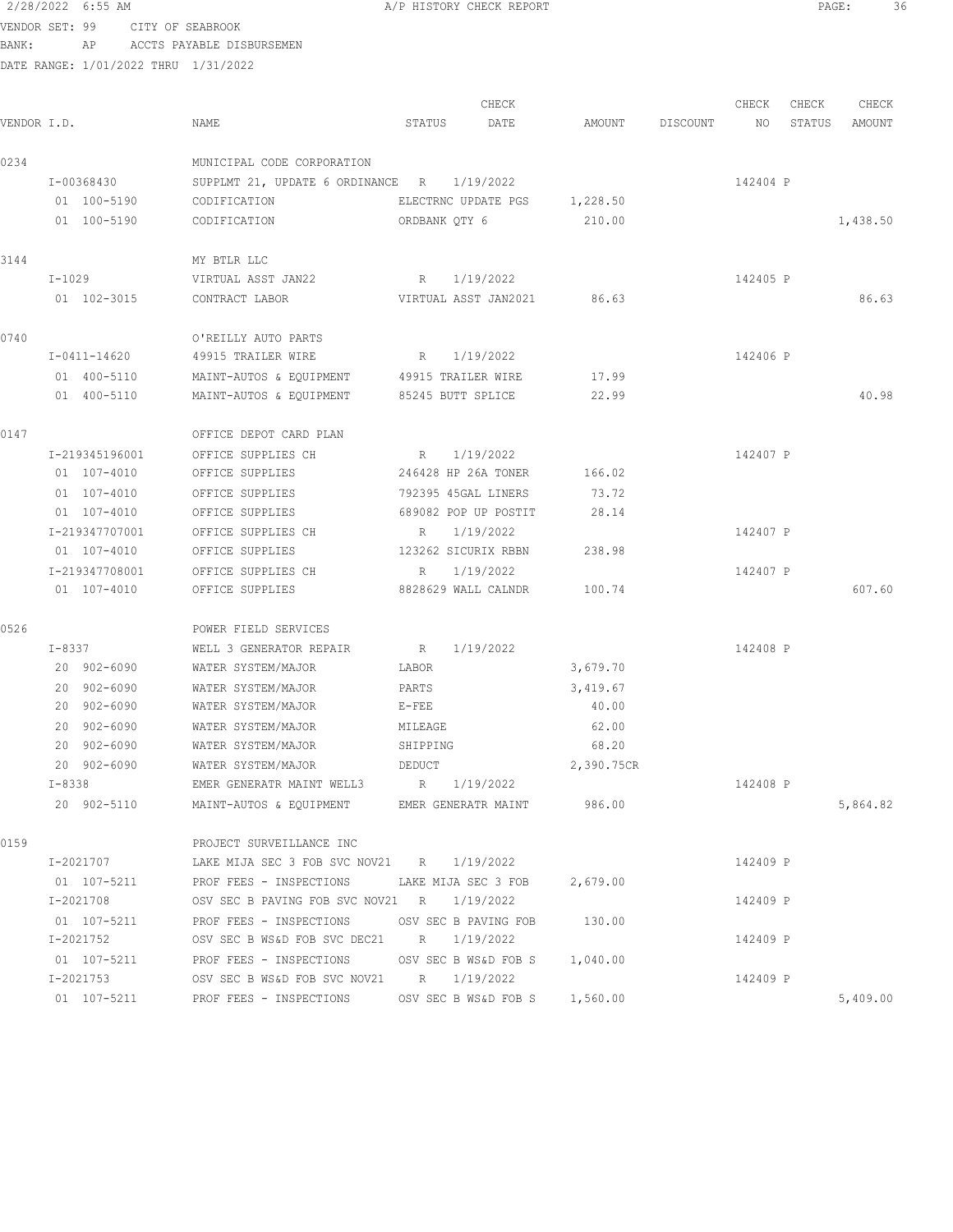2/28/2022 6:55 AM A/P HISTORY CHECK REPORT PAGE: 37 VENDOR SET: 99 CITY OF SEABROOK BANK: AP ACCTS PAYABLE DISBURSEMEN DATE RANGE: 1/01/2022 THRU 1/31/2022

|  | A/P HISTORY CHECK REPORT |  |
|--|--------------------------|--|
|  |                          |  |
|  |                          |  |

CHECK CHECK CHECK CHECK CHECK CHECK CHECK CHECK CHECK CHECK CHECK CHECK CHECK CHECK CHECK CHECK CHECK CHECK CHECK CHECK CHECK CHECK CHECK CHECK CHECK CHECK CHECK CHECK CHECK CHECK CHECK CHECK CHECK CHECK CHECK CHECK CHECK VENDOR I.D. NAME STATUS DATE AMOUNT DISCOUNT NO STATUS AMOUNT 2005 NEOPOST USA INC I-N9169547 CH POSTAGE METER DEC21 R 1/19/2022 142410 P 01 102-5030 RENTALS & AGREEMENTS CH POSTAGE METER DEC 309.54 I-N9214549 CH POSTAGE METER JAN22 R 1/19/2022 142410 P 01 102-5030 RENTALS & AGREEMENTS CH POSTAGE METER JAN 309.54 619.08 1289 READY REFRESH I-12A0121950364 BOTTLED WATER SVCS JAN22 R 1/19/2022 142411 P 01 107-4010 OFFICE SUPPLIES BOTTLED WATER SVCS J 185.87 3087 RELIABLE PHARMACEUTICAL RETURN I-12959 PHARMACEUTICAL DISPOSAL 121521 R 1/19/2022 142412 O 01 240-5030 RENTALS & SERVICE AGRMTS PHARMACEUTICAL DISPO 150.00 150.00 150.00 0227 SAM'S CLUB/SYNCHRONY BANK I-202112-SAMS SAMS STMT CHARGES DEC21 R 1/19/2022 142413 P 01 400-5464 EVENTS 10\*10 CANOPY Q4 376.00 01 400-4400 SUPPLIES MRS BAIRD LG WHT BRE 3.48 01 400-4400 SUPPLIES ROTISSERIE CHK Q2 9.96 01 400-4400 SUPPLIES FL VTY PK 13.98 01 400-4400 SUPPLIES FLAVORS VP MINI CAN 10.88 01 400-4400 SUPPLIES MINI SNICKERDOODLE 5.98 01 102-5465 MISC EXPENSE CREDIT FINANCE CHG N 1.07CR 419.21 0249 SEABROOK ROTARY CLUB I-3115 2FQ22 MEMEBERSHIP DUES G COOK R 1/19/2022 142414 P 01 102-5020 DUES & SUBSCRIPTIONS 2FQ22 MEMEBERSHIP DU 165.00 165.00 0183 SHERWIN WILLIAMS I-2371-2 B66T1054 PI DTM GL ULTRA R 1/19/2022 142415 P 20 912-5120 MAINT-SEWER SYSTEM MINOR B66T1054 PI DTM GL U 32.64 32.64 0843 JACKSON PROMOTIONS INC I-56849 PINE GULLY SIGNS R 1/19/2022 R 1/19/2021 142416 P 01 400-4400 SUPPLIES PINE GULLY SIGNS 123.50 123.50 0743 SPACE CITY ACE HARDWARE I-0593727 DUCT TAPE FOR WTR LINES R 1/19/2022 142417 P 20 912-5120 MAINT-SEWER SYSTEM MINOR DUCT TAPE FOR WTR LI 5.99 I-414897 LOCK R 1/19/2022 142417 P 01 400-5180 MAINT-BLDGS & GROUNDS LOCK 14.99 I-993652 CAUL KING WHITE R 1/19/2022 R 1/19/2021 142417 P 01 400-5180 MAINT-BLDGS & GROUNDS CAUL KING WHITE 5.55 55 26.53 26.53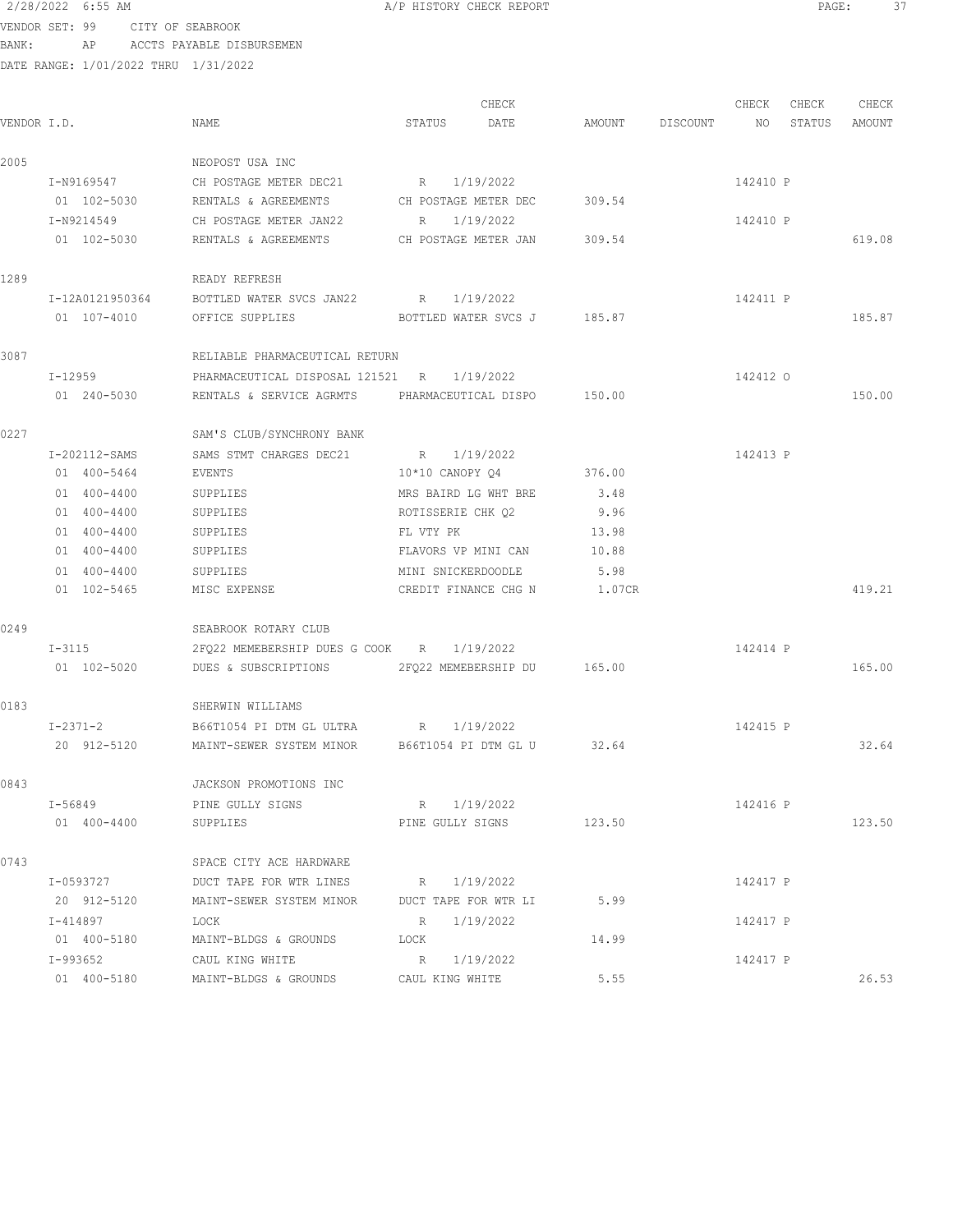VENDOR SET: 99 CITY OF SEABROOK BANK: AP ACCTS PAYABLE DISBURSEMEN

| VENDOR I.D.<br>NAME<br>DATE<br>AMOUNT DISCOUNT<br>STATUS<br>NO<br>STATUS<br>1681<br>STAPLES CONTRACT & COMMERCIAL<br>I-7347947364-0-1<br>SUPPLIES FOR PW<br>R 1/19/2022<br>142418 P<br>73.90<br>01 400-4400<br>SUPPLIES<br>751160 LYSOL CLNR<br>20 902-4400<br>1668044 PURELL 670Z<br>SUPPLIES<br>152.58<br>20 902-4400<br>SUPPLIES<br>24471959 DAY PLANNER<br>28.71<br>I-7347947364-0-2<br>SUPPLIES FOR PW<br>R 1/19/2022<br>142418 P<br>54.78<br>01 400-4400<br>SUPPLIES<br>364832 HP951XL YLW<br>01 400-4400<br>657463 FLGRS COFFEE<br>88.86<br>SUPPLIES<br>01 400-4400<br>219243 BIC CLIC PENS<br>22.26<br>SUPPLIES<br>01 500-4400<br>SUPPLIES<br>375681 RECY TP ROLL<br>90.63<br>01 500-4400<br>394140 CW 45GAL LINR<br>72.76<br>SUPPLIES<br>01 500-4400<br>487348 TYLENOL PACKS<br>20.58<br>SUPPLIES<br>01 500-4400<br>SUPPLIES<br>236224 NJOY CREAMER<br>12.90<br>01 500-4400<br>674248 GOJO SOAP<br>5.96<br>SUPPLIES<br>20 902-4400<br>SUPPLIES<br>24423014 TR NOTEBOOK<br>6.18<br>20 902-4400<br>236240 NJOY SUGAR<br>12.90<br>SUPPLIES<br>20 902-4400<br>SUPPLIES<br>778674 BERKLEY STIR<br>3.11<br>20 902-4400<br>SUPPLIES<br>1170123 AJAX SOAP<br>17.36<br>20 902-4400<br>SUPPLIES<br>507256 EXPO MRKRS<br>7.66<br>20 912-4400<br>6.02<br>SUPPLIES<br>1015831 EXPO MRKR FP<br>20 912-4400<br>2002713 HP952XL INK<br>38.22<br>SUPPLIES<br>20 912-4400<br>364831 HP951XL CYAN<br>SUPPLIES<br>54.78<br>20 912-4400<br>672166 SCOTT TOWELS<br>SUPPLIES<br>135.60 | AMOUNT |
|--------------------------------------------------------------------------------------------------------------------------------------------------------------------------------------------------------------------------------------------------------------------------------------------------------------------------------------------------------------------------------------------------------------------------------------------------------------------------------------------------------------------------------------------------------------------------------------------------------------------------------------------------------------------------------------------------------------------------------------------------------------------------------------------------------------------------------------------------------------------------------------------------------------------------------------------------------------------------------------------------------------------------------------------------------------------------------------------------------------------------------------------------------------------------------------------------------------------------------------------------------------------------------------------------------------------------------------------------------------------------------------------------------------------------------------------------------------------------|--------|
|                                                                                                                                                                                                                                                                                                                                                                                                                                                                                                                                                                                                                                                                                                                                                                                                                                                                                                                                                                                                                                                                                                                                                                                                                                                                                                                                                                                                                                                                          |        |
|                                                                                                                                                                                                                                                                                                                                                                                                                                                                                                                                                                                                                                                                                                                                                                                                                                                                                                                                                                                                                                                                                                                                                                                                                                                                                                                                                                                                                                                                          |        |
|                                                                                                                                                                                                                                                                                                                                                                                                                                                                                                                                                                                                                                                                                                                                                                                                                                                                                                                                                                                                                                                                                                                                                                                                                                                                                                                                                                                                                                                                          |        |
|                                                                                                                                                                                                                                                                                                                                                                                                                                                                                                                                                                                                                                                                                                                                                                                                                                                                                                                                                                                                                                                                                                                                                                                                                                                                                                                                                                                                                                                                          |        |
|                                                                                                                                                                                                                                                                                                                                                                                                                                                                                                                                                                                                                                                                                                                                                                                                                                                                                                                                                                                                                                                                                                                                                                                                                                                                                                                                                                                                                                                                          |        |
|                                                                                                                                                                                                                                                                                                                                                                                                                                                                                                                                                                                                                                                                                                                                                                                                                                                                                                                                                                                                                                                                                                                                                                                                                                                                                                                                                                                                                                                                          |        |
|                                                                                                                                                                                                                                                                                                                                                                                                                                                                                                                                                                                                                                                                                                                                                                                                                                                                                                                                                                                                                                                                                                                                                                                                                                                                                                                                                                                                                                                                          |        |
|                                                                                                                                                                                                                                                                                                                                                                                                                                                                                                                                                                                                                                                                                                                                                                                                                                                                                                                                                                                                                                                                                                                                                                                                                                                                                                                                                                                                                                                                          |        |
|                                                                                                                                                                                                                                                                                                                                                                                                                                                                                                                                                                                                                                                                                                                                                                                                                                                                                                                                                                                                                                                                                                                                                                                                                                                                                                                                                                                                                                                                          |        |
|                                                                                                                                                                                                                                                                                                                                                                                                                                                                                                                                                                                                                                                                                                                                                                                                                                                                                                                                                                                                                                                                                                                                                                                                                                                                                                                                                                                                                                                                          |        |
|                                                                                                                                                                                                                                                                                                                                                                                                                                                                                                                                                                                                                                                                                                                                                                                                                                                                                                                                                                                                                                                                                                                                                                                                                                                                                                                                                                                                                                                                          |        |
|                                                                                                                                                                                                                                                                                                                                                                                                                                                                                                                                                                                                                                                                                                                                                                                                                                                                                                                                                                                                                                                                                                                                                                                                                                                                                                                                                                                                                                                                          |        |
|                                                                                                                                                                                                                                                                                                                                                                                                                                                                                                                                                                                                                                                                                                                                                                                                                                                                                                                                                                                                                                                                                                                                                                                                                                                                                                                                                                                                                                                                          |        |
|                                                                                                                                                                                                                                                                                                                                                                                                                                                                                                                                                                                                                                                                                                                                                                                                                                                                                                                                                                                                                                                                                                                                                                                                                                                                                                                                                                                                                                                                          |        |
|                                                                                                                                                                                                                                                                                                                                                                                                                                                                                                                                                                                                                                                                                                                                                                                                                                                                                                                                                                                                                                                                                                                                                                                                                                                                                                                                                                                                                                                                          |        |
|                                                                                                                                                                                                                                                                                                                                                                                                                                                                                                                                                                                                                                                                                                                                                                                                                                                                                                                                                                                                                                                                                                                                                                                                                                                                                                                                                                                                                                                                          |        |
|                                                                                                                                                                                                                                                                                                                                                                                                                                                                                                                                                                                                                                                                                                                                                                                                                                                                                                                                                                                                                                                                                                                                                                                                                                                                                                                                                                                                                                                                          |        |
|                                                                                                                                                                                                                                                                                                                                                                                                                                                                                                                                                                                                                                                                                                                                                                                                                                                                                                                                                                                                                                                                                                                                                                                                                                                                                                                                                                                                                                                                          |        |
|                                                                                                                                                                                                                                                                                                                                                                                                                                                                                                                                                                                                                                                                                                                                                                                                                                                                                                                                                                                                                                                                                                                                                                                                                                                                                                                                                                                                                                                                          |        |
|                                                                                                                                                                                                                                                                                                                                                                                                                                                                                                                                                                                                                                                                                                                                                                                                                                                                                                                                                                                                                                                                                                                                                                                                                                                                                                                                                                                                                                                                          |        |
|                                                                                                                                                                                                                                                                                                                                                                                                                                                                                                                                                                                                                                                                                                                                                                                                                                                                                                                                                                                                                                                                                                                                                                                                                                                                                                                                                                                                                                                                          |        |
|                                                                                                                                                                                                                                                                                                                                                                                                                                                                                                                                                                                                                                                                                                                                                                                                                                                                                                                                                                                                                                                                                                                                                                                                                                                                                                                                                                                                                                                                          |        |
|                                                                                                                                                                                                                                                                                                                                                                                                                                                                                                                                                                                                                                                                                                                                                                                                                                                                                                                                                                                                                                                                                                                                                                                                                                                                                                                                                                                                                                                                          |        |
|                                                                                                                                                                                                                                                                                                                                                                                                                                                                                                                                                                                                                                                                                                                                                                                                                                                                                                                                                                                                                                                                                                                                                                                                                                                                                                                                                                                                                                                                          | 905.75 |
| 0038<br>TERMINIX PROCESSING CENTER                                                                                                                                                                                                                                                                                                                                                                                                                                                                                                                                                                                                                                                                                                                                                                                                                                                                                                                                                                                                                                                                                                                                                                                                                                                                                                                                                                                                                                       |        |
| 142420 P<br>I-415700270<br>PEST CONTROL SVCS CH & PD R 1/19/2022                                                                                                                                                                                                                                                                                                                                                                                                                                                                                                                                                                                                                                                                                                                                                                                                                                                                                                                                                                                                                                                                                                                                                                                                                                                                                                                                                                                                         |        |
| 73.00<br>01 107-5180<br>MAINT-BLDGS & GROUNDS<br>PEST CONTROL DEC21                                                                                                                                                                                                                                                                                                                                                                                                                                                                                                                                                                                                                                                                                                                                                                                                                                                                                                                                                                                                                                                                                                                                                                                                                                                                                                                                                                                                      |        |
| 01 200-5180<br>PEST CONTROL DEC21<br>MAINT-BLDGS & GROUNDS<br>80.00                                                                                                                                                                                                                                                                                                                                                                                                                                                                                                                                                                                                                                                                                                                                                                                                                                                                                                                                                                                                                                                                                                                                                                                                                                                                                                                                                                                                      |        |
| 01 400-5180<br>MAINT-BLDGS & GROUNDS PEST CONTROL DEC21 101.00                                                                                                                                                                                                                                                                                                                                                                                                                                                                                                                                                                                                                                                                                                                                                                                                                                                                                                                                                                                                                                                                                                                                                                                                                                                                                                                                                                                                           | 254.00 |
| 1463<br>TEXAS DSHS                                                                                                                                                                                                                                                                                                                                                                                                                                                                                                                                                                                                                                                                                                                                                                                                                                                                                                                                                                                                                                                                                                                                                                                                                                                                                                                                                                                                                                                       |        |
| I-202112-CEN.CD1142 TCEQ WATER SAMPLES 113021 R 1/19/2022<br>142421 P                                                                                                                                                                                                                                                                                                                                                                                                                                                                                                                                                                                                                                                                                                                                                                                                                                                                                                                                                                                                                                                                                                                                                                                                                                                                                                                                                                                                    |        |
| 20 902-5285<br>LABORATORY FEES<br>TCEQ WATER SAMPLES 1<br>436.58                                                                                                                                                                                                                                                                                                                                                                                                                                                                                                                                                                                                                                                                                                                                                                                                                                                                                                                                                                                                                                                                                                                                                                                                                                                                                                                                                                                                         | 436.58 |
| 0199<br>TEXAS ENGR EXTENSION SERV                                                                                                                                                                                                                                                                                                                                                                                                                                                                                                                                                                                                                                                                                                                                                                                                                                                                                                                                                                                                                                                                                                                                                                                                                                                                                                                                                                                                                                        |        |
| R 1/19/2022<br>I-W07281481<br>WWW101-570 DEC21 VELA<br>142422 P                                                                                                                                                                                                                                                                                                                                                                                                                                                                                                                                                                                                                                                                                                                                                                                                                                                                                                                                                                                                                                                                                                                                                                                                                                                                                                                                                                                                          |        |
| WWW101-570 DEC21 VEL 425.00<br>20 912-5330<br>INSURANCE - MISC                                                                                                                                                                                                                                                                                                                                                                                                                                                                                                                                                                                                                                                                                                                                                                                                                                                                                                                                                                                                                                                                                                                                                                                                                                                                                                                                                                                                           | 425.00 |
| 2369<br>THE BAY AREA OBSERVER                                                                                                                                                                                                                                                                                                                                                                                                                                                                                                                                                                                                                                                                                                                                                                                                                                                                                                                                                                                                                                                                                                                                                                                                                                                                                                                                                                                                                                            |        |
| $I-4286$<br>LEGAL AD POSTINGS NOV21 R 1/19/2022<br>142423 P                                                                                                                                                                                                                                                                                                                                                                                                                                                                                                                                                                                                                                                                                                                                                                                                                                                                                                                                                                                                                                                                                                                                                                                                                                                                                                                                                                                                              |        |
| 01 100-5010<br>LEGAL AD POSTING NO 855.00<br>ADVERTISING                                                                                                                                                                                                                                                                                                                                                                                                                                                                                                                                                                                                                                                                                                                                                                                                                                                                                                                                                                                                                                                                                                                                                                                                                                                                                                                                                                                                                 | 855.00 |
| 1426<br>TYLER TECHNOLOGIES - INCODE DI                                                                                                                                                                                                                                                                                                                                                                                                                                                                                                                                                                                                                                                                                                                                                                                                                                                                                                                                                                                                                                                                                                                                                                                                                                                                                                                                                                                                                                   |        |
| I-025-365200<br>MONTHLY INSITE UB FEB22 $R = 1/19/2022$<br>142424 P                                                                                                                                                                                                                                                                                                                                                                                                                                                                                                                                                                                                                                                                                                                                                                                                                                                                                                                                                                                                                                                                                                                                                                                                                                                                                                                                                                                                      |        |
| 20 905-5030 RENTALS & SERVICE AGRMTS MONTHLY INSITE FEB22 190.00                                                                                                                                                                                                                                                                                                                                                                                                                                                                                                                                                                                                                                                                                                                                                                                                                                                                                                                                                                                                                                                                                                                                                                                                                                                                                                                                                                                                         | 190.00 |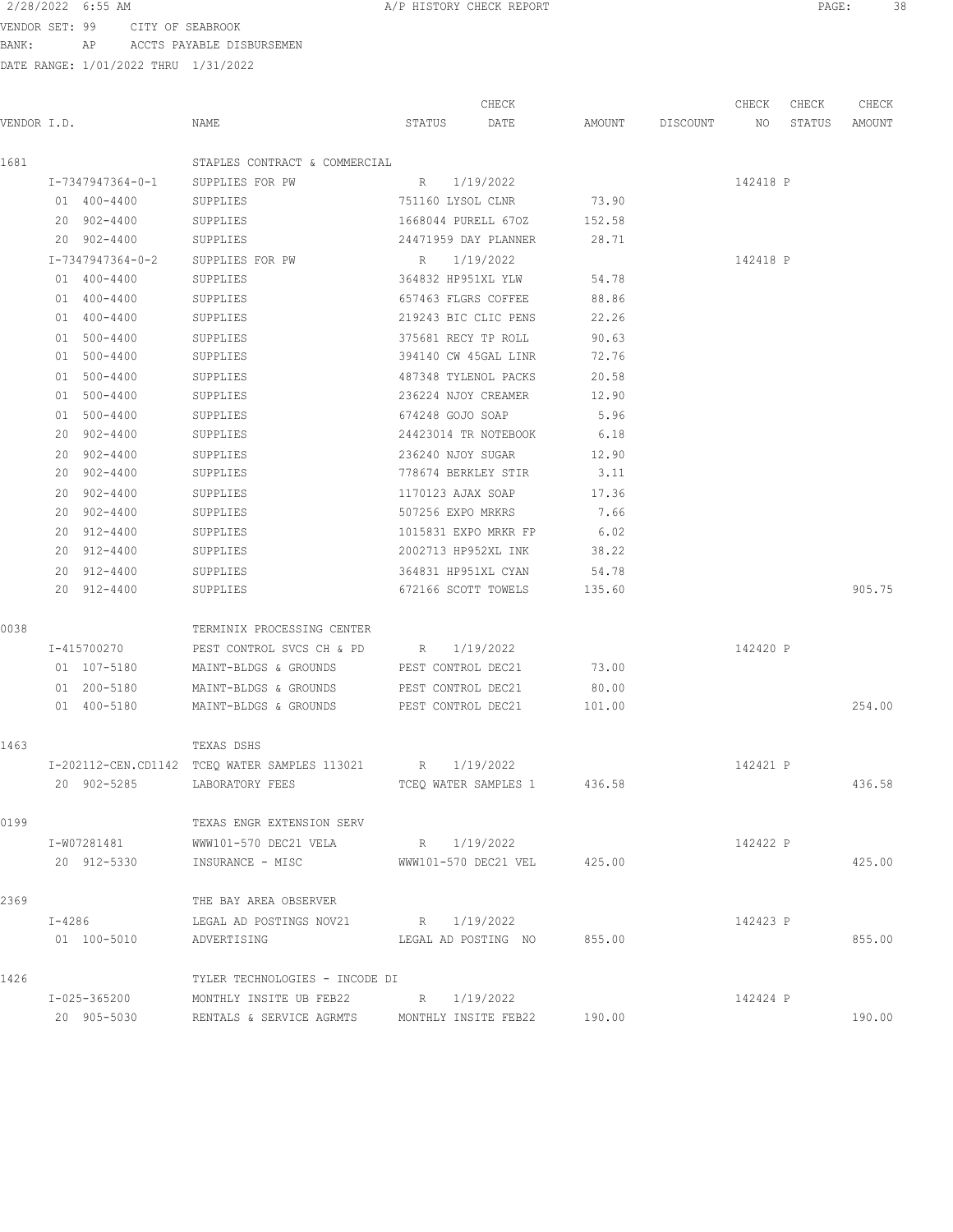VENDOR SET: 99 CITY OF SEABROOK BANK: AP ACCTS PAYABLE DISBURSEMEN

|             |              |                                                      |                                              | CHECK                          |                |          | CHECK    | CHECK  | CHECK      |
|-------------|--------------|------------------------------------------------------|----------------------------------------------|--------------------------------|----------------|----------|----------|--------|------------|
| VENDOR I.D. |              | NAME                                                 | STATUS                                       | DATE                           | AMOUNT         | DISCOUNT | NO       | STATUS | AMOUNT     |
| 0919        |              | VERIZON WIRELESS                                     |                                              |                                |                |          |          |        |            |
|             | I-9896252823 | EOC PHONES TABLETS SM                                | R 1/19/2022                                  |                                |                |          | 142425 P |        |            |
|             | 01 106-5400  | TELEPHONE                                            | EOC TABLETS DEC21                            |                                | 216.85         |          |          |        |            |
|             | 01 240-5400  | TELEPHONE                                            | MACH TO MACH DEC21                           |                                | 10.00          |          |          |        |            |
|             | 20 905-5400  | TELEPHONE                                            | SMART METER DEC21                            |                                | 75.98          |          |          |        |            |
|             | I-9896326397 | CELL PHONE AIRCARDS DEC21 R 1/19/2022                |                                              |                                |                |          | 142425 P |        |            |
|             | 01 001-0507  | DUE FROM EDC                                         | CELL PHONE AIRCARDS                          |                                | 25.16          |          |          |        |            |
|             | 01 100-3300  | MAYOR & COUNCIL FEES CELL PHONE AIRCARDS             |                                              |                                | 70.00CR        |          |          |        |            |
|             | 01 100-5400  | TELEPHONE                                            | CELL PHONE AIRCARDS                          |                                | 86.46          |          |          |        |            |
|             | 01 102-5400  | TELEPHONE                                            | CELL PHONE AIRCARDS                          |                                | 134.69         |          |          |        |            |
|             | 01 103-5400  | TELEPHONE                                            | CELL PHONE AIRCARDS                          |                                | 124.45         |          |          |        |            |
|             | 01 106-5400  | TELEPHONE                                            | CELL PHONE AIRCARDS                          |                                | 48.25          |          |          |        |            |
|             | 01 107-5400  | TELEPHONE                                            | CELL PHONE AIRCARDS                          |                                | 37.99          |          |          |        |            |
|             | 01 230-5400  | TELEPHONE                                            | CELL PHONE AIRCARDS                          |                                | 48.26          |          |          |        |            |
|             | 01 240-5400  | TELEPHONE                                            | CELL PHONE AIRCARDS                          |                                | 172.46         |          |          |        |            |
|             | 15 150-5400  | TELEPHONE                                            | CELL PHONE AIRCARDS                          |                                | 121.38         |          |          |        |            |
|             | 01 400-5400  | TELEPHONE                                            | CELL PHONE AIRCARDS                          |                                | 83.39          |          |          |        |            |
|             | 01 500-5400  | TELEPHONE                                            | CELL PHONE AIRCARDS                          |                                | 60.89          |          |          |        |            |
|             | 01 600-5400  | TELEPHONE                                            | CELL PHONE AIRCARDS                          |                                | 76.22          |          |          |        |            |
|             | 01 700-5400  | TELEPHONE                                            | CELL PHONE AIRCARDS                          |                                | 194.77         |          |          |        |            |
|             | 20 902-5400  | TELEPHONE                                            | CELL PHONE AIRCARDS                          |                                | 397.33         |          |          |        |            |
|             | 20 912-5400  | TELEPHONE                                            | CELL PHONE AIRCARDS                          |                                | 203.88         |          |          |        |            |
|             | 01 001-1032  | OTHER PAYROLL DEDUCTIONS CELL PHONE AIRCARDS         |                                              |                                | 80.00          |          |          |        | 2,128.41   |
| 0035        |              | WASTE MANAGEMENT OF TEXAS INC                        |                                              |                                |                |          |          |        |            |
|             | I-202201-WM  | DUMPSTER CHARGES JAN22 R                             |                                              | 1/19/2022                      |                |          | 142427 P |        |            |
|             | 20 922-5479  | COMMERCIAL SANIT SERVICE                             |                                              | DUMPSTER CHARGES JAN 98,156.19 |                |          |          |        |            |
|             | 20 922-7210  | FRANCHISE FEES                                       | DUMPSTER CHARGES JAN                         |                                | 14,723.43CR    |          |          |        |            |
|             | 20 922-9535  | SANITATION BILLING FEES                              | DUMPSTER CHARGES JAN                         |                                | 7,852.50CR     |          |          |        |            |
|             | 20 922-5469  | RESIDENTIAL SANIT SERVICE DUMPSTER CHARGES JAN       |                                              |                                | 97,273.62      |          |          |        |            |
|             | 20 922-5469  | RESIDENTIAL SANIT SERVICE DUMPSTER CHARGES JAN       |                                              |                                | 226.38         |          |          |        |            |
|             | 20 922-5469  | RESIDENTIAL SANIT SERVICE                            | DUMPSTER CHARGES JAN                         |                                | 210.00         |          |          |        |            |
|             | 20 922-5469  | RESIDENTIAL SANIT SERVICE                            | DUMPSTER CHARGES JAN                         |                                | 5,046.79       |          |          |        |            |
|             | 20 922-7210  | FRANCHISE FEES                                       | DUMPSTER CHARGES JAN                         |                                | 15,413.52CR    |          |          |        |            |
|             | 20 922-9535  | SANITATION BILLING FEES                              | DUMPSTER CHARGES JAN                         |                                | 8,220.54CR     |          |          |        | 154,702.99 |
| 2924        |              | XEROX CORPORATION                                    |                                              |                                |                |          |          |        |            |
|             | I-015079547  | COPIER RENTAL PWAC NOV21                             | R                                            | 1/19/2022                      |                |          | 142428 P |        |            |
|             | 01 400-5030  | RENTALS & SERVICE AGRMTS                             | COPIER RENTAL PWAC N                         |                                | 29.01          |          |          |        |            |
|             | 01 500-5030  |                                                      |                                              |                                |                |          |          |        |            |
|             | 01 600-5030  | RENTALS & SERVICE AGRMTS<br>RENTALS & SERVICE AGRMTS | COPIER RENTAL PWAC N<br>COPIER RENTAL PWAC N |                                | 29.02<br>29.02 |          |          |        |            |
|             | 20 902-5030  | RENTALS & SERVICE AGRMTS                             | COPIER RENTAL PWAC N                         |                                | 29.02          |          |          |        |            |
|             | 20 912-5030  | RENTALS & SERVICE AGRMTS                             | COPIER RENTAL PWAC N                         |                                | 29.02          |          |          |        | 145.09     |
|             |              |                                                      |                                              |                                |                |          |          |        |            |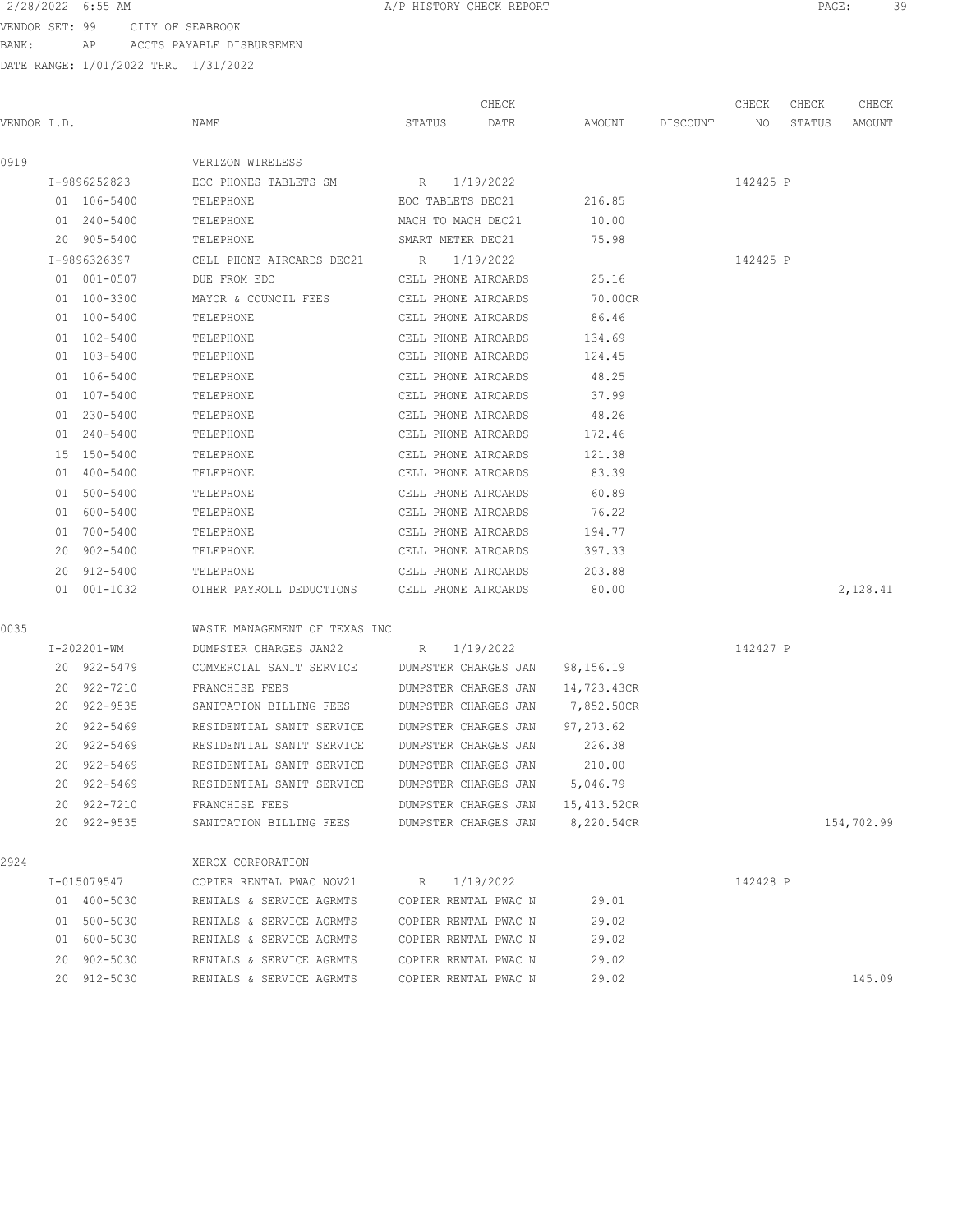BANK: AP ACCTS PAYABLE DISBURSEMEN

0210 XEROX FINANCIAL SERVICES

DATE RANGE: 1/01/2022 THRU 1/31/2022

2/28/2022 6:55 AM **A/P HISTORY CHECK REPORT PAGE:** 40 CHECK CHECK CHECK CHECK CHECK CHECK CHECK CHECK CHECK CHECK CHECK CHECK CHECK CHECK CHECK CHECK CHECK CHECK CHECK CHECK CHECK CHECK CHECK CHECK CHECK CHECK CHECK CHECK CHECK CHECK CHECK CHECK CHECK CHECK CHECK CHECK CHECK VENDOR I.D. NAME STATUS DATE AMOUNT DISCOUNT NO STATUS AMOUNT I-3027819 COPIER LEASE PMT CH FY22 R 1/19/2022 142429 P 01 102-5030 RENTALS & AGREEMENTS COPIER LEASE PMT CH 490.00 490.00

|             | IPS ADVISORS LLP                                     |                      |                             |          |
|-------------|------------------------------------------------------|----------------------|-----------------------------|----------|
| C-2544806   | BENEFIT CONNECTOR FEES JAN22 R 1/20/2022             |                      |                             | 142430 P |
|             | 01 102-3020 EDC HOSPITALIZATION                      | BENEFIT CONNECTOR FE | 5.95                        |          |
| 01 102-3120 | HOSPITALIZATION                                      | BENEFIT CONNECTOR FE | 7.71CR                      |          |
| 01 106-3120 | HOSPITALIZATION                                      | BENEFIT CONNECTOR FE | 0.02CR                      |          |
| 01 200-3120 | HOSPITALIZATION                                      | BENEFIT CONNECTOR FE | 7.49CR                      |          |
| 01 230-3120 | HOSPITALIZATION                                      | BENEFIT CONNECTOR FE | 0.02                        |          |
| 01 500-3120 | HOSPITALIZATION                                      | BENEFIT CONNECTOR FE | 3.46CR                      |          |
|             | 01 700-3120 HOSPITALIZATION                          | BENEFIT CONNECTOR FE | 0.01                        |          |
| 15 150-3120 | INSURANCE                                            | BENEFIT CONNECTOR FE | 1.76                        |          |
|             | 20 902-3120 HOSPITALIZATION                          | BENEFIT CONNECTOR FE | 3.49                        |          |
|             | 20 912-3120 HOSPITALIZATION                          |                      | BENEFIT CONNECTOR FE 0.03CR |          |
|             | 50 501-3120 HOSPITALIZATION                          | BENEFIT CONNECTOR FE | 3.98                        |          |
|             | I-BC 202112062971 BENEFIT CONNECTOR FEES             | R 1/20/2022          |                             | 142430 P |
| 01 100-3120 | HOSPITALIZATION                                      | BENEFIT CONNECTOR FE | 3.50                        |          |
| 01 102-3120 | HOSPITALIZATION                                      | BENEFIT CONNECTOR FE | 17.85                       |          |
| 01 103-3120 | HOSPITALIZATION                                      | BENEFIT CONNECTOR FE | 3.50                        |          |
| 01 104-3120 | HOSPITALIZATION                                      | BENEFIT CONNECTOR FE | 3.50                        |          |
| 01 106-3120 | HOSPITALIZATION                                      | BENEFIT CONNECTOR FE | 1.76                        |          |
| 01 200-3120 | HOSPITALIZATION                                      | BENEFIT CONNECTOR FE | 56.79                       |          |
|             | 01 210-3120 HOSPITALIZATION                          | BENEFIT CONNECTOR FE | 1.75                        |          |
|             | 01 220-3120 HOSPITALIZATION                          | BENEFIT CONNECTOR FE | 5.25                        |          |
|             | 01 230-3120 HOSPITALIZATION                          | BENEFIT CONNECTOR FE | 1.74                        |          |
|             | 01 240-3120 HOSPITALIZATION                          | BENEFIT CONNECTOR FE | 12.25                       |          |
|             | 01 400-3120 HOSPITALIZATION                          | BENEFIT CONNECTOR FE | 15.31                       |          |
| 01 500-3120 | HOSPITALIZATION                                      | BENEFIT CONNECTOR FE | 16.48                       |          |
| 01 600-3120 | HOSPITALIZATION                                      | BENEFIT CONNECTOR FE | 9.28                        |          |
| 01 700-3120 | HOSPITALIZATION                                      | BENEFIT CONNECTOR FE | 7.87                        |          |
| 15 150-3120 | INSURANCE                                            | BENEFIT CONNECTOR FE | 0.87                        |          |
| 20 902-3120 | HOSPITALIZATION                                      | BENEFIT CONNECTOR FE | 12.10                       |          |
| 20 905-3120 | HOSPITALIZATION                                      | BENEFIT CONNECTOR FE | 5.25                        |          |
|             | 20 912-3120 HOSPITALIZATION                          | BENEFIT CONNECTOR FE | 8.61                        |          |
|             | 50 501-3120 HOSPITALIZATION                          | BENEFIT CONNECTOR FE | 7.09                        |          |
|             | I-BC 202112202978 BENEFIT CONNECTOR FEES R 1/20/2022 |                      |                             | 142430 P |
| 01 100-3120 | HOSPITALIZATION                                      | BENEFIT CONNECTOR FE | 3.50                        |          |
| 01 102-3120 | HOSPITALIZATION                                      | BENEFIT CONNECTOR FE | 17.86                       |          |
| 01 103-3120 | HOSPITALIZATION                                      | BENEFIT CONNECTOR FE | 3.50                        |          |
| 01 104-3120 | HOSPITALIZATION                                      | BENEFIT CONNECTOR FE | 3.50                        |          |
| 01 106-3120 | HOSPITALIZATION                                      | BENEFIT CONNECTOR FE | 1.76                        |          |
| 01 200-3120 | HOSPITALIZATION                                      | BENEFIT CONNECTOR FE | 56.57                       |          |
| 01 210-3120 | HOSPITALIZATION                                      | BENEFIT CONNECTOR FE | 1.75                        |          |
| 01 220-3120 | HOSPITALIZATION                                      | BENEFIT CONNECTOR FE | 5.25                        |          |
| 01 230-3120 | HOSPITALIZATION                                      | BENEFIT CONNECTOR FE | 1.74                        |          |
| 01 240-3120 | HOSPITALIZATION                                      | BENEFIT CONNECTOR FE | 12.25                       |          |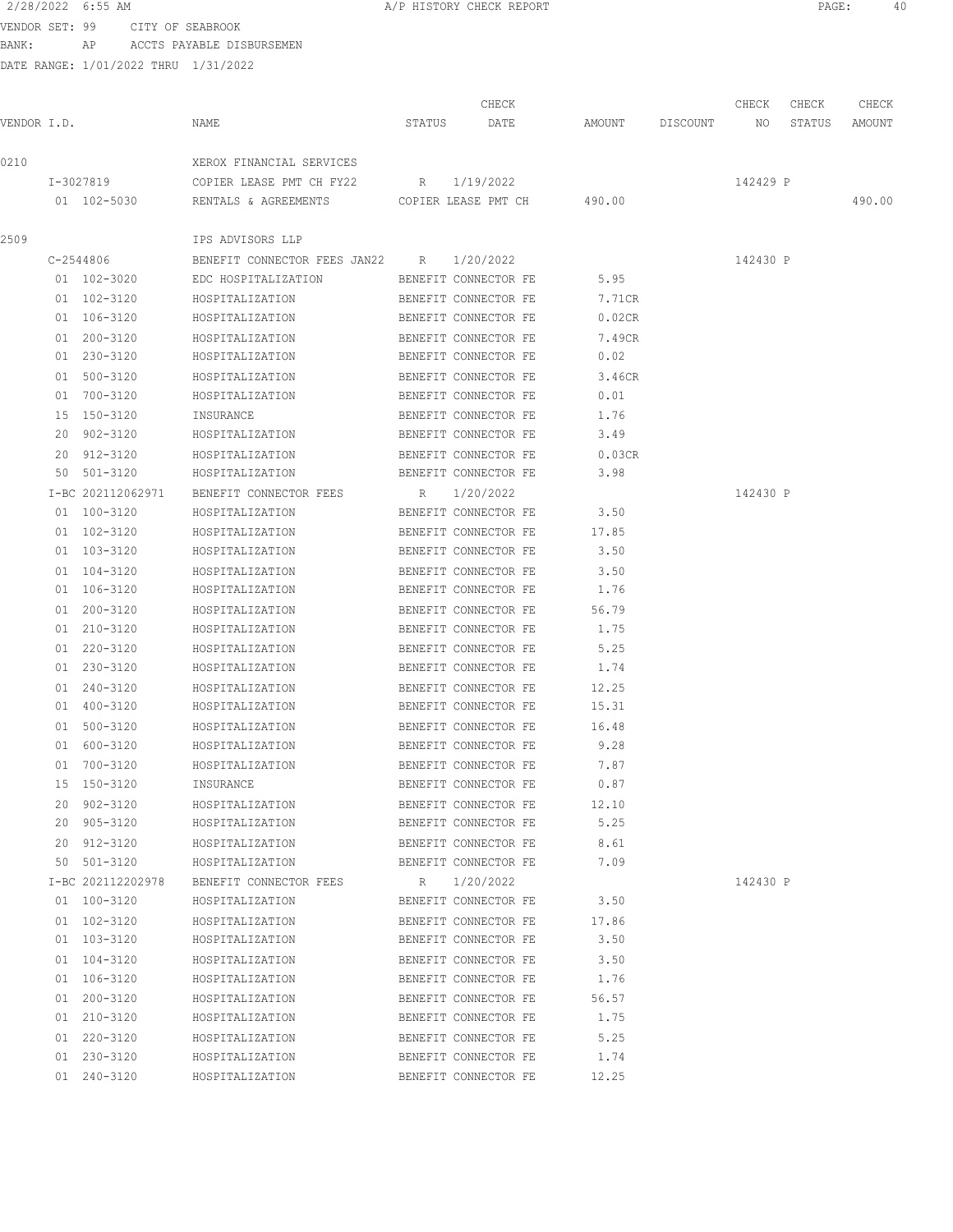VENDOR SET: 99 CITY OF SEABROOK

BANK: AP ACCTS PAYABLE DISBURSEMEN

| HISTORY | CHECK REPORT |  |
|---------|--------------|--|
|         |              |  |

|             |                   |                                |                      | CHECK     |        |          | CHECK    | CHECK  | CHECK  |
|-------------|-------------------|--------------------------------|----------------------|-----------|--------|----------|----------|--------|--------|
| VENDOR I.D. |                   | NAME                           | STATUS               | DATE      | AMOUNT | DISCOUNT | NO.      | STATUS | AMOUNT |
| 2509        |                   | IPS ADVISORS LLP<br>CONT       |                      |           |        |          |          |        |        |
|             | I-BC 202112202978 | BENEFIT CONNECTOR FEES         | R                    | 1/20/2022 |        |          | 142430 P |        |        |
|             | 01 400-3120       | HOSPITALIZATION                | BENEFIT CONNECTOR FE |           | 15.31  |          |          |        |        |
|             | 01 500-3120       | HOSPITALIZATION                | BENEFIT CONNECTOR FE |           | 16.48  |          |          |        |        |
|             | 01 600-3120       | HOSPITALIZATION                | BENEFIT CONNECTOR FE |           | 9.27   |          |          |        |        |
|             | 01 700-3120       | HOSPITALIZATION                | BENEFIT CONNECTOR FE |           | 7.87   |          |          |        |        |
|             | 15 150-3120       | INSURANCE                      | BENEFIT CONNECTOR FE |           | 0.87   |          |          |        |        |
|             | 20 902-3120       | HOSPITALIZATION                | BENEFIT CONNECTOR FE |           | 12.10  |          |          |        |        |
|             | 20 905-3120       | HOSPITALIZATION                | BENEFIT CONNECTOR FE |           | 5.25   |          |          |        |        |
|             | 20 912-3120       | HOSPITALIZATION                | BENEFIT CONNECTOR FE |           | 8.61   |          |          |        |        |
|             | 50 501-3120       | HOSPITALIZATION                | BENEFIT CONNECTOR FE |           | 7.31   |          |          |        | 378.00 |
| 2947        |                   | WORKERS ASSISTANCE PROGRAM, IN |                      |           |        |          |          |        |        |
|             | C-INV00081491     | WAP PROGRAM DEC21 ADJ          | R                    | 1/20/2022 |        |          | 142431 0 |        |        |
|             | 01 100-3120       | HOSPITALIZATION                | WAP PROGRAM DEC21 AD |           | 0.02CR |          |          |        |        |
|             | 01 102-3020       | EDC HOSPITALIZATION            | WAP PROGRAM DEC21 AD |           | 3.66   |          |          |        |        |
|             | 01 102-3120       | HOSPITALIZATION                | WAP PROGRAM DEC21 AD |           | 6.97CR |          |          |        |        |
|             | 01 103-3120       | HOSPITALIZATION                | WAP PROGRAM DEC21 AD |           | 0.02CR |          |          |        |        |
|             | 01 104-3120       | HOSPITALIZATION                | WAP PROGRAM DEC21 ED |           | 0.02CR |          |          |        |        |
|             | 01 106-3120       | HOSPITALIZATION                | WAP PROGRAM DEC21 AD |           | 0.01CR |          |          |        |        |
|             | 01 200-3120       | HOSPITALIZATION                | WAP PROGRAM DEC21 AD |           | 0.61CR |          |          |        |        |
|             | 01 210-3120       | HOSPITALIZATION                | WAP PROGRAM DEC21 AD |           | 2.13   |          |          |        |        |
|             | 01 220-3120       | HOSPITALIZATION                | WAP PROGRAM DEC21 AD |           | 0.03CR |          |          |        |        |
|             | 01 230-3120       | HOSPITALIZATION                | WAP PROGRAM DEC21 AD |           | 0.01CR |          |          |        |        |
|             | 01 240-3120       | HOSPITALIZATION                | WAP PROGRAM DEC21 AD |           | 0.07CR |          |          |        |        |
|             | 01 400-3120       | HOSPITALIZATION                | WAP PROGRAM DEC21 AD |           | 0.11CR |          |          |        |        |
|             | 01 500-3120       | HOSPITALIZATION                | WAP PROGRAM DEC21 AD |           | 2.22CR |          |          |        |        |
|             | 01 600-3120       | HOSPITALIZATION                | WAP PROGRAM DEC21 AD |           | 0.07CR |          |          |        |        |
|             | 01 700-3120       | HOSPITALIZATION                | WAP PROGRAM DEC21 AD |           | 0.06CR |          |          |        |        |
| 15          | 150-3120          | INSURANCE                      | WAP PROGRAM DEC21 AD |           | 1.07   |          |          |        |        |
| 20          | 902-3120          | HOSPITALIZATION                | WAP PROGRAM DEC21 AD |           | 0.08CR |          |          |        |        |
| 20          | 905-3120          | HOSPITALIZATION                | WAP PROGRAM DEC21 AD |           | 0.03CR |          |          |        |        |
|             | 20 912-3120       | HOSPITALIZATION                | WAP PROGRAM DEC21 AD |           | 0.06CR |          |          |        |        |
|             | 50 501-3120       | HOSPITALIZATION                | WAP PROGRAM DEC21 AD |           | 2.40   |          |          |        |        |
|             | I-EAP202112062971 | EE ASST. PROGRAM               | R                    | 1/20/2022 |        |          | 142431 0 |        |        |
|             | 01 100-3120       | HOSPITALIZATION                | EE ASST. PROGRAM     |           | 2.16   |          |          |        |        |
|             | 01 102-3120       | HOSPITALIZATION                | EE ASST. PROGRAM     |           | 11.01  |          |          |        |        |
|             | 01 103-3120       | HOSPITALIZATION                | EE ASST. PROGRAM     |           | 2.16   |          |          |        |        |
|             | 01 104-3120       | HOSPITALIZATION                | EE ASST. PROGRAM     |           | 2.16   |          |          |        |        |
|             | 01 106-3120       | HOSPITALIZATION                | EE ASST. PROGRAM     |           | 1.08   |          |          |        |        |
|             | 01 200-3120       | HOSPITALIZATION                | EE ASST. PROGRAM     |           | 35.04  |          |          |        |        |
|             | 01 210-3120       | HOSPITALIZATION                | EE ASST. PROGRAM     |           | 2.16   |          |          |        |        |
|             | 01 220-3120       | HOSPITALIZATION                | EE ASST. PROGRAM     |           | 3.24   |          |          |        |        |
|             | 01 230-3120       | HOSPITALIZATION                | EE ASST. PROGRAM     |           | 1.08   |          |          |        |        |
|             | 01 240-3120       | HOSPITALIZATION                | EE ASST. PROGRAM     |           | 7.56   |          |          |        |        |
|             | 01 400-3120       | HOSPITALIZATION                | EE ASST. PROGRAM     |           | 11.61  |          |          |        |        |
|             | 01 500-3120       | HOSPITALIZATION                | EE ASST. PROGRAM     |           | 10.17  |          |          |        |        |
|             | 01 600-3120       | HOSPITALIZATION                | EE ASST. PROGRAM     |           | 5.73   |          |          |        |        |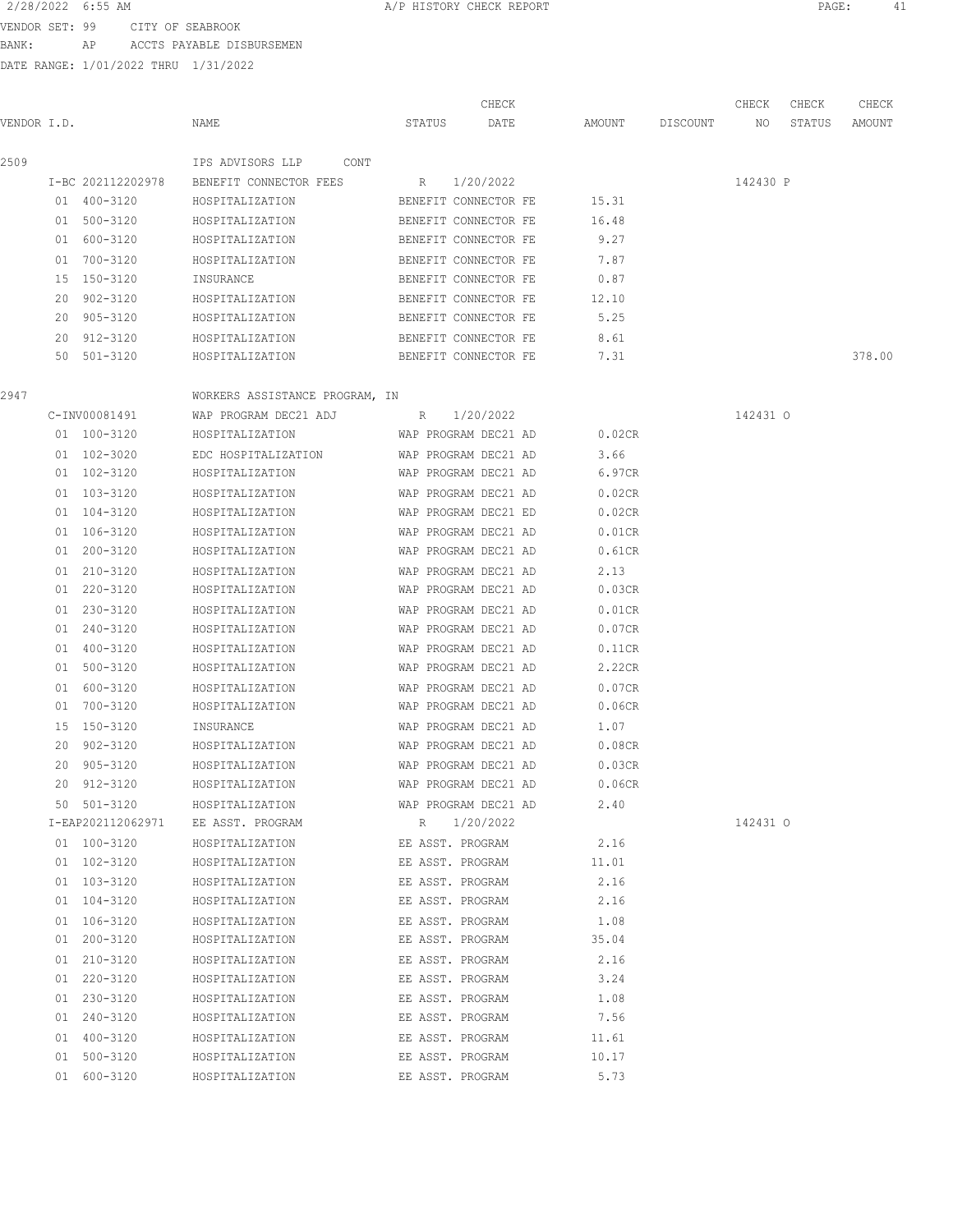VENDOR SET: 99 CITY OF SEABROOK BANK: AP ACCTS PAYABLE DISBURSEMEN

| VENDOR I.D. |                   | NAME                                                                     | STATUS           | CHECK<br>DATE        | AMOUNT DISCOUNT NO | CHECK    | CHECK<br>STATUS | CHECK<br>AMOUNT |
|-------------|-------------------|--------------------------------------------------------------------------|------------------|----------------------|--------------------|----------|-----------------|-----------------|
|             |                   |                                                                          |                  |                      |                    |          |                 |                 |
| 2947        |                   | WORKERS ASSISTANCE PROCONT                                               |                  |                      |                    |          |                 |                 |
|             | I-EAP202112062971 | EE ASST. PROGRAM                                                         | R 1/20/2022      |                      |                    | 142431 0 |                 |                 |
|             | 01 700-3120       | HOSPITALIZATION EE ASST. PROGRAM                                         |                  |                      | 5.94               |          |                 |                 |
|             | 15 150-3120       | INSURANCE                                                                | EE ASST. PROGRAM |                      | 0.54               |          |                 |                 |
|             | 20 902-3120       | HOSPITALIZATION                                                          | EE ASST. PROGRAM |                      | 7.47               |          |                 |                 |
|             | 20 905-3120       | HOSPITALIZATION                                                          | EE ASST. PROGRAM |                      | 3.24               |          |                 |                 |
|             | 20 912-3120       | HOSPITALIZATION                                                          | EE ASST. PROGRAM |                      | 5.31               |          |                 |                 |
|             | 50 501-3120       | HOSPITALIZATION                                                          | EE ASST. PROGRAM |                      | 4.38               |          |                 |                 |
|             | I-EAP202112202978 | EE ASST. PROGRAM                                                         |                  | R 1/20/2022          |                    | 142431 0 |                 |                 |
|             | 01 100-3120       | HOSPITALIZATION                                                          | EE ASST. PROGRAM |                      | 2.16               |          |                 |                 |
|             | 01 102-3120       | HOSPITALIZATION                                                          | EE ASST. PROGRAM |                      | 11.01              |          |                 |                 |
|             | 01 103-3120       | HOSPITALIZATION                                                          |                  | EE ASST. PROGRAM     | 2.16               |          |                 |                 |
|             | 01 104-3120       | HOSPITALIZATION                                                          |                  | EE ASST. PROGRAM     | 2.16               |          |                 |                 |
|             | 01 106-3120       | HOSPITALIZATION                                                          |                  | EE ASST. PROGRAM     | 1.08               |          |                 |                 |
|             | 01 200-3120       | HOSPITALIZATION                                                          |                  | EE ASST. PROGRAM     | 34.91              |          |                 |                 |
|             | 01 210-3120       | HOSPITALIZATION                                                          |                  | EE ASST. PROGRAM     | 2.16               |          |                 |                 |
|             | 01 220-3120       | HOSPITALIZATION                                                          |                  | EE ASST. PROGRAM     | 3.24               |          |                 |                 |
|             | 01 230-3120       | HOSPITALIZATION                                                          | EE ASST. PROGRAM |                      | 1.08               |          |                 |                 |
|             | 01 240-3120       | HOSPITALIZATION                                                          | EE ASST. PROGRAM |                      | 7.56               |          |                 |                 |
|             | 01 400-3120       | HOSPITALIZATION                                                          | EE ASST. PROGRAM |                      | 11.61              |          |                 |                 |
|             | 01 500-3120       | HOSPITALIZATION                                                          | EE ASST. PROGRAM |                      | 10.17              |          |                 |                 |
|             | 01 600-3120       | HOSPITALIZATION                                                          | EE ASST. PROGRAM |                      | 5.73               |          |                 |                 |
|             | 01 700-3120       | HOSPITALIZATION                                                          | EE ASST. PROGRAM |                      | 5.94               |          |                 |                 |
|             | 15 150-3120       | INSURANCE                                                                | EE ASST. PROGRAM |                      | 0.54               |          |                 |                 |
|             | 20 902-3120       | HOSPITALIZATION                                                          | EE ASST. PROGRAM |                      | 7.47               |          |                 |                 |
|             | 20 905-3120       | HOSPITALIZATION                                                          | EE ASST. PROGRAM |                      | 3.24               |          |                 |                 |
|             | 20 912-3120       | HOSPITALIZATION                                                          | EE ASST. PROGRAM |                      | 5.31               |          |                 |                 |
|             | 50 501-3120       | HOSPITALIZATION                                                          | EE ASST. PROGRAM |                      | 4.51               |          |                 | 242.95          |
| 1750        |                   | A & L AUTOMOTIVE                                                         |                  |                      |                    |          |                 |                 |
|             | I-26256           | 931 BATTERY REPLACEMENT R 1/26/2022                                      |                  |                      |                    | 142436 P |                 |                 |
|             | 50 501-5110       | MAINT - VEHICLES                                                         |                  | 931 MTP94RH7 BATTERY | 220.00             |          |                 |                 |
|             | 50 501-5110       | MAINT - VEHICLES                                                         |                  | 931 MTP48H6 BATTERY  | 210.00             |          |                 |                 |
|             | 50 501-5110       |                                                                          |                  |                      | 68.50              |          |                 |                 |
|             | I-26278           | MAINT - VEHICLES 631 BATTERY LABOR<br>91207 STATE INSPECTION R 1/26/2022 |                  |                      |                    | 142436 P |                 |                 |
|             | 20 912-5110       | MAINT-AUTOS & EQUIPMENT 91207 STATE INSPECTI 25.50                       |                  |                      |                    |          |                 | 524.00          |
|             |                   |                                                                          |                  |                      |                    |          |                 |                 |
| 1079        |                   | A-ANY KIND LOCK & SAFE CO                                                |                  |                      |                    |          |                 |                 |
|             |                   | I-I210825417 SERVICE CALL JAIL DOOR                                      | R 1/26/2022      |                      |                    | 142437 0 |                 |                 |
|             | 01 200-5180       | MAINT-BLDGS & GROUNDS SERVICE CALL JAIL DO 165.00                        |                  |                      |                    |          |                 | 165.00          |
| 0005        |                   | ADMIRAL LINEN & UNIFORM                                                  |                  |                      |                    |          |                 |                 |
|             | I-IHOU548757      | MAT SVCS 1.24.22                                                         |                  | R 1/26/2022          |                    | 142438 P |                 |                 |
|             | 01 107-5180       | MAINT-BLDGS & GROUNDS MAT SVCS 1-24-22                                   |                  |                      | 69.16              |          |                 |                 |
|             | I-IHOU548758      | LINEN SVCS PWORKS 012422                                                 |                  | R 1/26/2022          |                    | 142438 P |                 |                 |
|             | 01 400-5310       | UNIFORMS & LAUNDRY                                                       |                  | LINEN SVCS PWORKS 01 | 68.73              |          |                 |                 |
|             | 01 500-5310       | UNIFORMS & LAUNDRY                                                       |                  | LINEN SVCS PWORKS 01 | 68.73              |          |                 |                 |
|             | 20 902-5310       | UNIFORMS & LAUNDRY                                                       |                  | LINEN SVCS PWORKS 01 | 68.73              |          |                 |                 |
|             |                   |                                                                          |                  |                      |                    |          |                 |                 |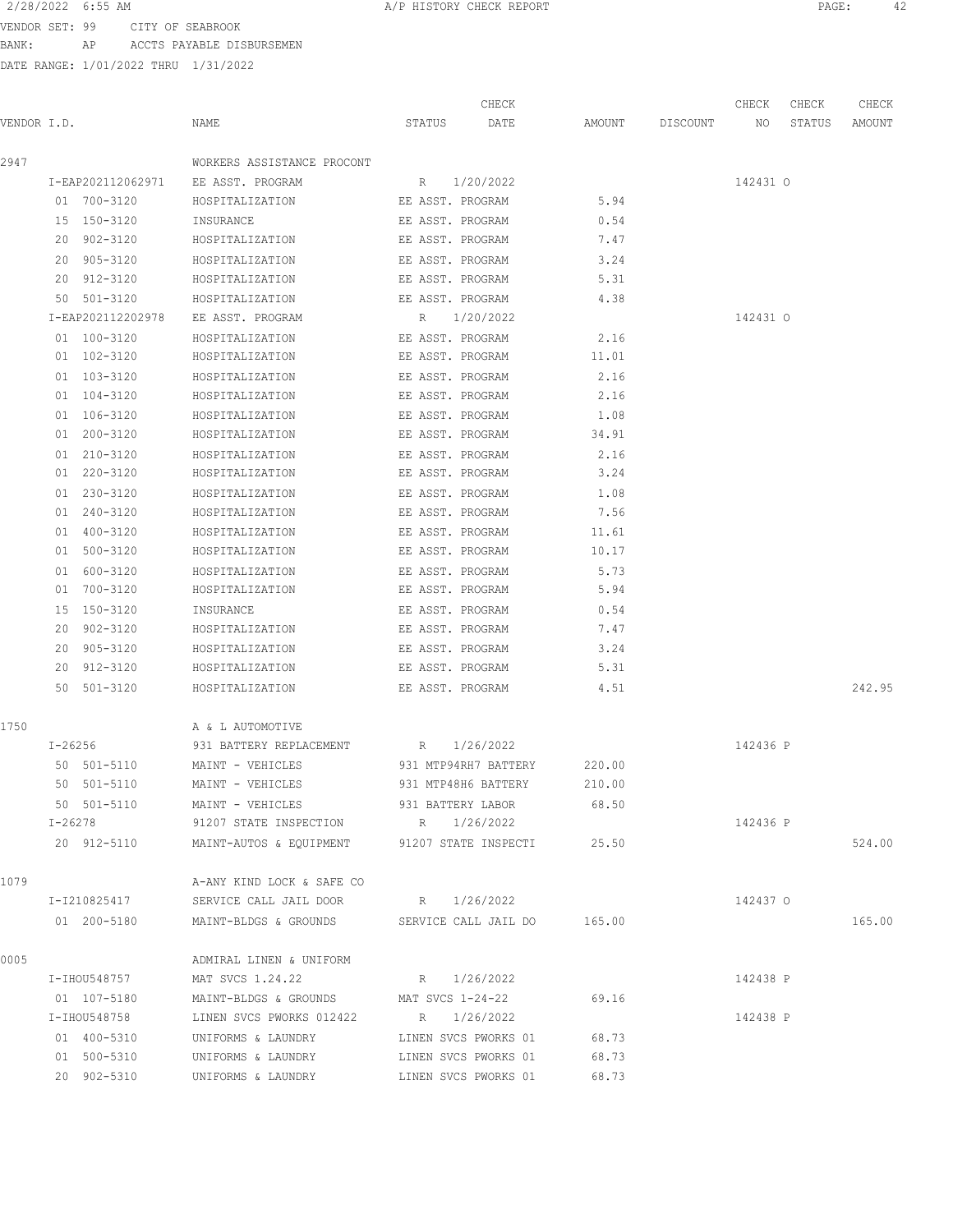| BANK:       |                            |             | AP ACCTS PAYABLE DISBURSEMEN                                                  |                             |       |        |             |          |        |           |
|-------------|----------------------------|-------------|-------------------------------------------------------------------------------|-----------------------------|-------|--------|-------------|----------|--------|-----------|
|             |                            |             | DATE RANGE: 1/01/2022 THRU 1/31/2022                                          |                             |       |        |             |          |        |           |
|             |                            |             |                                                                               |                             | CHECK |        |             | CHECK    | CHECK  | CHECK     |
| VENDOR I.D. |                            |             | NAME                                                                          | STATUS DATE                 |       | AMOUNT | DISCOUNT NO |          | STATUS | AMOUNT    |
| 0005        |                            |             | ADMIRAL LINEN & UNIFORCONT                                                    |                             |       |        |             |          |        |           |
|             | I-IHOU548758               |             | LINEN SVCS PWORKS 012422                                                      | R 1/26/2022                 |       |        |             | 142438 P |        |           |
|             | 20 912-5310                |             | UNIFORMS & LAUNDRY LINEN SVCS PWORKS 01 68.72                                 |                             |       |        |             |          |        | 344.07    |
| 3101        |                            |             | ALUN THOMAS                                                                   |                             |       |        |             |          |        |           |
|             |                            |             | I-202201-REIMB-TMCCP MILEAGE REIMB TMCCP TRAINING R 1/26/2022                 |                             |       |        |             | 142439 P |        |           |
|             |                            | 01 100-5300 | TRAINING & CONFERENCE MILEAGE REIMB TMCCP 342.23                              |                             |       |        |             |          |        | 342.23    |
| 3149        |                            |             | AMAZON CAPITAL SERVICES                                                       |                             |       |        |             |          |        |           |
|             |                            |             | I-1CGL-9JN7-6CVX ARUBA ETHERNET SWITCH QTY 4 R 1/26/2022                      |                             |       |        |             | 142440 0 |        |           |
|             | 01 103-5041                |             | IT HARDWARE<br>ARUBA ETHRNT SWITCH 759.96                                     |                             |       |        |             |          |        | 759.96    |
| 3124        |                            |             | AMP YOUR GOOD, INC.                                                           |                             |       |        |             |          |        |           |
|             |                            |             |                                                                               |                             |       |        |             |          |        |           |
|             | I-M22-14009<br>01 240-4150 |             | STOP THE BLEED SUPPLIES                                                       | R 1/26/2022<br>TRAINING KIT |       | 970.00 |             | 142441 0 |        |           |
|             | 01 240-4150                |             | SMALL TOOLS & EQUIPMENT<br>SMALL TOOLS & EQUIPMENT STOP THE BLEED SHIPP 75.00 |                             |       |        |             |          |        | 1,045.00  |
|             |                            |             |                                                                               |                             |       |        |             |          |        |           |
| 0836        |                            |             | APOLLO TIRE & WHEEL                                                           |                             |       |        |             |          |        |           |
|             | I-20220119                 |             | 820 TIRE PATCH                                                                | R 1/26/2022                 |       |        |             | 142442 0 |        |           |
|             | 50 501-5110                |             | MAINT - VEHICLES 620 TIRE PATCH 15.00                                         |                             |       |        |             |          |        | 15.00     |
| 0914        |                            |             | AUTO ZONE COMMERCIAL                                                          |                             |       |        |             |          |        |           |
|             | I-1491973821               |             | W54212 GREASE GUN                                                             | R 1/26/2022                 |       |        |             | 142443 P |        |           |
|             | 20 902-4150                |             | SMALL EQUIPMENT OR TOOLS W54212 GREASE GUN                                    |                             |       | 4.79   |             |          |        |           |
|             | 20 902-4150                |             | SMALL EQUIPMENT OR TOOLS 51-002 1/4 100 PT RA                                 |                             |       | 21.29  |             |          |        |           |
|             | 20 902-4150                |             | SMALL EQUIPMENT OR TOOLS                                                      | W54204 P743A PROF GR        |       | 22.09  |             |          |        |           |
|             | I-1491973893               |             | VV615 060020 VALV GREASE 06 R 1/26/2022                                       |                             |       |        |             | 142443 P |        |           |
|             | 20 902-5110                |             | MAINT-AUTOS & EQUIPMENT VV615 060020 VALV GR 35.34                            |                             |       |        |             |          |        |           |
|             | I-1491975313               |             | VV615 060020 VALV GREASE Q2                                                   | R 1/26/2022                 |       |        |             | 142443 P |        |           |
|             | 01 400-5110                |             | MAINT-AUTOS & EQUIPMENT VV615 060020 VALV GR                                  |                             |       | 11.78  |             |          |        | 95.29     |
| 1206        |                            |             | BANK OF AMERICA                                                               |                             |       |        |             |          |        |           |
|             | I-11YF5IVA9P               |             | WWSS 2003 OBL 281 INT PYMT R 1/26/2022                                        |                             |       |        |             | 142444 0 |        |           |
|             | 20 020-0075                |             | Debt Service Reserve MWSS 2003 OBL 281 IN 12,729.47                           |                             |       |        |             |          |        | 12,729.47 |
| 0841        |                            |             | BAY AREA TREE EXPERTS                                                         |                             |       |        |             |          |        |           |
|             | I-08525-1                  |             | RENTAL SVC XMAS TREE MLCH R 1/26/2022                                         |                             |       |        |             | 142445 P |        |           |
|             | 01 400-5030                |             | RENTALS & SERVICE AGRMTS XMAS TREE RMVL SVC                                   |                             |       | 100.00 |             |          |        | 100.00    |
| 0428        |                            |             | BROOKSIDE EQUIPMENT SALES                                                     |                             |       |        |             |          |        |           |
|             | I-IL71275                  |             | 50081 SOLENOID FOR MOWER                                                      | R 1/26/2022                 |       |        |             | 142446 0 |        |           |
|             | 01 500-5110                |             | MAINT-AUTOS & EQUIP                                                           | 50081 SOLENOID VA           |       | 244.80 |             |          |        |           |
|             | 01 500-5110                |             | MAINT-AUTOS & EQUIP 50081 ELEC CONNECTOR                                      |                             |       | 6.40   |             |          |        |           |
|             | 01 500-5110                |             | MAINT-AUTOS & EQUIP                                                           | 50081 ELEC CONNECTOR        |       | 3.52   |             |          |        | 254.72    |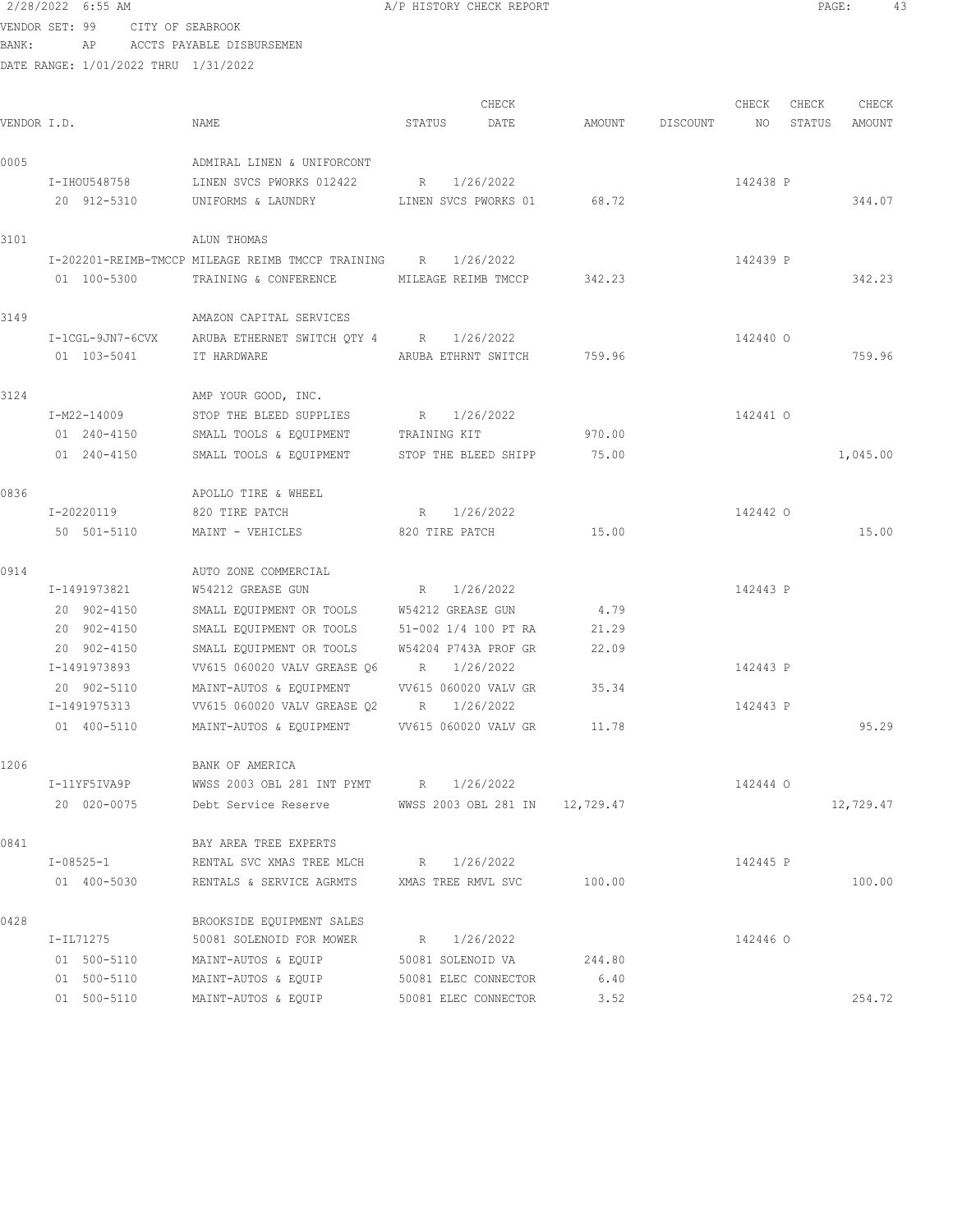VENDOR SET: 99 CITY OF SEABROOK BANK: AP ACCTS PAYABLE DISBURSEMEN

| VENDOR I.D. |                 | NAME                                                      | STATUS               | CHECK<br>DATE               | AMOUNT    | DISCOUNT | CHECK<br>NO | CHECK<br>STATUS | CHECK<br>AMOUNT |
|-------------|-----------------|-----------------------------------------------------------|----------------------|-----------------------------|-----------|----------|-------------|-----------------|-----------------|
| 1293        |                 | COBB FENDLEY & ASSOC INC.                                 |                      |                             |           |          |             |                 |                 |
|             | I-297830        | SH146 CM/CI SVCS DEC21                                    | R                    | 1/26/2022                   |           |          | 142447 P    |                 |                 |
|             | 20 902-6103     | SH 146 UTILITY RELOCATION                                 | SH146 CM/CI SVCS DEC |                             | 1,878.38  |          |             |                 |                 |
|             | 20 912-6103     | SH 146 UTILITY RELOCATION                                 | SH146 CM/CI SVCS DEC |                             | 1,878.38  |          |             |                 |                 |
|             | I-297940        | PGWWTP RETROFIT P2 CMS DEC21                              | R                    | 1/26/2022                   |           |          | 142447 P    |                 |                 |
|             | 29 290-5215     | PROF FEES-ENGINEERING                                     | PGWWTP PHASE 2 CMS D |                             | 11,362.10 |          |             |                 |                 |
|             | 29 290-5215     | PROF FEES-ENGINEERING                                     | LS & FM PHASE 2 CMS  |                             | 9,166.00  |          |             |                 | 24,284.86       |
| 2792        |                 | CORE & MAIN LP                                            |                      |                             |           |          |             |                 |                 |
|             | I-0153308       | BRASS WATER PART                                          | R                    | 1/26/2022                   |           |          | 142448 P    |                 |                 |
|             | 20 902-5130     | MAINT-WATER SYSTEM MINOR Y44-274NL WYE 2X1X1              |                      |                             | 186.00    |          |             |                 | 186.00          |
| 2116        |                 | DEPT OF INFORMATION RESOURCES                             |                      |                             |           |          |             |                 |                 |
|             | I-22120942N     | ATT CIRCUIT FEE DEC21                                     | R                    | 1/26/2022                   |           |          | 142449 P    |                 |                 |
|             | 01 200-5400     | TELEPHONE                                                 | ATT CIRCUIT DEC21    |                             | 296.54    |          |             |                 | 296.54          |
| 0068        |                 | DXI INDUSTRIES, INC                                       |                      |                             |           |          |             |                 |                 |
|             | I-DE05010466-21 | 8 CHLORINE CYLINDERS DEC21 R 1/26/2022                    |                      |                             |           |          | 142450 P    |                 |                 |
|             | 20 902-5280     | CHEMICAL SUPPLIES                                         | 8 CHLORINE CYLINDERS |                             | 80.00     |          |             |                 | 80.00           |
| 2556        |                 | FOREMOST PROMOTIONS                                       |                      |                             |           |          |             |                 |                 |
|             | I-543642        | BWS PROMOTIONAL ITEMS                                     | R                    | 1/26/2022                   |           |          | 142451 0    |                 |                 |
|             | 50 501-5490     | CRIME PREVENTION DIV EXP                                  | BWS WHISTLE KEY RING |                             | 202.50    |          |             |                 |                 |
|             | 50 501-5490     | CRIME PREVENTION DIV EXP                                  | BWS WRISTBANDS       |                             | 202.50    |          |             |                 |                 |
|             | 50 501-5490     | CRIME PREVENTION DIV EXP                                  | BWS SHIPPING CHARGE  |                             | 29.58     |          |             |                 |                 |
|             | 50 501-5490     | CRIME PREVENTION DIV EXP BWS ITEM DISCOUNT                |                      |                             | 75.00CR   |          |             |                 | 359.58          |
| 2958        |                 | FRAZER, LTD                                               |                      |                             |           |          |             |                 |                 |
|             | I-83354         | 2840 OIL FILTER GENERATOR Q2 R                            |                      | 1/26/2022                   |           |          | 142452 0    |                 |                 |
|             | 01 240-5110     | MAINT-AUTOS & EQUIPMENT                                   | 2840 OIL FILTER GENE |                             | 31.75     |          |             |                 |                 |
|             | 01 240-5110     | MAINT-AUTOS & EQUIPMENT                                   | 3098 AIR FILTER GENE |                             | 40.66     |          |             |                 |                 |
|             | 01 240-5110     | MAINT-AUTOS & EQUIPMENT                                   | FRAZER FREIGHT CHG   |                             | 9.90      |          |             |                 | 82.31           |
| 2780        |                 | GOVERNMENTAL COLLECTORS ASSOC                             |                      |                             |           |          |             |                 |                 |
|             | I-2022-118      | GCAT MEMBERSHIP RNWL 503 FY22 R 1/26/2022                 |                      |                             |           |          | 142453 0    |                 |                 |
|             | 01 700-5020     |                                                           |                      |                             | 50.00     |          |             |                 | 50.00           |
| 0363        |                 | GOVERNMENT FINANCE OFFICERS AS                            |                      |                             |           |          |             |                 |                 |
|             |                 | I-2021-22-GFOA-BAA GFOA BUDGET AWARD APPL FEE R 1/26/2022 |                      |                             |           |          | 142454 0    |                 |                 |
|             | 01 102-5200     | PROF FEES- ACCTG                                          |                      | GFOA BUDGET AWARD AP 345.00 |           |          |             |                 | 345.00          |
| 0208        |                 | GRAINGER                                                  |                      |                             |           |          |             |                 |                 |
|             | I-9164200058    | 3P640 HP SUMP PUMP WWTP R 1/26/2022                       |                      |                             |           |          | 142455 0    |                 |                 |
|             | 20 912-5120     | MAINT-SEWER SYSTEM MINOR                                  |                      | 3P640 HP SUMP PUMP W 172.54 |           |          |             |                 | 172.54          |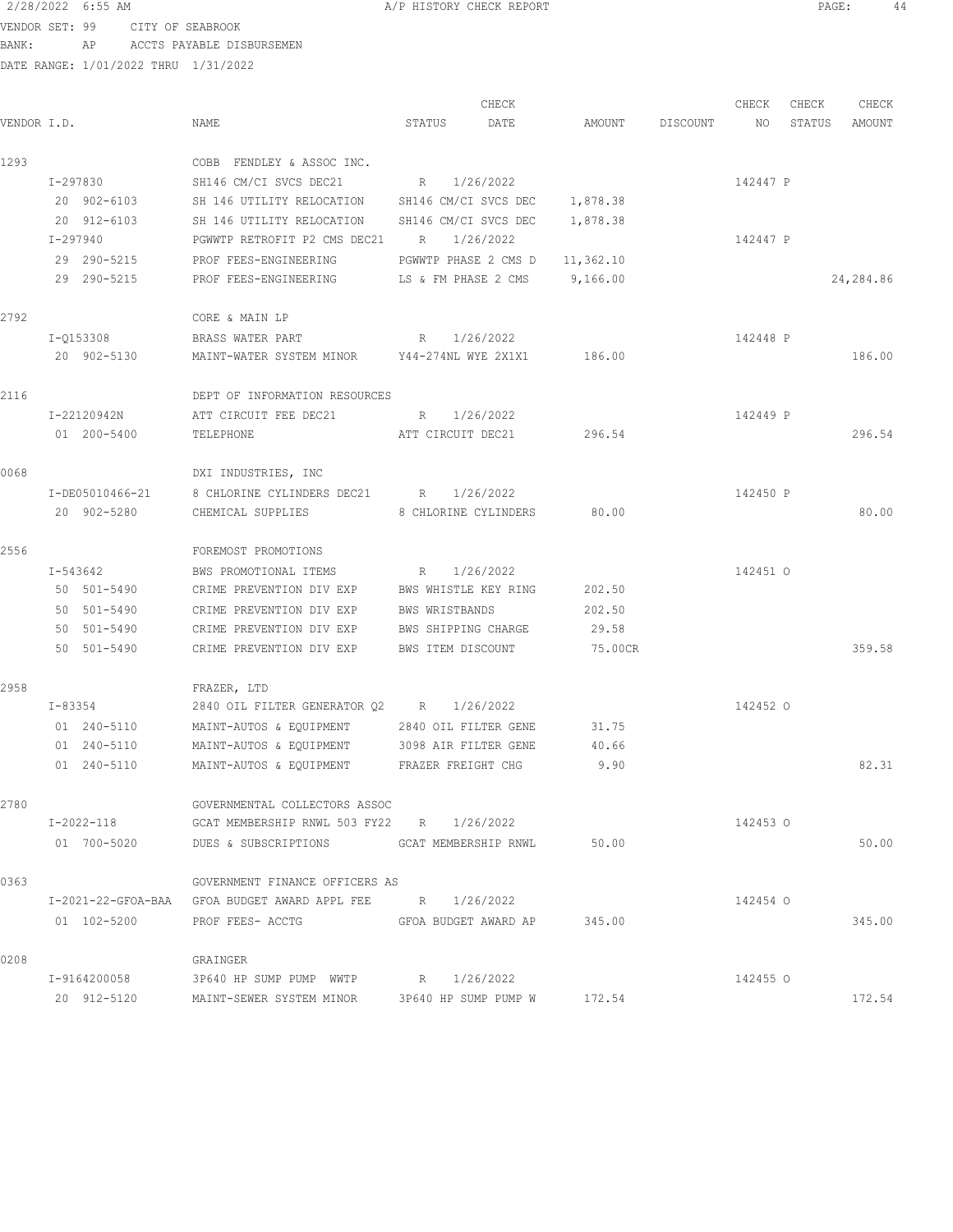VENDOR SET: 99 CITY OF SEABROOK BANK: AP ACCTS PAYABLE DISBURSEMEN

|             |               |                                                    |                      | CHECK                |        |                    | CHECK    | CHECK  | CHECK  |
|-------------|---------------|----------------------------------------------------|----------------------|----------------------|--------|--------------------|----------|--------|--------|
| VENDOR I.D. |               | NAME                                               | STATUS               | DATE                 |        | AMOUNT DISCOUNT NO |          | STATUS | AMOUNT |
| 2037        |               | HARRIS COUNTY AUDITOR                              |                      |                      |        |                    |          |        |        |
|             | I-0000007172  | WARRANTS ADDED SVCS DEC21 R 1/26/2022              |                      |                      |        |                    | 142456 0 |        |        |
|             | 01 700-5431   | WARRANT INFORMATION SERV WARRANTS ADDED SVCS 19.20 |                      |                      |        |                    |          |        | 19.20  |
| 3064        |               | HENRY SCHEIN INC                                   |                      |                      |        |                    |          |        |        |
|             | I-15078577    | 1298387 ETOMIDATE INJ SDV 20ML R 1/26/2022         |                      |                      |        |                    | 142457 0 |        |        |
|             | 01 240-4400   | SUPPLIES                                           | 1298387 ETOMIDATE IN |                      | 97.78  |                    |          |        |        |
|             | 01 240-4400   | SUPPLIES                                           | 1375424 KETOROLAC IN |                      | 87.49  |                    |          |        |        |
|             | 01 240-4400   | SUPPLIES                                           | 1401511 ONDANSETRON  |                      | 25.16  |                    |          |        |        |
|             | 01 240-4400   | SUPPLIES                                           |                      | 4999924 CASE IV EXT  | 366.00 |                    |          |        |        |
|             | 01 240-4400   | SUPPLIES                                           |                      | HENRY SCHEIN SHIPPIN | 5.80   |                    |          |        |        |
|             | I-15276857    | 1027248 PROMETHAZINE INJ SDV25 R 1/26/2022         |                      |                      |        |                    | 142457 0 |        |        |
|             | 01 240-4400   | SUPPLIES                                           |                      | 1027248 PROMETHAZINE | 106.00 |                    |          |        |        |
|             | 01 240-4400   | SUPPLIES                                           |                      | 1401507 LEVETIRACETA | 97.79  |                    |          |        |        |
|             | 01 240-4400   | SUPPLIES                                           | 1530110 SODIUM CHLOR |                      | 73.40  |                    |          |        |        |
|             | 01 240-4400   | SUPPLIES                                           | HENRY SCHEIN SHIPPIN |                      | 6.64   |                    |          |        |        |
|             | I-15376691    | 6020035 PREVANTICS SWAB100BXQ3 R 1/26/2022         |                      |                      |        |                    | 142457 0 |        |        |
|             | 01 240-4400   | SUPPLIES                                           |                      | 6020035 PREVANTICS S | 67.47  |                    |          |        |        |
|             | I-15542029    | 1277906 MIDAZOLAM HCL INJ 2ML R                    |                      | 1/26/2022            |        |                    | 142457 0 |        |        |
|             | 01 240-4400   | SUPPLIES                                           |                      | 1277906 MIDAZOLAM HC | 28.78  |                    |          |        | 962.31 |
| 0116        |               | KEMAH HARDWARE & LUMBER                            |                      |                      |        |                    |          |        |        |
|             | I-2201-514923 | SUPPLY SVFD FENCE REPAIR                           | R 1/26/2022          |                      |        |                    | 142459 0 |        |        |
|             | 01 230-5180   | MAINT BLDGS & GROUNDS                              | 1412 T 1X4-12FT TRD  |                      | 163.80 |                    |          |        |        |
|             | I-2201-515073 | SWIMMING POOL SUPPLIES                             | R 1/26/2022          |                      |        |                    | 142459 0 |        |        |
|             | 01 400-5160   | MAINT-POOL & GROUNDS                               |                      | THP 12X12IN CEDRMILL | 166.41 |                    |          |        |        |
|             | 01 400-5160   | MAINT-POOL & GROUNDS                               |                      | SCREWS BOLTS FASTNER | 8.90   |                    |          |        |        |
|             | I-2201-515109 | REPAIR PARTS HESTER BRDG                           | R 1/26/2022          |                      |        |                    | 142459 0 |        |        |
|             | 01 400-5180   | MAINT-BLDGS & GROUNDS SCREWS BOLTS FASTNER 159.84  |                      |                      |        |                    |          |        |        |
|             | 01 400-5180   | MAINT-BLDGS & GROUNDS SCREWS BOLTS FASTNER         |                      |                      | 16.00  |                    |          |        |        |
|             | 01 400-5180   | MAINT-BLDGS & GROUNDS SCREWS BOLTS FASTNER 32.00   |                      |                      |        |                    |          |        |        |
|             | 01 400-5180   | MAINT-BLDGS & GROUNDS 4610T 4X6-10FT TRD 111.00    |                      |                      |        |                    |          |        |        |
|             | I-2201-515111 | MISC ITEM- BOOTS 03                                | R 1/26/2022          |                      |        |                    | 142459 0 |        |        |
|             | 01 400-4400   | SUPPLIES                                           |                      | MISC ITEM- BOOTS Q3  | 50.97  |                    |          |        |        |
|             | I-2201-515372 | MISC HARDWARE Q2                                   | R 1/26/2022          |                      |        |                    | 142459 0 |        |        |
|             | 01 500-4150   | SMALL TOOLS & EQUIP                                | MISC HARDWARE 02     |                      | 61.98  |                    |          |        | 770.90 |
| 0125        |               | LANSDOWNE-MOODY CO INC                             |                      |                      |        |                    |          |        |        |
|             | I-1W37099     | 91284 GEAR OIL O2                                  | R 1/26/2022          |                      |        |                    | 142461 0 |        |        |
|             | 01 500-5110   | MAINT-AUTOS & EQUIP 91284 GEAR OIL Q2 15.38        |                      |                      |        |                    |          |        |        |
|             | 01 500-5110   | MAINT-AUTOS & EQUIP                                | OIL UDT 5G           |                      | 84.61  |                    |          |        |        |
|             | I-IW36956     | 91284 KUBOTA FILTERS                               | R 1/26/2022          |                      |        |                    | 142461 0 |        |        |
|             | 01 500-5110   | MAINT-AUTOS & EQUIP 91284 AIR FILTER               |                      |                      | 28.95  |                    |          |        |        |
|             | 01 500-5110   | MAINT-AUTOS & EQUIP 91284 ASSY ELEMENT             |                      |                      | 50.74  |                    |          |        |        |
|             | 01 500-5110   | MAINT-AUTOS & EQUIP                                |                      | 91284 B3J4 FI ELEMNT | 26.35  |                    |          |        |        |
|             | 01 500-5110   | MAINT-AUTOS & EQUIP                                | 91284 FUEL FILTER    |                      | 17.44  |                    |          |        |        |
|             | 01 500-5110   | MAINT-AUTOS & EQUIP                                | 91284 O/F CARTRIDGE  |                      | 12.04  |                    |          |        |        |
|             | 01 500-5110   | MAINT-AUTOS & EQUIP                                | 91284 SUC FILTER     |                      | 83.80  |                    |          |        |        |
|             | I-IW37052     | 90285 OIL FOR KUBOTA                               |                      | R 1/26/2022          |        |                    | 142461 0 |        |        |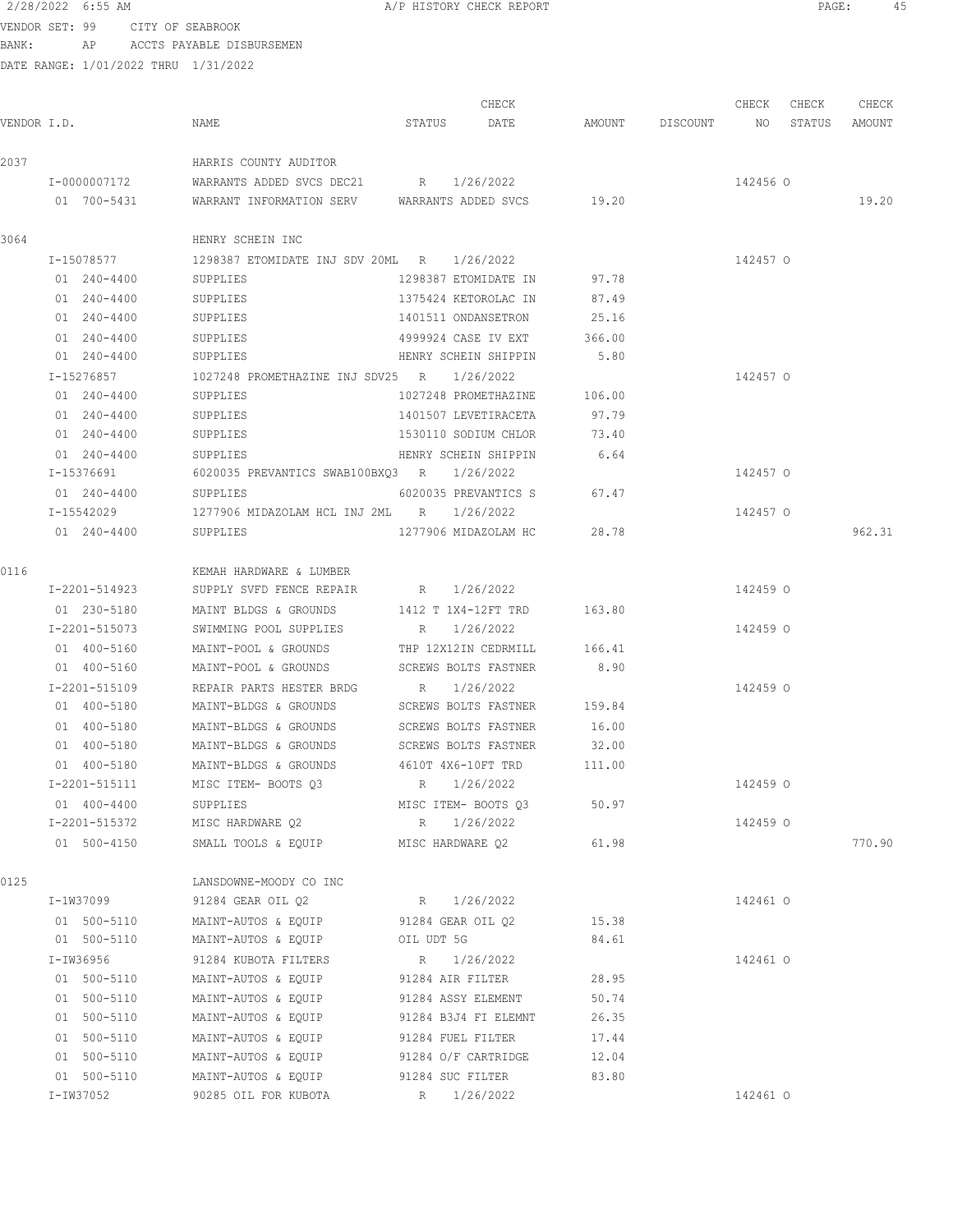VENDOR SET: 99 CITY OF SEABROOK BANK: AP ACCTS PAYABLE DISBURSEMEN

|                |                                          | CHECK                    |          |          | CHECK    | CHECK  | CHECK    |
|----------------|------------------------------------------|--------------------------|----------|----------|----------|--------|----------|
| VENDOR I.D.    | NAME                                     | STATUS<br>DATE           | AMOUNT   | DISCOUNT | NO       | STATUS | AMOUNT   |
| 0125           | LANSDOWNE-MOODY CO INCCONT               |                          |          |          |          |        |          |
| I-IW37052      | 90285 OIL FOR KUBOTA                     | 1/26/2022<br>$R_{\perp}$ |          |          | 142461 0 |        |          |
| 20 902-5110    | MAINT-AUTOS & EQUIPMENT                  | 5 GAL AW 4 SW            | 81.30    |          |          |        |          |
| 20 902-5110    | MAINT-AUTOS & EQUIPMENT                  | GEAR OIL                 | 18.44    |          |          |        |          |
| $I-IW6955$     | OIL AND HYDRAULIC FILTERS                | 1/26/2022<br>R           |          |          | 142461 0 |        |          |
| 20 902-5110    | MAINT-AUTOS & EQUIPMENT                  | 32430 O/F CARTRIDGE      | 12.04    |          |          |        |          |
| 20 902-5110    | MAINT-AUTOS & EQUIPMENT                  | 41350 FILTER FUEL        | 13.85    |          |          |        |          |
| 20 902-5110    | MAINT-AUTOS & EQUIPMENT                  | 62120 FILTER RET         | 124.48   |          |          |        |          |
| 20 902-5110    | MAINT-AUTOS & EQUIPMENT                  | 62210 FILTER SUC         | 83.80    |          |          |        |          |
| 902-5110<br>20 | MAINT-AUTOS & EQUIPMENT                  | 51020 FILTER             | 78.96    |          |          |        |          |
| 20 902-5110    | MAINT-AUTOS & EQUIPMENT                  | 51940 ELEMENT ASS        | 74.84    |          |          |        |          |
| 902-5110<br>20 | MAINT-AUTOS & EQUIPMENT                  | 64930 ELEMENT            | 72.15    |          |          |        |          |
| 20 902-5110    | MAINT-AUTOS & EQUIPMENT                  | 42270 ELEMENT OU         | 61.32    |          |          |        |          |
| 20 902-5110    | MAINT-AUTOS & EQUIPMENT                  | 42280 ELEMENT IN         | 49.18    |          |          |        | 989.67   |
| 3140           | PASADENA MAC HAIK                        |                          |          |          |          |        |          |
| I-171716       | 824 REPAIRS                              | 1/26/2022<br>R           |          |          | 142463 P |        |          |
| 50 501-5110    | MAINT - VEHICLES                         | 824 PURGE VALVE          | 108.91   |          |          |        |          |
| 50 501-5110    | MAINT - VEHICLES                         | 824 CHARCOAL CANISTE     | 205.45   |          |          |        |          |
| 50 501-5110    | MAINT - VEHICLES                         | 824 REPROGRAMMING        | 149.95   |          |          |        |          |
| 50 501-5110    | MAINT - VEHICLES                         | 824 LABOR                | 328.50   |          |          |        |          |
| 50 501-5110    | MAINT - VEHICLES                         | 824 DIAGNOSTIC           | 110.00   |          |          |        | 902.81   |
| 1309           | MAINLAND CONCRETE INC                    |                          |          |          |          |        |          |
| I-1078009      | MEYER SIDEWALK ADDITION                  | 1/26/2022<br>R           |          |          | 142464 0 |        |          |
| 36 360-6051    | DRAINAGE PROJECTS                        | 3000 PSI CONCRETE        | 1,610.00 |          |          |        |          |
| 36 360-6051    | DRAINAGE PROJECTS                        | ENVIROMENTAL SURCHAR     | 40.00    |          |          |        | 1,650.00 |
| 3015           | MATHESON TRI-GAS, INC.                   |                          |          |          |          |        |          |
| I-0024885058   | OXYGEN RENTAL 010622                     | 1/26/2022<br>R           |          |          | 142465 0 |        |          |
| 01 240-5030    | RENTALS & SERVICE AGRMTS                 | OXYGEN RENTAL 010622     | 279.63   |          |          |        | 279.63   |
| 0740           | O'REILLY AUTO PARTS                      |                          |          |          |          |        |          |
| I-0411-145642  | AF850 1 GAL ANTIFREZ                     | R 1/26/2022              |          |          | 142466 0 |        |          |
| 50 501-5110    | MAINT - VEHICLES                         | AF850 1 GAL ANTIFREZ     | 18.99    |          |          |        |          |
| 50 501-5110    | MAINT - VEHICLES MI-SYN0-20 1QT MOTOR    |                          | 10.38    |          |          |        |          |
| I-0411-14616   | 91284 6842 PWR RTD BELT R 1/26/2022      |                          |          |          | 142466 O |        |          |
| 01 500-5110    | MAINT-AUTOS & EQUIP 91284 6842 PWR RTD B |                          | 16.15    |          |          |        |          |
| I-0411-146349  | PTT0037 75PC BIT SET R 1/26/2022         |                          |          |          | 142466 0 |        |          |
| 01 500-5110    | MAINT-AUTOS & EQUIP                      | PTT0037 75PC BIT SET     | 12.99    |          |          |        |          |
| I-0411-147010  | #50065 2710200613005 1GA CLEAN R         | 1/26/2022                |          |          | 142466 O |        |          |
| 01 500-5110    | MAINT-AUTOS & EQUIP                      | #50065 2710200613005     | 19.99    |          |          |        |          |
| 01 500-5110    | MAINT-AUTOS & EQUIP                      | 10-30 1 QT MOTEROIL      | 32.97    |          |          |        |          |
| I-0411-147125  | #50065 51056 OIL FILTER                  | R 1/26/2022              |          |          | 142466 O |        |          |
| 01 500-5110    | MAINT-AUTOS & EQUIP                      | #50065 51056 OIL FIL     | 12.07    |          |          |        |          |
| I-0411-147194  | 91284 27340 FUEL HOSE Q4                 | R 1/26/2022              |          |          | 142466 O |        |          |
| 01 500-5110    | MAINT-AUTOS & EQUIP 91284 27340 FUEL HOS |                          | 11.28    |          |          |        |          |
| I-0411-147257  | 91284 74205 1GAL TRACTRFL Q3 R 1/26/2022 |                          |          |          | 142466 O |        |          |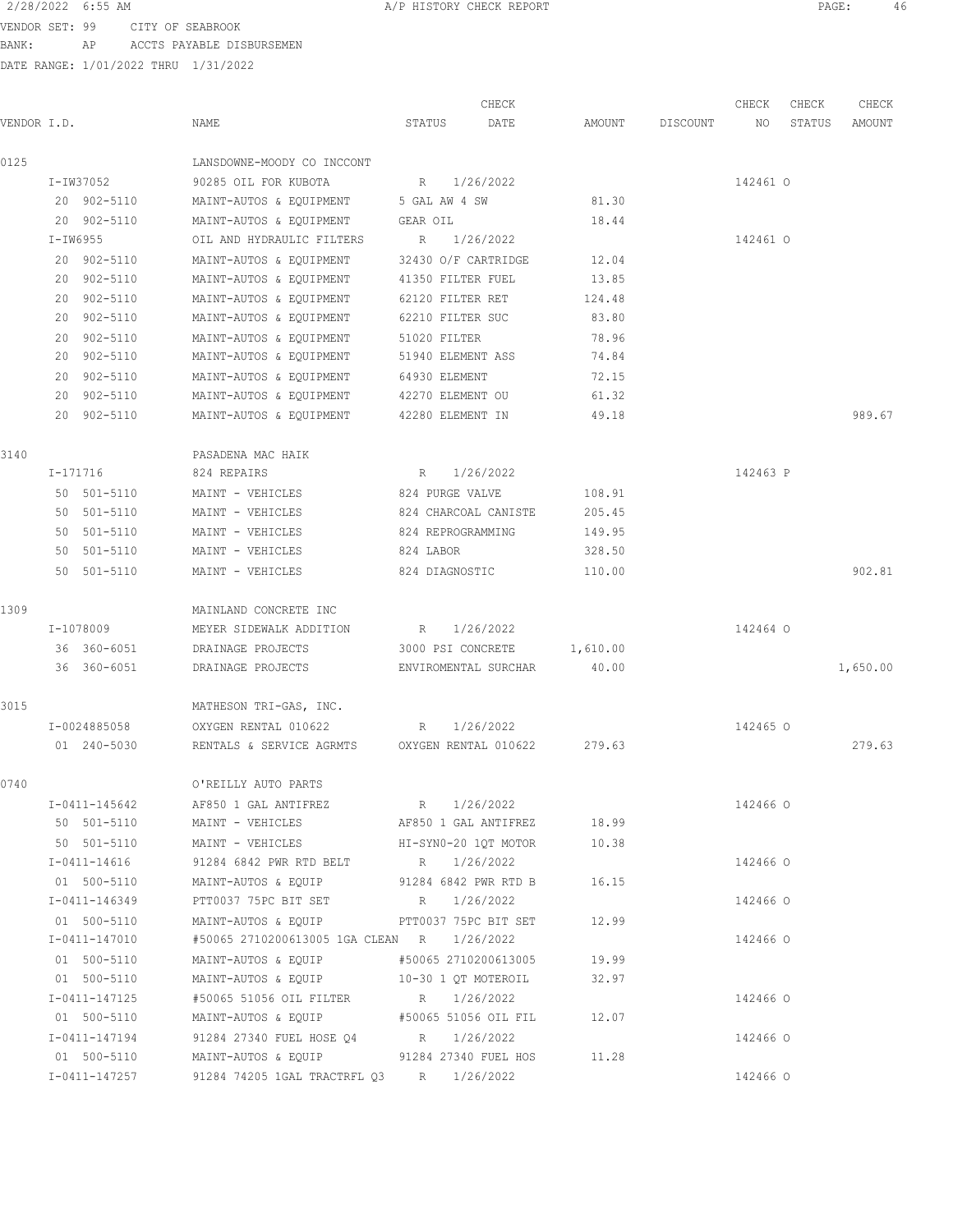VENDOR SET: 99 CITY OF SEABROOK BANK: AP ACCTS PAYABLE DISBURSEMEN

|                |                                                   | CHECK                       |        |                    | CHECK    | CHECK  | CHECK    |
|----------------|---------------------------------------------------|-----------------------------|--------|--------------------|----------|--------|----------|
| VENDOR I.D.    | NAME                                              | STATUS<br>DATE              |        | AMOUNT DISCOUNT NO |          | STATUS | AMOUNT   |
| 0740           | O'REILLY AUTO PARTS CONT                          |                             |        |                    |          |        |          |
| I-0411-147257  | 91284 74205 1GAL TRACTRFL Q3 R                    | 1/26/2022                   |        |                    | 142466 0 |        |          |
| 01 500-5110    | MAINT-AUTOS & EQUIP 91284 74205 1GAL TRA          |                             | 62.97  |                    |          |        |          |
| I-0411-147615  | 91284 T15-40-2.5 2.5 GL MTROIL R                  | 1/26/2022                   |        |                    | 142466 0 |        |          |
| 01 500-5110    | MAINT-AUTOS & EQUIP                               | 91284 T15-40-2.5 2.5        | 49.99  |                    |          |        |          |
| 01 500-5110    | MAINT-AUTOS & EQUIP 91284 T15-40-1 1 GL           |                             | 21.99  |                    |          |        |          |
| I-0411-147638  | 912907 C2207 WIPER BLADE R 1/26/2022              |                             |        |                    | 142466 0 |        |          |
| 20 912-5110    | MAINT-AUTOS & EQUIPMENT 912907 C2207 WIPER B      |                             | 20.80  |                    |          |        |          |
| 20 912-5110    | MAINT-AUTOS & EQUIPMENT 912907 FL500S OIL FI      |                             | 7.99   |                    |          |        | 298.56   |
| 0147           | OFFICE DEPOT CARD PLAN                            |                             |        |                    |          |        |          |
| I-216536014002 | 545728 160Z FOAM CUP FOR PD R 1/26/2022           |                             |        |                    | 142468 0 |        |          |
| 01 200-4010    | OFFICE SUPPLIES                                   | 545728 160Z FOAM CU         | 55.97  |                    |          |        |          |
| I-220280033001 | BATTERIES FOR PW                                  | 1/26/2022<br>R              |        |                    | 142468 0 |        |          |
| 01 400-4010    | OFFICE SUPPLIES                                   | 445511 ENERGIZER AAA        | 23.25  |                    |          |        |          |
| 01 400-4010    | OFFICE SUPPLIES                                   | 696518 ENRGZR 9 VOLT        | 21.84  |                    |          |        |          |
| I-220788521001 | OFFICE SUPPLIES FOR CH                            | 1/26/2022<br>R              |        |                    | 142468 0 |        |          |
| 01 107-4010    | OFFICE SUPPLIES                                   | 899051 HP 37A TONER         | 157.45 |                    |          |        |          |
| 01 107-4010    | OFFICE SUPPLIES                                   | 121442 HP 37X TONER         | 249.04 |                    |          |        |          |
| 01 107-4010    | OFFICE SUPPLIES                                   | 9994287 DESK CALENDR        | 9.58   |                    |          |        |          |
| 01 107-4010    | OFFICE SUPPLIES                                   | 505456 BRTHR LABELS         | 19.28  |                    |          |        |          |
| 01 107-4010    | OFFICE SUPPLIES                                   | 588295 OD NOTEBOOKS         | 8.20   |                    |          |        |          |
| 01 107-4010    | OFFICE SUPPLIES                                   | 7133557 MONTH PLANNR        | 129.54 |                    |          |        |          |
| 01 107-4010    | OFFICE SUPPLIES                                   | 123272 2IN EXP FOLDR        | 107.98 |                    |          |        |          |
| 01 107-4010    | OFFICE SUPPLIES                                   | 221515 WASTEBASKET          | 6.76   |                    |          |        |          |
| 01 107-4010    | OFFICE SUPPLIES                                   | 592570 MLTFLD TOWELS        | 62.08  |                    |          |        |          |
| 01 107-4010    | OFFICE SUPPLIES                                   | 885498 FOLGER COFFEE        | 74.50  |                    |          |        |          |
| 01 107-4010    | OFFICE SUPPLIES                                   | 7635137 BOUNTY TWLS         | 47.50  |                    |          |        |          |
| I-220789759002 | OFFICE SUPPLIES FOR CH                            | R 1/26/2022                 |        |                    | 142468 0 |        |          |
| 01 107-4010    | OFFICE SUPPLIES                                   | 696386 CLOROX WIPES         | 28.98  |                    |          |        | 1,001.95 |
| 2739           | RATHJEN PEST CONTROL                              |                             |        |                    |          |        |          |
| I-107146       | PEST CONTROL SVCS SVFD 1FQ22 R 1/26/2022          |                             |        |                    | 142470 0 |        |          |
| 01 230-5180    | MAINT BLDGS & GROUNDS PEST CONTROL SVCS SV 220.00 |                             |        |                    |          |        | 220.00   |
| 0170           | RION N HART PHD                                   |                             |        |                    |          |        |          |
| I-20220107-111 | PSYCH EVAL DAUSTER 010722 R 1/26/2022             |                             |        |                    | 142471 0 |        |          |
| 01 200-3140    | PSYCHOLOGICAL SERVICES PSYCH EVAL DAUSTER         |                             | 250.00 |                    |          |        | 250.00   |
| 1742           | SALT GRASS CHAPTER TMCA                           |                             |        |                    |          |        |          |
|                | I-2022DUES-RL-AT SALT GRASS CHAPTER DUES          | R 1/26/2022                 |        |                    | 142472 P |        |          |
| 01 100-5020    | DUES & SUBSCRIPTIONS                              | SALT GRASS CHAPTER D 140.00 |        |                    |          |        | 140.00   |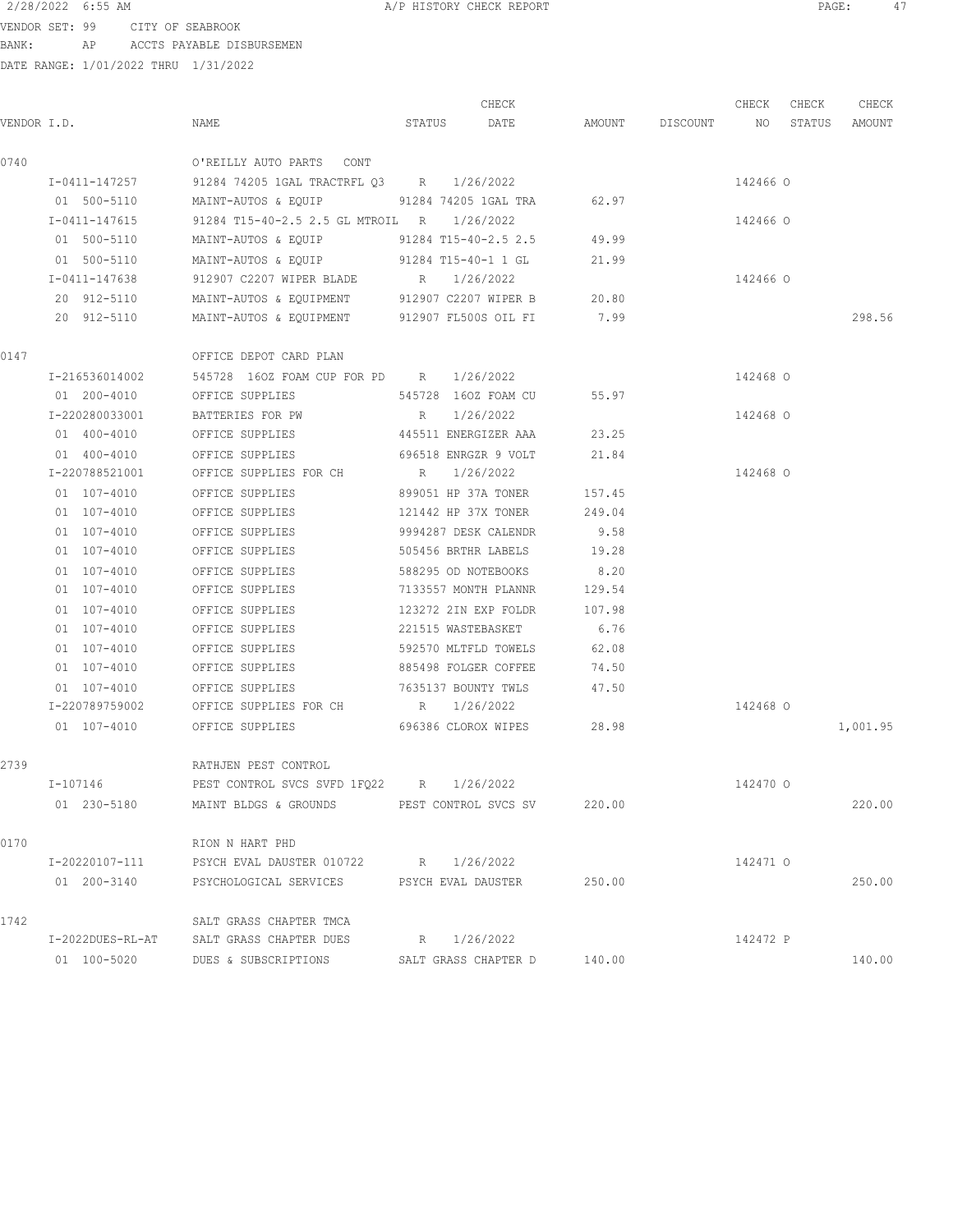2/28/2022 6:55 AM A/P HISTORY CHECK REPORT PAGE: 48 VENDOR SET: 99 CITY OF SEABROOK BANK: AP ACCTS PAYABLE DISBURSEMEN DATE RANGE: 1/01/2022 THRU 1/31/2022 CHECK CHECK CHECK CHECK CHECK CHECK CHECK CHECK CHECK CHECK CHECK CHECK CHECK CHECK CHECK CHECK CHECK CHECK CHECK CHECK CHECK CHECK CHECK CHECK CHECK CHECK CHECK CHECK CHECK CHECK CHECK CHECK CHECK CHECK CHECK CHECK CHECK VENDOR I.D. NAME STATUS DATE AMOUNT DISCOUNT NO STATUS AMOUNT 2814 SAMS BOAT I-MB883293-REIM REIMB ALCHOL PERMIT 2022 R 1/26/2022 142473 O 01 100-5468 PERMIT EXPENSES REIMB ALCHOL PERMIT 375.00 375.00 375.00 1088 SEABROOK LUBE EXPRESS I-20211206-3667 40003 VEHICLE INSP LP 1247166 R 1/26/2022 142474 O 01 400-5110 MAINT-AUTOS & EQUIPMENT 40003 VEHICLE INSP L 25.50 25.50 3079 SIERRA SHRED, LLC I-22-0119-11V 2022 SHRED DAY EVENT R 1/26/2022 142475 O 01 100-5465 MISC EXPENDITURES 2022 SHRED DAY EVENT 600.00 600.00 0194 STANDARD STEEL SUPPLY INC I-607078 METER VAULT STEEL PLATES R 1/26/2022 142476 O 20 902-5130 MAINT-WATER SYSTEM MINOR 1/4IN STL PLATE 4X8F 1,648.44 20 902-5130 MAINT-WATER SYSTEM MINOR 2X2X1/4IN ANGLE IRON 219.33 1,867.77 1681 STAPLES CONTRACT & COMMERCIAL I-7348441450-0-1 OFFICE SUPPLIES CH 012022 R 1/26/2022 142477 O 01 107-4010 OFFICE SUPPLIES 41302 AAA BATTERIES 21.61 01 107-4010 OFFICE SUPPLIES 867474 AA BATTERIES 31.10 01 107-4010 OFFICE SUPPLIES 403234 DIXIE FORKS 32.49

01 107-4010 OFFICE SUPPLIES 634117 BGFLDZ TOWEL 57.76 01 107-4010 OFFICE SUPPLIES 579939 SCOTT TP 82.04 01 107-4010 OFFICE SUPPLIES 365375 CW TWL ROLLS 23.09 01 107-4010 OFFICE SUPPLIES 24385176 HNDSOAP RFL 7.99 01 107-4010 OFFICE SUPPLIES 24377965 HNDSOAP PMP 15.19 01 107-4010 OFFICE SUPPLIES 24386792 DAWN SOAP 9.18 01 107-4010 OFFICE SUPPLIES 2425553 THERMAL PCH 66.49 01 107-4010 OFFICE SUPPLIES 2706235 BRTHR DK2251 53.98 01 107-4010 OFFICE SUPPLIES 569102 BRTHR DK1201 24.68 01 107-4010 OFFICE SUPPLIES 377179 DYMO LABELS 75.35 01 107-4010 OFFICE SUPPLIES 2002713 HP 952XL BLK 38.22 01 107-4010 OFFICE SUPPLIES 2030289 HP 952XL 4PK 91.76 01 107-4010 OFFICE SUPPLIES 651561 HP96 INK CTRG 41.18 I-7348441450-0-2 OFFICE SUPPLIES CH 012022 R 1/26/2022 142477 O 01 107-4010 OFFICE SUPPLIES 887508 DIXIE 1602 CP 72.25 744.36 3148 A-1 NATIONAL FIRE CO. I-586019802 CITY HALL FIRE ALARM TEST R 1/26/2022 142479 O 01 107-5180 MAINT-BLDGS & GROUNDS CITY HALL FIRE ALARM 525.00 01 107-5180 MAINT-BLDGS & GROUNDS SERVICE CALL INSPECT 49.50 I-586019803 CH ANNUAL SPRNKLR TEST R 1/26/2022 142479 O

01 107-5180 MAINT-BLDGS & GROUNDS CH ANNUAL SPRNKLR 550.00 I-586021425 FIRE STATION ALARM TEST R 1/26/2022 142479 O 01 230-5180 MAINT BLDGS & GROUNDS SVFD FIRE ALARM TEST 450.00 01 230-5180 MAINT BLDGS & GROUNDS SERVICE CALL 49.50 01 230-5180 MAINT BLDGS & GROUNDS BATT 12VOLT 8.0 AMP 180.00 I-586021426 SPINKLR - FIRE ANN INSP R 1/26/2022 142479 O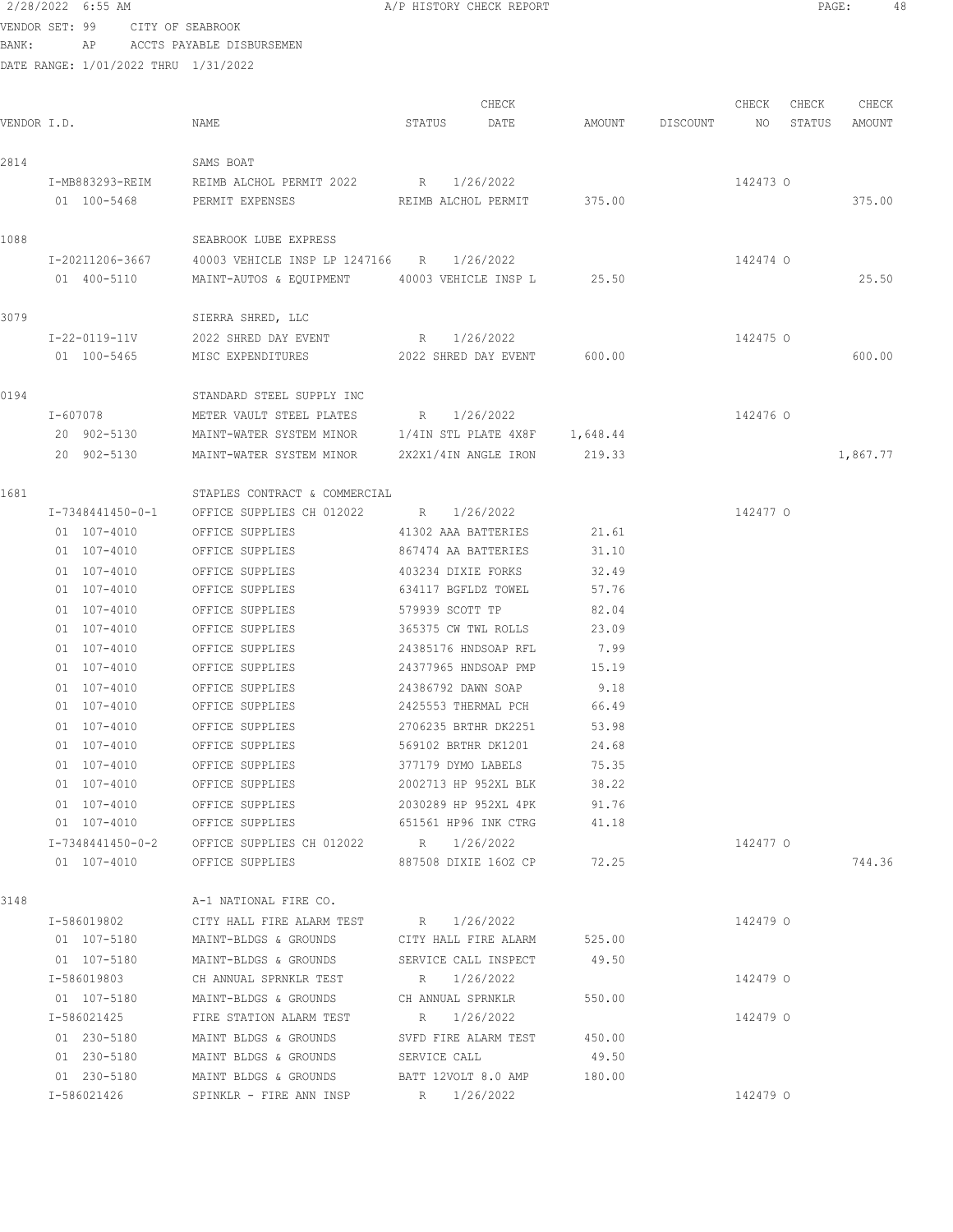VENDOR SET: 99 CITY OF SEABROOK BANK: AP ACCTS PAYABLE DISBURSEMEN

|             |                    |                                                       |                      | CHECK                       |                    | CHECK    | CHECK  | CHECK     |
|-------------|--------------------|-------------------------------------------------------|----------------------|-----------------------------|--------------------|----------|--------|-----------|
| VENDOR I.D. |                    | NAME                                                  | STATUS DATE          |                             | AMOUNT DISCOUNT NO |          | STATUS | AMOUNT    |
| 3148        |                    | A-1 NATIONAL FIRE CO. CONT                            |                      |                             |                    |          |        |           |
|             | I-586021426        | SPINKLR - FIRE ANN INSP                               | R 1/26/2022          |                             |                    | 142479 0 |        |           |
|             | 01 230-5180        | MAINT BLDGS & GROUNDS SPINKLR - FIRE ANN I 389.00     |                      |                             |                    |          |        |           |
|             | I-586021427        | PWAC ANN SPRKLR INSPECTION R 1/26/2022                |                      |                             |                    | 142479 0 |        |           |
|             | 01 210-5180        | MAINT-BLDGS & GROUNDS PWAC ANN SPRINKLR IN 150.00     |                      |                             |                    |          |        |           |
|             | 01 210-5180        | MAINT-BLDGS & GROUNDS                                 | SERVICE CALL         |                             | 9.90               |          |        |           |
|             | 01 400-5180        | MAINT-BLDGS & GROUNDS PWAC ANN SPRINKLR IN 150.00     |                      |                             |                    |          |        |           |
|             | 01 400-5180        | MAINT-BLDGS & GROUNDS                                 | SERVICE CALL         |                             | 9.90               |          |        |           |
|             | 01 500-5180        | MAINT-BLDGS & GROUNDS                                 |                      | PWAC ANN SPRINKLR IN 150.00 |                    |          |        |           |
|             | 01 500-5180        | MAINT-BLDGS & GROUNDS                                 |                      | SERVICE CALL                | 9.90               |          |        |           |
|             | 20 902-5180        | MAINT-BLDGS & GROUNDS                                 |                      | PWAC ANN SPRINKLR IN 150.00 |                    |          |        |           |
|             | 20 902-5180        | MAINT-BLDGS & GROUNDS                                 |                      | SERVICE CALL                | 9.90               |          |        |           |
|             | 20 912-5180        | MAINT-BLDGS & GROUNDS                                 |                      | PWAC ANN SPRINKLR IN 150.00 |                    |          |        |           |
|             | 20 912-5180        | MAINT-BLDGS & GROUNDS                                 | SERVICE CALL         |                             | 9.90               |          |        |           |
|             | I-586021428        | PWAC ANNUAL FIRE TEST                                 | R 1/26/2022          |                             |                    | 142479 0 |        |           |
|             | 01 210-5180        | MAINT-BLDGS & GROUNDS                                 | PWAC ANNUAL FIRE TES |                             | 136.00             |          |        |           |
|             | 01 400-5180        | MAINT-BLDGS & GROUNDS                                 | PWAC ANNUAL FIRE TES |                             | 136.00             |          |        |           |
|             | 01 500-5180        | MAINT-BLDGS & GROUNDS                                 | PWAC ANNUAL FIRE TES |                             | 136.00             |          |        |           |
|             | 20 902-5180        | MAINT-BLDGS & GROUNDS                                 | PWAC ANNUAL FIRE TES |                             | 136.00             |          |        |           |
|             | 20 912-5180        | MAINT-BLDGS & GROUNDS                                 | PWAC ANNUAL FIRE TES |                             | 136.00             |          |        |           |
|             | I-586021437        | ANNU FIRE MONITORING SVC 2022 R 1/26/2022             |                      |                             |                    | 142479 0 |        |           |
|             | 01 230-5180        | MAINT BLDGS & GROUNDS ANN FIRE MONITOR SVC 660.00     |                      |                             |                    |          |        | 4,332.50  |
| 0199        |                    | TEXAS ENGR EXTENSION SERV                             |                      |                             |                    |          |        |           |
|             | I-W07281886        | WWW102-0356 DEC21 VELA R 1/26/2022                    |                      |                             |                    | 142482 0 |        |           |
|             | 20 912-5300        | TRAINING CONFERENCE WWW102-0356 DEC21 VE 425.00       |                      |                             |                    |          |        | 425.00    |
| 0199        |                    | TEXAS ENGR EXTENSION SERV                             |                      |                             |                    |          |        |           |
|             | I-W07281887        | WWW102-0356 DEC21 JOSEY R 1/26/2022                   |                      |                             |                    | 142483 0 |        |           |
|             | 20 912-5300        | TRAINING CONFERENCE WWW102-0356 DEC21 JO 425.00       |                      |                             |                    |          |        | 425.00    |
| 1426        |                    | TYLER TECHNOLOGIES - INCODE DI                        |                      |                             |                    |          |        |           |
|             | I-025-362991       | QTRLY INSITE TRANS FEE BLDG UB $R = 1/26/2022$        |                      |                             |                    | 142484 P |        |           |
|             | 01 600-5042        | IT SOFTWARE                                           | INSITE FEE BDG 1FQ22 |                             | 200.00             |          |        |           |
|             | 20 905-5030        | RENTALS & SERVICE AGRMTS INSITE FEE UB 1FQ22 6,803.75 |                      |                             |                    |          |        | 7,003.75  |
| 0919        |                    | VERIZON WIRELESS                                      |                      |                             |                    |          |        |           |
|             | I-9897019144       | CELL AIRCARD SVC PD JAN22                             | R 1/26/2022          |                             |                    | 142485 0 |        |           |
|             | 01 200-5400        | TELEPHONE                                             |                      | CELL AIRCARD JAN22 1,588.90 |                    |          |        | 1,588.90  |
| 1206        |                    | BANK OF AMERICA                                       |                      |                             |                    |          |        |           |
|             | I-OC3F4SXCIL-JAN08 | WWSS 2008 OBL 299 INTEREST PMT R 1/26/2022            |                      |                             |                    | 142486 P |        |           |
|             | 20 020-0075        | Debt Service Reserve MWSS 2008 OBL 299 IN 22,454.00   |                      |                             |                    |          |        | 22,454.00 |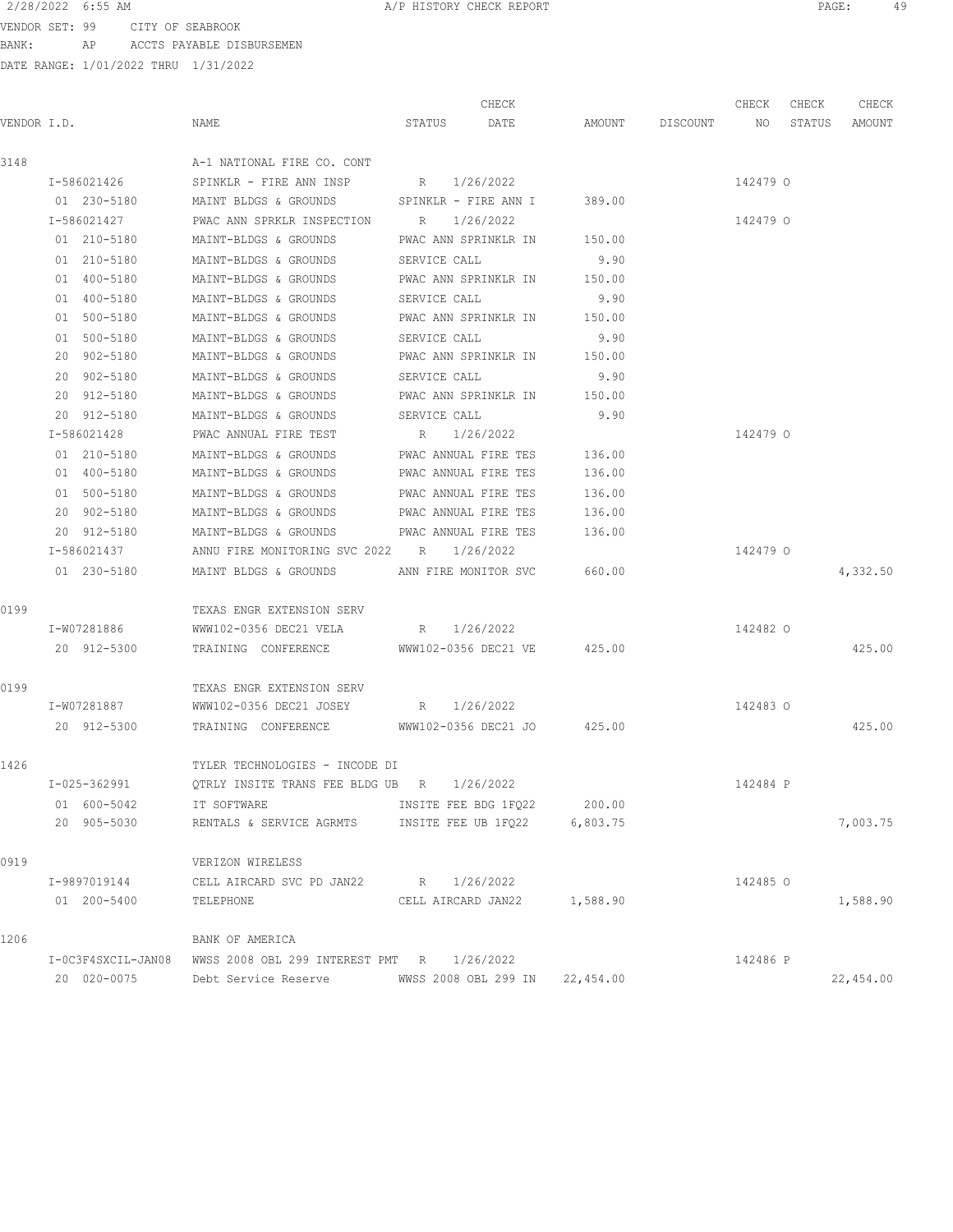| 2/28/2022 6:55 AM |                 |                                                |        | A/P HISTORY CHECK REPORT |                |           |          | PAGE:  | 50           |
|-------------------|-----------------|------------------------------------------------|--------|--------------------------|----------------|-----------|----------|--------|--------------|
| VENDOR SET: 99    |                 | CITY OF SEABROOK                               |        |                          |                |           |          |        |              |
| BANK:             | AP              | ACCTS PAYABLE DISBURSEMEN                      |        |                          |                |           |          |        |              |
|                   |                 | DATE RANGE: 1/01/2022 THRU 1/31/2022           |        |                          |                |           |          |        |              |
|                   |                 |                                                |        |                          |                |           |          |        |              |
|                   |                 |                                                |        | CHECK                    |                |           | CHECK    | CHECK  | CHECK        |
| VENDOR I.D.       |                 | <b>NAME</b>                                    | STATUS | DATE                     | AMOUNT         | DISCOUNT  | NO.      | STATUS | AMOUNT       |
| 1529              |                 | BANK OF NEW YORK MELLON                        |        |                          |                |           |          |        |              |
|                   |                 | I-SEABRKCO-16A-JAN22 SEABRKCO-16A INTEREST PMT | R      | 1/26/2022                |                |           | 142487 0 |        |              |
|                   | 20 020-0075     | Debt Service Reserve                           |        | SEABRKCO-16A INTERES     | 101,450.00     |           |          |        | 101,450.00   |
|                   |                 |                                                |        |                          |                |           |          |        |              |
|                   |                 |                                                |        |                          |                |           |          |        |              |
| $\star$ $\star$   | TOTALS * *      | NO.                                            |        |                          | INVOICE AMOUNT | DISCOUNTS |          |        | CHECK AMOUNT |
|                   | REGULAR CHECKS: | 190                                            |        |                          | 829, 577.25    |           | 3.69CR   |        | 830,514.06   |
|                   | HAND CHECKS:    | $\circ$                                        |        |                          | 0.00           |           | 0.00     |        | 0.00         |
|                   | DRAFTS:         | 8                                              |        |                          | 155,419.40     |           | 0.00     |        | 155,419.40   |
|                   | EFT:            | 31                                             |        |                          | 224,962.93     |           | 0.00     |        | 222,965.35   |
|                   |                 |                                                |        |                          |                |           |          |        |              |

| NON CHECKS:  |               |            | 0.00       | 0.00 | 0.00 |
|--------------|---------------|------------|------------|------|------|
| VOID CHECKS: | 3 VOID DEBITS | 940.50     |            |      |      |
|              | VOID CREDITS  | 5,072.15CR | 4,131.65CR | 0.00 |      |

TOTAL ERRORS: 0

| G/L ACCOUNT | NAME                                 | AMOUNT     |
|-------------|--------------------------------------|------------|
|             |                                      |            |
|             | 01 001-0507 DUE FROM EDC             | 25.16      |
|             | 01 001-0710 PREPAID EXPENSE          | 875.00     |
|             | 01 001-1000 CASH RECEIPT SUSPENSE    | 40.00      |
| 01 001-1020 | WITHHOLDING PAYABLE                  | 62,375.98  |
|             | 01 001-1021 COLONIAL HEALTH          | 1,251.46   |
|             | 01 001-1022 LEGAL SHIELD             | 343.95     |
|             |                                      | 1,895.50   |
|             | 01 001-1025 FICA TAX PAYABLE         | 45, 361.85 |
|             | 01 001-1028 RETIREMENT PAYABLE       | 42,051.10  |
|             | 01 001-1030 AFLAC INSURANCE DEDUCTS  | 596.62     |
|             | 01 001-1031 ICMA INSURANCE DEDUCTS   | 11,753.24  |
|             | 01 001-1032 OTHER PAYROLL DEDUCTIONS | 3,387.72   |
|             | 01 001-1525 COMMUNITY HOUSE DEPOSITS | 700.00     |
|             | 01 100-3100 FICA TAXES               | 959.10     |
|             | 01  100-3110  RETIREMENT             | 2,113.43   |
|             | 01 100-3120 HOSPITALIZATION          | 11.30      |
| 01 100-3300 | MAYOR & COUNCIL FEES                 | 207.40     |
|             | 01 100-5010 ADVERTISING              | 2,251.50   |
|             | 01 100-5020 DUES & SUBSCRIPTIONS     | 684.72     |
|             | 01 100-5190 CODIFICATION             | 1,438.50   |
|             | 01 100-5300 TRAINING & CONFERENCE    | 732.23     |
| 01 100-5400 | TELEPHONE                            | 86.46      |
| 01 100-5465 | MISC EXPENDITURES                    | 600.00     |
|             | 01 100-5468 PERMIT EXPENSES          | 375.00     |
| 01 100-8605 | DISPATCH & ANIMAL CONTROL            | 3,086.57CR |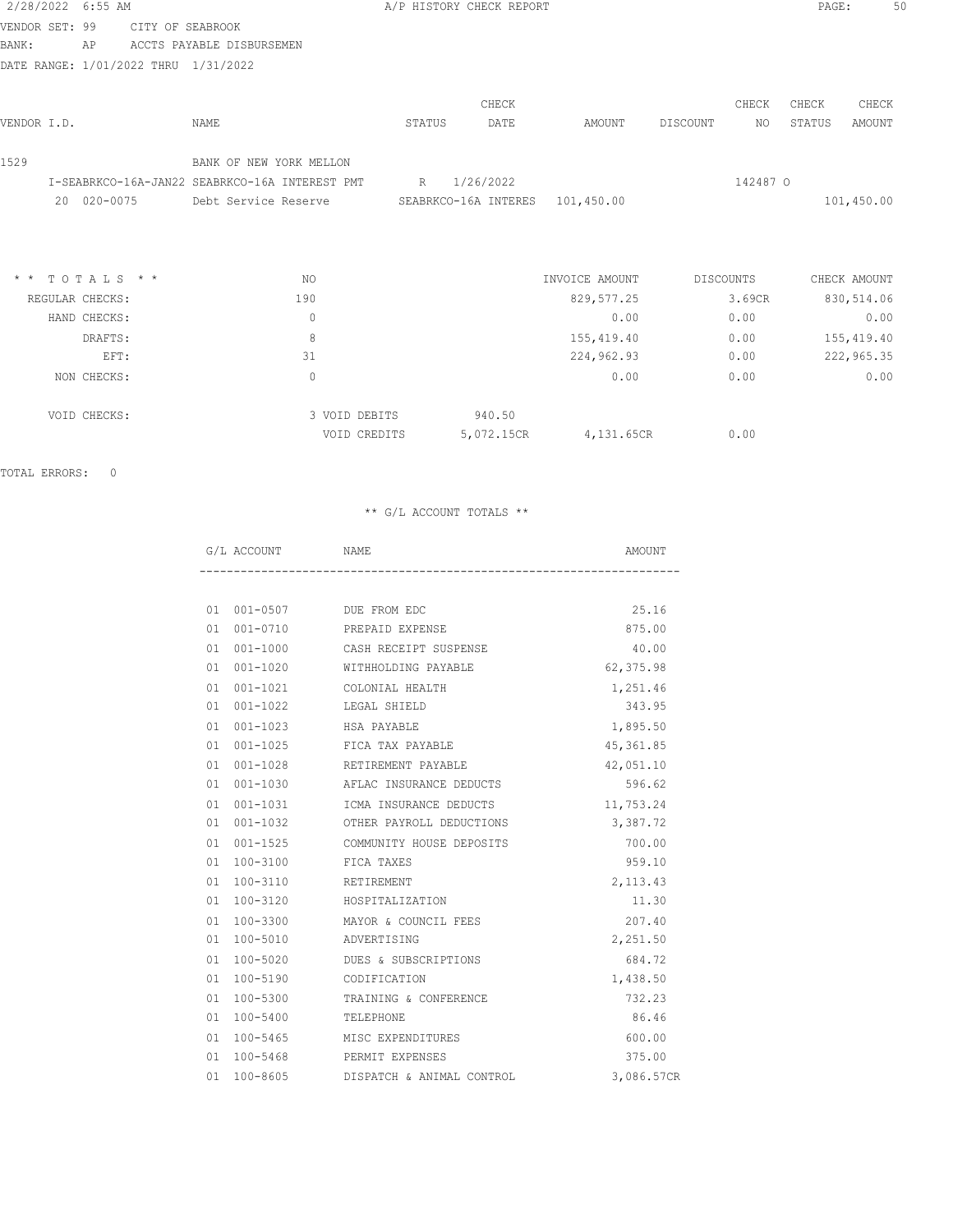DATE RANGE: 1/01/2022 THRU 1/31/2022

| G/L ACCOUNT     | NAME                         | AMOUNT      |
|-----------------|------------------------------|-------------|
|                 |                              |             |
| 01 100-8606     | LEASE OF FIRE STATION        | 27,384.16CR |
| 01 100-9520     | OTHER REVENUE                | 81.32CR     |
| 01 102-3015     | CONTRACT LABOR               | 212.63      |
| 01 102-3020     | EDC HOSPITALIZATION          | 9.61        |
| 01 102-3100     | FICA TAXES                   | 4,855.28    |
| 01 102-3110     | RETIREMENT                   | 11,080.22   |
| 01 102-3120     | HOSPITALIZATION              | 43.05       |
| 01 102-5020     | DUES & SUBSCRIPTIONS         | 757.00      |
| 01 102-5025     | BANK FEES                    | 196.86      |
| 01 102-5030     | RENTALS & AGREEMENTS         | 2,177.39    |
| 01 102-5041     | IT HARDWARE/SOFTWARE         | 169.00      |
| 01 102-5200     | PROF FEES- ACCTG             | 345.00      |
| 01 102-5300     | TRAINING & CONFERENCE        | 990.00      |
| $01 102 - 5400$ | TELEPHONE                    | 134.69      |
| 01 102-5465     | MISC EXPENSE                 | 1.07CR      |
| 01 103-3100     | FICA TAXES                   | 1,197.12    |
| 01 103-3110     | RETIREMENT                   | 2,744.84    |
| 01 103-3120     | HOSPITALIZATION              | 11.30       |
| 01 103-4150     | SMALL TOOLS & EQUIPMENT      | 194.92      |
| 01 103-5041     | IT HARDWARE                  | 3,281.58    |
| 01 103-5400     | TELEPHONE                    | 124.45      |
| 01 103-5465     | MISC EXPENDITURES            | 31.41       |
| 01 104-3100     | FICA TAXES                   | 550.32      |
| 01 104-3110     | RETIREMENT                   | 1,236.52    |
| 01 104-3120     | HOSPITALIZATION              | 11.30       |
| 01 104-5020     | DUES & SUBSCRIPTIONS         | 299.00      |
| 01 104-5030     | RENTALS & AGREEMENTS         | 625.00      |
| 01 106-3100     | FICA TAXES                   | 601.84      |
| 01 106-3110     | RETIREMENT                   | 1,321.46    |
| 01 106-3120     | HOSPITALIZATION              | 5.65        |
| 01 106-5170     | MAINTENANCE - RADIOS         | 840.00      |
| 106-5400<br>01  | TELEPHONE                    | 795.82      |
| 01 107-3900     | MERIT AWARDS                 | 198.88      |
| 01 107-4010     | OFFICE SUPPLIES              | 3,199.46    |
| 01 107-4050     | BULK PETROLEUM PURCHASES     | 10,256.20   |
| 01 107-5010     | ADVERTISING                  | 3,831.50    |
| 01 107-5020     | DUES & SUBSCRIPTIONS         | 119.40      |
| 01 107-5025     | BANK FEES                    | 545.30      |
| 01 107-5175     | JANITORIAL SERVICES          | 810.00      |
| 01 107-5180     | MAINT-BLDGS & GROUNDS        | 2,794.08    |
| 01 107-5211     | PROF FEES - INSPECTIONS      | 5,409.00    |
| 01 107-5215     | PROF FEES-ENGINEERING        | 670.68      |
| 01 107-5221     | LEGAL FEES - SPECIAL COUNSEL | 782.00      |
| 01 107-5227     | PROF FEES-CONSULTING         | 17.28       |
| 01 107-5400     | TELEPHONE                    | 534.22      |
| 01 107-5410     | UTILITIES                    | 4,814.53    |
|                 |                              |             |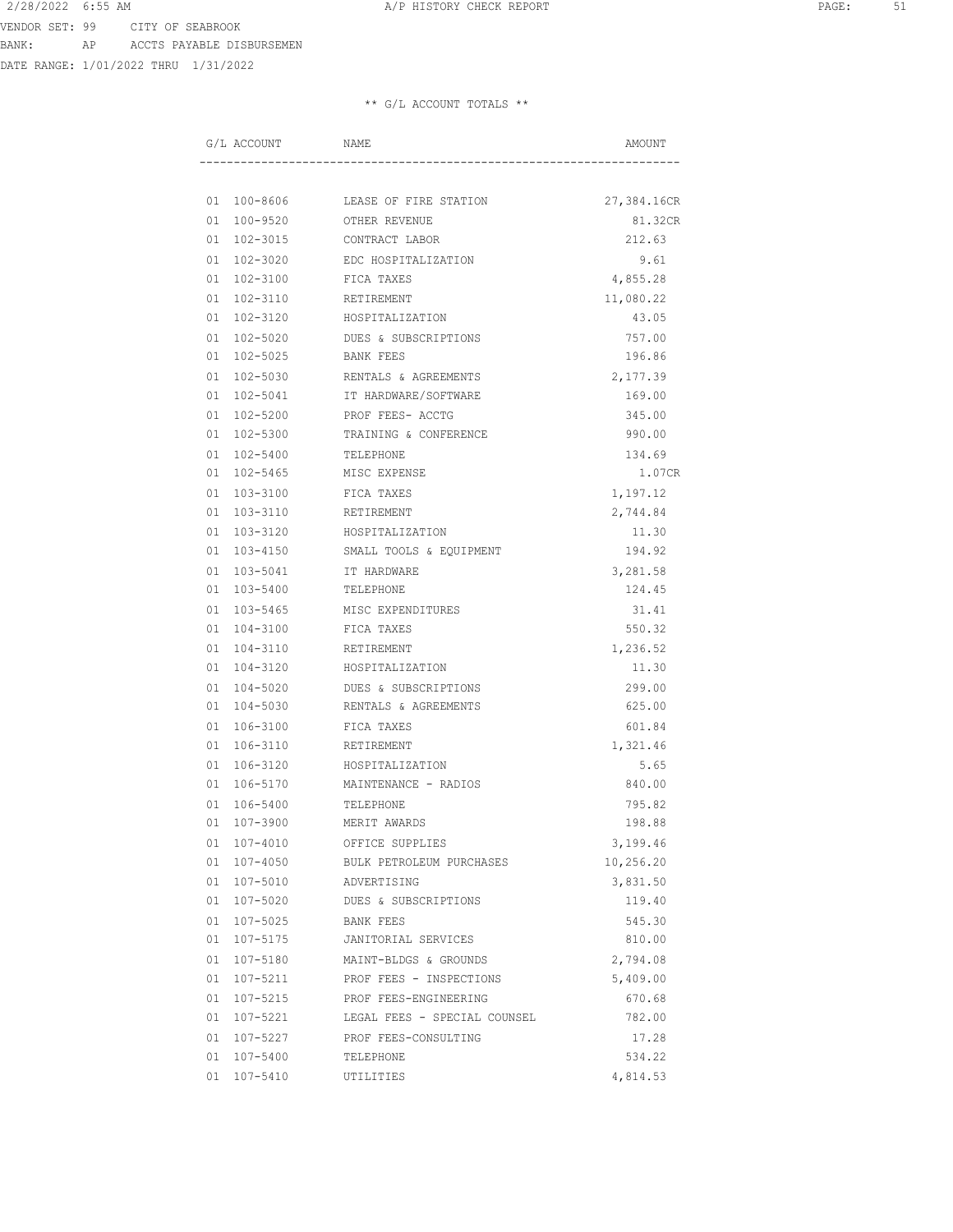DATE RANGE: 1/01/2022 THRU 1/31/2022

| G/L ACCOUNT | NAME                      | AMOUNT    |
|-------------|---------------------------|-----------|
|             |                           |           |
| 01 200-3100 | FICA TAXES                | 14,549.42 |
| 01 200-3110 | RETIREMENT                | 30,918.08 |
| 01 200-3120 | HOSPITALIZATION           | 175.21    |
| 01 200-3140 | PSYCHOLOGICAL SERVICES    | 925.00    |
| 01 200-4005 | SUPPLIES-POLICE OPERATION | 217.86    |
| 01 200-4010 | OFFICE SUPPLIES           | 265.26    |
| 01 200-4150 | SMALL TOOLS & EQUIP       | 600.28    |
| 01 200-5030 | RENTALS & SERVICE AGRMTS  | 586.37    |
| 01 200-5170 | MAINT-RADIO EQUIPMENT     | 2,184.00  |
| 01 200-5175 | JANITORIAL SERVICES       | 835.00    |
| 01 200-5180 | MAINT-BLDGS & GROUNDS     | 425.00    |
| 01 200-5300 | TRAINING & CONFERENCE     | 1,411.82  |
| 01 200-5400 | TELEPHONE                 | 1,885.44  |
| 01 200-5410 | UTILITIES                 | 72.63     |
| 01 200-5465 | MISC EXPENSE              | 587.00    |
| 01 210-3100 | PAYROLL TAX               | 485.37    |
| 01 210-3110 | RETIREMENT                | 1,316.86  |
| 01 210-3120 | HOSPITALIZATION           | 9.95      |
| 01 210-5170 | MAINT - RADIO EQUIP       | 117.00    |
| 01 210-5175 | JANITORIAL SERVICES       | 142.87    |
| 01 210-5180 | MAINT-BLDGS & GROUNDS     | 342.90    |
| 01 210-5400 | TELEPHONE                 | 26.92     |
| 01 210-5410 | UTILITIES                 | 826.66    |
| 01 210-5465 | MISC EXPENDITURES         | 20.00     |
| 01 220-3100 | FICA TAXES                | 1,370.76  |
| 01 220-3110 | RETIREMENT                | 3,044.29  |
| 01 220-3120 | HOSPITALIZATION           | 16.95     |
| 01 220-4005 | SUPPLIES-POLICE OPER      | 128.00    |
| 01 220-5110 | MAINT-AUTOS & EQUIP       | 2,320.47  |
| 01 230-3100 | FICA TAXES                | 601.80    |
| 01 230-3110 | RETIREMENT                | 1,321.42  |
| 01 230-3120 | HOSPITALIZATION           | 5.65      |
| 01 230-4040 | GAS & OIL/CITY SUPPLY     | 384.17CR  |
| 01 230-4150 | SMALL TOOLS & EQUIP       | 627.30    |
| 01 230-5030 | RENTALS & SERVICE AGRMTS  | 267.26    |
| 01 230-5175 | JANITORIAL SERVICE        | 405.00    |
| 01 230-5180 | MAINT BLDGS & GROUNDS     | 2,112.30  |
| 01 230-5235 | PROF FEES-SVFD CONTRACT   | 64,899.41 |
| 01 230-5400 | TELEPHONE                 | 112.44    |
| 01 230-5410 | UTILITIES                 | 1,576.74  |
| 01 230-5465 | MISC EXPENSE              | 61.64     |
| 01 240-3100 | FICA TAXES                | 3,673.20  |
| 01 240-3110 | RETIREMENT                | 6,745.70  |
| 01 240-3120 | HOSPITALIZATION           | 39.55     |
| 01 240-4150 | SMALL TOOLS & EQUIPMENT   | 1,045.00  |
| 01 240-4400 | SUPPLIES                  | 5,387.69  |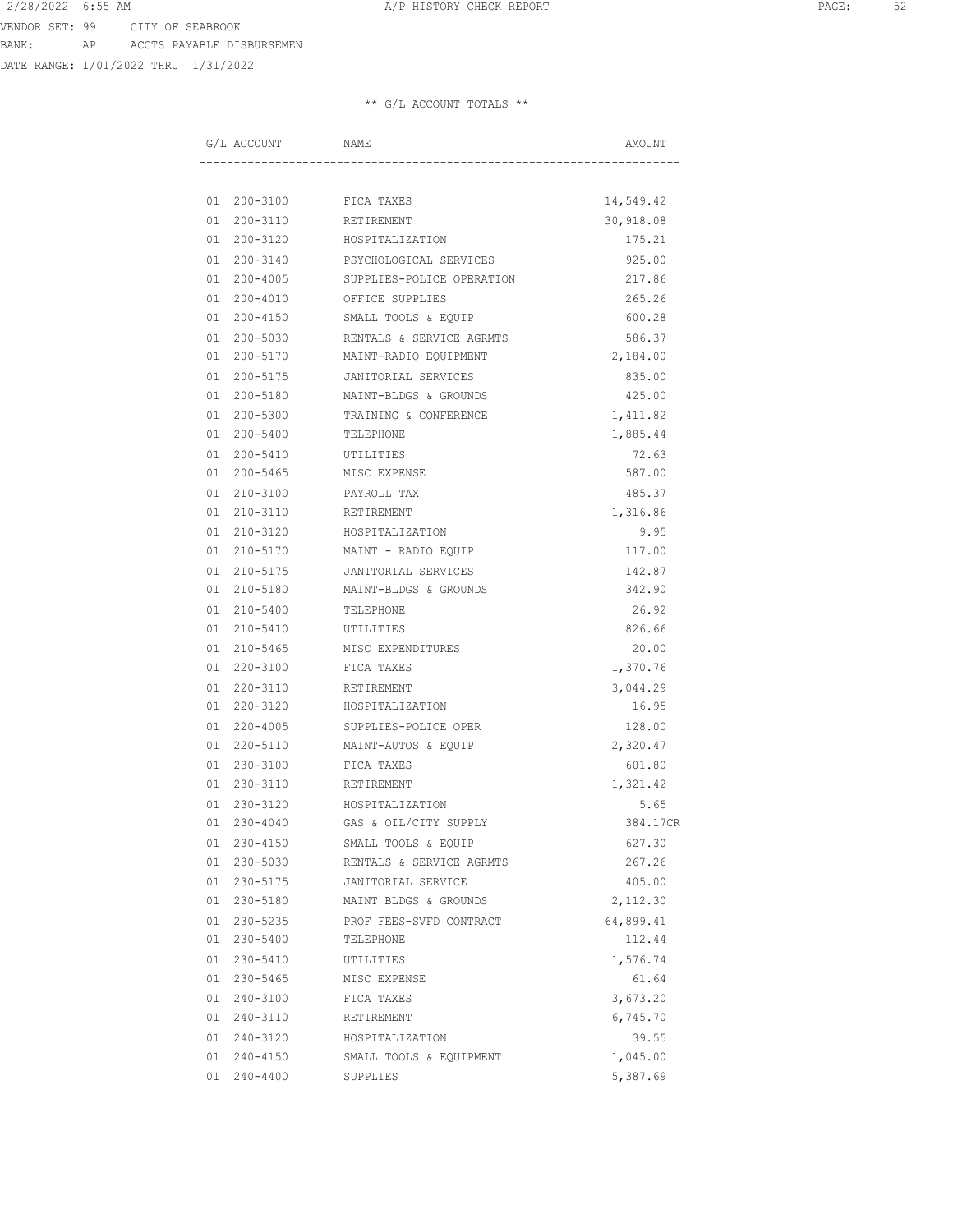DATE RANGE: 1/01/2022 THRU 1/31/2022

| G/L ACCOUNT    | NAME                             | AMOUNT    |
|----------------|----------------------------------|-----------|
|                |                                  |           |
|                | 01 240-5020 DUES & SUBSCRIPTIONS | 78.00     |
| 01 240-5030    | RENTALS & SERVICE AGRMTS         | 588.82    |
| 01 240-5110    | MAINT-AUTOS & EQUIPMENT          | 91.81     |
| 01 240-5170    | RADIO MAINT                      | 234.00    |
| 01 240-5180    | MAINT-BLDGS & GROUNDS            | 150.46    |
| 01 240-5300    | TRAINING & CONFERENCE            | 659.88    |
| 01 240-5400    | TELEPHONE                        | 182.46    |
| 01 400-3100    | FICA TAXES                       | 2,296.05  |
| 01 400-3110    | RETIREMENT                       | 4,960.78  |
| 01 400-3120    | HOSPITALIZATION                  | 53.73     |
| 01 400-4010    | OFFICE SUPPLIES                  | 139.42    |
| 01 400-4090    | POOL SUPPLIES                    | 935.70    |
| 01 400-4150    | SMALL EQUIPMENT OR TOOLS         | 199.72    |
| 01 400-4400    | SUPPLIES                         | 788.57    |
| 01 400-5030    | RENTALS & SERVICE AGRMTS         | 404.76    |
| 01 400-5110    | MAINT-AUTOS & EQUIPMENT          | 125.90    |
| 01 400-5160    | MAINT-POOL & GROUNDS             | 175.31    |
| 01 400-5165    | MAINT-RECREATION EQUIP           | 290.67    |
| 01 400-5175    | JANITORIAL SERVICES              | 225.00    |
| 01 400-5180    | MAINT-BLDGS & GROUNDS            | 1,075.04  |
| 01 400-5310    | UNIFORMS & LAUNDRY               | 333.86    |
| 01 400-5400    | TELEPHONE                        | 180.69    |
| 01 400-5410    | UTILITIES                        | 6,383.07  |
| 400-5464<br>01 | EVENTS                           | 376.00    |
| 01 400-5465    | MISC EXPENSE                     | 40.63     |
| 01 500-3100    | PAYROLL TAX                      | 2,720.83  |
| 01 500-3110    | RETIREMENT                       | 6, 215.59 |
| 01 500-3120    | HOSPITALIZATION                  | 47.62     |
| 01 500-4150    | SMALL TOOLS & EQUIP              | 95.94     |
| 500-4400<br>01 | SUPPLIES                         | 331.40    |
| 01 500-5030    | RENTALS & SERVICE AGRMTS         | 124.77    |
| 01 500-5110    | MAINT-AUTOS & EQUIP              | 2,077.26  |
| 01 500-5140    | MAINT STREETS                    | 1,007.86  |
| 01 500-5145    | MAINT-DRAINAGE                   | 184.80CR  |
| 01 500-5150    | MAINT-STREET SIGNS               | 230.41    |
| 01 500-5175    | JANITORIAL SERVICES              | 225.00    |
| 01 500-5180    | MAINT-BLDGS & GROUNDS            | 302.70    |
| 01 500-5246    | STORM WATER MANAGEMENT           | 300.00    |
| 01 500-5300    | TRAINING & CONFERENCE            | 351.06    |
| 01 500-5310    | UNIFORMS & LAUNDRY               | 333.86    |
| 01 500-5400    | TELEPHONE                        | 87.80     |
| 01 500-5410    | UTILITIES                        | 826.67    |
| 01 500-5411    | UTILITIES - STREET LIGHTS        | 12,745.32 |
| 01 500-5465    | MISC EXPENDITURES                | 73.22     |
| 01 600-3100    | PAYROLL TAX                      | 2,275.18  |
| 01 600-3110    | RETIREMENT                       | 5,195.03  |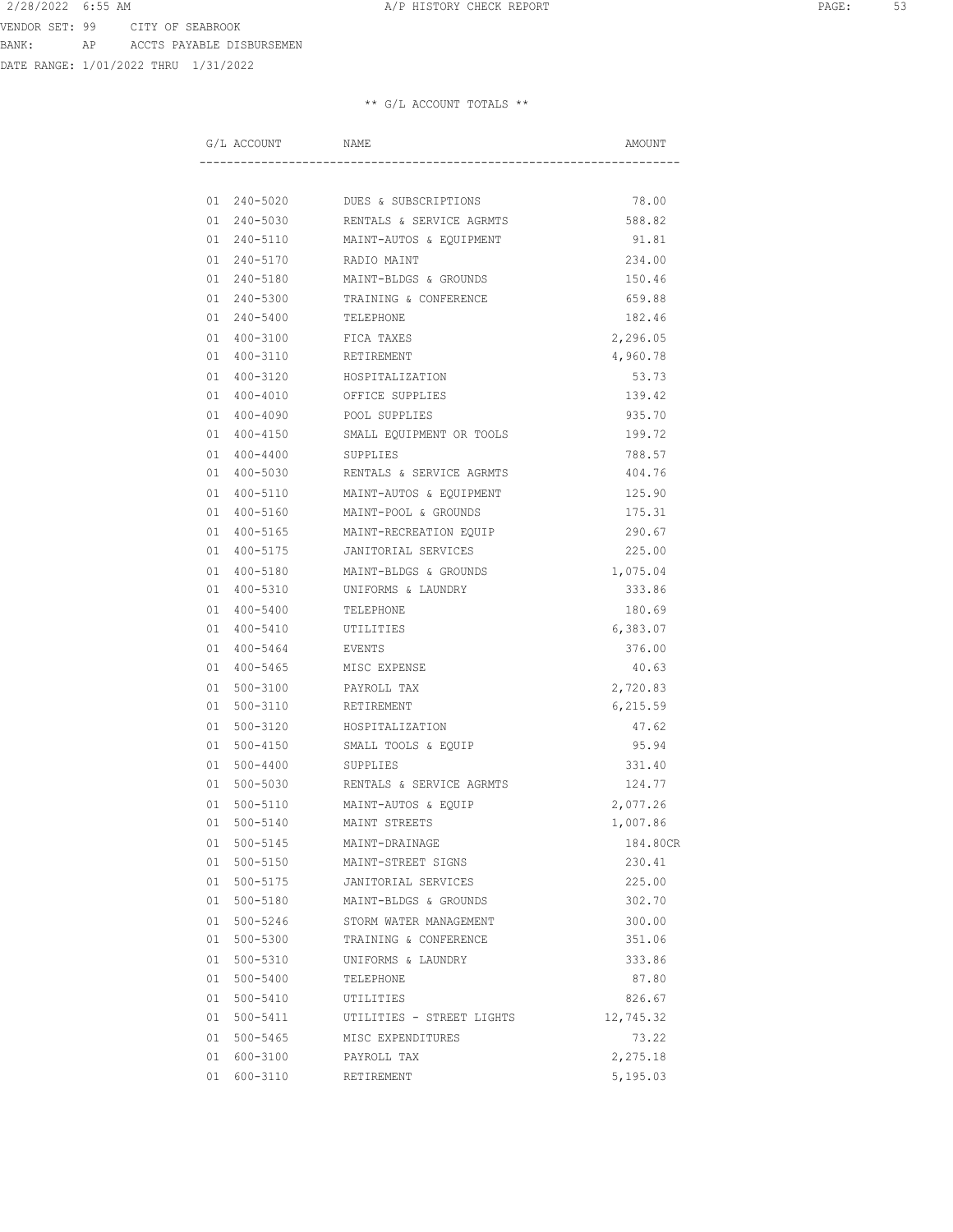DATE RANGE: 1/01/2022 THRU 1/31/2022

| G/L ACCOUNT    | NAME                      | AMOUNT     |
|----------------|---------------------------|------------|
|                |                           |            |
| 01 600-3120    | HOSPITALIZATION           | 29.94      |
| 01 600-5020    | DUES & SUBSCRIPTIONS      | 200.00     |
| 01 600-5025    | BANK FEES                 | 513.74     |
| 01 600-5030    | RENTALS & SERVICE AGRMTS  | 29.02      |
| 01 600-5042    | IT SOFTWARE               | 200.00     |
| 01 600-5220    | PROF FEES-LEGAL           | 4,005.00   |
| 01 600-5300    | TRAINING & CONFERENCE     | 75.00      |
| 01 600-5400    | TELEPHONE                 | 76.22      |
| 01 700-3100    | FICA TAXES                | 1,673.67   |
| 01 700-3110    | RETIREMENT                | 3,194.64   |
| 01 700-3120    | HOSPITALIZATION           | 27.57      |
| 01 700-5020    | DUES & SUBSCRIPTIONS      | 50.00      |
| 01 700-5025    | BANK FEES                 | 53.08      |
| 01 700-5400    | TELEPHONE                 | 194.77     |
| 01 700-5431    | WARRANT INFORMATION SERV  | 19.20      |
| 01 700-5465    | MISC EXPENSE              | 1.61CR     |
|                | *** FUND TOTAL ***        | 439,388.48 |
|                |                           |            |
| 15 015-0710    | PREPAID EXPENSE           | 659.40     |
| 15 150-3100    | FICA                      | 274.91     |
| 15 150-3110    | RETIREMENT                | 634.82     |
| 15 150-3120    | INSURANCE                 | 5.65       |
| 15 150-5010    | ADVERTISING               | 391.00     |
| 15 150-5400    | TELEPHONE                 | 121.38     |
| 15 150-5465    | MISCELLANEOUS             | 49.05      |
|                | *** FUND TOTAL ***        | 2,136.21   |
| 20 020-0075    | Debt Service Reserve      | 136,633.47 |
| 20 902-3100    | FICA TAXES                | 1,956.45   |
| 20 902-3110    | RETIREMENT                | 4,902.19   |
| 20 902-3120    | HOSPITALIZATION           | 42.55      |
| 902-4150<br>20 | SMALL EQUIPMENT OR TOOLS  | 87.16      |
| 20<br>902-4400 | SUPPLIES                  | 340.34     |
| 902-5030<br>20 | RENTALS & SERVICE AGRMTS  | 124.77     |
| 20 902-5110    | MAINT-AUTOS & EQUIPMENT   | 1,953.85   |
| 20 902-5130    | MAINT-WATER SYSTEM MINOR  | 3,905.33   |
| 20 902-5175    | JANITORIAL SERVICES       | 225.00     |
| 20<br>902-5180 | MAINT-BLDGS & GROUNDS     | 295.90     |
| 20<br>902-5216 | PROF FEES - METER READING | 76.50      |
| 20 902-5275    | ELECTRICAL SERVICES       | 11.99      |
| 20 902-5280    | CHEMICAL SUPPLIES         | 80.00      |
| 20 902-5285    | LABORATORY FEES           | 686.58     |
| 20 902-5300    | TRAINING & CONFERENCE     | 510.00     |
| 20<br>902-5310 | UNIFORMS & LAUNDRY        | 260.43     |
| 20<br>902-5400 | TELEPHONE                 | 564.39     |
| 20<br>902-5410 | UTILITIES                 | 3,029.44   |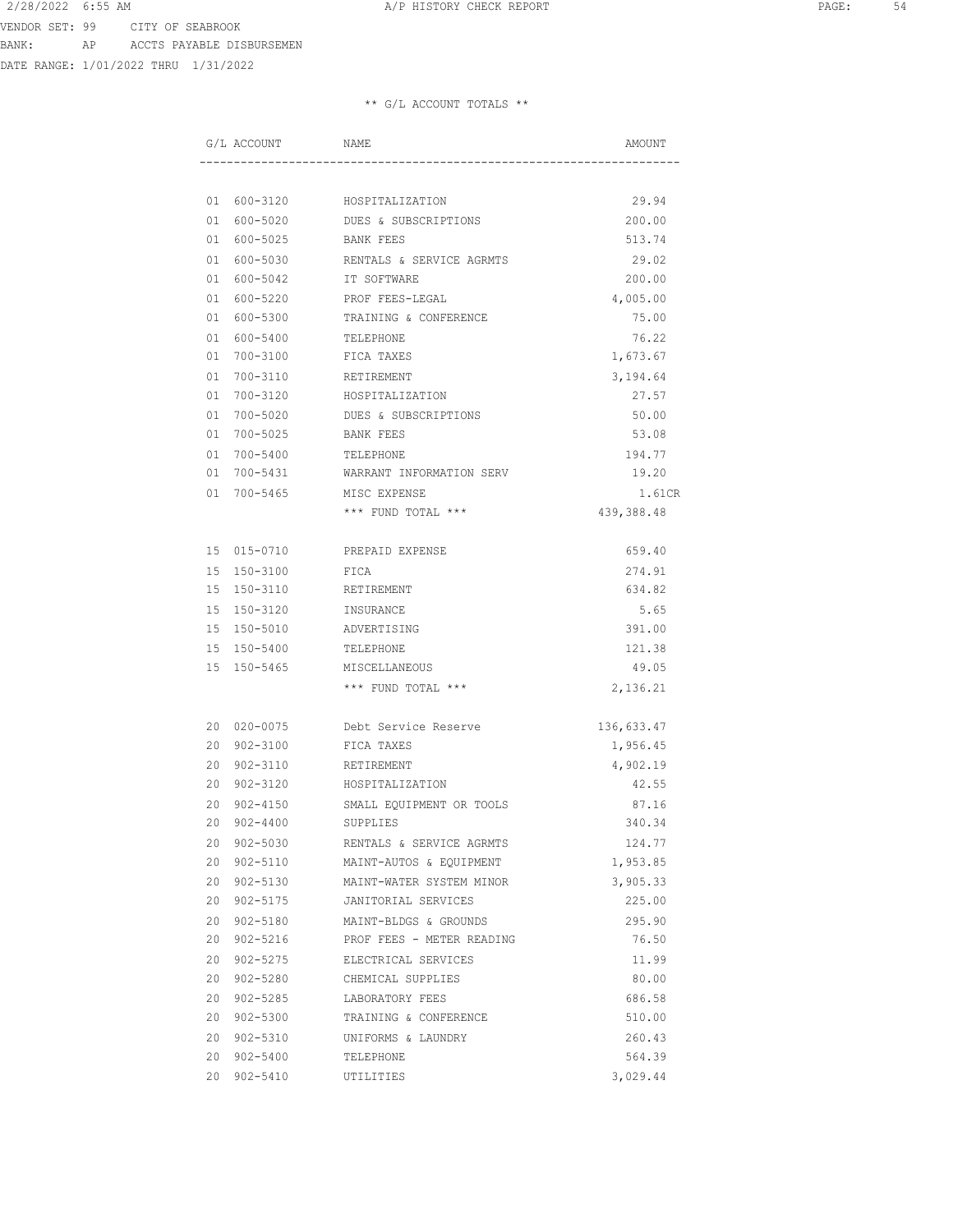DATE RANGE: 1/01/2022 THRU 1/31/2022

|  | G/L ACCOUNT | NAME                                         | AMOUNT      |
|--|-------------|----------------------------------------------|-------------|
|  |             |                                              |             |
|  |             | 20 902-5451 PASADENA WATER SUPPLY 137,684.10 |             |
|  | 20 902-6021 | METER REPLACEMENT PROGRAM                    | 5,478.86    |
|  |             | 20 902-6090 WATER SYSTEM/MAJOR               | 4,878.82    |
|  | 20 902-6103 | SH 146 UTILITY RELOCATION                    | 2,365.94    |
|  | 20 905-3100 | FICA TAXES                                   | 934.81      |
|  | 20 905-3110 | RETIREMENT                                   | 2,029.93    |
|  | 20 905-3120 | HOSPITALIZATION                              | 16.95       |
|  | 20 905-4010 | OFFICE SUPPLIES                              | 280.85      |
|  | 20 905-4011 | POSTAGE                                      | 1,450.00    |
|  | 20 905-5030 | RENTALS & SERVICE AGRMTS                     | 6,993.75    |
|  | 20 905-5400 | TELEPHONE                                    | 75.98       |
|  | 20 912-3100 | FICA TAXES                                   | 1,993.07    |
|  | 20 912-3110 | RETIREMENT                                   | 4,321.71    |
|  | 20 912-3120 | HOSPITALIZATION                              | 27.75       |
|  | 20 912-4150 | SMALL EQUIPMENT OR TOLLS                     | 36.99CR     |
|  | 20 912-4400 | SUPPLIES                                     | 346.46      |
|  | 20 912-5030 | RENTALS & SERVICE AGRMTS                     | 304.77      |
|  | 20 912-5110 | MAINT-AUTOS & EQUIPMENT                      | 63.17       |
|  | 20 912-5120 | MAINT-SEWER SYSTEM MINOR                     | 1,010.37    |
|  | 20 912-5175 | JANITORIAL SERVICES                          | 225.00      |
|  | 20 912-5180 | MAINT-BLDGS & GROUNDS                        | 295.90      |
|  | 20 912-5275 | ELECTRICAL SERVICES                          | 932.66      |
|  | 20 912-5280 | CHEMICAL SUPPLIES                            | 6,810.95    |
|  | 20 912-5285 | LABORATORY FEES                              | 2,540.81    |
|  | 20 912-5300 | TRAINING CONFERENCE                          | 850.00      |
|  | 20 912-5310 | UNIFORMS & LAUNDRY                           | 333.86      |
|  | 20 912-5330 | INSURANCE - MISC                             | 425.00      |
|  | 20 912-5400 | TELEPHONE                                    | 203.88      |
|  | 20 912-5410 | UTILITIES                                    | 20,811.55   |
|  | 20 912-5455 | SLUDGE DISPOSAL                              | 16,048.25   |
|  | 20 912-6103 | SH 146 UTILITY RELOCATION                    | 2,365.94    |
|  | 20 922-5469 | RESIDENTIAL SANIT SERVICE                    | 205,831.90  |
|  | 20 922-5479 | COMMERCIAL SANIT SERVICE                     | 194,239.39  |
|  | 20 922-7210 | FRANCHISE FEES                               | 60,010.70CR |
|  | 20 922-9535 | SANITATION BILLING FEES                      | 32,005.70CR |
|  |             | *** FUND TOTAL ***                           | 685,805.33  |
|  | 28 280-5227 | CONSULTING SERVICES                          | 2,400.00    |
|  |             | *** FUND TOTAL ***                           | 2,400.00    |
|  | 29 290-5200 | PROF FEES-ACCOUNTING                         | 2,070.00    |
|  | 29 290-5215 | PROF FEES-ENGINEERING                        | 61,584.30   |
|  |             | *** FUND TOTAL ***                           | 63,654.30   |
|  | 36 360-6051 | DRAINAGE PROJECTS                            | 3,059.37    |
|  |             | *** FUND TOTAL ***                           | 3,059.37    |
|  |             |                                              |             |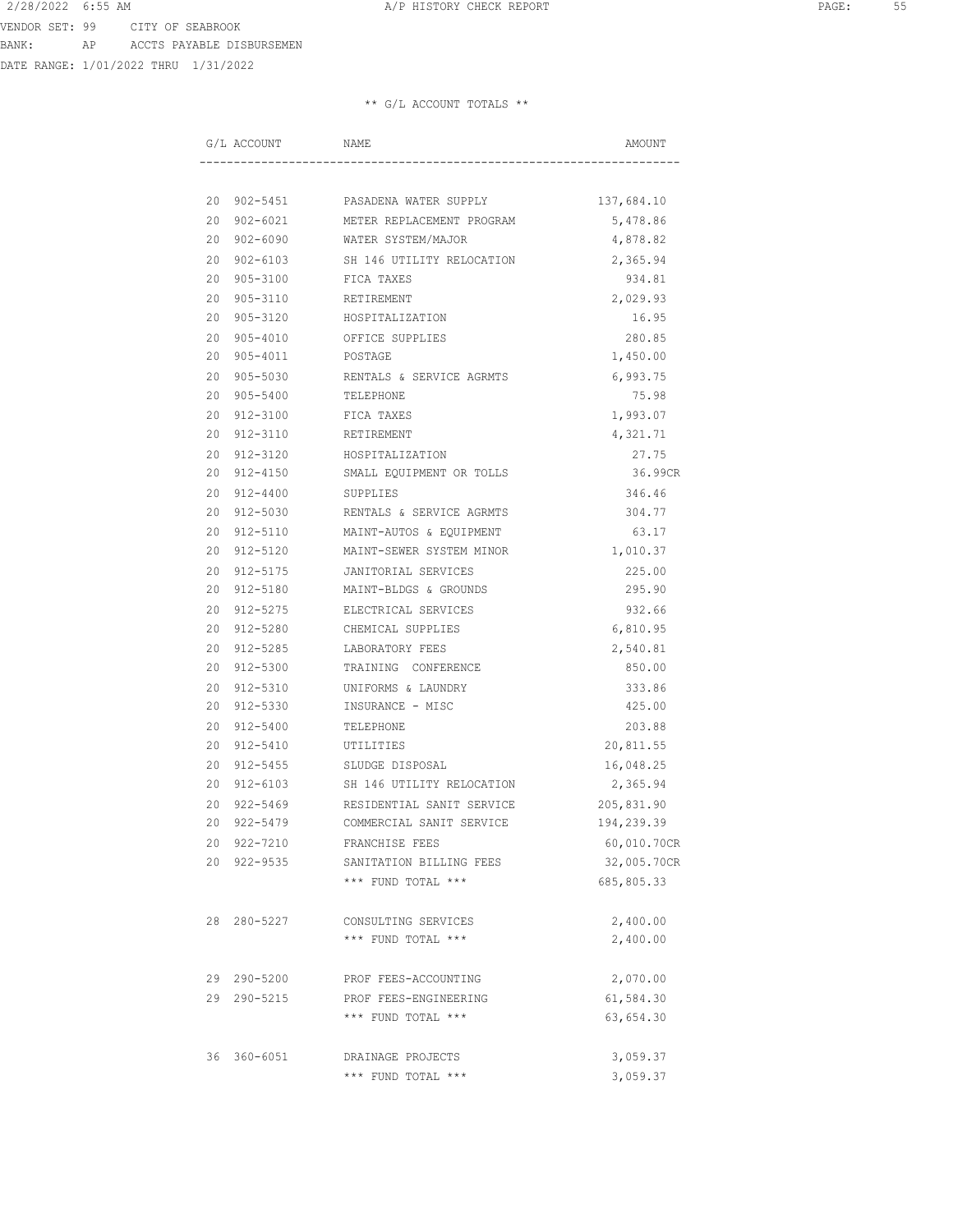DATE RANGE: 1/01/2022 THRU 1/31/2022

|                                 | G/L ACCOUNT |     | NAME                                     | AMOUNT                           |        |                        |
|---------------------------------|-------------|-----|------------------------------------------|----------------------------------|--------|------------------------|
|                                 |             |     |                                          |                                  |        |                        |
|                                 |             |     | 41 410-5030 RENTALS & SERVICE AGREEMENTS | 85.60                            |        |                        |
|                                 |             |     | 41 410-5180 MAINT-BLDG AND GROUNDS       | 168.00                           |        |                        |
|                                 | 41 410-5410 |     | UTILITIES                                | 187.34                           |        |                        |
|                                 | 41 410-6050 |     | FACILITIES                               | 1,203.29                         |        |                        |
|                                 |             |     | *** FUND TOTAL ***                       | 1,644.23                         |        |                        |
|                                 |             |     | 50 501-3100 FICA TAXES                   |                                  |        |                        |
|                                 |             |     |                                          | 2,392.67                         |        |                        |
|                                 | 50 501-3110 |     | RETIREMENT                               | 4,621.34                         |        |                        |
|                                 | 50 501-3120 |     | HOSPITALIZATION                          | 29.67                            |        |                        |
|                                 | 50 501-5110 |     | MAINT - VEHICLES                         | 1,744.18                         |        |                        |
|                                 | 50 501-5310 |     | UNIFORMS & LAUNDRY                       | 156.00                           |        |                        |
|                                 | 50 501-5340 |     | DETENTION SUPPLIES                       | 316.00                           |        |                        |
|                                 | 50 501-5490 |     | CRIME PREVENTION DIV EXP                 | 693.04                           |        |                        |
|                                 | 50 501-5497 |     | C.I.D.                                   | 658.00                           |        |                        |
|                                 |             |     | *** FUND TOTAL ***                       | 10,610.90                        |        |                        |
|                                 | 83 830-6020 |     | EOUIPMENT                                | 199.99                           |        |                        |
|                                 |             |     | *** FUND TOTAL ***                       | 199.99                           |        |                        |
|                                 |             |     |                                          |                                  |        |                        |
|                                 |             | NO  |                                          | INVOICE AMOUNT                   |        | DISCOUNTS CHECK AMOUNT |
| VENDOR SET: 99 BANK: AP TOTALS: |             | 232 |                                          | 1,206,904.92                     | 3.69CR | 1,208,898.81           |
| BANK: AP TOTALS:                |             | 232 |                                          | 1,206,904.92 3.69CR 1,208,898.81 |        |                        |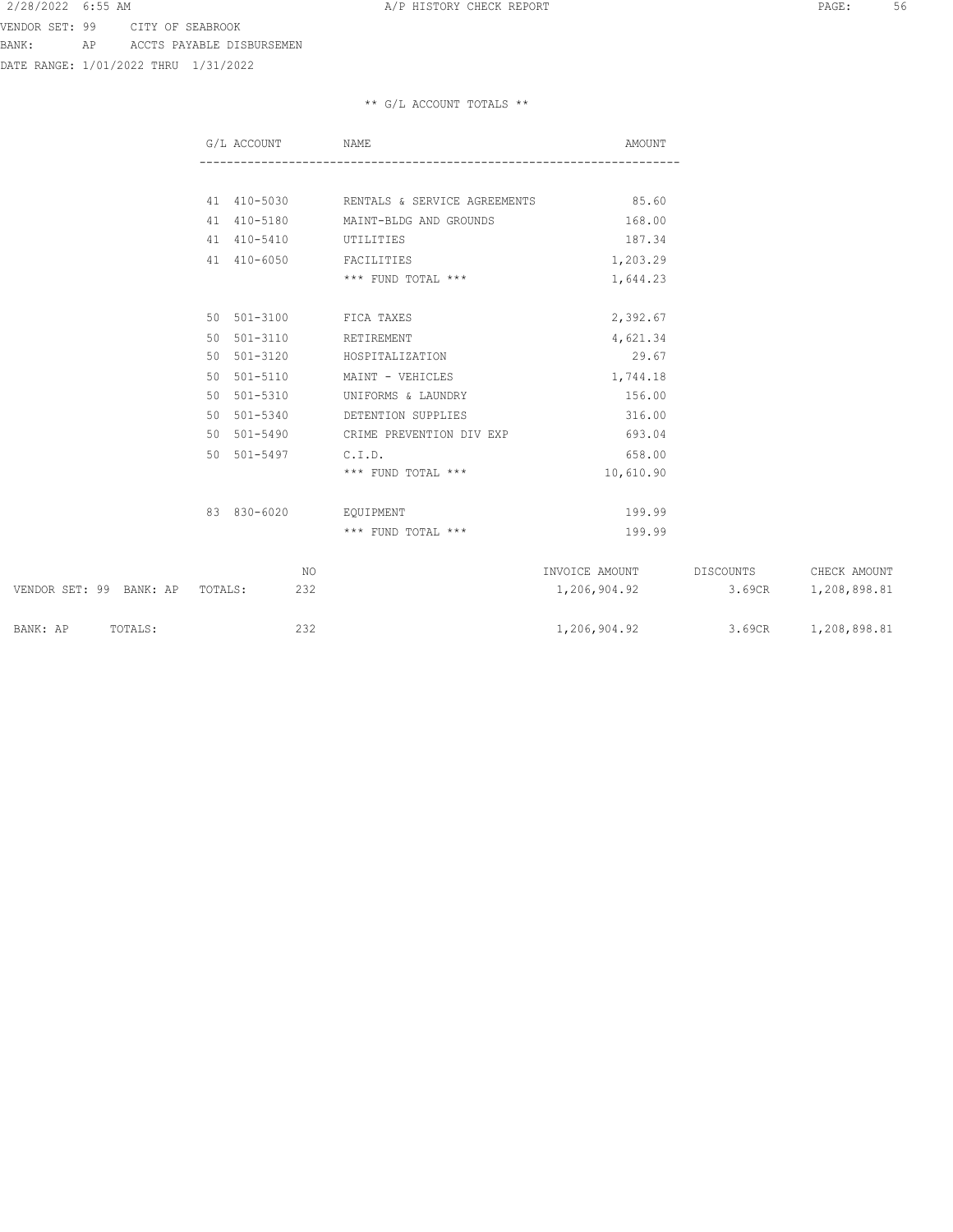2/28/2022 6:55 AM **A/P HISTORY CHECK REPORT PAGE:** 57 VENDOR SET: 99 CITY OF SEABROOK BANK: BB2 BAILBOND REFUNDS DATE RANGE: 1/01/2022 THRU 1/31/2022

|             |                             |                      | CHECK               |        |          | CHECK    | CHECK  | CHECK    |
|-------------|-----------------------------|----------------------|---------------------|--------|----------|----------|--------|----------|
| VENDOR I.D. |                             | NAME                 | STATUS<br>DATE      | AMOUNT | DISCOUNT | NO       | STATUS | AMOUNT   |
|             |                             | DOVELL, MARK ANTHONY |                     |        |          |          |        |          |
|             | I-000202112152975           | CT REFUND            | R 1/03/2022         |        |          | 142257 P |        |          |
|             | 01 001-1011                 | BAIL BONDS PAYABLE   | Bond Refund:E043770 | 51.00  |          |          |        | 51.00    |
|             |                             | KEITH, TIVET THOMAS  |                     |        |          |          |        |          |
|             | I-000202112152973           | CT REFUND            | 1/03/2022<br>R      |        |          | 142258 0 |        |          |
|             | 01 001-1011                 | BAIL BONDS PAYABLE   | Bond Refund:E039611 | 581.00 |          |          |        | 581.00   |
|             |                             | SORTO, JUAN          |                     |        |          |          |        |          |
|             | I-000202112152974           | CT REFUND            | R 1/03/2022         |        |          | 142259 P |        |          |
|             | 01 001-1011                 | BAIL BONDS PAYABLE   | Bond Refund:E046357 | 481.00 |          |          |        |          |
|             | 01 001-1011                 | BAIL BONDS PAYABLE   | Bond Refund:E046357 | 833.30 |          |          |        | 1,314.30 |
|             |                             | JASSO, SANDRA        |                     |        |          |          |        |          |
|             | I-000202112172977           | CT REFUND            | R 1/03/2022         |        |          | 142260 P |        |          |
|             | 01 001-1011                 | BAIL BONDS PAYABLE   | Bond Refund:E039704 | 581.00 |          |          |        | 581.00   |
|             |                             | TERRO, GREGORY JAMES |                     |        |          |          |        |          |
|             | I-000202112172976           | CT REFUND            | R 1/03/2022         |        |          | 142261 P |        |          |
|             | 01 001-1011                 | BAIL BONDS PAYABLE   | Bond Refund:E039194 | 581.00 |          |          |        | 581.00   |
|             |                             | HULL, JUSTIN TANNER  |                     |        |          |          |        |          |
|             | I-000202112272979           | CT REFUND            | R 1/03/2022         |        |          | 142262 P |        |          |
|             | 01 001-1014                 | FINE REFUNDS PAYABLE | Cash Refund:E044332 | 144.00 |          |          |        | 144.00   |
|             |                             | CROOK, SEAN          |                     |        |          |          |        |          |
|             | I-000202201122984 CT REFUND |                      | R 1/21/2022         |        |          | 142432 0 |        |          |
|             | 01 001-1011                 | BAIL BONDS PAYABLE   | Bond Refund:E049013 | 581.00 |          |          |        | 581.00   |
|             |                             | MUNAWAR, SYEDA SARAH |                     |        |          |          |        |          |
|             | I-000202201122983           | CT REFUND            | 1/21/2022<br>R      |        |          | 142433 0 |        |          |
|             | $01 001 - 1011$             | BAIL BONDS PAYABLE   | Bond Refund:E039351 | 10.00  |          |          |        | 10.00    |
|             |                             | STOUT, AUSTIN MICHAE |                     |        |          |          |        |          |
|             | I-000202201122985           | CT REFUND            | 1/21/2022<br>R      |        |          | 142434 P |        |          |
|             | 01 001-1011                 | BAIL BONDS PAYABLE   | Bond Refund:E048770 | 240.00 |          |          |        |          |
|             | 01 001-1011                 | BAIL BONDS PAYABLE   | Bond Refund:E048770 | 240.00 |          |          |        | 480.00   |
|             |                             | SARDINA, EDGAR       |                     |        |          |          |        |          |
|             | I-000202201202987           | CT REFUND            | 1/21/2022<br>R      |        |          | 142435 0 |        |          |
|             | 01 001-1011                 | BAIL BONDS PAYABLE   | Bond Refund:E039456 | 581.00 |          |          |        | 581.00   |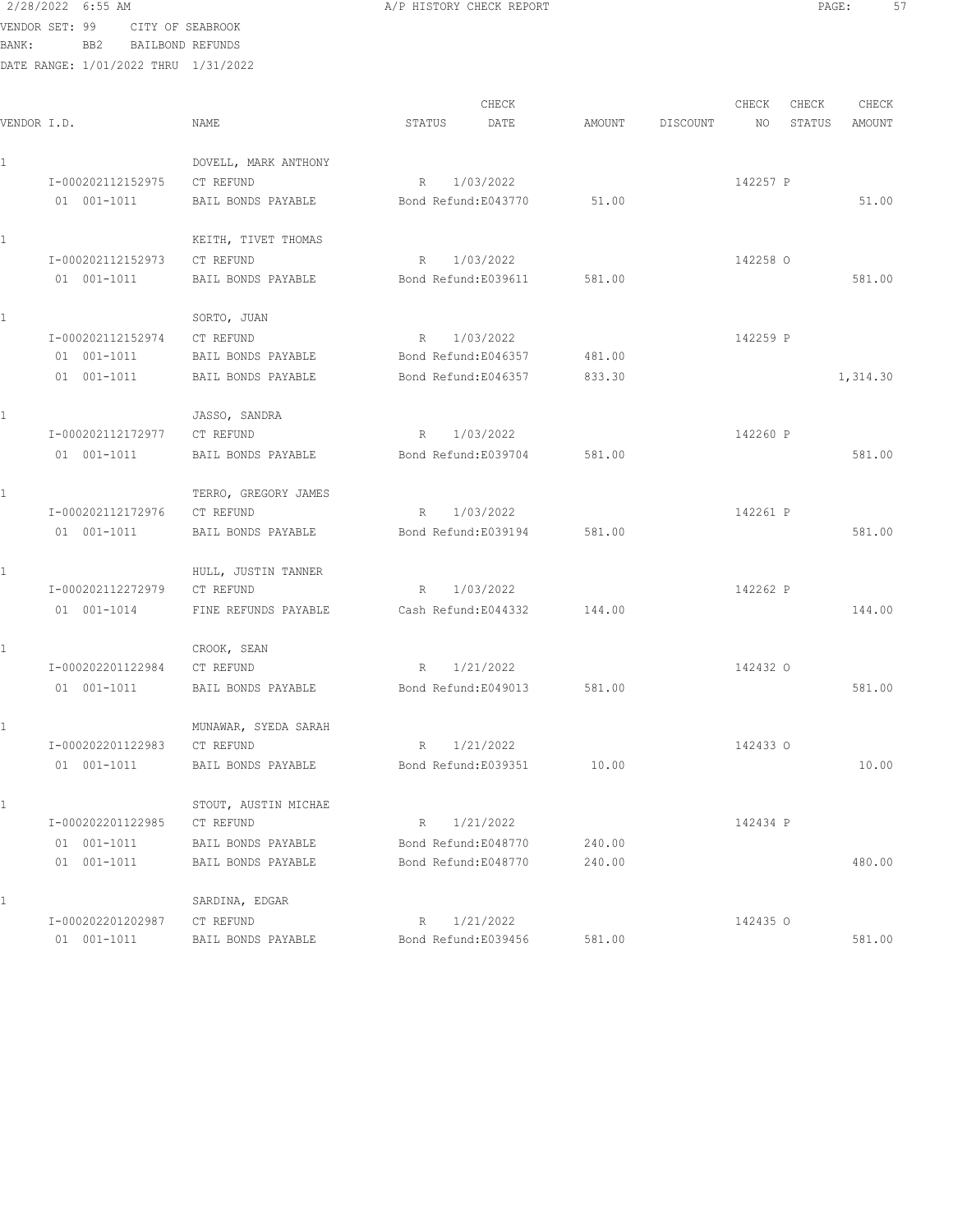2/28/2022 6:55 AM **A/P HISTORY CHECK REPORT PAGE:** 58 VENDOR SET: 99 CITY OF SEABROOK

BANK: BB2 BAILBOND REFUNDS

DATE RANGE: 1/01/2022 THRU 1/31/2022

|                  |      |               |        | CHECK |                | CHECK     | CHECK<br>CHECK         |
|------------------|------|---------------|--------|-------|----------------|-----------|------------------------|
| VENDOR I.D.      | NAME |               | STATUS | DATE  | AMOUNT         | DISCOUNT  | STATUS<br>AMOUNT<br>NO |
|                  |      |               |        |       |                |           |                        |
|                  |      |               |        |       |                |           |                        |
|                  |      |               |        |       |                |           |                        |
| $*$ * TOTALS * * |      | NO            |        |       | INVOICE AMOUNT | DISCOUNTS | CHECK AMOUNT           |
| REGULAR CHECKS:  |      | 10            |        |       | 4,904.30       | 0.00      | 4,904.30               |
| HAND CHECKS:     |      | $\mathbf 0$   |        |       | 0.00           | 0.00      | 0.00                   |
| DRAFTS:          |      | $\mathbb O$   |        |       | 0.00           | 0.00      | 0.00                   |
| EFT:             |      | $\mathbb O$   |        |       | 0.00           | 0.00      | 0.00                   |
| NON CHECKS:      |      | $\mathbb O$   |        |       | 0.00           | 0.00      | 0.00                   |
|                  |      |               |        |       |                |           |                        |
| VOID CHECKS:     |      | 0 VOID DEBITS |        | 0.00  |                |           |                        |
|                  |      | VOID CREDITS  |        | 0.00  | 0.00           | 0.00      |                        |
|                  |      |               |        |       |                |           |                        |

TOTAL ERRORS: 0

|                                     | G/L ACCOUNT        | <b>NAME</b>          | AMOUNT         |           |              |
|-------------------------------------|--------------------|----------------------|----------------|-----------|--------------|
|                                     |                    |                      |                |           |              |
|                                     | $001 - 1011$<br>01 | BAIL BONDS PAYABLE   | 4,760.30       |           |              |
|                                     | $001 - 1014$<br>01 | FINE REFUNDS PAYABLE | 144.00         |           |              |
|                                     |                    | *** FUND TOTAL ***   | 4,904.30       |           |              |
|                                     | NO.                |                      | INVOICE AMOUNT | DISCOUNTS | CHECK AMOUNT |
| VENDOR SET: 99<br>BANK: BB2 TOTALS: | 10                 |                      | 4,904.30       | 0.00      | 4,904.30     |
| BANK: BB2<br>TOTALS:                | 10                 |                      | 4,904.30       | 0.00      | 4,904.30     |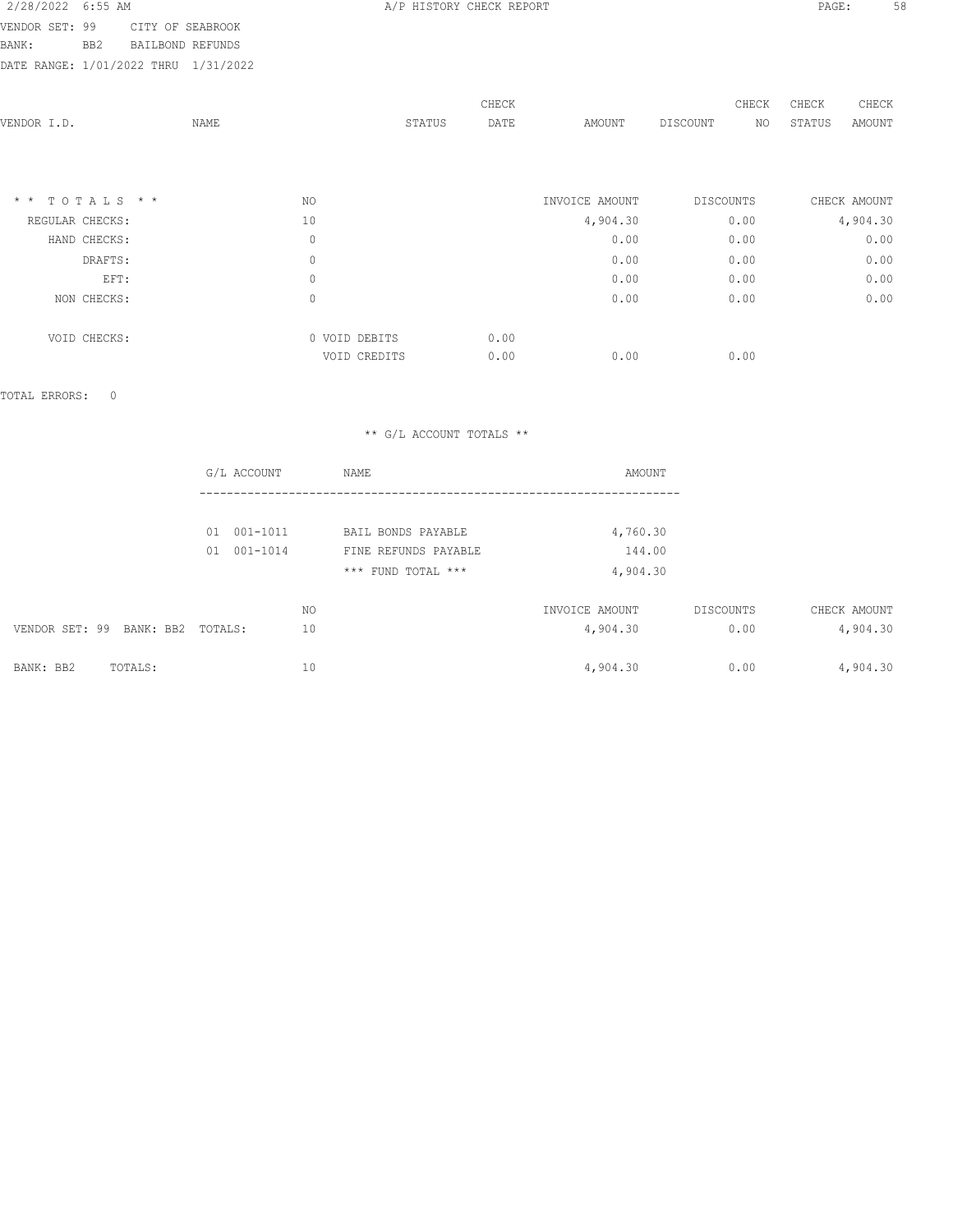VENDOR SET: 01 CITY OF SEABROOK BANK: IP INSURANCE-EMPLOYEE TRUST

|             |                   |                            |                  |           | CHECK                |         |                 | CHECK    | CHECK  | CHECK  |
|-------------|-------------------|----------------------------|------------------|-----------|----------------------|---------|-----------------|----------|--------|--------|
| VENDOR I.D. |                   | NAME                       | STATUS           |           | DATE                 |         | AMOUNT DISCOUNT | NO       | STATUS | AMOUNT |
| 0001        |                   | SUPERIOR VISION OF TEXAS   |                  |           |                      |         |                 |          |        |        |
|             | C-0000584013      | VISION INS PREMS JAN22 ADJ | $\mathbf{E}$     | 1/20/2022 |                      |         |                 | 002961 P |        |        |
|             | 01 001-1037       | VISION INSURANCE PAYABLE   |                  |           | VISION PREMS JAN22 G | 4.75CR  |                 |          |        |        |
|             | 01 102-3020       | EDC HOSPITALIZATION        |                  |           | VISION PREMS JAN22 L | 5.25CR  |                 |          |        |        |
|             | 01 001-1037       | VISION INSURANCE PAYABLE   |                  |           | VISION PREMS JAN22 T | 9.50CR  |                 |          |        |        |
|             | 01 100-3120       | HOSPITALIZATION            |                  |           | VISION INS PREMS JAN | 0.02CR  |                 |          |        |        |
|             | 01 102-3020       | EDC HOSPITALIZATION        |                  |           | VISION INS PREMS JAN | 8.91    |                 |          |        |        |
|             | 01 102-3120       | HOSPITALIZATION            |                  |           | VISION INS PREMS JAN | 16.95CR |                 |          |        |        |
|             | 01 103-3120       | HOSPITALIZATION            |                  |           | VISION INS PREMS JAN | 0.02CR  |                 |          |        |        |
|             | 01 104-3120       | HOSPITALIZATION            |                  |           | VISION INS PREMS JAN | 0.01CR  |                 |          |        |        |
|             | 01 106-3120       | HOSPITALIZATION            |                  |           | VISION INS PREMS JAN | 0.04CR  |                 |          |        |        |
|             | 01 200-3120       | HOSPITALIZATION            |                  |           | VISION INS PREMS JAN | 6.39CR  |                 |          |        |        |
|             | 01 210-3120       | HOSPITALIZATION            |                  |           | VISION INS PREMS JAN | 0.01CR  |                 |          |        |        |
|             | 01 220-3120       | HOSPITALIZATION            |                  |           | VISION INS PREMS JAN | 0.03CR  |                 |          |        |        |
|             | 01 230-3120       | HOSPITALIZATION            |                  |           | VISION INS PREMS JAN | 0.01    |                 |          |        |        |
|             | 01 240-3120       | HOSPITALIZATION            |                  |           | VISION INS PREMS JAN | 4.63    |                 |          |        |        |
|             | 01 400-3120       | HOSPITALIZATION            |                  |           | VISION INS PREMS JAN | 0.11CR  |                 |          |        |        |
|             | 01 500-3120       | HOSPITALIZATION            |                  |           | VISION INS PREMS JAN | 5.40CR  |                 |          |        |        |
|             | 01 600-3120       | HOSPITALIZATION            |                  |           | VISION INS PREMS JAN | 0.05CR  |                 |          |        |        |
|             | 01 700-3120       | HOSPITALIZATION            |                  |           | VISION INS PREMS JAN | 0.04CR  |                 |          |        |        |
|             | 15 150-3120       | INSURANCE                  |                  |           | VISION INS PREMS JAN | 2.63    |                 |          |        |        |
|             | 20 902-3120       | HOSPITALIZATION            |                  |           | VISION INS PREMS JAN | 5.12    |                 |          |        |        |
|             | 20 905-3120       | HOSPITALIZATION            |                  |           | VISION INS PREMS JAN | 0.04CR  |                 |          |        |        |
|             | 50 501-3120       | HOSPITALIZATION            |                  |           | VISION INS PREMS JAN | 5.91    |                 |          |        |        |
|             | I-VC 202112062971 | VISION INSURANCE           | E                | 1/20/2022 |                      |         |                 | 002961 P |        |        |
|             | 01 001-1037       | VISION INSURANCE PAYABLE   | VISION INSURANCE |           |                      | 42.40   |                 |          |        |        |
|             | 01 102-3120       | HOSPITALIZATION            | VISION INSURANCE |           |                      | 5.26    |                 |          |        |        |
|             | 01 200-3120       | HOSPITALIZATION            | VISION INSURANCE |           |                      | 5.27    |                 |          |        |        |
|             | 01 240-3120       | HOSPITALIZATION            | VISION INSURANCE |           |                      | 15.78   |                 |          |        |        |
|             | 01 400-3120       | HOSPITALIZATION            | VISION INSURANCE |           |                      | 1.32    |                 |          |        |        |
|             | 01 500-3120       | HOSPITALIZATION            | VISION INSURANCE |           |                      | 11.83   |                 |          |        |        |
|             | 01 700-3120       | HOSPITALIZATION            | VISION INSURANCE |           |                      | 1.31    |                 |          |        |        |
|             | 20 902-3120       | HOSPITALIZATION            | VISION INSURANCE |           |                      | 5.26    |                 |          |        |        |
|             | 20 905-3120       | HOSPITALIZATION            | VISION INSURANCE |           |                      | 5.26    |                 |          |        |        |
|             | 50 501-3120       | HOSPITALIZATION            | VISION INSURANCE |           |                      | 1.31    |                 |          |        |        |
|             | I-VC 202112202978 | VISION INSURANCE           |                  |           | E 1/20/2022          |         |                 | 002961 P |        |        |
|             | 01 001-1037       | VISION INSURANCE PAYABLE   | VISION INSURANCE |           |                      | 38.16   |                 |          |        |        |
|             | 01 102-3120       | HOSPITALIZATION            | VISION INSURANCE |           |                      | 5.26    |                 |          |        |        |
|             | 01 200-3120       | HOSPITALIZATION            | VISION INSURANCE |           |                      | 5.41    |                 |          |        |        |
|             | 01 240-3120       | HOSPITALIZATION            | VISION INSURANCE |           |                      | 10.52   |                 |          |        |        |
|             | 01 400-3120       | HOSPITALIZATION            | VISION INSURANCE |           |                      | 1.32    |                 |          |        |        |
|             | 01 500-3120       | HOSPITALIZATION            | VISION INSURANCE |           |                      | 11.83   |                 |          |        |        |
|             | 01 700-3120       | HOSPITALIZATION            | VISION INSURANCE |           |                      | 1.31    |                 |          |        |        |
|             | 20 902-3120       | HOSPITALIZATION            | VISION INSURANCE |           |                      | 5.26    |                 |          |        |        |
|             | 20 905-3120       | HOSPITALIZATION            | VISION INSURANCE |           |                      | 5.26    |                 |          |        |        |
|             | 50 501-3120       | HOSPITALIZATION            | VISION INSURANCE |           |                      | 1.17    |                 |          |        |        |
|             | I-VE 202112062971 | VISION INSURANCE           | E                |           | 1/20/2022            |         |                 | 002961 P |        |        |
|             | 01 100-3120       | HOSPITALIZATION            | VISION INSURANCE |           |                      | 2.63    |                 |          |        |        |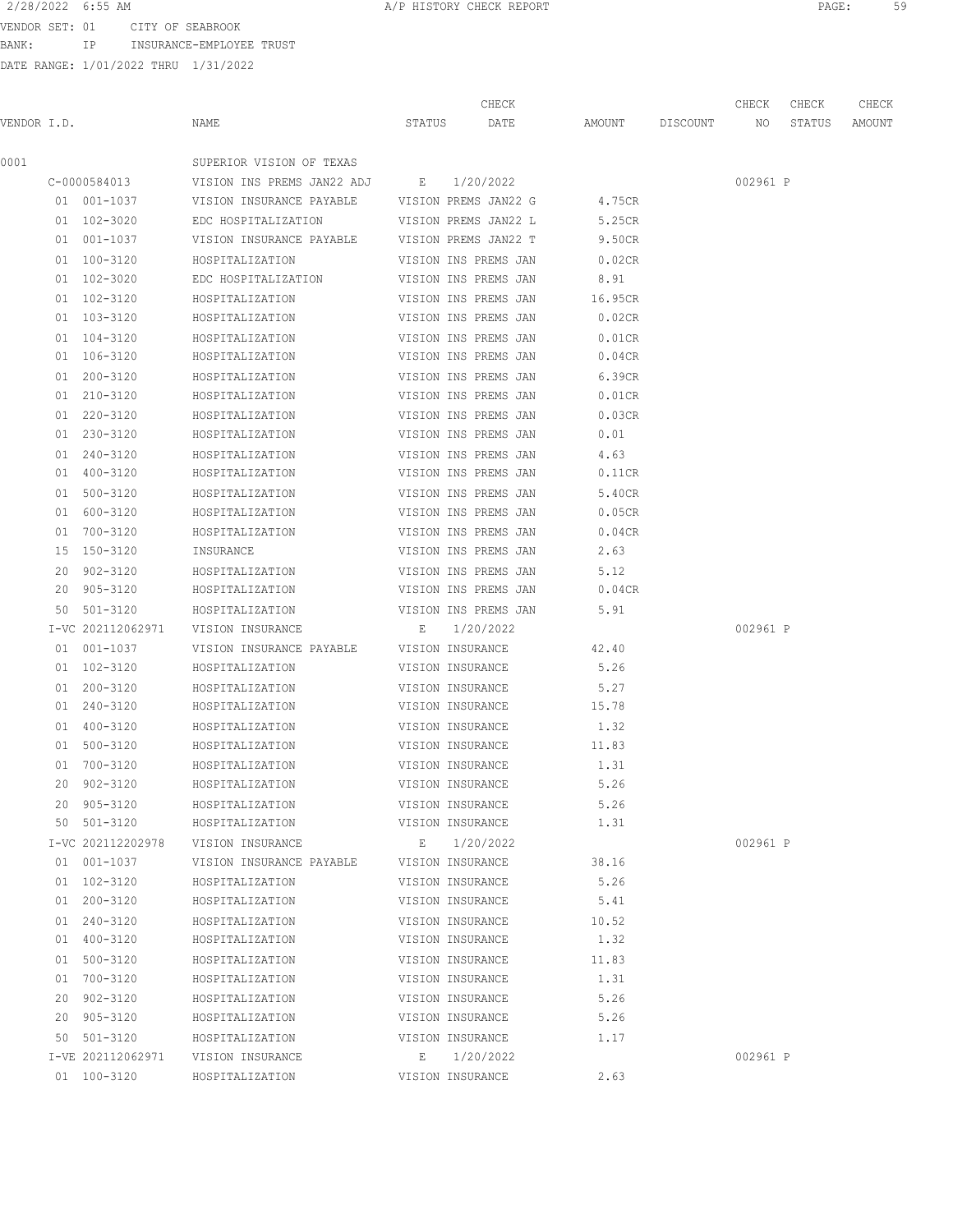BANK: IP INSURANCE-EMPLOYEE TRUST

| 2/28/2022 6:55 AM |    |                                 | A/P HISTORY CHECK REPORT |  | PAGE: |  |
|-------------------|----|---------------------------------|--------------------------|--|-------|--|
|                   |    | VENDOR SET: 01 CITY OF SEABROOK |                          |  |       |  |
| BANK:             | TD | INSURANCE-EMPLOYEE TRUST        |                          |  |       |  |

|             |                   |                            |                  | CHECK       |        |          | CHECK    | CHECK  | CHECK  |
|-------------|-------------------|----------------------------|------------------|-------------|--------|----------|----------|--------|--------|
| VENDOR I.D. |                   | NAME                       | STATUS           | DATE        | AMOUNT | DISCOUNT | NO       | STATUS | AMOUNT |
| 0001        |                   | SUPERIOR VISION OF TEXCONT |                  |             |        |          |          |        |        |
|             | I-VE 202112062971 | VISION INSURANCE           | E 1/20/2022      |             |        |          | 002961 P |        |        |
|             | 01 102-3120       | HOSPITALIZATION            | VISION INSURANCE |             | 9.74   |          |          |        |        |
|             | 01 104-3120       | HOSPITALIZATION            | VISION INSURANCE |             | 2.63   |          |          |        |        |
|             | 01 106-3120       | HOSPITALIZATION            | VISION INSURANCE |             | 1.32   |          |          |        |        |
|             | 01 200-3120       | HOSPITALIZATION            | VISION INSURANCE |             | 53.11  |          |          |        |        |
|             | 01 210-3120       | HOSPITALIZATION            | VISION INSURANCE |             | 2.63   |          |          |        |        |
|             | 01 220-3120       | HOSPITALIZATION            | VISION INSURANCE |             | 5.26   |          |          |        |        |
|             | 01 230-3120       | HOSPITALIZATION            | VISION INSURANCE |             | 1.31   |          |          |        |        |
|             | 01 240-3120       | HOSPITALIZATION            | VISION INSURANCE |             | 5.26   |          |          |        |        |
|             | 01 400-3120       | HOSPITALIZATION            | VISION INSURANCE |             | 13.15  |          |          |        |        |
|             | 01 500-3120       | HOSPITALIZATION            | VISION INSURANCE |             | 6.14   |          |          |        |        |
|             | 01 600-3120       | HOSPITALIZATION            | VISION INSURANCE |             | 11.30  |          |          |        |        |
|             | 01 700-3120       | HOSPITALIZATION            | VISION INSURANCE |             | 7.89   |          |          |        |        |
|             | 20 902-3120       | HOSPITALIZATION            | VISION INSURANCE |             | 6.14   |          |          |        |        |
|             | 20 912-3120       | HOSPITALIZATION            | VISION INSURANCE |             | 8.76   |          |          |        |        |
|             | 50 501-3120       | HOSPITALIZATION            | VISION INSURANCE |             | 4.75   |          |          |        |        |
|             | I-VE 202112202978 | VISION INSURANCE           | Е                | 1/20/2022   |        |          | 002961 P |        |        |
|             | 01 100-3120       | HOSPITALIZATION            | VISION INSURANCE |             | 2.63   |          |          |        |        |
|             | 01 102-3120       | HOSPITALIZATION            | VISION INSURANCE |             | 9.73   |          |          |        |        |
|             | 01 104-3120       | HOSPITALIZATION            | VISION INSURANCE |             | 2.63   |          |          |        |        |
|             | 01 106-3120       | HOSPITALIZATION            | VISION INSURANCE |             | 1.32   |          |          |        |        |
|             | 01 200-3120       | HOSPITALIZATION            | VISION INSURANCE |             | 52.65  |          |          |        |        |
|             | 01 210-3120       | HOSPITALIZATION            | VISION INSURANCE |             | 2.63   |          |          |        |        |
|             | 01 220-3120       | HOSPITALIZATION            | VISION INSURANCE |             | 5.26   |          |          |        |        |
|             | 01 230-3120       | HOSPITALIZATION            | VISION INSURANCE |             | 1.31   |          |          |        |        |
|             | 01 240-3120       | HOSPITALIZATION            | VISION INSURANCE |             | 5.26   |          |          |        |        |
|             | 01 400-3120       | HOSPITALIZATION            | VISION INSURANCE |             | 13.15  |          |          |        |        |
|             | 01 500-3120       | HOSPITALIZATION            | VISION INSURANCE |             | 6.14   |          |          |        |        |
|             | 01 600-3120       | HOSPITALIZATION            | VISION INSURANCE |             | 11.31  |          |          |        |        |
|             | 01 700-3120       | HOSPITALIZATION            | VISION INSURANCE |             | 7.89   |          |          |        |        |
|             | 20 902-3120       | HOSPITALIZATION            | VISION INSURANCE |             | 6.14   |          |          |        |        |
|             | 20 912-3120       | HOSPITALIZATION            | VISION INSURANCE |             | 8.76   |          |          |        |        |
|             | 50 501-3120       | HOSPITALIZATION            | VISION INSURANCE |             | 5.21   |          |          |        |        |
|             | I-VF 202112062971 | VSION INSURANCE            |                  | E 1/20/2022 |        |          | 002961 P |        |        |
|             | 01 001-1037       | VISION INSURANCE PAYABLE   | VSION INSURANCE  |             | 76.33  |          |          |        |        |
|             | 01 100-3120       | HOSPITALIZATION            | VSION INSURANCE  |             | 2.63   |          |          |        |        |
|             | 01 102-3120       | HOSPITALIZATION            | VSION INSURANCE  |             | 6.58   |          |          |        |        |
|             | 01 103-3120       | HOSPITALIZATION            | VSION INSURANCE  |             | 5.26   |          |          |        |        |
|             | 01 200-3120       | HOSPITALIZATION            | VSION INSURANCE  |             | 7.23   |          |          |        |        |
|             | 01 220-3120       | HOSPITALIZATION            | VSION INSURANCE  |             | 2.63   |          |          |        |        |
|             | 01 240-3120       | HOSPITALIZATION            | VSION INSURANCE  |             | 2.63CR |          |          |        |        |
|             | 01 400-3120       | HOSPITALIZATION            | VSION INSURANCE  |             | 5.92   |          |          |        |        |
|             | 01 500-3120       | HOSPITALIZATION            | VSION INSURANCE  |             | 4.17   |          |          |        |        |
|             | 01 700-3120       | HOSPITALIZATION            | VSION INSURANCE  |             | 2.63   |          |          |        |        |
|             | 15 150-3120       | INSURANCE                  | VSION INSURANCE  |             | 1.31   |          |          |        |        |
|             | 20 902-3120       | HOSPITALIZATION            | VSION INSURANCE  |             | 4.17   |          |          |        |        |
|             | 20 912-3120       | HOSPITALIZATION            | VSION INSURANCE  |             | 4.15   |          |          |        |        |
|             |                   |                            |                  |             |        |          |          |        |        |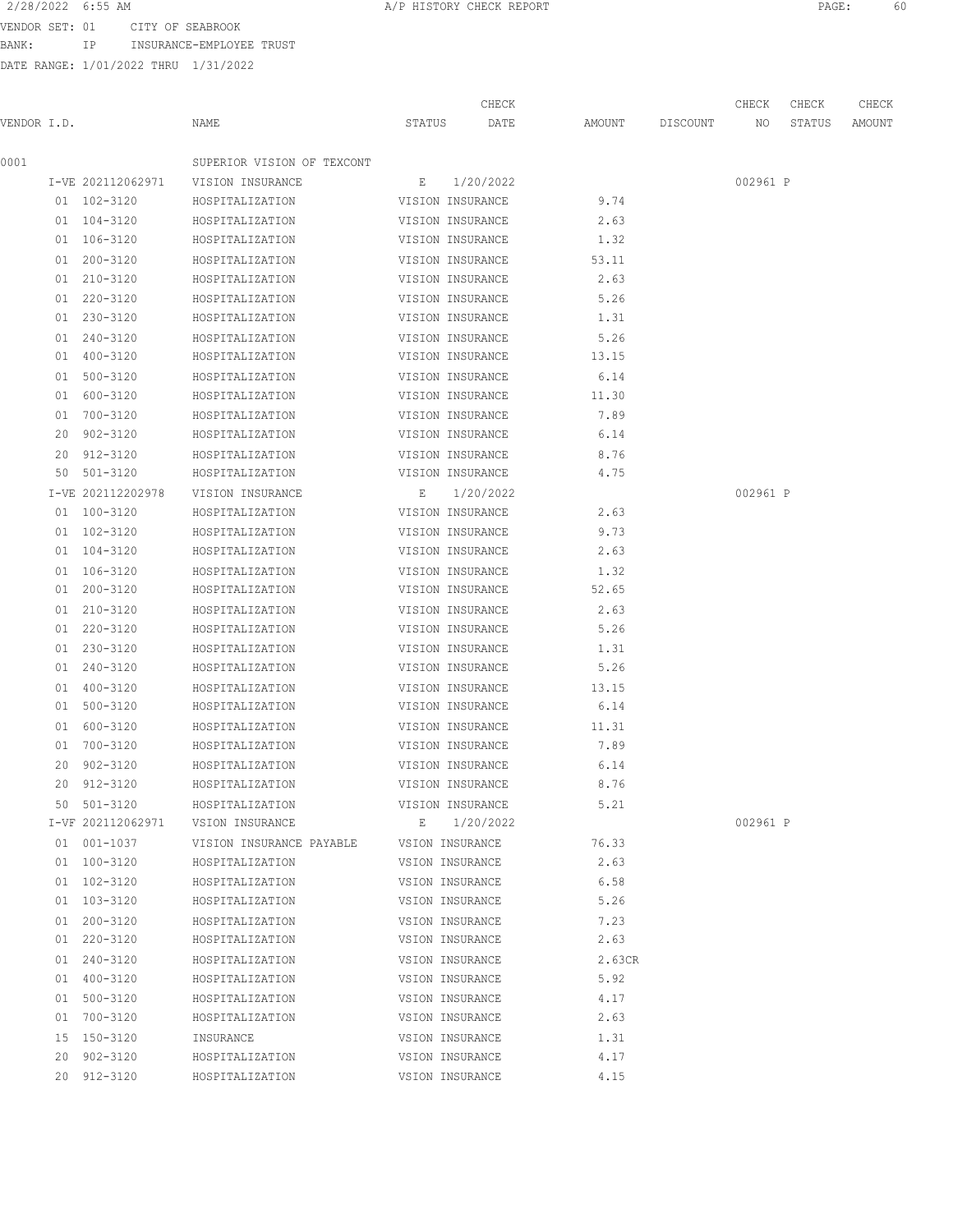BANK: IP INSURANCE-EMPLOYEE TRUST

| 2/28/2022 6:55 AM |       |                                 | A/P HISTORY CHECK REPORT | PAGE: |  |
|-------------------|-------|---------------------------------|--------------------------|-------|--|
|                   |       | VENDOR SET: 01 CITY OF SEABROOK |                          |       |  |
| RANK •            | T D . | INSURANCE-EMPLOYEE TRUST        |                          |       |  |

|             |                   |                                |                  | CHECK                |         |          | CHECK    | CHECK  | CHECK  |
|-------------|-------------------|--------------------------------|------------------|----------------------|---------|----------|----------|--------|--------|
| VENDOR I.D. |                   | NAME                           | STATUS           | DATE                 | AMOUNT  | DISCOUNT | NO       | STATUS | AMOUNT |
| 0001        |                   | SUPERIOR VISION OF TEXCONT     |                  |                      |         |          |          |        |        |
|             | I-VF 202112062971 | VSION INSURANCE                | E                | 1/20/2022            |         |          | 002961 P |        |        |
|             | 50 501-3120       | HOSPITALIZATION                | VSION INSURANCE  |                      | 0.66    |          |          |        |        |
|             | I-VF 202112202978 | VSION INSURANCE                | E                | 1/20/2022            |         |          | 002961 P |        |        |
|             | 01 001-1037       | VISION INSURANCE PAYABLE       | VSION INSURANCE  |                      | 85.31   |          |          |        |        |
|             | 01 100-3120       | HOSPITALIZATION                | VSION INSURANCE  |                      | 2.63    |          |          |        |        |
|             | 01 102-3120       | HOSPITALIZATION                | VSION INSURANCE  |                      | 6.58    |          |          |        |        |
|             | 01 103-3120       | HOSPITALIZATION                | VSION INSURANCE  |                      | 5.26    |          |          |        |        |
|             | 01 200-3120       | HOSPITALIZATION                | VSION INSURANCE  |                      | 7.23    |          |          |        |        |
|             | 01 220-3120       | HOSPITALIZATION                | VSION INSURANCE  |                      | 2.63    |          |          |        |        |
|             | 01 240-3120       | HOSPITALIZATION                | VSION INSURANCE  |                      | 2.63    |          |          |        |        |
|             | 01 400-3120       | HOSPITALIZATION                | VSION INSURANCE  |                      | 5.92    |          |          |        |        |
|             | 01 500-3120       | HOSPITALIZATION                | VSION INSURANCE  |                      | 4.17    |          |          |        |        |
|             | 01 700-3120       | HOSPITALIZATION                | VSION INSURANCE  |                      | 2.63    |          |          |        |        |
|             | 15 150-3120       | INSURANCE                      | VSION INSURANCE  |                      | 1.31    |          |          |        |        |
|             | 20 902-3120       | HOSPITALIZATION                | VSION INSURANCE  |                      | 4.17    |          |          |        |        |
|             | 20 912-3120       | HOSPITALIZATION                | VSION INSURANCE  |                      | 4.15    |          |          |        |        |
|             | 50 501-3120       | HOSPITALIZATION                | VSION INSURANCE  |                      | 0.66    |          |          |        |        |
|             | I-VS 202112062971 | VISION INSURANCE               |                  | E 1/20/2022          |         |          | 002961 P |        |        |
|             | 01 001-1037       | VISION INSURANCE PAYABLE       | VISION INSURANCE |                      | 27.90   |          |          |        |        |
|             | 01 102-3120       | HOSPITALIZATION                | VISION INSURANCE |                      | 5.26    |          |          |        |        |
|             | 01 106-3120       | HOSPITALIZATION                | VISION INSURANCE |                      | 1.32    |          |          |        |        |
|             | 01 200-3120       | HOSPITALIZATION                | VISION INSURANCE |                      | 19.73   |          |          |        |        |
|             | 01 230-3120       | HOSPITALIZATION                | VISION INSURANCE |                      | 1.31    |          |          |        |        |
|             | 01 500-3120       | HOSPITALIZATION                | VISION INSURANCE |                      | 2.63    |          |          |        |        |
|             | 01 600-3120       | HOSPITALIZATION                | VISION INSURANCE |                      | 2.63    |          |          |        |        |
|             | 20 902-3120       | HOSPITALIZATION                | VISION INSURANCE |                      | 2.63    |          |          |        |        |
|             | 50 501-3120       | HOSPITALIZATION                | VISION INSURANCE |                      | 3.94    |          |          |        |        |
|             | I-VS 202112202978 | VISION INSURANCE               |                  | $E = 1/20/2022$      |         |          | 002961 P |        |        |
|             | 01 001-1037       | VISION INSURANCE PAYABLE       | VISION INSURANCE |                      | 27.90   |          |          |        |        |
|             | 01 102-3120       | HOSPITALIZATION                | VISION INSURANCE |                      | 5.26    |          |          |        |        |
|             | 01 106-3120       | HOSPITALIZATION                | VISION INSURANCE |                      | 1.32    |          |          |        |        |
|             | 01 200-3120       | HOSPITALIZATION                | VISION INSURANCE |                      | 19.73   |          |          |        |        |
|             | 01 230-3120       | HOSPITALIZATION                | VISION INSURANCE |                      | 1.31    |          |          |        |        |
|             | 01 500-3120       | HOSPITALIZATION                | VISION INSURANCE |                      | 2.63    |          |          |        |        |
|             | 01 600-3120       | HOSPITALIZATION                | VISION INSURANCE |                      | 2.63    |          |          |        |        |
|             | 20 902-3120       | HOSPITALIZATION                | VISION INSURANCE |                      | 2.63    |          |          |        |        |
|             | 50 501-3120       | HOSPITALIZATION                | VISION INSURANCE |                      | 3.94    |          |          |        | 834.16 |
|             |                   |                                |                  |                      |         |          |          |        |        |
| 0005        |                   | SYMETRA LIFE INSURANCE COMPANY |                  |                      |         |          |          |        |        |
|             | C-A034033-202201  | SYMETRA LIFE INS PREMS JAN22   |                  | $E = 1/24/2022$      |         |          | 002962 P |        |        |
|             | 01 102-3120       | HOSPITALIZATION                |                  | SYMETRA LIFE JAN22 H | 19.21   |          |          |        |        |
|             | 01 100-3120       | HOSPITALIZATION                |                  | SYMETRA LIFE PREMS J | 0.03CR  |          |          |        |        |
|             | 01 102-3020       | EDC HOSPITALIZATION            |                  | SYMETRA LIFE PREMS J | 42.10   |          |          |        |        |
|             | 01 102-3120       | HOSPITALIZATION                |                  | SYMETRA LIFE PREMS J | 50.41CR |          |          |        |        |
|             | 01 103-3120       | HOSPITALIZATION                |                  | SYMETRA LIFE PREMS J | 0.04CR  |          |          |        |        |
|             | 01 104-3120       | HOSPITALIZATION                |                  | SYMETRA LIFE PREMS J | 0.04CR  |          |          |        |        |
|             | 01 106-3120       | HOSPITALIZATION                |                  | SYMETRA LIFE PREMS J | 0.05CR  |          |          |        |        |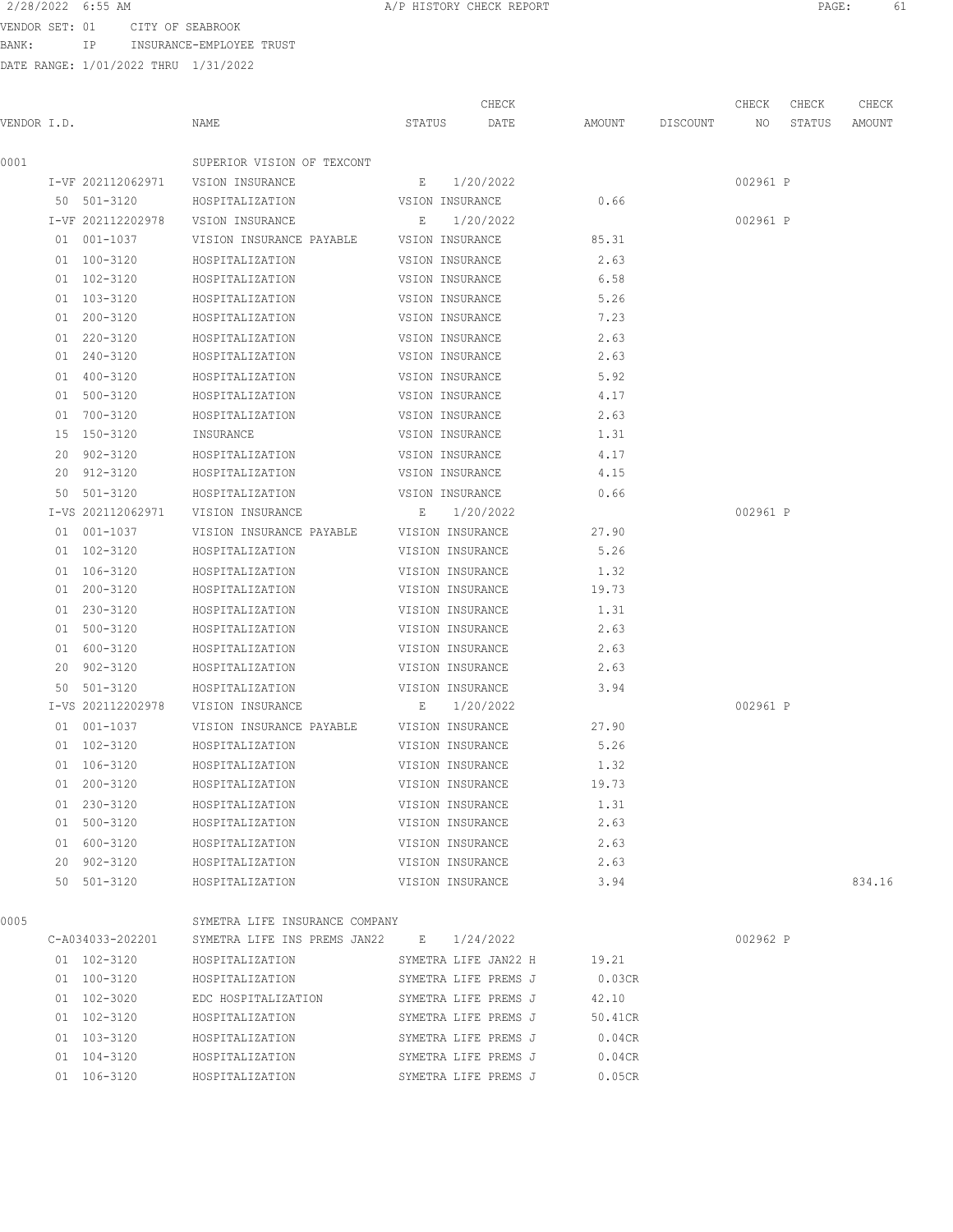BANK: IP INSURANCE-EMPLOYEE TRUST

|             |                   |                                                           | CHECK                    |                    | CHECK    | CHECK  | CHECK  |
|-------------|-------------------|-----------------------------------------------------------|--------------------------|--------------------|----------|--------|--------|
| VENDOR I.D. |                   | NAME                                                      | STATUS DATE              | AMOUNT DISCOUNT NO |          | STATUS | AMOUNT |
| 0005        |                   | SYMETRA LIFE INSURANCECONT                                |                          |                    |          |        |        |
|             |                   | C-A034033-202201 SYMETRA LIFE INS PREMS JAN22 E 1/24/2022 |                          |                    | 002962 P |        |        |
|             | 01 200-3120       | HOSPITALIZATION SYMETRA LIFE PREMS J                      |                          | 27.83CR            |          |        |        |
|             | 01 220-3120       | HOSPITALIZATION SYMETRA LIFE PREMS J 0.06CR               |                          |                    |          |        |        |
|             | 01 230-3120       | HOSPITALIZATION SYMETRA LIFE PREMS J                      |                          | 0.04               |          |        |        |
|             | 01 240-3120       | HOSPITALIZATION                                           | SYMETRA LIFE PREMS J     | 0.06CR             |          |        |        |
|             | 01 400-3120       | HOSPITALIZATION                                           | SYMETRA LIFE PREMS J     | 0.12CR             |          |        |        |
|             | 01 500-3120       | HOSPITALIZATION                                           | SYMETRA LIFE PREMS J     | 0.34CR             |          |        |        |
|             | 01 600-3120       | HOSPITALIZATION                                           | SYMETRA LIFE PREMS J     | $0.08$ CR          |          |        |        |
|             | 01 700-3120       | HOSPITALIZATION                                           | SYMETRA LIFE PREMS J     | 27.86CR            |          |        |        |
|             | 15 150-3120       | INSURANCE                                                 | SYMETRA LIFE PREMS J     | 7.38               |          |        |        |
|             | 20 902-3120       | HOSPITALIZATION                                           | SYMETRA LIFE PREMS J     | 0.13CR             |          |        |        |
|             | 20 905-3120       | HOSPITALIZATION                                           | SYMETRA LIFE PREMS J     | 0.03CR             |          |        |        |
|             | 20 912-3120       | HOSPITALIZATION SYMETRA LIFE PREMS J                      |                          | 0.68CR             |          |        |        |
|             | 50 501-3120       | HOSPITALIZATION SYMETRA LIFE PREMS J                      |                          | 9.10               |          |        |        |
|             | I-LI 202112062971 | LIFE, AD&D AND LTD $E = 1/24/2022$                        |                          |                    | 002962 P |        |        |
|             | 01 001-1038       | CIGNA INSURANCE PAYABLE LIFE, AD&D AND LTD 798.21         |                          |                    |          |        |        |
|             | 01 100-3120       | HOSPITALIZATION                                           | LIFE, AD&D AND LTD       | 8.46               |          |        |        |
|             | 01 102-3120       | HOSPITALIZATION                                           | LIFE, AD&D AND LTD       | 42.13              |          |        |        |
|             | 01 103-3120       | HOSPITALIZATION                                           | LIFE, AD&D AND LTD       | 10.93              |          |        |        |
|             | 01 104-3120       | HOSPITALIZATION                                           | LIFE, AD&D AND LTD       | 5.16               |          |        |        |
|             | 01 106-3120       | HOSPITALIZATION                                           | LIFE, AD&D AND LTD       | 5.29               |          |        |        |
|             | 01 200-3120       | HOSPITALIZATION                                           | LIFE, AD&D AND LTD       | 109.93             |          |        |        |
|             | 01 210-3120       | HOSPITALIZATION                                           | LIFE, AD&D AND LTD       | 2.94               |          |        |        |
|             | 01 220-3120       | HOSPITALIZATION                                           | LIFE, AD&D AND LTD 12.03 |                    |          |        |        |
|             | 01 230-3120       | HOSPITALIZATION                                           | LIFE, AD&D AND LTD       | 5.27               |          |        |        |
|             | 01 240-3120       | HOSPITALIZATION                                           | LIFE, AD&D AND LTD 16.71 |                    |          |        |        |
|             | 01 400-3120       | HOSPITALIZATION                                           | LIFE, AD&D AND LTD 19.67 |                    |          |        |        |
|             | 01 500-3120       | HOSPITALIZATION                                           | LIFE, AD&D AND LTD       | 25.31              |          |        |        |
|             | 01 600-3120       | HOSPITALIZATION                                           | LIFE, AD&D AND LTD       | 20.73              |          |        |        |
|             | 01 700-3120       | HOSPITALIZATION                                           | LIFE, AD&D AND LTD       | 12.99              |          |        |        |
|             | 15 150-3120       | INSURANCE                                                 | LIFE, AD&D AND LTD       | 2.57               |          |        |        |
|             | 20 902-3120       | HOSPITALIZATION                                           | LIFE, AD&D AND LTD       | 20.09              |          |        |        |
|             | 20 905-3120       | HOSPITALIZATION                                           | LIFE, AD&D AND LTD       | 8.41               |          |        |        |
|             | 20 912-3120       | HOSPITALIZATION                                           | LIFE, AD&D AND LTD       | 16.93              |          |        |        |
|             | 50 501-3120       | HOSPITALIZATION                                           | LIFE, AD&D AND LTD       | 17.61              |          |        |        |
|             | I-LI 202112202978 | LIFE, AD&D AND LTD                                        | $E = 1/24/2022$          |                    | 002962 P |        |        |
|             | 01 001-1038       | CIGNA INSURANCE PAYABLE LIFE, AD&D AND LTD 770.46         |                          |                    |          |        |        |
|             | 01 100-3120       | HOSPITALIZATION                                           | LIFE, AD&D AND LTD       | 8.46               |          |        |        |
|             | 01 102-3120       | HOSPITALIZATION LIFE, AD&D AND LTD                        |                          | 42.13              |          |        |        |
|             | 01 103-3120       | HOSPITALIZATION                                           | LIFE, AD&D AND LTD       | 10.93              |          |        |        |
|             | 01 104-3120       | HOSPITALIZATION                                           | LIFE, AD&D AND LTD       | 5.16               |          |        |        |
|             | 01 106-3120       | HOSPITALIZATION                                           | LIFE, AD&D AND LTD       | 5.29               |          |        |        |
|             | 01 200-3120       | HOSPITALIZATION                                           | LIFE, AD&D AND LTD       | 109.77             |          |        |        |
|             | 01 210-3120       | HOSPITALIZATION                                           | LIFE, AD&D AND LTD       | 2.94               |          |        |        |
|             | 01 220-3120       | HOSPITALIZATION                                           | LIFE, AD&D AND LTD       | 12.03              |          |        |        |
|             | 01 230-3120       | HOSPITALIZATION                                           | LIFE, AD&D AND LTD       | 5.27               |          |        |        |
|             | 01 240-3120       | HOSPITALIZATION                                           | LIFE, AD&D AND LTD       | 16.71              |          |        |        |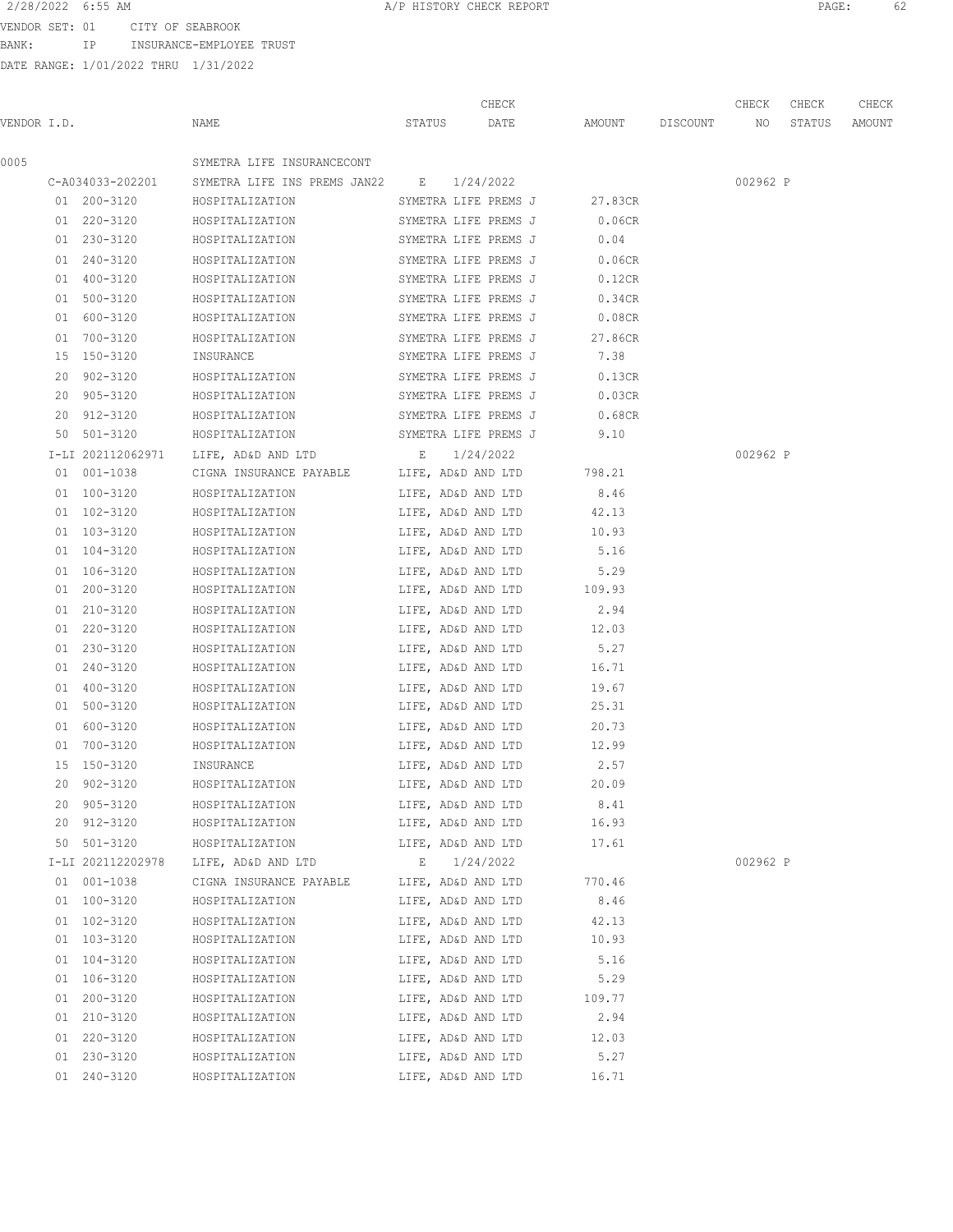VENDOR SET: 01 CITY OF SEABROOK BANK: IP INSURANCE-EMPLOYEE TRUST

|             |                   |                                      |        | CHECK                |                    | CHECK    | CHECK  | CHECK  |
|-------------|-------------------|--------------------------------------|--------|----------------------|--------------------|----------|--------|--------|
| VENDOR I.D. |                   | NAME                                 | STATUS | DATE                 | AMOUNT DISCOUNT NO |          | STATUS | AMOUNT |
| 0005        |                   | SYMETRA LIFE INSURANCECONT           |        |                      |                    |          |        |        |
|             |                   | I-LI 202112202978 LIFE, AD&D AND LTD |        | E 1/24/2022          |                    | 002962 P |        |        |
|             | 01 400-3120       | HOSPITALIZATION                      |        | LIFE, AD&D AND LTD   | 19.67              |          |        |        |
|             | 01 500-3120       | HOSPITALIZATION                      |        | LIFE, AD&D AND LTD   | 25.31              |          |        |        |
|             | 01 600-3120       | HOSPITALIZATION                      |        | LIFE, AD&D AND LTD   | 20.73              |          |        |        |
|             | 01 700-3120       | HOSPITALIZATION                      |        | LIFE, AD&D AND LTD   | 12.99              |          |        |        |
|             | 15 150-3120       | INSURANCE                            |        | LIFE, AD&D AND LTD   | 2.57               |          |        |        |
|             | 20 902-3120       | HOSPITALIZATION                      |        | LIFE, AD&D AND LTD   | 20.08              |          |        |        |
|             | 20 905-3120       | HOSPITALIZATION                      |        | LIFE, AD&D AND LTD   | 8.41               |          |        |        |
|             | 20 912-3120       | HOSPITALIZATION                      |        | LIFE, AD&D AND LTD   | 16.94              |          |        |        |
|             | 50 501-3120       | HOSPITALIZATION                      |        | LIFE, AD&D AND LTD   | 17.77              |          |        |        |
|             | I-LTD202112062971 | LONG TERM DISABILITY                 |        | E 1/24/2022          |                    | 002962 P |        |        |
|             | 01 100-3120       | HOSPITALIZATION                      |        | LONG TERM DISABILITY | 16.30              |          |        |        |
|             | 01 102-3120       | HOSPITALIZATION                      |        | LONG TERM DISABILITY | 83.72              |          |        |        |
|             | 01 103-3120       | HOSPITALIZATION                      |        | LONG TERM DISABILITY | 21.12              |          |        |        |
|             | 01 104-3120       | HOSPITALIZATION                      |        | LONG TERM DISABILITY | 9.89               |          |        |        |
|             | 01 106-3120       | HOSPITALIZATION                      |        | LONG TERM DISABILITY | 10.21              |          |        |        |
|             | 01 200-3120       | HOSPITALIZATION                      |        | LONG TERM DISABILITY | 213.49             |          |        |        |
|             | 01 210-3120       | HOSPITALIZATION                      |        | LONG TERM DISABILITY | 5.64               |          |        |        |
|             | 01 220-3120       | HOSPITALIZATION                      |        | LONG TERM DISABILITY | 23.22              |          |        |        |
|             | 01 230-3120       | HOSPITALIZATION                      |        | LONG TERM DISABILITY | 10.19              |          |        |        |
|             | 01 240-3120       | HOSPITALIZATION                      |        | LONG TERM DISABILITY | 31.91              |          |        |        |
|             | 01 400-3120       | HOSPITALIZATION                      |        | LONG TERM DISABILITY | 37.68              |          |        |        |
|             | 01 500-3120       | HOSPITALIZATION                      |        | LONG TERM DISABILITY | 48.33              |          |        |        |
|             | 01 600-3120       | HOSPITALIZATION                      |        | LONG TERM DISABILITY | 39.96              |          |        |        |
|             | 01 700-3120       | HOSPITALIZATION                      |        | LONG TERM DISABILITY | 25.00              |          |        |        |
|             | 15 150-3120       | INSURANCE                            |        | LONG TERM DISABILITY | 4.98               |          |        |        |
|             | 20 902-3120       | HOSPITALIZATION                      |        | LONG TERM DISABILITY | 38.53              |          |        |        |
|             | 20 905-3120       | HOSPITALIZATION                      |        | LONG TERM DISABILITY | 16.17              |          |        |        |
|             | 20 912-3120       | HOSPITALIZATION                      |        | LONG TERM DISABILITY | 32.00              |          |        |        |
|             | 50 501-3120       | HOSPITALIZATION                      |        | LONG TERM DISABILITY | 34.05              |          |        |        |
|             | I-LTD202112202978 | LONG TERM DISABILITY E 1/24/2022     |        |                      |                    | 002962 P |        |        |
|             | 01 100-3120       | HOSPITALIZATION                      |        | LONG TERM DISABILITY | 16.30              |          |        |        |
|             | 01 102-3120       | HOSPITALIZATION                      |        | LONG TERM DISABILITY | 83.73              |          |        |        |
|             | 01 103-3120       | HOSPITALIZATION                      |        | LONG TERM DISABILITY | 21.12              |          |        |        |
|             | 01 104-3120       | HOSPITALIZATION                      |        | LONG TERM DISABILITY | 9.89               |          |        |        |
|             | 01 106-3120       | HOSPITALIZATION                      |        | LONG TERM DISABILITY | 10.21              |          |        |        |
|             | 01 200-3120       | HOSPITALIZATION                      |        | LONG TERM DISABILITY | 213.19             |          |        |        |
|             | 01 210-3120       | HOSPITALIZATION                      |        | LONG TERM DISABILITY | 5.64               |          |        |        |
|             | 01 220-3120       | HOSPITALIZATION                      |        | LONG TERM DISABILITY | 23.22              |          |        |        |
|             | 01 230-3120       | HOSPITALIZATION                      |        | LONG TERM DISABILITY | 10.19              |          |        |        |
|             | 01 240-3120       | HOSPITALIZATION                      |        | LONG TERM DISABILITY | 31.91              |          |        |        |
|             | 01 400-3120       | HOSPITALIZATION                      |        | LONG TERM DISABILITY | 37.68              |          |        |        |
|             | 01 500-3120       | HOSPITALIZATION                      |        | LONG TERM DISABILITY | 48.33              |          |        |        |
|             | 01 600-3120       | HOSPITALIZATION                      |        | LONG TERM DISABILITY | 39.95              |          |        |        |
|             | 01 700-3120       | HOSPITALIZATION                      |        | LONG TERM DISABILITY | 25.01              |          |        |        |
|             | 15 150-3120       | INSURANCE                            |        | LONG TERM DISABILITY | 4.98               |          |        |        |
|             | 20 902-3120       | HOSPITALIZATION                      |        | LONG TERM DISABILITY | 38.53              |          |        |        |
|             |                   |                                      |        |                      |                    |          |        |        |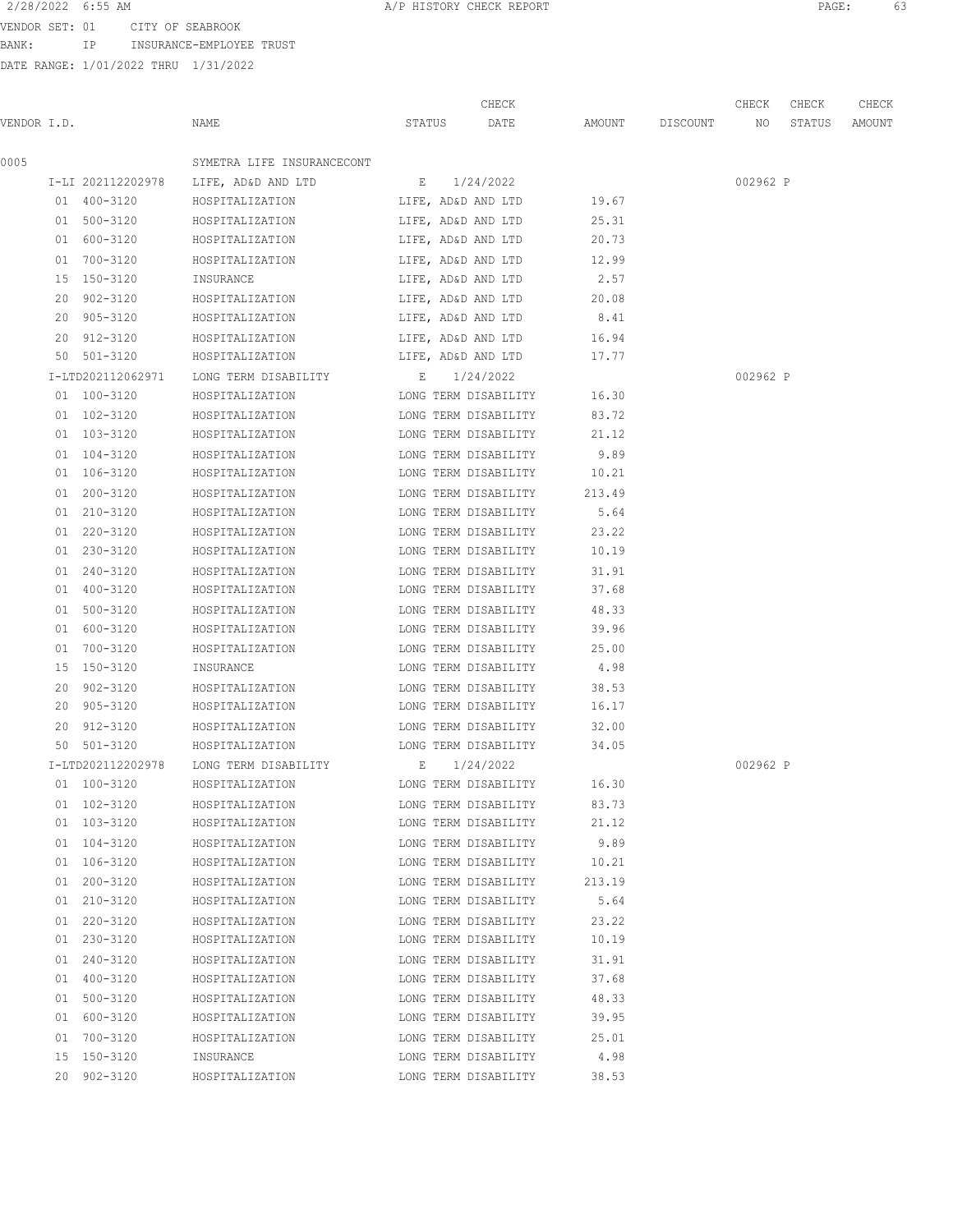BANK: IP INSURANCE-EMPLOYEE TRUST

| 2/28/2022 6:55 AM |                  | A/P HISTORY CHECK REPORT | PAGE. |  |
|-------------------|------------------|--------------------------|-------|--|
| VENDOR SET 01     | CITY OF SEARROOK |                          |       |  |

| VENDOR I.D. |                   | NAME                        | STATUS               | CHECK<br>DATE        | AMOUNT | DISCOUNT | CHECK<br>NO. | CHECK<br>STATUS | CHECK<br>AMOUNT |
|-------------|-------------------|-----------------------------|----------------------|----------------------|--------|----------|--------------|-----------------|-----------------|
| 0005        |                   | SYMETRA LIFE INSURANCECONT  |                      |                      |        |          |              |                 |                 |
|             | I-LTD202112202978 | LONG TERM DISABILITY        | E                    | 1/24/2022            |        |          | 002962 P     |                 |                 |
|             | 20 905-3120       | HOSPITALIZATION             |                      | LONG TERM DISABILITY | 16.17  |          |              |                 |                 |
|             | 20 912-3120       | HOSPITALIZATION             |                      | LONG TERM DISABILITY | 32.00  |          |              |                 |                 |
|             | 50 501-3120       | HOSPITALIZATION             |                      | LONG TERM DISABILITY | 34.34  |          |              |                 | 3,669.84        |
| 0019        |                   | HSA BANK                    |                      |                      |        |          |              |                 |                 |
|             | I-HSE202201032980 | HSA EMPLOYER CONTRIBUTION R |                      | 1/06/2022            |        |          | 101220 P     |                 |                 |
|             | 01 102-3120       | HOSPITALIZATION             | HSA EMPLOYER CONTRIB |                      | 104.18 |          |              |                 |                 |
|             | 01 106-3120       | HOSPITALIZATION             |                      | HSA EMPLOYER CONTRIB | 26.05  |          |              |                 |                 |
|             | 01 200-3120       | HOSPITALIZATION             |                      | HSA EMPLOYER CONTRIB | 364.63 |          |              |                 |                 |
|             | 01 230-3120       | HOSPITALIZATION             |                      | HSA EMPLOYER CONTRIB | 26.04  |          |              |                 |                 |
|             | 01 240-3120       | HOSPITALIZATION             |                      | HSA EMPLOYER CONTRIB | 156.27 |          |              |                 |                 |
|             | 01 400-3120       | HOSPITALIZATION             |                      | HSA EMPLOYER CONTRIB | 104.18 |          |              |                 |                 |
|             | 01 500-3120       | HOSPITALIZATION             |                      | HSA EMPLOYER CONTRIB | 52.09  |          |              |                 |                 |
|             | I-HSF202201032980 | HSA EMPLOYER CONTRIBUTION   | $R_{\rm c}$          | 1/06/2022            |        |          | 101220 P     |                 |                 |
|             | 01 100-3120       | HOSPITALIZATION             |                      | HSA EMPLOYER CONTRIB | 104.17 |          |              |                 |                 |
|             | 01 102-3120       | HOSPITALIZATION             |                      | HSA EMPLOYER CONTRIB | 312.51 |          |              |                 |                 |
|             | 01 103-3120       | HOSPITALIZATION             |                      | HSA EMPLOYER CONTRIB | 104.17 |          |              |                 |                 |
|             | 01 106-3120       | HOSPITALIZATION             |                      | HSA EMPLOYER CONTRIB | 52.09  |          |              |                 |                 |
|             | 01 200-3120       | HOSPITALIZATION             |                      | HSA EMPLOYER CONTRIB | 234.38 |          |              |                 |                 |
|             | 01 230-3120       | HOSPITALIZATION             |                      | HSA EMPLOYER CONTRIB | 52.08  |          |              |                 |                 |
|             | 01 240-3120       | HOSPITALIZATION             |                      | HSA EMPLOYER CONTRIB | 208.34 |          |              |                 |                 |
|             | 01 400-3120       | HOSPITALIZATION             |                      | HSA EMPLOYER CONTRIB | 312.51 |          |              |                 |                 |
|             | 01 700-3120       | HOSPITALIZATION             |                      | HSA EMPLOYER CONTRIB | 52.08  |          |              |                 |                 |
|             | 50 501-3120       | HOSPITALIZATION             |                      | HSA EMPLOYER CONTRIB | 26.05  |          |              |                 | 2,291.82        |
| 0019        |                   | HSA BANK                    |                      |                      |        |          |              |                 |                 |
|             | I-HSE202201172986 | HSA EMPLOYER CONTRIBUTION   | R                    | 1/19/2022            |        |          | 101225 0     |                 |                 |
|             | 01 102-3120       | HOSPITALIZATION             |                      | HSA EMPLOYER CONTRIB | 104.18 |          |              |                 |                 |
|             | 01 106-3120       | HOSPITALIZATION             |                      | HSA EMPLOYER CONTRIB | 26.05  |          |              |                 |                 |
|             | 01 200-3120       | HOSPITALIZATION             |                      | HSA EMPLOYER CONTRIB | 364.63 |          |              |                 |                 |
|             | 01 230-3120       | HOSPITALIZATION             |                      | HSA EMPLOYER CONTRIB | 26.04  |          |              |                 |                 |
|             | 01 240-3120       | HOSPITALIZATION             |                      | HSA EMPLOYER CONTRIB | 156.27 |          |              |                 |                 |
|             | 01 400-3120       | HOSPITALIZATION             |                      | HSA EMPLOYER CONTRIB | 104.18 |          |              |                 |                 |
|             | 01 500-3120       | HOSPITALIZATION             | HSA EMPLOYER CONTRIB |                      | 52.09  |          |              |                 |                 |
|             | I-HSF202201172986 | HSA EMPLOYER CONTRIBUTION   | R 1/19/2022          |                      |        |          | 101225 0     |                 |                 |
|             | 01 100-3120       | HOSPITALIZATION             |                      | HSA EMPLOYER CONTRIB | 104.17 |          |              |                 |                 |
|             | 01 102-3120       | HOSPITALIZATION             |                      | HSA EMPLOYER CONTRIB | 312.51 |          |              |                 |                 |
|             | 01 103-3120       | HOSPITALIZATION             |                      | HSA EMPLOYER CONTRIB | 104.17 |          |              |                 |                 |
|             | 01 106-3120       | HOSPITALIZATION             |                      | HSA EMPLOYER CONTRIB | 52.09  |          |              |                 |                 |
|             | 01 200-3120       | HOSPITALIZATION             |                      | HSA EMPLOYER CONTRIB | 234.39 |          |              |                 |                 |
|             | 01 230-3120       | HOSPITALIZATION             |                      | HSA EMPLOYER CONTRIB | 52.08  |          |              |                 |                 |
|             | 01 240-3120       | HOSPITALIZATION             |                      | HSA EMPLOYER CONTRIB | 208.34 |          |              |                 |                 |
|             | 01 400-3120       | HOSPITALIZATION             |                      | HSA EMPLOYER CONTRIB | 312.51 |          |              |                 |                 |
|             | 01 700-3120       | HOSPITALIZATION             |                      | HSA EMPLOYER CONTRIB | 52.08  |          |              |                 |                 |
|             | 50 501-3120       | HOSPITALIZATION             |                      | HSA EMPLOYER CONTRIB | 26.04  |          |              |                 | 2,291.82        |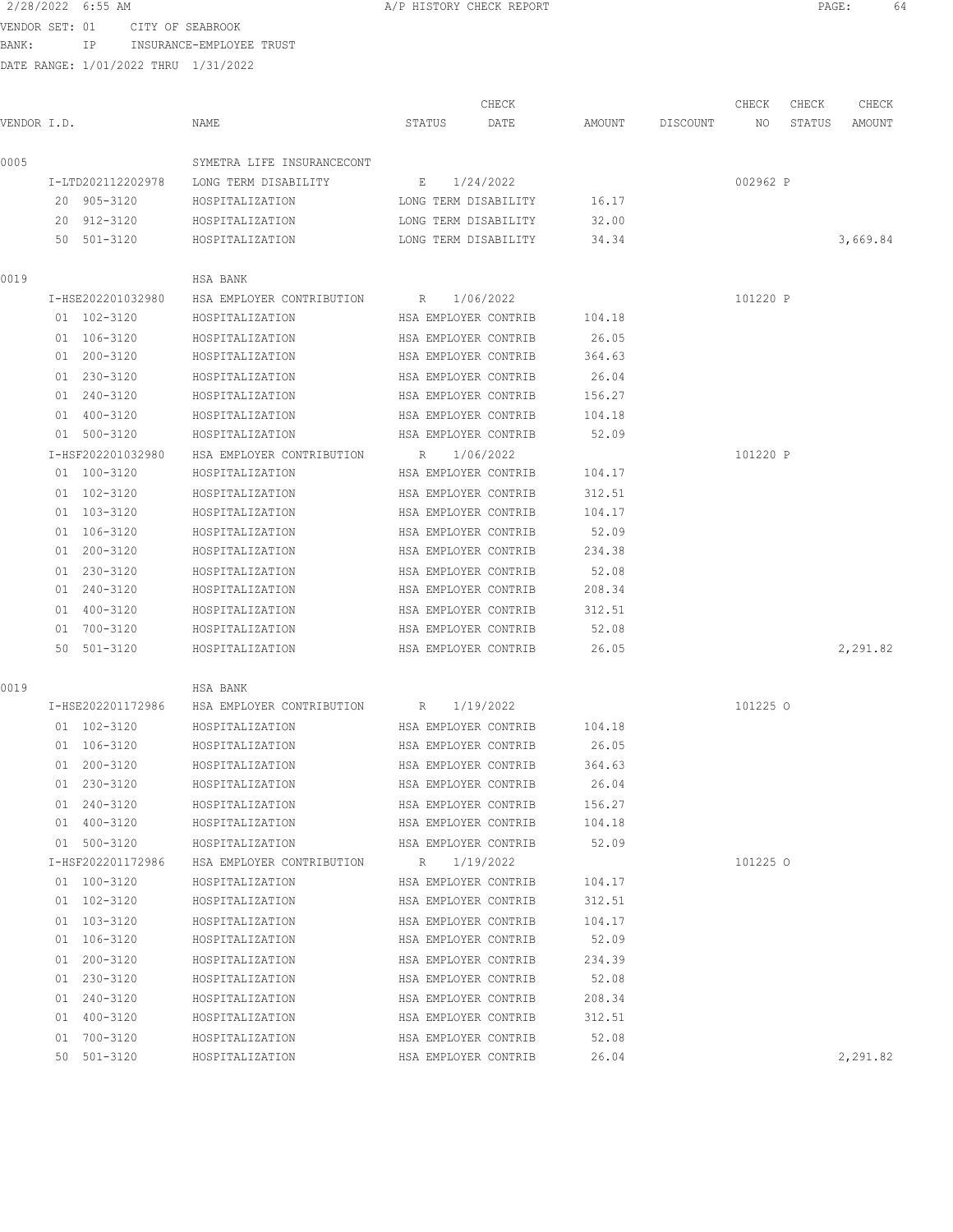BANK: IP INSURANCE-EMPLOYEE TRUST

| 2/28/2022 6:55 AM     |                  | A/P HISTORY CHECK REPORT | PAGE: |  |
|-----------------------|------------------|--------------------------|-------|--|
| 01 נחת <i>ח תחתחו</i> | AIMV AR ARADDAAV |                          |       |  |

|             |                   |                                           |                  | CHECK            |        |          | CHECK    | CHECK  | CHECK  |
|-------------|-------------------|-------------------------------------------|------------------|------------------|--------|----------|----------|--------|--------|
| VENDOR I.D. |                   | NAME                                      | STATUS           | DATE             | AMOUNT | DISCOUNT | NO       | STATUS | AMOUNT |
| 0000        |                   | AETNA                                     |                  |                  |        |          |          |        |        |
|             | I-DC 202112062971 | DENTAL INSURANCE                          |                  | R 1/20/2022      |        |          | 101227 P |        |        |
|             | 01 001-1036       | DENTAL INSURANCE PAYABLE DENTAL INSURANCE |                  |                  | 581.21 |          |          |        |        |
|             | 01 102-3120       | HOSPITALIZATION                           | DENTAL INSURANCE |                  | 56.34  |          |          |        |        |
|             | 01 104-3120       | HOSPITALIZATION                           | DENTAL INSURANCE |                  | 18.78  |          |          |        |        |
|             | 01 200-3120       | HOSPITALIZATION                           | DENTAL INSURANCE |                  | 28.17  |          |          |        |        |
|             | 01 220-3120       | HOSPITALIZATION                           | DENTAL INSURANCE |                  | 18.78  |          |          |        |        |
|             | 01 240-3120       | HOSPITALIZATION                           | DENTAL INSURANCE |                  | 93.90  |          |          |        |        |
|             | 01 400-3120       | HOSPITALIZATION                           | DENTAL INSURANCE |                  | 9.39   |          |          |        |        |
|             | 01 500-3120       | HOSPITALIZATION                           | DENTAL INSURANCE |                  | 90.78  |          |          |        |        |
|             | 20 902-3120       | HOSPITALIZATION                           | DENTAL INSURANCE |                  | 62.59  |          |          |        |        |
|             | 20 905-3120       | HOSPITALIZATION                           | DENTAL INSURANCE |                  | 37.56  |          |          |        |        |
|             | 20 912-3120       | HOSPITALIZATION                           | DENTAL INSURANCE |                  | 6.26   |          |          |        |        |
|             | 50 501-3120       | HOSPITALIZATION                           | DENTAL INSURANCE |                  | 9.39   |          |          |        |        |
|             | I-DC 202112202978 | DENTAL INSURANCE                          |                  | R 1/20/2022      |        |          | 101227 P |        |        |
|             | 01 001-1036       | DENTAL INSURANCE PAYABLE DENTAL INSURANCE |                  |                  | 530.67 |          |          |        |        |
|             | 01 102-3120       | HOSPITALIZATION                           | DENTAL INSURANCE |                  | 56.34  |          |          |        |        |
|             | 01 104-3120       | HOSPITALIZATION                           | DENTAL INSURANCE |                  | 18.78  |          |          |        |        |
|             | 01 200-3120       | HOSPITALIZATION                           | DENTAL INSURANCE |                  | 29.25  |          |          |        |        |
|             | 01 220-3120       | HOSPITALIZATION                           | DENTAL INSURANCE |                  | 18.78  |          |          |        |        |
|             | 01 240-3120       | HOSPITALIZATION                           | DENTAL INSURANCE |                  | 56.34  |          |          |        |        |
|             | 01 400-3120       | HOSPITALIZATION                           | DENTAL INSURANCE |                  | 9.39   |          |          |        |        |
|             | 01 500-3120       | HOSPITALIZATION                           | DENTAL INSURANCE |                  | 90.78  |          |          |        |        |
|             | 20 902-3120       | HOSPITALIZATION                           | DENTAL INSURANCE |                  | 62.59  |          |          |        |        |
|             | 20 905-3120       | HOSPITALIZATION                           | DENTAL INSURANCE |                  | 37.56  |          |          |        |        |
|             | 20 912-3120       | HOSPITALIZATION                           | DENTAL INSURANCE |                  | 6.26   |          |          |        |        |
|             | 50 501-3120       | HOSPITALIZATION                           | DENTAL INSURANCE |                  | 8.31   |          |          |        |        |
|             | I-DE 202112062971 | DENTAL INSURANCE                          |                  | R 1/20/2022      |        |          | 101227 P |        |        |
|             | 01 100-3120       | HOSPITALIZATION                           | DENTAL INSURANCE |                  | 18.78  |          |          |        |        |
|             | 01 102-3120       | HOSPITALIZATION                           | DENTAL INSURANCE |                  | 50.71  |          |          |        |        |
|             | 01 106-3120       | HOSPITALIZATION                           | DENTAL INSURANCE |                  | 9.39   |          |          |        |        |
|             | 01 200-3120       | HOSPITALIZATION                           | DENTAL INSURANCE |                  | 388.62 |          |          |        |        |
|             | 01 210-3120       | HOSPITALIZATION                           | DENTAL INSURANCE |                  | 18.78  |          |          |        |        |
|             | 01 220-3120       | HOSPITALIZATION                           |                  | DENTAL INSURANCE | 37.56  |          |          |        |        |
|             | 01 230-3120       | HOSPITALIZATION                           |                  | DENTAL INSURANCE | 9.39   |          |          |        |        |
|             | 01 240-3120       | HOSPITALIZATION                           |                  | DENTAL INSURANCE | 56.34  |          |          |        |        |
|             | 01 400-3120       | HOSPITALIZATION                           |                  | DENTAL INSURANCE | 93.90  |          |          |        |        |
|             | 01 500-3120       | HOSPITALIZATION                           | DENTAL INSURANCE |                  | 18.78  |          |          |        |        |
|             | 01 600-3120       | HOSPITALIZATION                           | DENTAL INSURANCE |                  | 80.75  |          |          |        |        |
|             | 01 700-3120       | HOSPITALIZATION                           | DENTAL INSURANCE |                  | 65.73  |          |          |        |        |
|             | 20 902-3120       | HOSPITALIZATION                           | DENTAL INSURANCE |                  | 18.78  |          |          |        |        |
|             | 20 912-3120       | HOSPITALIZATION                           | DENTAL INSURANCE |                  | 37.56  |          |          |        |        |
|             | 50 501-3120       | HOSPITALIZATION                           |                  | DENTAL INSURANCE | 33.93  |          |          |        |        |
|             | I-DE 202112202978 | DENTAL INSURANCE                          |                  | R 1/20/2022      |        |          | 101227 P |        |        |
|             | 01 100-3120       | HOSPITALIZATION                           |                  | DENTAL INSURANCE | 18.78  |          |          |        |        |
|             | 01 102-3120       | HOSPITALIZATION                           |                  | DENTAL INSURANCE | 50.70  |          |          |        |        |
|             | 01 106-3120       | HOSPITALIZATION                           |                  | DENTAL INSURANCE | 9.39   |          |          |        |        |
|             | 01 200-3120       | HOSPITALIZATION                           |                  | DENTAL INSURANCE | 385.32 |          |          |        |        |
|             |                   |                                           |                  |                  |        |          |          |        |        |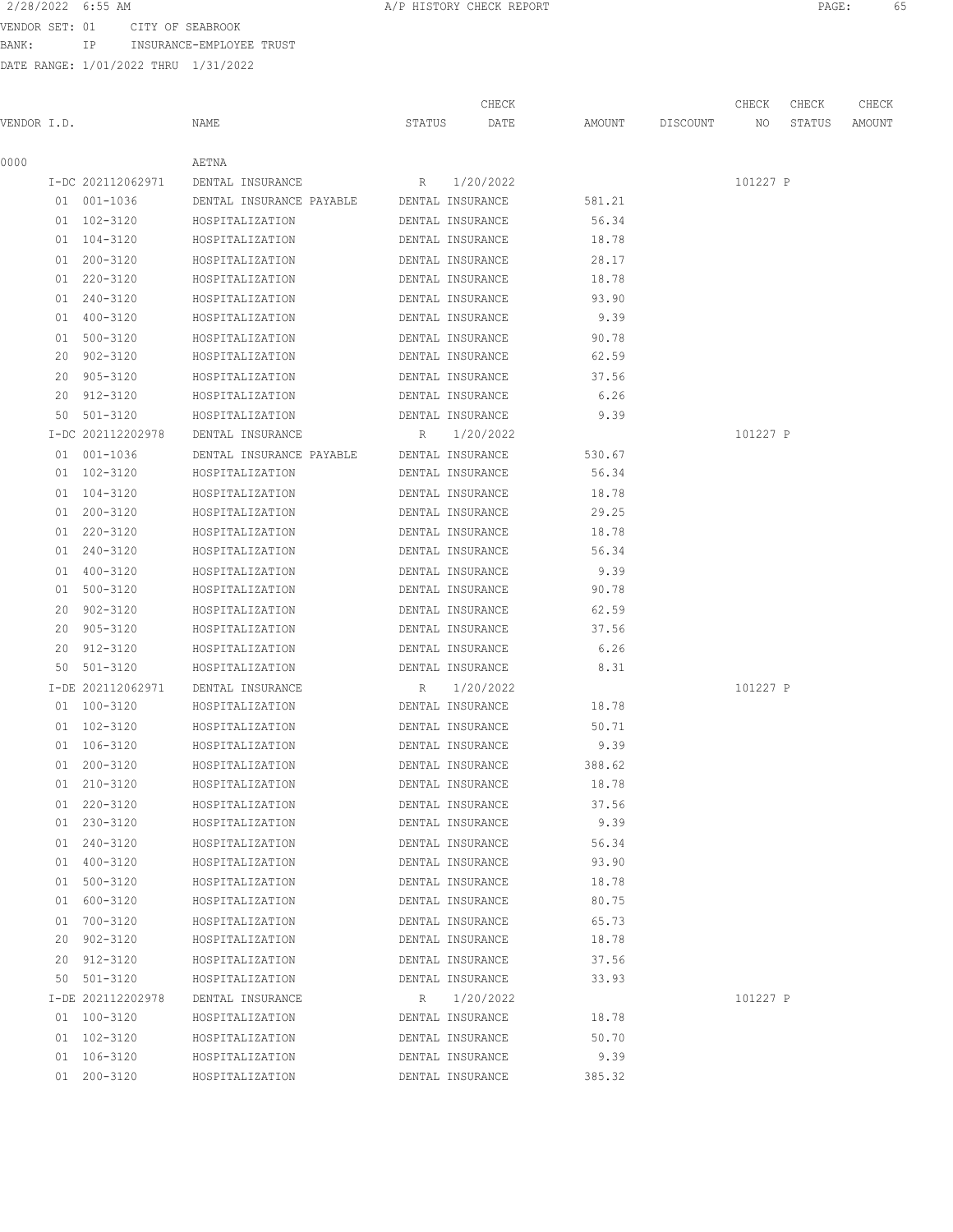BANK: IP INSURANCE-EMPLOYEE TRUST

| 2/28/2022 6:55 AM | A/P HISTORY CHECK REPORT | PAGE |  |
|-------------------|--------------------------|------|--|
|                   |                          |      |  |

|             |    |                            |                                    |        | CHECK                                |                  |          | CHECK    | CHECK  | CHECK  |
|-------------|----|----------------------------|------------------------------------|--------|--------------------------------------|------------------|----------|----------|--------|--------|
| VENDOR I.D. |    |                            | NAME                               | STATUS | DATE                                 | AMOUNT           | DISCOUNT | NO.      | STATUS | AMOUNT |
| 0000        |    |                            | AETNA<br>CONT                      |        |                                      |                  |          |          |        |        |
|             |    | I-DE 202112202978          | DENTAL INSURANCE                   | R      | 1/20/2022                            |                  |          | 101227 P |        |        |
|             |    | 01 210-3120                | HOSPITALIZATION                    |        | DENTAL INSURANCE                     | 18.78            |          |          |        |        |
|             |    | 01 220-3120                | HOSPITALIZATION                    |        | DENTAL INSURANCE                     | 37.56            |          |          |        |        |
|             |    | 01 230-3120                | HOSPITALIZATION                    |        | DENTAL INSURANCE                     | 9.39             |          |          |        |        |
|             |    | 01 240-3120                | HOSPITALIZATION                    |        | DENTAL INSURANCE                     | 56.34            |          |          |        |        |
|             |    | 01 400-3120                | HOSPITALIZATION                    |        | DENTAL INSURANCE                     | 93.90            |          |          |        |        |
|             |    | 01 500-3120                | HOSPITALIZATION                    |        | DENTAL INSURANCE                     | 18.78            |          |          |        |        |
|             |    | 01 600-3120                | HOSPITALIZATION                    |        | DENTAL INSURANCE                     | 80.76            |          |          |        |        |
|             | 01 | 700-3120                   | HOSPITALIZATION                    |        | DENTAL INSURANCE                     | 65.73            |          |          |        |        |
|             | 20 | 902-3120                   | HOSPITALIZATION                    |        | DENTAL INSURANCE                     | 18.78            |          |          |        |        |
|             |    | 20 912-3120                | HOSPITALIZATION                    |        | DENTAL INSURANCE                     | 37.56            |          |          |        |        |
|             |    | 50 501-3120                | HOSPITALIZATION                    |        | DENTAL INSURANCE                     | 37.23            |          |          |        |        |
|             |    | I-DF 202112062971          | DENTAL INSURANCE                   | R      | 1/20/2022                            |                  |          | 101227 P |        |        |
|             |    | 01 001-1036                | DENTAL INSURANCE PAYABLE           |        | DENTAL INSURANCE                     | 781.02           |          |          |        |        |
|             |    | 01 100-3120                |                                    |        |                                      |                  |          |          |        |        |
|             |    | 01 102-3120                | HOSPITALIZATION<br>HOSPITALIZATION |        | DENTAL INSURANCE                     | 18.78<br>46.95   |          |          |        |        |
|             |    |                            |                                    |        | DENTAL INSURANCE                     |                  |          |          |        |        |
|             |    | 01 103-3120<br>01 200-3120 | HOSPITALIZATION<br>HOSPITALIZATION |        | DENTAL INSURANCE<br>DENTAL INSURANCE | 37.56<br>70.43   |          |          |        |        |
|             |    |                            |                                    |        | DENTAL INSURANCE                     |                  |          |          |        |        |
|             |    | 01 240-3120                | HOSPITALIZATION                    |        |                                      | 37.56CR<br>42.25 |          |          |        |        |
|             |    | 01 400-3120                | HOSPITALIZATION                    |        | DENTAL INSURANCE                     |                  |          |          |        |        |
|             |    | 01 500-3120                | HOSPITALIZATION                    |        | DENTAL INSURANCE                     | 48.52            |          |          |        |        |
|             | 01 | 700-3120                   | HOSPITALIZATION                    |        | DENTAL INSURANCE                     | 18.78            |          |          |        |        |
|             |    | 15 150-3120                | INSURANCE                          |        | DENTAL INSURANCE                     | 9.39             |          |          |        |        |
|             |    | 20 902-3120                | HOSPITALIZATION                    |        | DENTAL INSURANCE                     | 29.72            |          |          |        |        |
|             |    | 20 912-3120                | HOSPITALIZATION                    |        | DENTAL INSURANCE                     | 48.53            |          |          |        |        |
|             |    | 50 501-3120                | HOSPITALIZATION                    |        | DENTAL INSURANCE                     | 4.69             |          |          |        |        |
|             |    | I-DF 202112202978          | DENTAL INSURANCE                   | R      | 1/20/2022                            |                  |          | 101227 P |        |        |
|             |    | 01 001-1036                | DENTAL INSURANCE PAYABLE           |        | DENTAL INSURANCE                     | 867.80           |          |          |        |        |
|             |    | 01 100-3120                | HOSPITALIZATION                    |        | DENTAL INSURANCE                     | 18.78            |          |          |        |        |
|             |    | 01 102-3120                | HOSPITALIZATION                    |        | DENTAL INSURANCE                     | 46.95            |          |          |        |        |
|             |    | 01 103-3120                | HOSPITALIZATION                    |        | DENTAL INSURANCE                     | 37.56            |          |          |        |        |
|             |    | 01 200-3120                | HOSPITALIZATION                    |        | DENTAL INSURANCE                     | 70.43            |          |          |        |        |
|             |    | 01 400-3120                | HOSPITALIZATION                    |        | DENTAL INSURANCE                     | 42.26            |          |          |        |        |
|             |    | 01 500-3120                | HOSPITALIZATION                    |        | DENTAL INSURANCE                     | 48.53            |          |          |        |        |
|             |    | 01 700-3120                | HOSPITALIZATION                    |        | DENTAL INSURANCE                     | 18.78            |          |          |        |        |
|             |    | 15 150-3120                | INSURANCE                          |        | DENTAL INSURANCE                     | 9.39             |          |          |        |        |
|             |    | 20 902-3120                | HOSPITALIZATION                    |        | DENTAL INSURANCE                     | 29.72            |          |          |        |        |
|             |    | 20 912-3120                | HOSPITALIZATION                    |        | DENTAL INSURANCE                     | 48.51            |          |          |        |        |
|             |    | 50 501-3120                | HOSPITALIZATION                    |        | DENTAL INSURANCE                     | 4.69             |          |          |        |        |
|             |    | I-DS 202112062971          | DENTAL INSURANCE                   | R      | 1/20/2022                            |                  |          | 101227 P |        |        |
|             |    | 01 001-1036                | DENTAL INSURANCE PAYABLE           |        | DENTAL INSURANCE                     | 270.30           |          |          |        |        |
|             |    | 01 102-3120                | HOSPITALIZATION                    |        | DENTAL INSURANCE                     | 37.56            |          |          |        |        |
|             |    | 01 106-3120                | HOSPITALIZATION                    |        | DENTAL INSURANCE                     | 9.39             |          |          |        |        |
|             |    | 01 200-3120                | HOSPITALIZATION                    |        | DENTAL INSURANCE                     | 122.07           |          |          |        |        |
|             |    | 01 230-3120                | HOSPITALIZATION                    |        | DENTAL INSURANCE                     | 9.39             |          |          |        |        |
|             |    | 01 240-3120                | HOSPITALIZATION                    |        | DENTAL INSURANCE                     | 18.78            |          |          |        |        |
|             |    | 01 500-3120                | HOSPITALIZATION                    |        | DENTAL INSURANCE                     | 18.78            |          |          |        |        |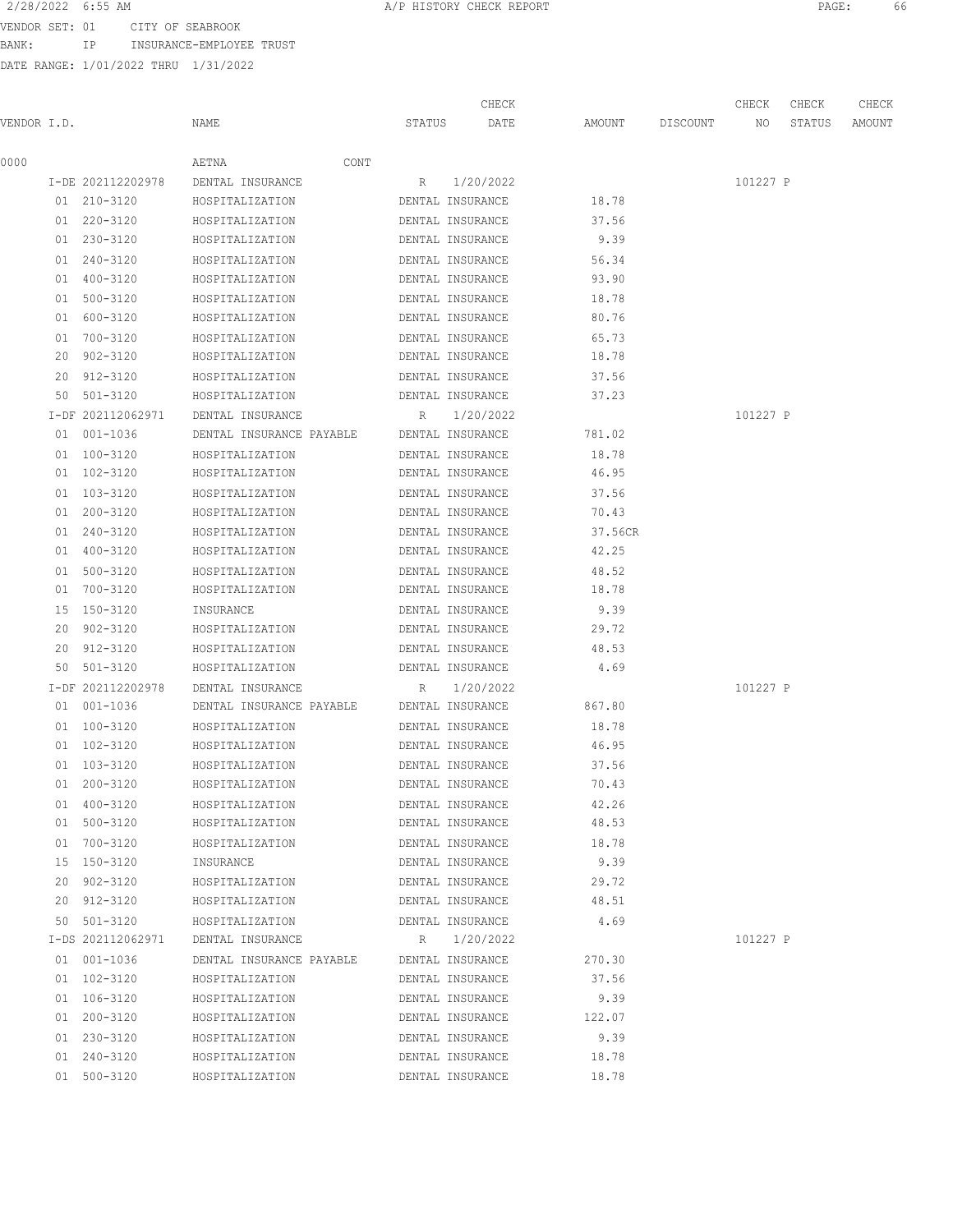VENDOR SET: 01 CITY OF SEABROOK BANK: IP INSURANCE-EMPLOYEE TRUST

DATE RANGE: 1/01/2022 THRU 1/31/2022

| 2/28/2022 6:55 AM |                                 | A/P HISTORY CHECK REPORT | PAGE: |  |
|-------------------|---------------------------------|--------------------------|-------|--|
|                   | VENDOR SET: 01 CITY OF SEABROOK |                          |       |  |

|             |                   |                                                             |        | CHECK                |                 | CHECK    | CHECK  | CHECK    |
|-------------|-------------------|-------------------------------------------------------------|--------|----------------------|-----------------|----------|--------|----------|
| VENDOR I.D. |                   | NAME                                                        | STATUS | DATE                 | AMOUNT DISCOUNT | NO       | STATUS | AMOUNT   |
| 0000        |                   | AETNA<br>CONT                                               |        |                      |                 |          |        |          |
|             | I-DS 202112062971 | DENTAL INSURANCE                                            |        | R 1/20/2022          |                 | 101227 P |        |          |
|             | 01 600-3120       | HOSPITALIZATION                                             |        | DENTAL INSURANCE     | 18.78           |          |        |          |
|             | 20 902-3120       | HOSPITALIZATION                                             |        | DENTAL INSURANCE     | 18.78           |          |        |          |
|             | 50 501-3120       | HOSPITALIZATION                                             |        | DENTAL INSURANCE     | 28.17           |          |        |          |
|             | I-DS 202112202978 | DENTAL INSURANCE                                            |        | R 1/20/2022          |                 | 101227 P |        |          |
|             | 01 001-1036       | DENTAL INSURANCE PAYABLE DENTAL INSURANCE                   |        |                      | 270.30          |          |        |          |
|             | 01 102-3120       | HOSPITALIZATION                                             |        | DENTAL INSURANCE     | 37.56           |          |        |          |
|             | 01 106-3120       | HOSPITALIZATION                                             |        | DENTAL INSURANCE     | 9.39            |          |        |          |
|             | 01 200-3120       | HOSPITALIZATION                                             |        | DENTAL INSURANCE     | 122.07          |          |        |          |
|             | 01 230-3120       | HOSPITALIZATION                                             |        | DENTAL INSURANCE     | 9.39            |          |        |          |
|             | 01 240-3120       | HOSPITALIZATION                                             |        | DENTAL INSURANCE     | 18.78           |          |        |          |
|             | 01 500-3120       | HOSPITALIZATION                                             |        | DENTAL INSURANCE     | 18.78           |          |        |          |
|             | 01 600-3120       | HOSPITALIZATION                                             |        | DENTAL INSURANCE     | 18.78           |          |        |          |
|             | 20 902-3120       | HOSPITALIZATION                                             |        | DENTAL INSURANCE     | 18.78           |          |        |          |
|             | 50 501-3120       | HOSPITALIZATION                                             |        | DENTAL INSURANCE     | 28.17           |          |        |          |
|             | I-H9633703        | DENTAL INS PREMS JAN22 ADJ R                                |        | 1/20/2022            |                 | 101227 P |        |          |
|             | 01 001-1036       | DENTAL INSURANCE PAYABLE DENTAL PREMS JAN22 G               |        |                      | 36.24CR         |          |        |          |
|             | 01 102-3120       | HOSPITALIZATION                                             |        | DENTAL PREMS JAN22 H | 37.56           |          |        |          |
|             | 01 001-1036       | DENTAL INSURANCE PAYABLE DENTAL PREMS JAN22 H               |        |                      | 50.54           |          |        |          |
|             | 01 210-3120       | HOSPITALIZATION                                             |        | DENTAL PREMS JAN22 L | 37.56CR         |          |        |          |
|             | 01 001-1036       | DENTAL INSURANCE PAYABLE DENTAL PREMS JAN22 T               |        |                      | 36.24CR         |          |        |          |
|             | 01 001-1036       | DENTAL INSURANCE PAYABLE DENTAL PREMS JAN22 V               |        |                      | 50.54           |          |        |          |
|             | 01 102-3020       | EDC HOSPITALIZATION                                         |        | DENTAL INS PREMS JAN | 63.85           |          |        |          |
|             | 01 102-3120       | HOSPITALIZATION                                             |        | DENTAL INS PREMS JAN | 82.65CR         |          |        |          |
|             | 01 200-3120       | HOSPITALIZATION                                             |        | DENTAL INS PREMS JAN | 42.68CR         |          |        |          |
|             | 01 240-3120       | HOSPITALIZATION                                             |        | DENTAL INS PREMS JAN | $0.01$ CR       |          |        |          |
|             | 01 500-3120       | HOSPITALIZATION                                             |        | DENTAL INS PREMS JAN | 37.60CR         |          |        |          |
|             | 01 600-3120       | HOSPITALIZATION                                             |        | DENTAL INS PREMS JAN | $0.01$ CR       |          |        |          |
|             | 15 150-3120       | INSURANCE                                                   |        | DENTAL INS PREMS JAN | 18.78           |          |        |          |
|             | 20 902-3120       | HOSPITALIZATION                                             |        | DENTAL INS PREMS JAN | 37.59           |          |        |          |
|             | 20 912-3120       | HOSPITALIZATION                                             |        | DENTAL INS PREMS JAN | 0.02CR          |          |        |          |
|             | 50 501-3120       | HOSPITALIZATION                                             |        | DENTAL INS PREMS JAN | 42.60           |          |        | 7,311.11 |
| 0020        |                   | HEALTH CARE SERVICE CORPORATIO                              |        |                      |                 |          |        |          |
|             |                   | I-5775-168091-202201 HEALTH INS PREMS JAN22 ADJ R 1/20/2022 |        |                      |                 | 101228 P |        |          |
|             | 01 001-1029       | MEDICAL INSURANCE PAYABLE HEALTH PREMS JAN22 B 57.06        |        |                      |                 |          |        |          |
|             | 01 001-1029       | MEDICAL INSURANCE PAYABLE HEALTH PREMS JAN22 G              |        |                      | 318.23CR        |          |        |          |
|             | 01 500-3120       | HOSPITALIZATION                                             |        | HEALTH PREMS JAN22 G | 477.33CR        |          |        |          |
|             | 01 001-1029       | MEDICAL INSURANCE PAYABLE HEALTH PREMS JAN22 H              |        |                      | 196.33          |          |        |          |
|             | 01 102-3120       | HOSPITALIZATION                                             |        | HEALTH PREMS JAN22 H | 877.20          |          |        |          |
|             | 01 210-3120       | HOSPITALIZATION                                             |        | HEALTH PREMS JAN22 L | 582.70CR        |          |        |          |
|             | 01 001-1029       | MEDICAL INSURANCE PAYABLE HEALTH PREM JAN22 ST              |        |                      | 163.08          |          |        |          |
|             | 01 200-3120       | HOSPITALIZATION                                             |        | HEALTH PREM JAN22 ST | 244.60          |          |        |          |
|             | 01 001-1029       | MEDICAL INSURANCE PAYABLE HEALTH INS PREM JAN2              |        |                      | 139.27          |          |        |          |
|             | 20 902-3120       | HOSPITALIZATION                                             |        | HEALTH INS PREM JAN2 | 294.50          |          |        |          |

 01 102-3020 EDC HOSPITALIZATION HEALTH INS PREMS JAN 1,118.91 01 102-3120 HOSPITALIZATION HEALTH INS PREMS JAN 1,091.24CR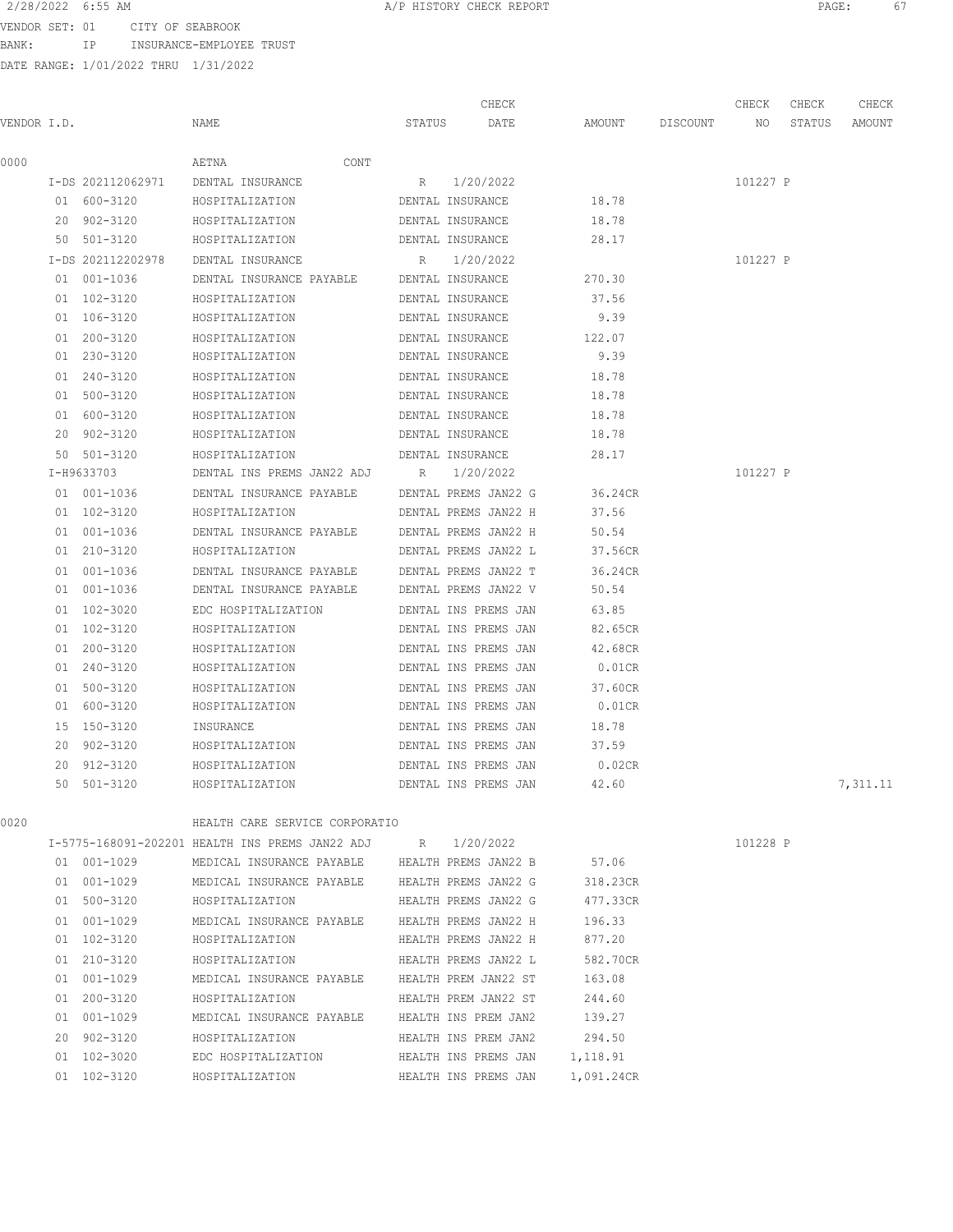VENDOR SET: 01 CITY OF SEABROOK BANK: IP INSURANCE-EMPLOYEE TRUST

|             |                   |                                                 |                      | CHECK                |           |                 | CHECK    | CHECK  | CHECK  |
|-------------|-------------------|-------------------------------------------------|----------------------|----------------------|-----------|-----------------|----------|--------|--------|
| VENDOR I.D. |                   | NAME                                            | STATUS               | DATE                 |           | AMOUNT DISCOUNT | NO       | STATUS | AMOUNT |
| 0020        |                   | HEALTH CARE SERVICE COCONT                      |                      |                      |           |                 |          |        |        |
|             |                   | I-5775-168091-202201 HEALTH INS PREMS JAN22 ADJ | R                    | 1/20/2022            |           |                 | 101228 P |        |        |
|             | 01 106-3120       | HOSPITALIZATION                                 | HEALTH INS PREMS JAN |                      | 0.03CR    |                 |          |        |        |
|             | 01 200-3120       | HOSPITALIZATION                                 |                      | HEALTH INS PREMS JAN | 559.57CR  |                 |          |        |        |
|             | 01 230-3120       | HOSPITALIZATION                                 | HEALTH INS PREMS JAN |                      | 0.01      |                 |          |        |        |
|             | 01 240-3120       | HOSPITALIZATION                                 | HEALTH INS PREMS JAN |                      | 0.04CR    |                 |          |        |        |
|             | 01 400-3120       | HOSPITALIZATION                                 | HEALTH INS PREMS JAN |                      | 0.02CR    |                 |          |        |        |
|             | 01 500-3120       | HOSPITALIZATION                                 | HEALTH INS PREMS JAN |                      | 885.90CR  |                 |          |        |        |
|             | 01 600-3120       | HOSPITALIZATION                                 | HEALTH INS PREMS JAN |                      | $0.01$ CR |                 |          |        |        |
|             | 15 150-3120       | INSURANCE                                       | HEALTH INS PREMS JAN |                      | 554.97    |                 |          |        |        |
|             | 20 902-3120       | HOSPITALIZATION                                 | HEALTH INS PREMS JAN |                      | 881.53    |                 |          |        |        |
|             | 20 912-3120       | HOSPITALIZATION                                 | HEALTH INS PREMS JAN |                      | 4.33      |                 |          |        |        |
|             | 50 501-3120       | HOSPITALIZATION                                 |                      | HEALTH INS PREMS JAN | 559.39    |                 |          |        |        |
|             | I-BCN202112062971 | MEDICAL INSURANCE                               | R 1/20/2022          |                      |           |                 | 101228 P |        |        |
|             | 01 001-1029       | MEDICAL INSURANCE PAYABLE MEDICAL INSURANCE     |                      |                      | 175.75    |                 |          |        |        |
|             | 01 220-3120       | HOSPITALIZATION                                 | MEDICAL INSURANCE    |                      | 413.60    |                 |          |        |        |
|             | I-BCN202112202978 | MEDICAL INSURANCE                               | R 1/20/2022          |                      |           |                 | 101228 P |        |        |
|             | 01 001-1029       | MEDICAL INSURANCE PAYABLE                       | MEDICAL INSURANCE    |                      | 175.72    |                 |          |        |        |
|             | 01 220-3120       | HOSPITALIZATION                                 | MEDICAL INSURANCE    |                      | 413.60    |                 |          |        |        |
|             | I-BCW202112062971 | MEDICAL INSURANCE                               | R                    | 1/20/2022            |           |                 | 101228 P |        |        |
|             | 01 001-1029       | MEDICAL INSURANCE PAYABLE                       | MEDICAL INSURANCE    |                      | 753.70    |                 |          |        |        |
|             | 01 104-3120       | HOSPITALIZATION                                 | MEDICAL INSURANCE    |                      | 438.60    |                 |          |        |        |
|             | 01 200-3120       | HOSPITALIZATION                                 | MEDICAL INSURANCE    |                      | 219.30    |                 |          |        |        |
|             | 01 240-3120       | HOSPITALIZATION                                 | MEDICAL INSURANCE    |                      | 438.60    |                 |          |        |        |
|             | 20 902-3120       | HOSPITALIZATION                                 | MEDICAL INSURANCE    |                      | 438.60    |                 |          |        |        |
|             | 20 905-3120       | HOSPITALIZATION                                 | MEDICAL INSURANCE    |                      | 438.60    |                 |          |        |        |
|             | 50 501-3120       | HOSPITALIZATION                                 | MEDICAL INSURANCE    |                      | 219.30    |                 |          |        |        |
|             | I-BCW202112202978 | MEDICAL INSURANCE                               | R 1/20/2022          |                      |           |                 | 101228 P |        |        |
|             | 01 001-1029       | MEDICAL INSURANCE PAYABLE MEDICAL INSURANCE     |                      |                      | 753.65    |                 |          |        |        |
|             | 01 104-3120       | HOSPITALIZATION                                 | MEDICAL INSURANCE    |                      | 438.60    |                 |          |        |        |
|             | 01 200-3120       | HOSPITALIZATION                                 | MEDICAL INSURANCE    |                      | 244.65    |                 |          |        |        |
|             | 01 240-3120       | HOSPITALIZATION                                 | MEDICAL INSURANCE    |                      | 438.60    |                 |          |        |        |
|             | 20 902-3120       | HOSPITALIZATION                                 | MEDICAL INSURANCE    |                      | 438.60    |                 |          |        |        |
|             | 20 905-3120       | HOSPITALIZATION                                 | MEDICAL INSURANCE    |                      | 438.60    |                 |          |        |        |
|             | 50 501-3120       | HOSPITALIZATION                                 | MEDICAL INSURANCE    |                      | 193.95    |                 |          |        |        |
|             | I-BEN202112062971 | MEDICAL INSURANCE                               |                      | R 1/20/2022          |           |                 | 101228 P |        |        |
|             | 01 001-1029       | MEDICAL INSURANCE PAYABLE MEDICAL INSURANCE     |                      |                      | 53.53     |                 |          |        |        |
|             | 01 200-3120       | HOSPITALIZATION                                 | MEDICAL INSURANCE    |                      | 266.35    |                 |          |        |        |
|             | I-BEN202112202978 | MEDICAL INSURANCE                               | R 1/20/2022          |                      |           |                 | 101228 P |        |        |
|             | 01 001-1029       | MEDICAL INSURANCE PAYABLE                       | MEDICAL INSURANCE    |                      | 53.53     |                 |          |        |        |
|             | 01 200-3120       | HOSPITALIZATION                                 | MEDICAL INSURANCE    |                      | 266.35    |                 |          |        |        |
|             | I-BEW202112062971 | MEDICAL INSURANCE                               |                      | R 1/20/2022          |           |                 | 101228 P |        |        |
|             | 01 001-1029       | MEDICAL INSURANCE PAYABLE                       | MEDICAL INSURANCE    |                      | 228.24    |                 |          |        |        |
|             | 01 100-3120       | HOSPITALIZATION                                 | MEDICAL INSURANCE    |                      | 291.35    |                 |          |        |        |
|             | 01 102-3120       | HOSPITALIZATION                                 | MEDICAL INSURANCE    |                      | 582.70CR  |                 |          |        |        |
|             | 01 200-3120       | HOSPITALIZATION                                 | MEDICAL INSURANCE    |                      | 459.63    |                 |          |        |        |
|             | 01 220-3120       | HOSPITALIZATION                                 | MEDICAL INSURANCE    |                      | 291.35    |                 |          |        |        |
|             | 01 400-3120       | HOSPITALIZATION                                 | MEDICAL INSURANCE    |                      | 291.35    |                 |          |        |        |
|             |                   |                                                 |                      |                      |           |                 |          |        |        |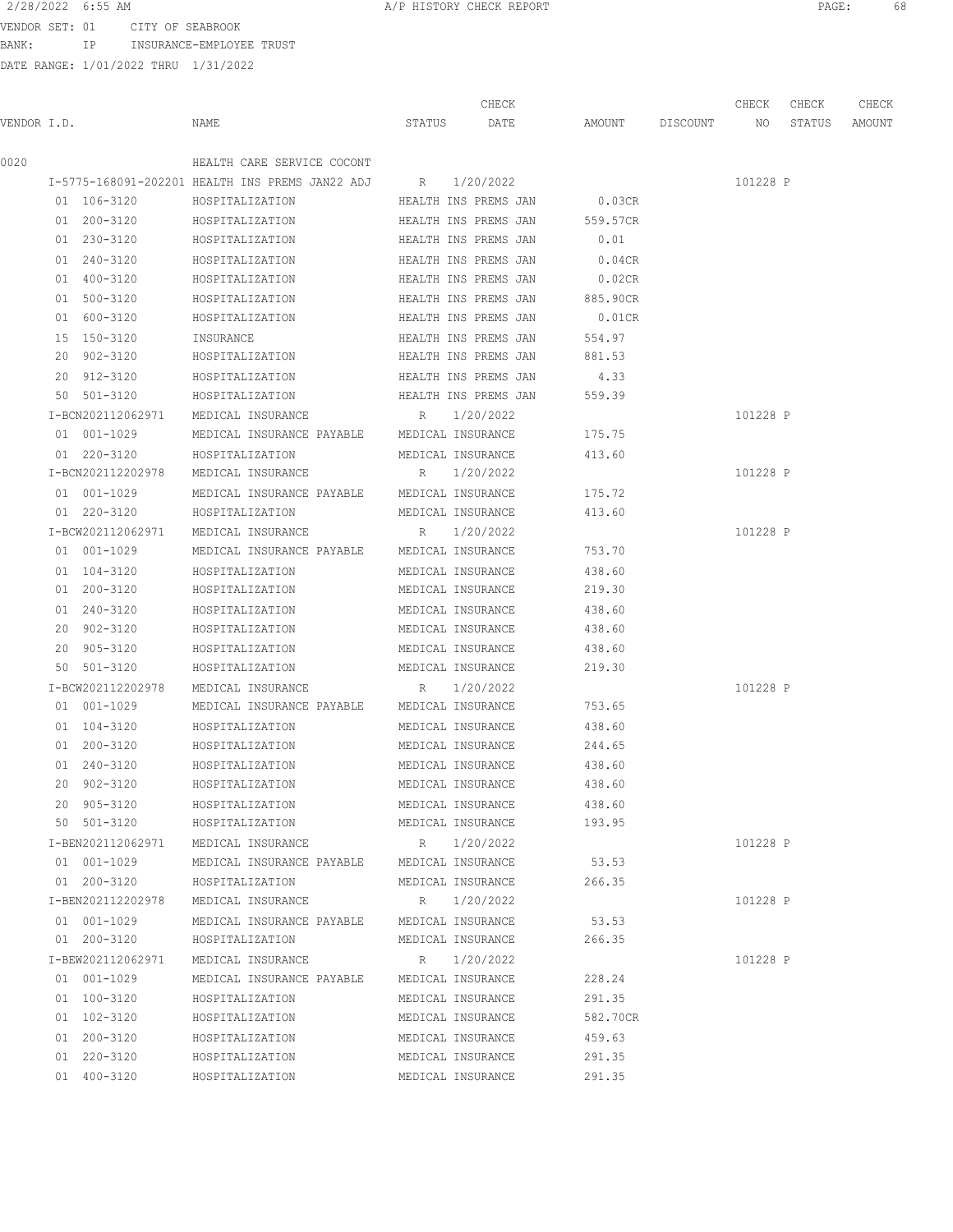VENDOR SET: 01 CITY OF SEABROOK BANK: IP INSURANCE-EMPLOYEE TRUST

|--|

|                   |                                             |             | CHECK             |        |                 | CHECK    | CHECK  | CHECK  |
|-------------------|---------------------------------------------|-------------|-------------------|--------|-----------------|----------|--------|--------|
| VENDOR I.D.       | NAME                                        | STATUS      | DATE              |        | AMOUNT DISCOUNT | NO       | STATUS | AMOUNT |
| 0020              | HEALTH CARE SERVICE COCONT                  |             |                   |        |                 |          |        |        |
| I-BEW202112062971 | MEDICAL INSURANCE                           | R           | 1/20/2022         |        |                 | 101228 P |        |        |
| 01 500-3120       | HOSPITALIZATION                             |             | MEDICAL INSURANCE | 291.35 |                 |          |        |        |
| 01 700-3120       | HOSPITALIZATION                             |             | MEDICAL INSURANCE | 874.05 |                 |          |        |        |
| 50 501-3120       | HOSPITALIZATION                             |             | MEDICAL INSURANCE | 414.42 |                 |          |        |        |
| I-BEW202112202978 | MEDICAL INSURANCE                           | $R_{\odot}$ | 1/20/2022         |        |                 | 101228 P |        |        |
| 01 001-1029       | MEDICAL INSURANCE PAYABLE                   |             | MEDICAL INSURANCE | 285.30 |                 |          |        |        |
| 01 100-3120       | HOSPITALIZATION                             |             | MEDICAL INSURANCE | 291.35 |                 |          |        |        |
| 01 200-3120       | HOSPITALIZATION                             |             | MEDICAL INSURANCE | 437.03 |                 |          |        |        |
| 01 220-3120       | HOSPITALIZATION                             |             | MEDICAL INSURANCE | 291.35 |                 |          |        |        |
| 01 400-3120       | HOSPITALIZATION                             |             | MEDICAL INSURANCE | 291.35 |                 |          |        |        |
| 01 500-3120       | HOSPITALIZATION                             |             | MEDICAL INSURANCE | 291.35 |                 |          |        |        |
| 01 700-3120       | HOSPITALIZATION                             |             | MEDICAL INSURANCE | 874.05 |                 |          |        |        |
| 50 501-3120       | HOSPITALIZATION                             |             | MEDICAL INSURANCE | 437.02 |                 |          |        |        |
| I-BFW202112062971 | MEDICAL INSURANCE                           |             | R 1/20/2022       |        |                 | 101228 P |        |        |
| 01 001-1029       | MEDICAL INSURANCE PAYABLE                   |             | MEDICAL INSURANCE | 697.62 |                 |          |        |        |
| 01 102-3120       | HOSPITALIZATION                             |             | MEDICAL INSURANCE | 338.64 |                 |          |        |        |
| 01 240-3120       | HOSPITALIZATION                             |             | MEDICAL INSURANCE | 677.27 |                 |          |        |        |
| 15 150-3120       | INSURANCE                                   |             | MEDICAL INSURANCE | 338.63 |                 |          |        |        |
| I-BFW202112202978 | MEDICAL INSURANCE                           | R           | 1/20/2022         |        |                 | 101228 P |        |        |
| 01 001-1029       | MEDICAL INSURANCE PAYABLE                   |             | MEDICAL INSURANCE | 697.60 |                 |          |        |        |
| 01 102-3120       | HOSPITALIZATION                             |             | MEDICAL INSURANCE | 338.64 |                 |          |        |        |
| 01 240-3120       | HOSPITALIZATION                             |             | MEDICAL INSURANCE | 677.27 |                 |          |        |        |
| 15 150-3120       | INSURANCE                                   |             | MEDICAL INSURANCE | 338.63 |                 |          |        |        |
| I-BSW202112062971 | MEDICAL INSURANCE                           | R           | 1/20/2022         |        |                 | 101228 P |        |        |
| 01 001-1029       | MEDICAL INSURANCE PAYABLE                   |             | MEDICAL INSURANCE | 494.60 |                 |          |        |        |
| 01 102-3120       | HOSPITALIZATION                             |             | MEDICAL INSURANCE | 554.97 |                 |          |        |        |
| 01 200-3120       | HOSPITALIZATION                             |             | MEDICAL INSURANCE | 554.97 |                 |          |        |        |
| I-BSW202112202978 | MEDICAL INSURANCE                           |             | R 1/20/2022       |        |                 | 101228 P |        |        |
| 01 001-1029       | MEDICAL INSURANCE PAYABLE                   |             | MEDICAL INSURANCE | 494.58 |                 |          |        |        |
| 01 102-3120       | HOSPITALIZATION                             |             | MEDICAL INSURANCE | 554.97 |                 |          |        |        |
| 01 200-3120       | HOSPITALIZATION                             |             | MEDICAL INSURANCE | 554.97 |                 |          |        |        |
| I-CF5202112062971 | MEDICAL INSURANCE                           |             | R 1/20/2022       |        |                 | 101228 P |        |        |
| 01 001-1029       | MEDICAL INSURANCE PAYABLE                   |             | MEDICAL INSURANCE | 307.28 |                 |          |        |        |
| 01 200-3120       | HOSPITALIZATION                             |             | MEDICAL INSURANCE | 627.27 |                 |          |        |        |
| I-CF5202112202978 | MEDICAL INSURANCE                           |             | R 1/20/2022       |        |                 | 101228 P |        |        |
| 01 001-1029       | MEDICAL INSURANCE PAYABLE MEDICAL INSURANCE |             |                   | 307.28 |                 |          |        |        |
| 01 200-3120       | HOSPITALIZATION                             |             | MEDICAL INSURANCE | 627.27 |                 |          |        |        |
| I-CNC202112062971 | MEDICAL DEDUCTION                           |             | R 1/20/2022       |        |                 | 101228 P |        |        |
| 01 001-1029       | MEDICAL INSURANCE PAYABLE                   |             | MEDICAL DEDUCTION | 123.17 |                 |          |        |        |
| 20 912-3120       | HOSPITALIZATION                             |             | MEDICAL DEDUCTION | 413.60 |                 |          |        |        |
| I-CNC202112202978 | MEDICAL DEDUCTION                           |             | R 1/20/2022       |        |                 | 101228 P |        |        |
| 01 001-1029       | MEDICAL INSURANCE PAYABLE                   |             | MEDICAL DEDUCTION | 123.16 |                 |          |        |        |
| 20 912-3120       | HOSPITALIZATION                             |             | MEDICAL DEDUCTION | 413.60 |                 |          |        |        |
| I-CNE202112062971 | MEDICAL INSURANCE                           |             | R 1/20/2022       |        |                 | 101228 P |        |        |
| 01 001-1029       | MEDICAL INSURANCE PAYABLE MEDICAL INSURANCE |             |                   | 25.00  |                 |          |        |        |
| 01 200-3120       | HOSPITALIZATION                             |             | MEDICAL INSURANCE | 266.35 |                 |          |        |        |
| I-CNE202112202978 | MEDICAL INSURANCE                           |             | R 1/20/2022       |        |                 | 101228 P |        |        |
|                   |                                             |             |                   |        |                 |          |        |        |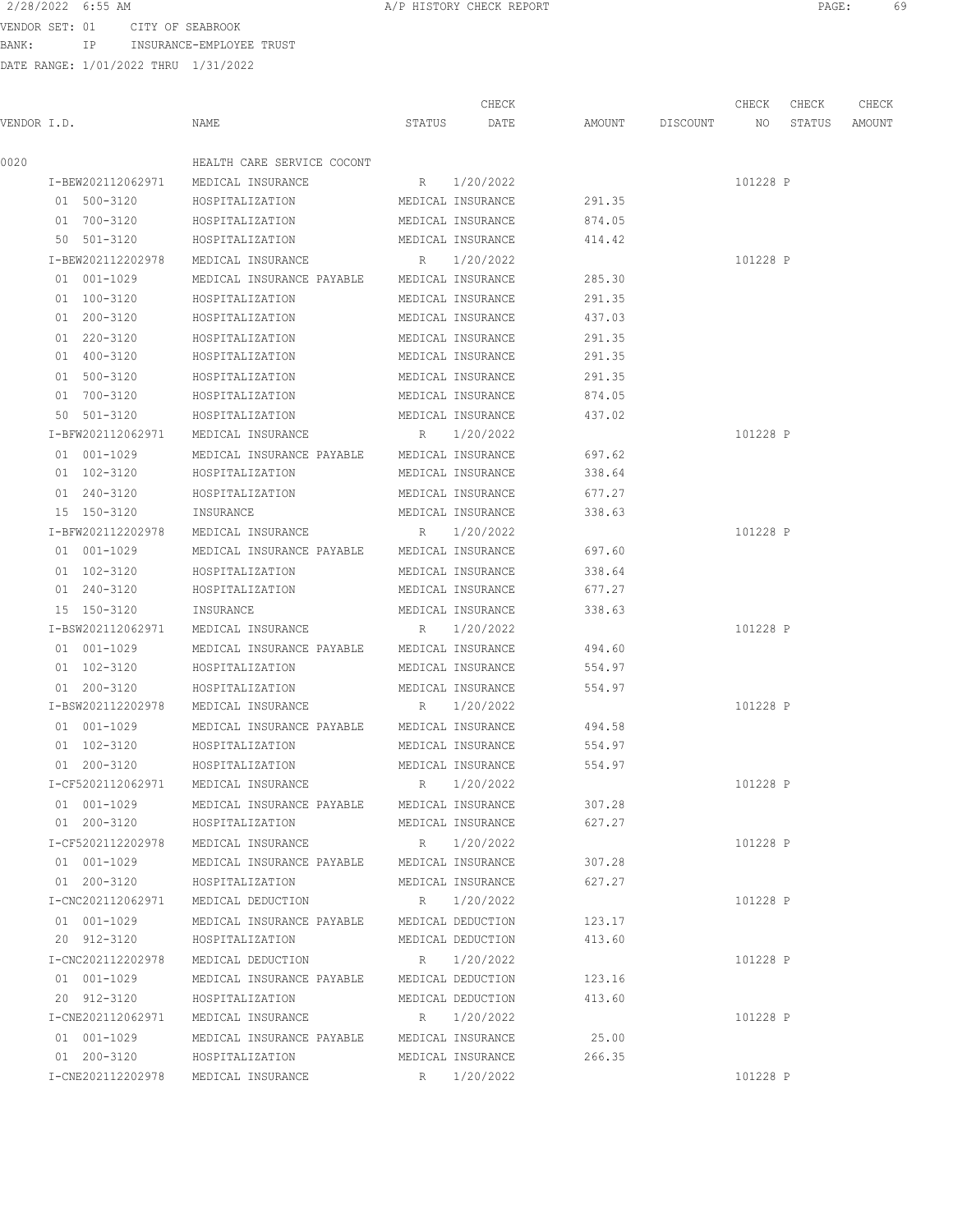VENDOR SET: 01 CITY OF SEABROOK BANK: IP INSURANCE-EMPLOYEE TRUST

| VENDOR I.D. |                   | NAME                                        | STATUS | CHECK<br>DATE     | AMOUNT   | DISCOUNT | CHECK<br>NO | CHECK<br>STATUS | CHECK<br>AMOUNT |
|-------------|-------------------|---------------------------------------------|--------|-------------------|----------|----------|-------------|-----------------|-----------------|
|             |                   |                                             |        |                   |          |          |             |                 |                 |
| 0020        |                   | HEALTH CARE SERVICE COCONT                  |        |                   |          |          |             |                 |                 |
|             | I-CNE202112202978 | MEDICAL INSURANCE                           | R      | 1/20/2022         |          |          | 101228 P    |                 |                 |
|             | 01 001-1029       | MEDICAL INSURANCE PAYABLE MEDICAL INSURANCE |        |                   | 25.00    |          |             |                 |                 |
|             | 01 200-3120       | HOSPITALIZATION                             |        | MEDICAL INSURANCE | 266.35   |          |             |                 |                 |
|             | I-CWC202112062971 | MEDICAL INSURANCE                           |        | R 1/20/2022       |          |          | 101228 P    |                 |                 |
|             | 01 001-1029       | MEDICAL INSURANCE PAYABLE MEDICAL INSURANCE |        |                   | 1,178.04 |          |             |                 |                 |
|             | 01 102-3120       | HOSPITALIZATION                             |        | MEDICAL INSURANCE | 877.20   |          |             |                 |                 |
|             | 01 103-3120       | HOSPITALIZATION                             |        | MEDICAL INSURANCE | 438.60   |          |             |                 |                 |
|             | 01 200-3120       | HOSPITALIZATION                             |        | MEDICAL INSURANCE | 438.60   |          |             |                 |                 |
|             | 01 400-3120       | HOSPITALIZATION                             |        | MEDICAL INSURANCE | 328.95   |          |             |                 |                 |
|             | 01 500-3120       | HOSPITALIZATION                             |        | MEDICAL INSURANCE | 1,644.75 |          |             |                 |                 |
|             | 20 902-3120       | HOSPITALIZATION                             |        | MEDICAL INSURANCE | 986.85   |          |             |                 |                 |
|             | 20 905-3120       | HOSPITALIZATION                             |        | MEDICAL INSURANCE | 438.60   |          |             |                 |                 |
|             | 20 912-3120       | HOSPITALIZATION                             |        | MEDICAL INSURANCE | 109.65   |          |             |                 |                 |
|             | I-CWC202112202978 | MEDICAL INSURANCE                           |        | R 1/20/2022       |          |          | 101228 P    |                 |                 |
|             | 01 001-1029       | MEDICAL INSURANCE PAYABLE                   |        | MEDICAL INSURANCE | 1,177.92 |          |             |                 |                 |
|             | 01 102-3120       | HOSPITALIZATION                             |        | MEDICAL INSURANCE | 877.20   |          |             |                 |                 |
|             | 01 103-3120       | HOSPITALIZATION                             |        | MEDICAL INSURANCE | 438.60   |          |             |                 |                 |
|             | 01 200-3120       | HOSPITALIZATION                             |        | MEDICAL INSURANCE | 438.60   |          |             |                 |                 |
|             | 01 400-3120       | HOSPITALIZATION                             |        | MEDICAL INSURANCE | 328.95   |          |             |                 |                 |
|             | 01 500-3120       | HOSPITALIZATION                             |        | MEDICAL INSURANCE | 1,644.75 |          |             |                 |                 |
|             | 20 902-3120       | HOSPITALIZATION                             |        | MEDICAL INSURANCE | 986.84   |          |             |                 |                 |
|             | 20 905-3120       | HOSPITALIZATION                             |        | MEDICAL INSURANCE | 438.60   |          |             |                 |                 |
|             | 20 912-3120       | HOSPITALIZATION                             |        | MEDICAL INSURANCE | 109.66   |          |             |                 |                 |
|             | I-CWE202112062971 | MEDICAL INSURANCE                           |        | R 1/20/2022       |          |          | 101228 P    |                 |                 |
|             | 01 102-3120       | HOSPITALIZATION                             |        | MEDICAL INSURANCE | 203.95   |          |             |                 |                 |
|             | 01 200-3120       | HOSPITALIZATION                             |        | MEDICAL INSURANCE | 2,801.74 |          |             |                 |                 |
|             | 01 220-3120       | HOSPITALIZATION                             |        | MEDICAL INSURANCE | 291.35   |          |             |                 |                 |
|             | 01 400-3120       | HOSPITALIZATION                             |        | MEDICAL INSURANCE | 291.35   |          |             |                 |                 |
|             | 01 500-3120       | HOSPITALIZATION                             |        | MEDICAL INSURANCE | 582.70   |          |             |                 |                 |
|             | 01 600-3120       | HOSPITALIZATION                             |        | MEDICAL INSURANCE | 1,252.80 |          |             |                 |                 |
|             | 01 700-3120       | HOSPITALIZATION                             |        | MEDICAL INSURANCE | 291.35   |          |             |                 |                 |
|             | 20 902-3120       | HOSPITALIZATION                             |        | MEDICAL INSURANCE | 582.70   |          |             |                 |                 |
|             | 20 912-3120       | HOSPITALIZATION                             |        | MEDICAL INSURANCE | 582.70   |          |             |                 |                 |
|             | 50 501-3120       | HOSPITALIZATION                             |        | MEDICAL INSURANCE | 403.11   |          |             |                 |                 |
|             | I-CWE202112202978 | MEDICAL INSURANCE                           |        | R 1/20/2022       |          |          | 101228 P    |                 |                 |
|             | 01 102-3120       | HOSPITALIZATION                             |        | MEDICAL INSURANCE | 203.94   |          |             |                 |                 |
|             | 01 200-3120       | HOSPITALIZATION                             |        | MEDICAL INSURANCE | 2,773.03 |          |             |                 |                 |
|             | 01 220-3120       | HOSPITALIZATION                             |        | MEDICAL INSURANCE | 291.35   |          |             |                 |                 |
|             | 01 400-3120       | HOSPITALIZATION                             |        | MEDICAL INSURANCE | 291.35   |          |             |                 |                 |
|             | 01 500-3120       | HOSPITALIZATION                             |        | MEDICAL INSURANCE | 582.70   |          |             |                 |                 |
|             | 01 600-3120       | HOSPITALIZATION                             |        | MEDICAL INSURANCE | 1,252.81 |          |             |                 |                 |
|             | 01 700-3120       | HOSPITALIZATION                             |        | MEDICAL INSURANCE | 291.35   |          |             |                 |                 |
|             | 20 902-3120       | HOSPITALIZATION                             |        | MEDICAL INSURANCE | 582.70   |          |             |                 |                 |
|             | 20 912-3120       | HOSPITALIZATION                             |        | MEDICAL INSURANCE | 582.70   |          |             |                 |                 |
|             | 50 501-3120       | HOSPITALIZATION                             |        | MEDICAL INSURANCE | 431.82   |          |             |                 |                 |
|             | I-CWF202112062971 | MEDICAL INSURANCE                           |        | R 1/20/2022       |          |          | 101228 P    |                 |                 |
|             | 01 001-1029       | MEDICAL INSURANCE PAYABLE                   |        | MEDICAL INSURANCE | 2,058.24 |          |             |                 |                 |
|             |                   |                                             |        |                   |          |          |             |                 |                 |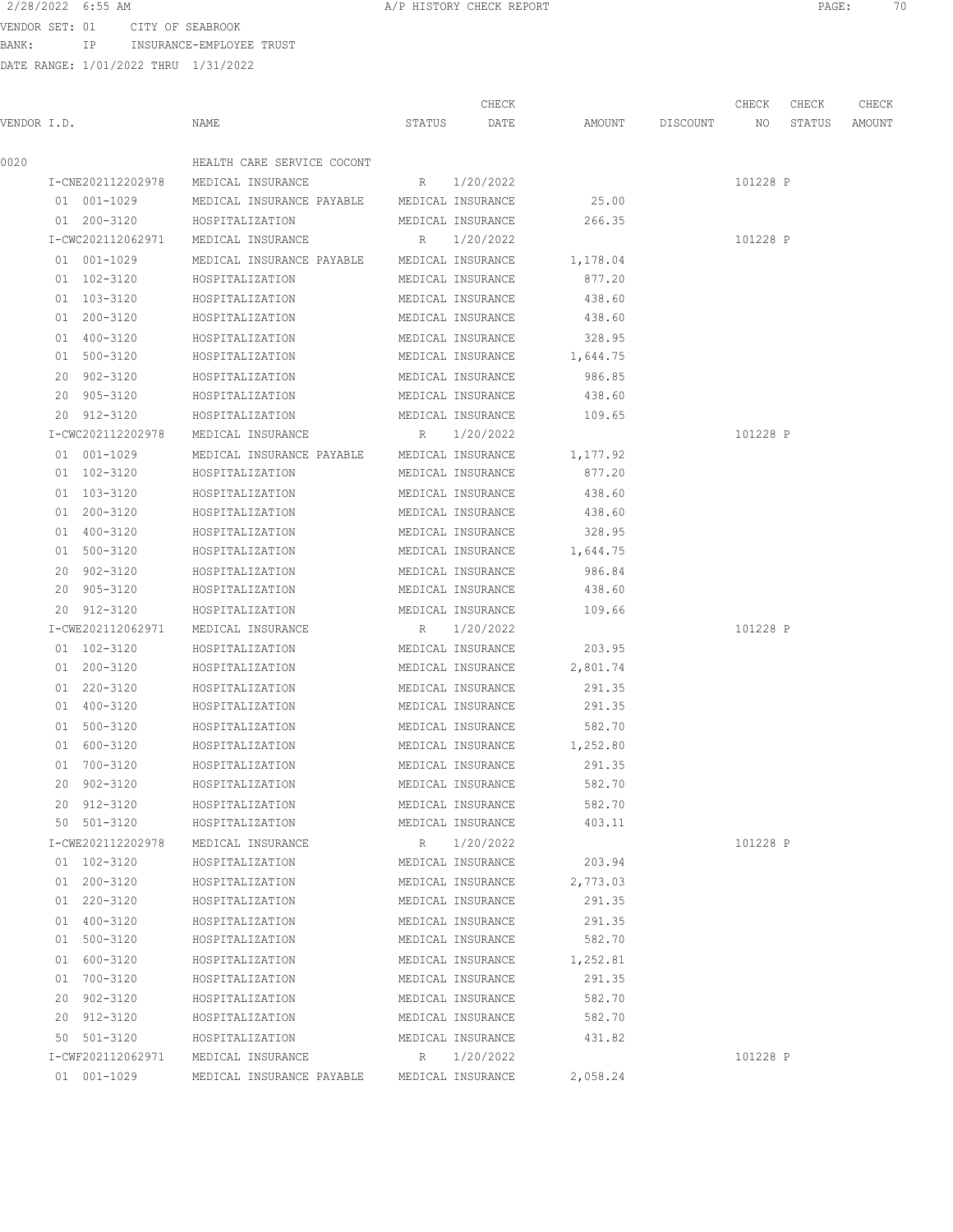BANK: IP INSURANCE-EMPLOYEE TRUST

DATE RANGE: 1/01/2022 THRU 1/31/2022

VENDOR SET: 01 CITY OF SEABROOK CHECK CHECK CHECK CHECK .<br>In the other we have status and the set of the count of the STATUS AMOUNT DISCOUNT of the STATUS AMOUNT AMOUNT 0020 HEALTH CARE SERVICE COCONT I-CWF202112062971 MEDICAL INSURANCE R 1/20/2022 101228 P 01 102-3120 HOSPITALIZATION MEDICAL INSURANCE 677.27 01 200-3120 HOSPITALIZATION MEDICAL INSURANCE 2,709.08 01 500-3120 HOSPITALIZATION MEDICAL INSURANCE 452.42 20 902-3120 HOSPITALIZATION MEDICAL INSURANCE 1,128.33 20 912-3120 HOSPITALIZATION MEDICAL INSURANCE 451.06 I-CWF202112202978 MEDICAL INSURANCE R 1/20/2022 101228 P

 01 001-1029 MEDICAL INSURANCE PAYABLE MEDICAL INSURANCE 2,058.24 01 102-3120 HOSPITALIZATION MEDICAL INSURANCE 677.27 01 200-3120 HOSPITALIZATION MEDICAL INSURANCE 2,709.08 01 500-3120 HOSPITALIZATION MEDICAL INSURANCE 452.42 20 902-3120 HOSPITALIZATION MEDICAL INSURANCE 1,128.33 20 912-3120 HOSPITALIZATION MEDICAL INSURANCE 451.06 I-CWS202112062971 MEDICAL INSURANCE R 1/20/2022 101228 P 01 001-1029 MEDICAL INSURANCE PAYABLE MEDICAL INSURANCE 878.70 01 200-3120 HOSPITALIZATION MEDICAL INSURANCE 1,387.43 01 500-3120 HOSPITALIZATION MEDICAL INSURANCE 554.97 01 600-3120 HOSPITALIZATION MEDICAL INSURANCE 554.97 50 501-3120 HOSPITALIZATION MEDICAL INSURANCE 277.48 I-CWS202112202978 MEDICAL INSURANCE R 1/20/2022 101228 P 01 001-1029 MEDICAL INSURANCE PAYABLE MEDICAL INSURANCE 878.70 01 200-3120 HOSPITALIZATION MEDICAL INSURANCE 1,387.43 01 500-3120 HOSPITALIZATION MEDICAL INSURANCE 554.97 01 600-3120 HOSPITALIZATION MEDICAL INSURANCE 554.97 50 501-3120 HOSPITALIZATION MEDICAL INSURANCE 277.48 I-HCW202112062971 MEDICAL INSURANCE R 1/20/2022 101228 P 01 001-1029 MEDICAL INSURANCE PAYABLE MEDICAL INSURANCE 477.42 01 100-3120 HOSPITALIZATION MEDICAL INSURANCE 355.51 01 102-3120 HOSPITALIZATION MEDICAL INSURANCE 355.51 01 200-3120 HOSPITALIZATION MEDICAL INSURANCE 177.76 01 240-3120 HOSPITALIZATION MEDICAL INSURANCE 711.02 01 400-3120 HOSPITALIZATION MEDICAL INSURANCE 355.51 01 700-3120 HOSPITALIZATION MEDICAL INSURANCE 177.75 I-HCW202112202978 MEDICAL INSURANCE R 1/20/2022 101228 P 01 001-1029 MEDICAL INSURANCE PAYABLE MEDICAL INSURANCE 477.42 01 100-3120 HOSPITALIZATION MEDICAL INSURANCE 355.51 01 102-3120 HOSPITALIZATION MEDICAL INSURANCE 355.51 01 200-3120 HOSPITALIZATION MEDICAL INSURANCE 177.75 01 240-3120 HOSPITALIZATION MEDICAL INSURANCE 711.02 01 400-3120 HOSPITALIZATION MEDICAL INSURANCE 355.51 01 700-3120 HOSPITALIZATION MEDICAL INSURANCE 177.76 I-HEN202112062971 MEDICAL PLAN R 1/20/2022 101228 P 01 001-1029 MEDICAL INSURANCE PAYABLE MEDICAL PLAN 50.00 01 200-3120 HOSPITALIZATION MEDICAL PLAN 422.32 I-HEN202112202978 MEDICAL PLAN R 1/20/2022 101228 P 01 001-1029 MEDICAL INSURANCE PAYABLE MEDICAL PLAN 50.00 01 200-3120 HOSPITALIZATION MEDICAL PLAN 422.32 I-HEW202112062971 MEDICAL INSURANCE R 1/20/2022 101228 P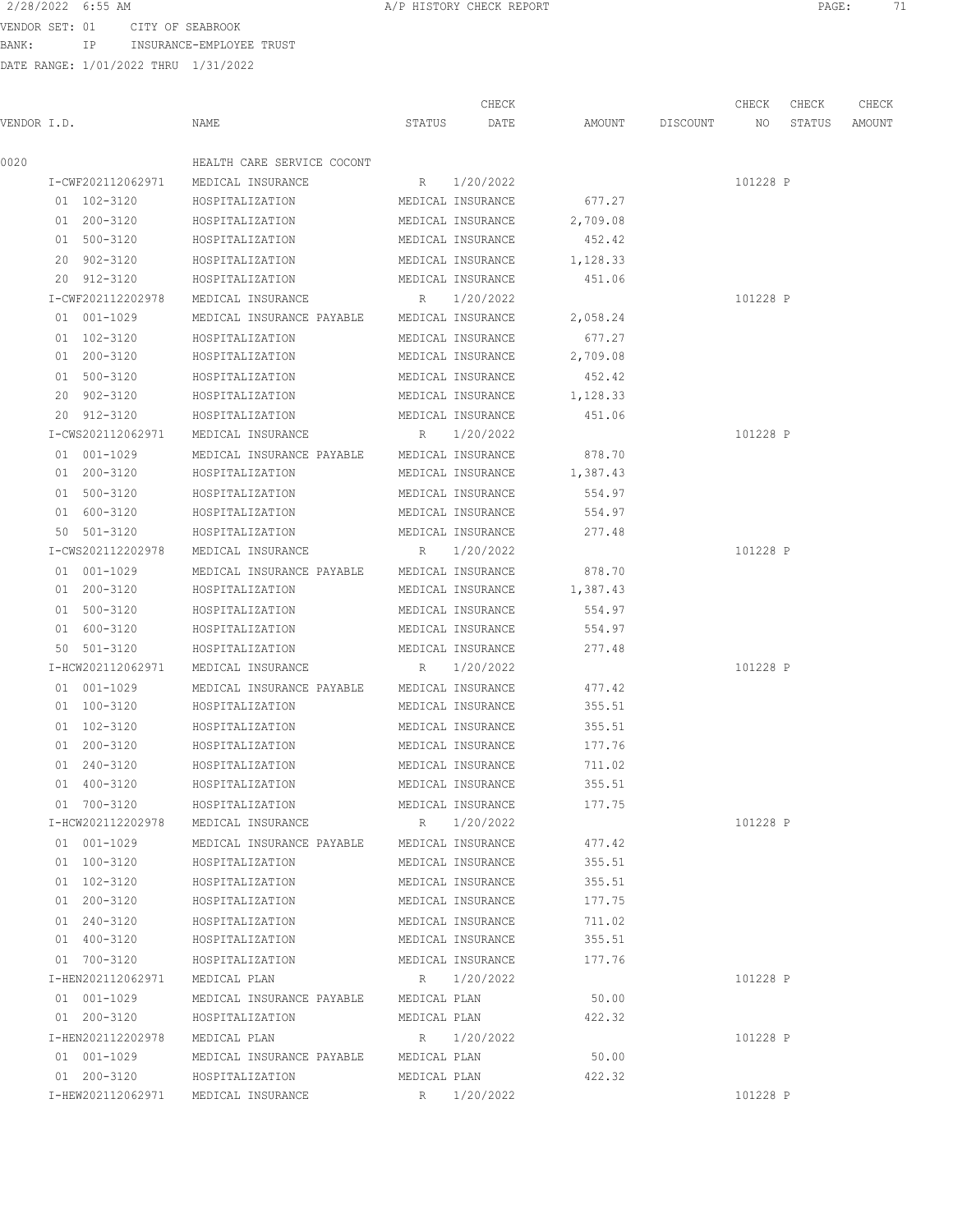BANK: IP INSURANCE-EMPLOYEE TRUST

DATE RANGE: 1/01/2022 THRU 1/31/2022

2/28/2022 6:55 AM **A/P HISTORY CHECK REPORT PAGE:** 72 CHECK CHECK CHECK CHECK CHECK CHECK CHECK CHECK CHECK CHECK CHECK CHECK CHECK CHECK CHECK CHECK CHECK CHECK CHECK CHECK CHECK CHECK CHECK CHECK CHECK CHECK CHECK CHECK CHECK CHECK CHECK CHECK CHECK CHECK CHECK CHECK CHECK VENDOR I.D. NAME STATUS DATE AMOUNT DISCOUNT NO STATUS AMOUNT

| 0020 |                   | HEALTH CARE SERVICE COCONT                  |                   |                   |                            |          |           |
|------|-------------------|---------------------------------------------|-------------------|-------------------|----------------------------|----------|-----------|
|      |                   | I-HEW202112062971 MEDICAL INSURANCE         |                   | R 1/20/2022       |                            | 101228 P |           |
|      | 01 102-3120       | HOSPITALIZATION                             |                   | MEDICAL INSURANCE | 472.32                     |          |           |
|      | 01 106-3120       | HOSPITALIZATION                             |                   | MEDICAL INSURANCE | 118.08                     |          |           |
|      | 01 200-3120       | HOSPITALIZATION                             |                   | MEDICAL INSURANCE | 1,180.80                   |          |           |
|      | 01 230-3120       | HOSPITALIZATION                             |                   | MEDICAL INSURANCE | 118.08                     |          |           |
|      | 01 240-3120       | HOSPITALIZATION                             | MEDICAL INSURANCE |                   | 708.48                     |          |           |
|      | 01 400-3120       | HOSPITALIZATION                             | MEDICAL INSURANCE |                   | 472.32                     |          |           |
|      | 01 500-3120       | HOSPITALIZATION                             |                   | MEDICAL INSURANCE | 236.16                     |          |           |
|      | I-HEW202112202978 | MEDICAL INSURANCE                           |                   | R 1/20/2022       |                            | 101228 P |           |
|      | 01 102-3120       | HOSPITALIZATION                             |                   | MEDICAL INSURANCE | 472.32                     |          |           |
|      | 01 106-3120       | HOSPITALIZATION                             |                   | MEDICAL INSURANCE | 118.08                     |          |           |
|      | 01 200-3120       | HOSPITALIZATION                             |                   | MEDICAL INSURANCE | 1,180.80                   |          |           |
|      | 01 230-3120       | HOSPITALIZATION                             |                   | MEDICAL INSURANCE | 118.08                     |          |           |
|      | 01 240-3120       | HOSPITALIZATION                             |                   | MEDICAL INSURANCE | 708.48                     |          |           |
|      |                   |                                             |                   | MEDICAL INSURANCE |                            |          |           |
|      | 01 400-3120       | HOSPITALIZATION                             |                   |                   | 472.32                     |          |           |
|      | 01 500-3120       | HOSPITALIZATION                             |                   | MEDICAL INSURANCE | 236.16                     |          |           |
|      | I-HFN202112062971 | MEDICAL INSURANCE                           |                   | R 1/20/2022       |                            | 101228 P |           |
|      | 01 001-1029       | MEDICAL INSURANCE PAYABLE MEDICAL INSURANCE |                   |                   | 233.54                     |          |           |
|      | 01 200-3120       | HOSPITALIZATION                             | MEDICAL INSURANCE |                   | 392.97                     |          |           |
|      | 50 501-3120       | HOSPITALIZATION MEDICAL INSURANCE           |                   |                   | 130.99                     |          |           |
|      | I-HFN202112202978 | MEDICAL INSURANCE                           |                   | R 1/20/2022       |                            | 101228 P |           |
|      | 01 001-1029       | MEDICAL INSURANCE PAYABLE MEDICAL INSURANCE |                   |                   | 233.53                     |          |           |
|      | 01 200-3120       | HOSPITALIZATION                             |                   | MEDICAL INSURANCE | 392.97                     |          |           |
|      | 50 501-3120       | HOSPITALIZATION                             |                   | MEDICAL INSURANCE | 130.99                     |          |           |
|      | I-HFW202112062971 | MEDICAL INSURANCE                           |                   | R 1/20/2022       |                            | 101228 P |           |
|      | 01 001-1029       | MEDICAL INSURANCE PAYABLE MEDICAL INSURANCE |                   |                   | 834.16                     |          |           |
|      | 01 102-3120       | HOSPITALIZATION                             |                   | MEDICAL INSURANCE | 548.96                     |          |           |
|      | 01 103-3120       | HOSPITALIZATION                             |                   | MEDICAL INSURANCE | 548.96                     |          |           |
|      | 01 400-3120       | HOSPITALIZATION                             |                   |                   | MEDICAL INSURANCE 1,097.92 |          |           |
|      | I-HFW202112202978 | MEDICAL INSURANCE                           |                   | R 1/20/2022       |                            | 101228 P |           |
|      | 01 001-1029       | MEDICAL INSURANCE PAYABLE MEDICAL INSURANCE |                   |                   | 834.12                     |          |           |
|      | 01 102-3120       | HOSPITALIZATION MEDICAL INSURANCE           |                   |                   | 548.96                     |          |           |
|      | 01 103-3120       | HOSPITALIZATION<br>MEDICAL INSURANCE        |                   |                   | 548.96                     |          |           |
|      | 01 400-3120       | HOSPITALIZATION                             |                   |                   | MEDICAL INSURANCE 1,097.92 |          |           |
|      | I-HSW202112062971 | MEDICAL INSURANCE                           |                   | R 1/20/2022       |                            | 101228 P |           |
|      | 01 001-1029       | MEDICAL INSURANCE PAYABLE MEDICAL INSURANCE |                   |                   | 427.35                     |          |           |
|      | 01 102-3120       | HOSPITALIZATION                             |                   | MEDICAL INSURANCE | 449.83                     |          |           |
|      | 01 106-3120       | HOSPITALIZATION                             |                   | MEDICAL INSURANCE | 224.92                     |          |           |
|      | 01 200-3120       | HOSPITALIZATION                             |                   | MEDICAL INSURANCE | 449.83                     |          |           |
|      | 01 230-3120       | HOSPITALIZATION                             |                   | MEDICAL INSURANCE | 224.91                     |          |           |
|      | I-HSW202112202978 | MEDICAL INSURANCE R 1/20/2022               |                   |                   |                            | 101228 P |           |
|      | 01 001-1029       | MEDICAL INSURANCE PAYABLE MEDICAL INSURANCE |                   |                   | 427.35                     |          |           |
|      | 01 102-3120       | HOSPITALIZATION                             |                   | MEDICAL INSURANCE | 449.83                     |          |           |
|      | 01 106-3120       | HOSPITALIZATION MEDICAL INSURANCE           |                   |                   | 224.92                     |          |           |
|      | 01 200-3120       | HOSPITALIZATION MEDICAL INSURANCE           |                   |                   | 449.83                     |          |           |
|      | 01 230-3120       | HOSPITALIZATION                             |                   | MEDICAL INSURANCE | 224.91                     |          | 99,100.89 |
|      |                   |                                             |                   |                   |                            |          |           |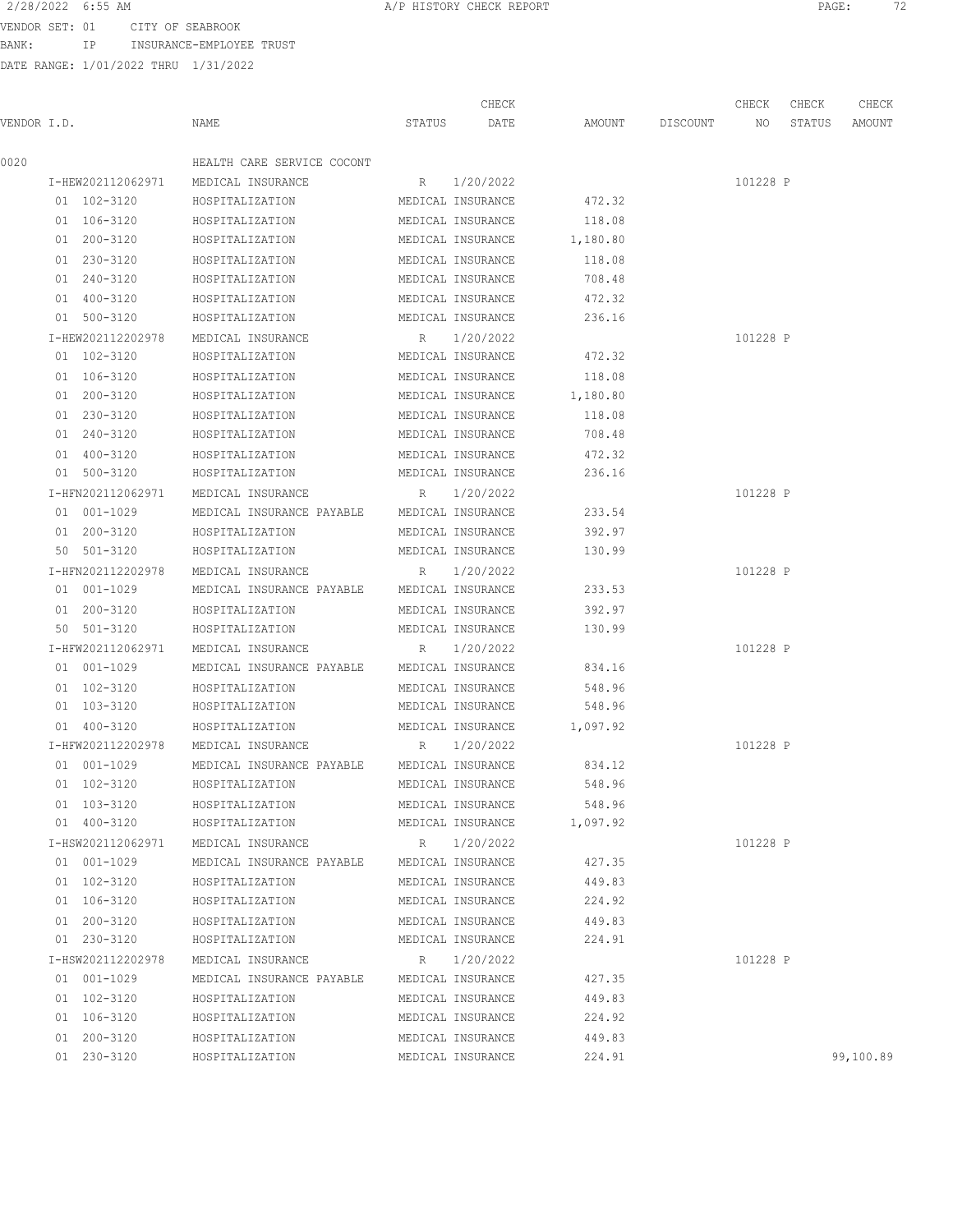2/28/2022 6:55 AM **A/P HISTORY CHECK REPORT PAGE:** 73

VENDOR SET: 01 CITY OF SEABROOK BANK: IP INSURANCE-EMPLOYEE TRUST

DATE RANGE: 1/01/2022 THRU 1/31/2022

|             |                   |                                             |                      | CHECK     |                 | CHECK    | CHECK  | CHECK  |
|-------------|-------------------|---------------------------------------------|----------------------|-----------|-----------------|----------|--------|--------|
| VENDOR I.D. |                   | NAME                                        | STATUS               | DATE      | AMOUNT DISCOUNT | NO       | STATUS | AMOUNT |
| 0002        |                   | UNUM LIFE INSURANCE CO OF AMER              |                      |           |                 |          |        |        |
|             |                   | I-202201-0095885-001 LTC PREMIUMS JAN22 ADJ | R 1/20/2022          |           |                 | 101232 P |        |        |
|             | 01 102-3120       | HOSPITALIZATION                             | LTC PREMIUMS JAN22 H |           | 4.10            |          |        |        |
|             | 01 400-3120       | HOSPITALIZATION                             | LTC PREMIUMS JAN22 S |           | 2.50            |          |        |        |
|             | 01 102-3020       | EDC HOSPITALIZATION                         | LTC PREMIUMS JAN22 E |           | 6.06            |          |        |        |
|             | 01 102-3120       | HOSPITALIZATION                             | LTC PREMIUMS JAN22 A |           | 7.32CR          |          |        |        |
|             | 01 200-3120       | HOSPITALIZATION                             | LTC PREMIUMS JAN22 A |           | 7.90CR          |          |        |        |
|             | 01 210-3120       | HOSPITALIZATION                             | LTC PREMIUMS JAN22 A |           | 2.50            |          |        |        |
|             | 01 500-3120       | HOSPITALIZATION                             | LTC PREMIUMS JAN22 A |           | 3.30CR          |          |        |        |
|             | 15 150-3120       | INSURANCE                                   | LTC PREMIUMS JAN22 A |           | 1.26            |          |        |        |
|             | 20 902-3120       | HOSPITALIZATION                             | LTC PREMIUMS JAN22 A |           | 6.21            |          |        |        |
|             | 20 912-3120       | HOSPITALIZATION                             | LTC PREMIUMS JAN22 A |           | 2.91CR          |          |        |        |
|             | 50 501-3120       | HOSPITALIZATION                             | LTC PREMIUMS JAN22 A |           | 2.90            |          |        |        |
|             | I-ULC202112062971 | UNUM LTC                                    | R 1/20/2022          |           |                 | 101232 P |        |        |
|             | 01 001-1033       | UNUM INSURANCE DEDUCTS                      | UNUM LTC             |           | 42.10           |          |        |        |
|             | 01 100-3120       | HOSPITALIZATION                             | UNUM LTC             |           | 4.30            |          |        |        |
|             | 01 102-3120       | HOSPITALIZATION                             | UNUM LTC             |           | 17.26           |          |        |        |
|             | 01 103-3120       | HOSPITALIZATION                             | UNUM LTC             |           | 5.25            |          |        |        |
|             | 01 104-3120       | HOSPITALIZATION                             | UNUM LTC             |           | 2.50            |          |        |        |
|             | 01 106-3120       | HOSPITALIZATION                             | UNUM LTC             |           | 3.70            |          |        |        |
|             | 01 200-3120       | HOSPITALIZATION                             | UNUM LTC             |           | 55.73           |          |        |        |
|             | 01 210-3120       | HOSPITALIZATION                             | UNUM LTC             |           | 3.65            |          |        |        |
|             | 01 220-3120       | HOSPITALIZATION                             | UNUM LTC             |           | 4.20            |          |        |        |
|             | 01 230-3120       | HOSPITALIZATION                             | UNUM LTC             |           | 3.70            |          |        |        |
|             | 01 240-3120       | HOSPITALIZATION                             | UNUM LTC             |           | 15.15           |          |        |        |
|             | 01 400-3120       | HOSPITALIZATION                             | UNUM LTC             |           | 17.29           |          |        |        |
|             | 01 500-3120       | HOSPITALIZATION                             | UNUM LTC             |           | 18.58           |          |        |        |
|             | 01 600-3120       | HOSPITALIZATION                             | UNUM LTC             |           | 17.02           |          |        |        |
|             | 01 700-3120       | HOSPITALIZATION                             | UNUM LTC             |           | 6.45            |          |        |        |
|             | 15 150-3120       | INSURANCE                                   | UNUM LTC             |           | 0.62            |          |        |        |
|             | 20 902-3120       | HOSPITALIZATION                             | UNUM LTC             |           | 14.81           |          |        |        |
|             | 20 905-3120       | HOSPITALIZATION                             | UNUM LTC             |           | 6.30            |          |        |        |
|             | 20 912-3120       | HOSPITALIZATION                             | UNUM LTC             |           | 13.32           |          |        |        |
|             | 50 501-3120       | HOSPITALIZATION                             | UNUM LTC             |           | 6.22            |          |        |        |
|             | I-ULC202112202978 | UNUM LTC                                    | $R_{\perp}$          | 1/20/2022 |                 | 101232 P |        |        |
|             | 01 001-1033       | UNUM INSURANCE DEDUCTS                      | UNUM LTC             |           | 42.10           |          |        |        |
|             | 01 100-3120       | HOSPITALIZATION                             | UNUM LTC             |           | 4.30            |          |        |        |
|             | 01 102-3120       | HOSPITALIZATION                             | UNUM LTC             |           | 17.26           |          |        |        |
|             | 01 103-3120       | HOSPITALIZATION                             | UNUM LTC             |           | 5.25            |          |        |        |
|             | 01 104-3120       | HOSPITALIZATION                             | UNUM LTC             |           | 2.50            |          |        |        |
|             | 01 106-3120       | HOSPITALIZATION                             | UNUM LTC             |           | 3.70            |          |        |        |
|             | 01 200-3120       | HOSPITALIZATION                             | UNUM LTC             |           | 50.62           |          |        |        |
|             | 01 210-3120       | HOSPITALIZATION                             | UNUM LTC             |           | 3.65            |          |        |        |
|             | 01 220-3120       | HOSPITALIZATION                             | UNUM LTC             |           | 4.20            |          |        |        |
|             | 01 230-3120       | HOSPITALIZATION                             | UNUM LTC             |           | 3.70            |          |        |        |
|             | 01 240-3120       | HOSPITALIZATION                             | UNUM LTC             |           | 15.15           |          |        |        |
|             | 01 400-3120       | HOSPITALIZATION                             | UNUM LTC             |           | 17.28           |          |        |        |
|             | 01 500-3120       | HOSPITALIZATION                             | UNUM LTC             |           | 18.59           |          |        |        |
|             |                   |                                             |                      |           |                 |          |        |        |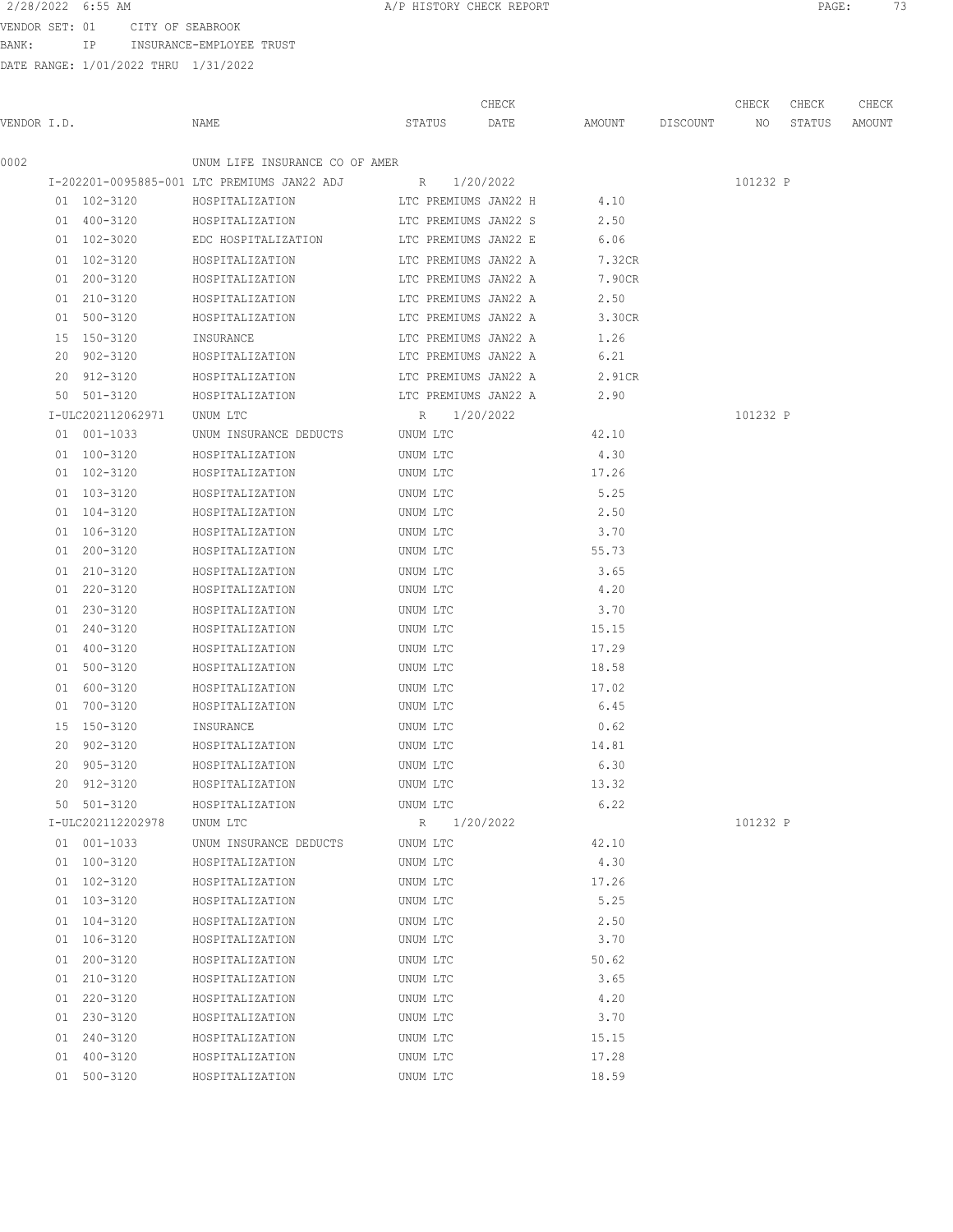# 2/28/2022 6:55 AM **A/P HISTORY CHECK REPORT PAGE:** 74

VENDOR SET: 01 CITY OF SEABROOK BANK: IP INSURANCE-EMPLOYEE TRUST

DATE RANGE: 1/01/2022 THRU 1/31/2022

|             |                   |             |                            |          | CHECK     |        |          | CHECK    | CHECK  | CHECK  |
|-------------|-------------------|-------------|----------------------------|----------|-----------|--------|----------|----------|--------|--------|
| VENDOR I.D. |                   |             | NAME                       | STATUS   | DATE      | AMOUNT | DISCOUNT | NO.      | STATUS | AMOUNT |
| 0002        |                   |             | UNUM LIFE INSURANCE COCONT |          |           |        |          |          |        |        |
|             | I-ULC202112202978 |             | UNUM LTC                   | R        | 1/20/2022 |        |          | 101232 P |        |        |
|             | 01                | 600-3120    | HOSPITALIZATION            | UNUM LTC |           | 17.02  |          |          |        |        |
|             | 01                | 700-3120    | HOSPITALIZATION            | UNUM LTC |           | 6.45   |          |          |        |        |
|             |                   | 15 150-3120 | INSURANCE                  | UNUM LTC |           | 0.62   |          |          |        |        |
|             | 20                | 902-3120    | HOSPITALIZATION            | UNUM LTC |           | 14.81  |          |          |        |        |
|             | 20                | 905-3120    | HOSPITALIZATION            | UNUM LTC |           | 6.30   |          |          |        |        |
|             | 20                | 912-3120    | HOSPITALIZATION            | UNUM LTC |           | 13.32  |          |          |        |        |
|             | 50                | 501-3120    | HOSPITALIZATION            | UNUM LTC |           | 6.33   |          |          |        | 515.40 |
|             |                   |             |                            |          |           |        |          |          |        |        |

| $*$ * TOTALS * * | ΝO            | INVOICE AMOUNT | DISCOUNTS | CHECK AMOUNT |
|------------------|---------------|----------------|-----------|--------------|
| REGULAR CHECKS:  | 5             | 111,511.04     | 0.00      | 111,511.04   |
| HAND CHECKS:     | 0             | 0.00           | 0.00      | 0.00         |
| DRAFTS:          | 0             | 0.00           | 0.00      | 0.00         |
| EFT:             | ◠<br>∠        | 4,504.00       | 0.00      | 4,504.00     |
| NON CHECKS:      | 0             | 0.00           | 0.00      | 0.00         |
| VOID CHECKS:     | 0 VOID DEBITS | 0.00           |           |              |
|                  | VOID CREDITS  | 0.00<br>0.00   | 0.00      |              |

## TOTAL ERRORS: 0

\*\* G/L ACCOUNT TOTALS \*\*

| G/L ACCOUNT        | NAME                                         | AMOUNT    |
|--------------------|----------------------------------------------|-----------|
|                    |                                              |           |
| 01                 | 001-1029 MEDICAL INSURANCE PAYABLE 18,286.95 |           |
| 001-1033<br>01     | UNUM INSURANCE DEDUCTS                       | 84.20     |
| 001-1036<br>01     | DENTAL INSURANCE PAYABLE                     | 3,329.90  |
| 001-1037<br>01     | VISION INSURANCE PAYABLE                     | 283.75    |
| $001 - 1038$<br>01 | CIGNA INSURANCE PAYABLE                      | 1,568.67  |
| 100-3120<br>01     | HOSPITALIZATION                              | 1,645.77  |
| 102-3020<br>01     | EDC HOSPITALIZATION                          | 1,234.58  |
| 102-3120<br>01     | HOSPITALIZATION                              | 9,620.48  |
| 103-3120<br>01     | HOSPITALIZATION                              | 2,343.64  |
| 104-3120<br>01     | HOSPITALIZATION                              | 955.07    |
| $106 - 3120$<br>01 | HOSPITALIZATION                              | 923.40    |
| 200-3120<br>01     | HOSPITALIZATION                              | 27,620.54 |
| 210-3120<br>01     | HOSPITALIZATION                              | 550.49CR  |
| 220-3120<br>01     | HOSPITALIZATION                              | 2,199.87  |
| 230-3120<br>01     | HOSPITALIZATION                              | 923.40    |
| 240-3120<br>01     | HOSPITALIZATION                              | 6,231.76  |
| 400-3120<br>01     | HOSPITALIZATION                              | 6,991.57  |
| 500-3120<br>01     | HOSPITALIZATION                              | 6,806.73  |
| $600 - 3120$<br>01 | HOSPITALIZATION                              | 3,997.75  |
|                    |                                              |           |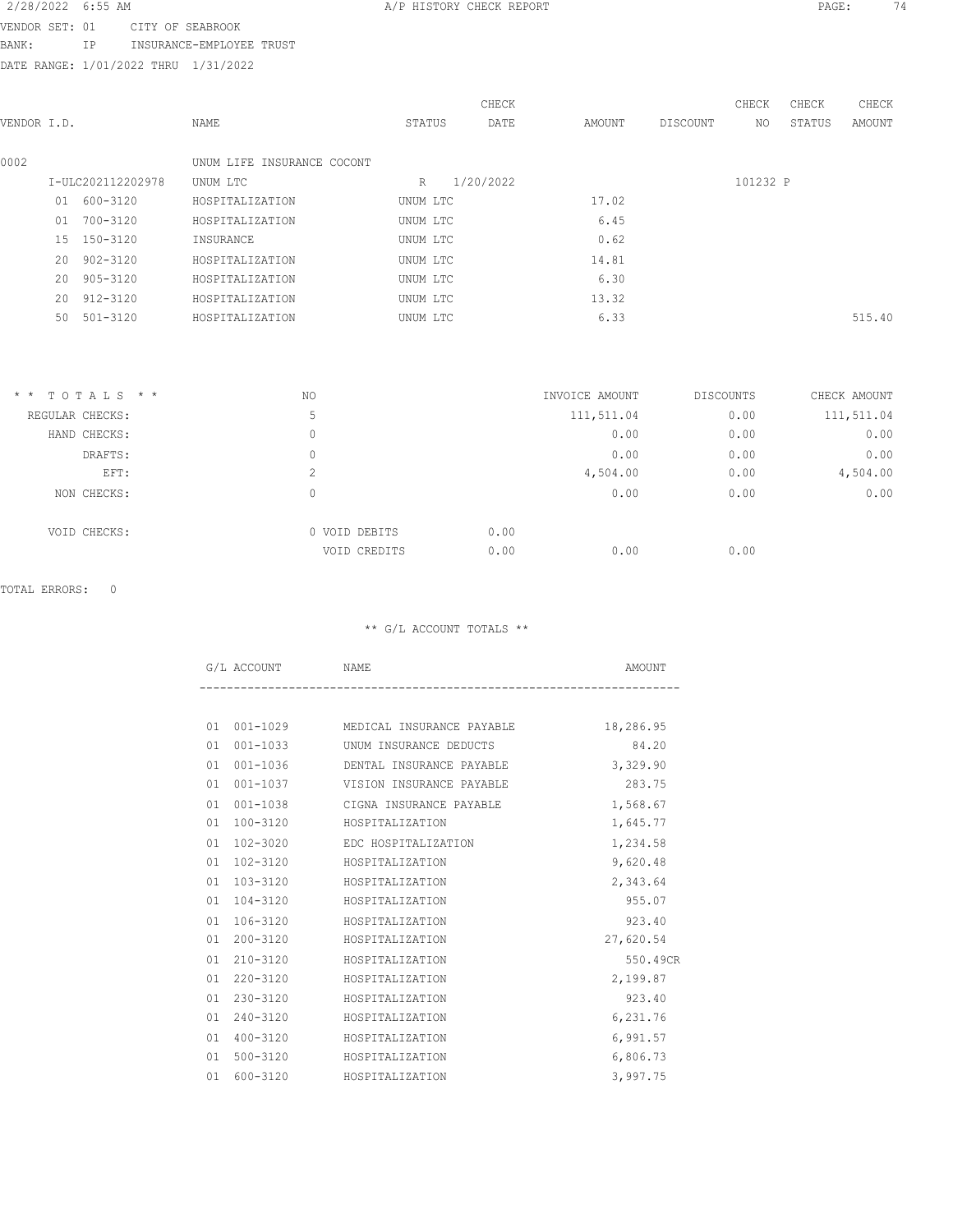BANK: IP INSURANCE-EMPLOYEE TRUST

DATE RANGE: 1/01/2022 THRU 1/31/2022

### \*\* G/L ACCOUNT TOTALS \*\*

|                            | G/L ACCOUNT  | NAME               | AMOUNT         |           |                     |
|----------------------------|--------------|--------------------|----------------|-----------|---------------------|
|                            |              |                    |                |           |                     |
|                            | 01 700-3120  | HOSPITALIZATION    | 3,044.14       |           |                     |
|                            |              | *** FUND TOTAL *** | 97,541.68      |           |                     |
|                            | 15 150-3120  | INSURANCE          | 1,300.02       |           |                     |
|                            |              | *** FUND TOTAL *** | 1,300.02       |           |                     |
|                            | 20 902-3120  | HOSPITALIZATION    | 7,940.76       |           |                     |
|                            | 20 905-3120  | HOSPITALIZATION    | 1,901.73       |           |                     |
|                            | 20 912-3120  | HOSPITALIZATION    | 3,449.76       |           |                     |
|                            |              | *** FUND TOTAL *** | 13,292.25      |           |                     |
|                            | 50 501-3120  | HOSPITALIZATION    | 3,881.09       |           |                     |
|                            |              | *** FUND TOTAL *** | 3,881.09       |           |                     |
|                            |              | *** FUND TOTAL *** | 0.00           |           |                     |
|                            | NO           |                    | INVOICE AMOUNT | DISCOUNTS | CHECK AMOUNT        |
| VENDOR SET: 01<br>BANK: IP | 7<br>TOTALS: |                    | 116,015.04     | 0.00      | 116,015.04          |
| BANK: IP<br>TOTALS:        | 7            |                    | 116,015.04     | 0.00      | 116,015.04          |
| REPORT TOTALS:             | 290          |                    | 1,650,678.48   |           | 3.69CR 1,654,669.95 |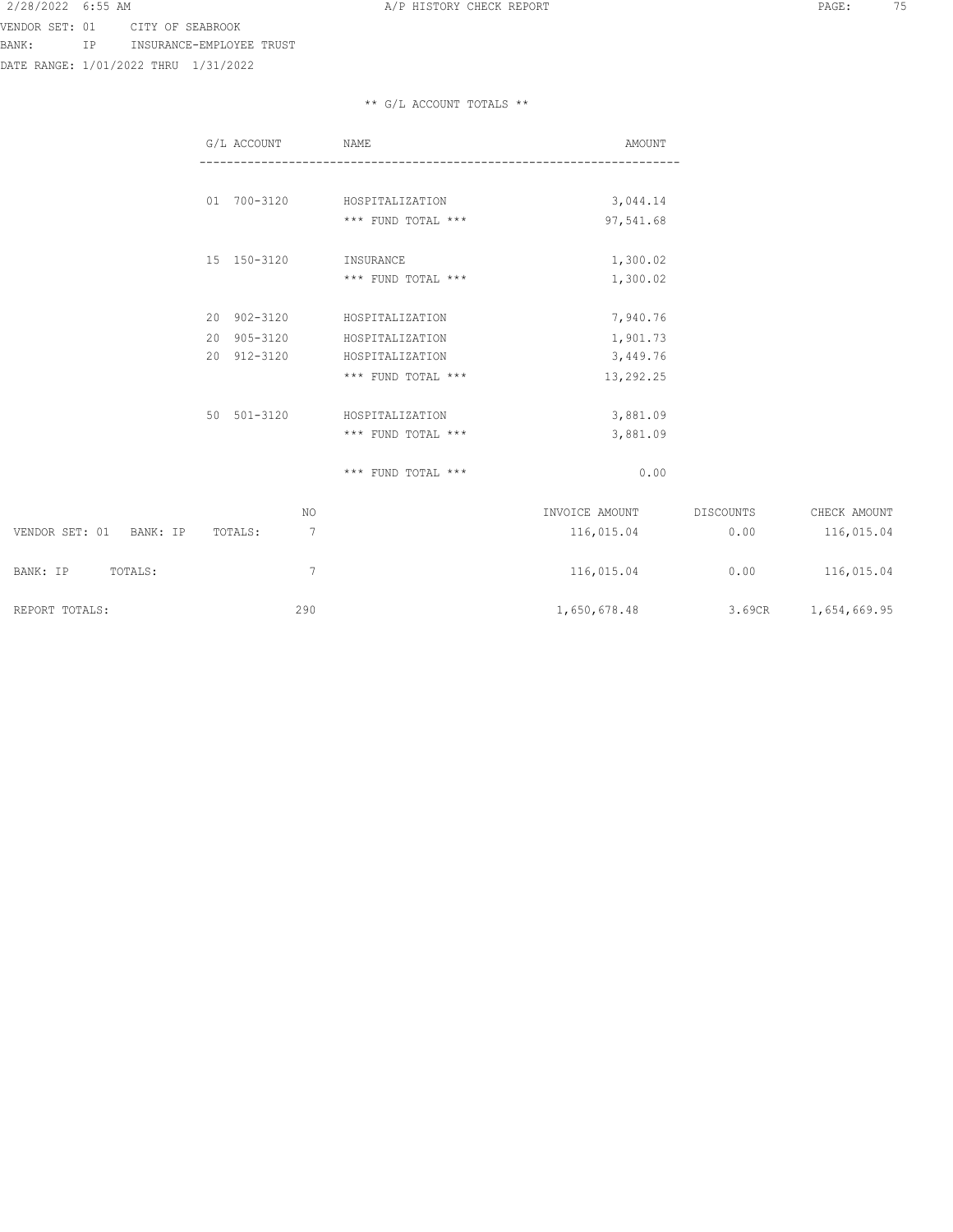#### SELECTION CRITERIA

| VENDOR SET: * - All                  |                                              |
|--------------------------------------|----------------------------------------------|
| VENDOR:<br>ALL ALL                   |                                              |
| BANK CODES: All                      |                                              |
| FUNDS: All                           |                                              |
|                                      |                                              |
| CHECK SELECTION                      |                                              |
|                                      |                                              |
| CHECK RANGE: 000000 THRU 999999      |                                              |
| DATE RANGE: 1/01/2022 THRU 1/31/2022 |                                              |
|                                      | CHECK AMOUNT RANGE: 0.00 THRU 999,999,999.99 |
| INCLUDE ALL VOIDS: YES               |                                              |
|                                      |                                              |
| PRINT OPTIONS                        |                                              |
| SEQUENCE: CHECK NUMBER               |                                              |
|                                      |                                              |
| PRINT TRANSACTIONS: YES              |                                              |
| PRINT G/L:<br><b>Example 25 YES</b>  |                                              |
| UNPOSTED ONLY: NO                    |                                              |
| EXCLUDE UNPOSTED:                    | NO.                                          |
| MANUAL ONLY:                         | NO.                                          |
| STUB COMMENTS:                       | NO                                           |
| REPORT FOOTER:<br>NO.                |                                              |
| CHECK STATUS: YES                    |                                              |
| PRINT STATUS: * - All                |                                              |
|                                      |                                              |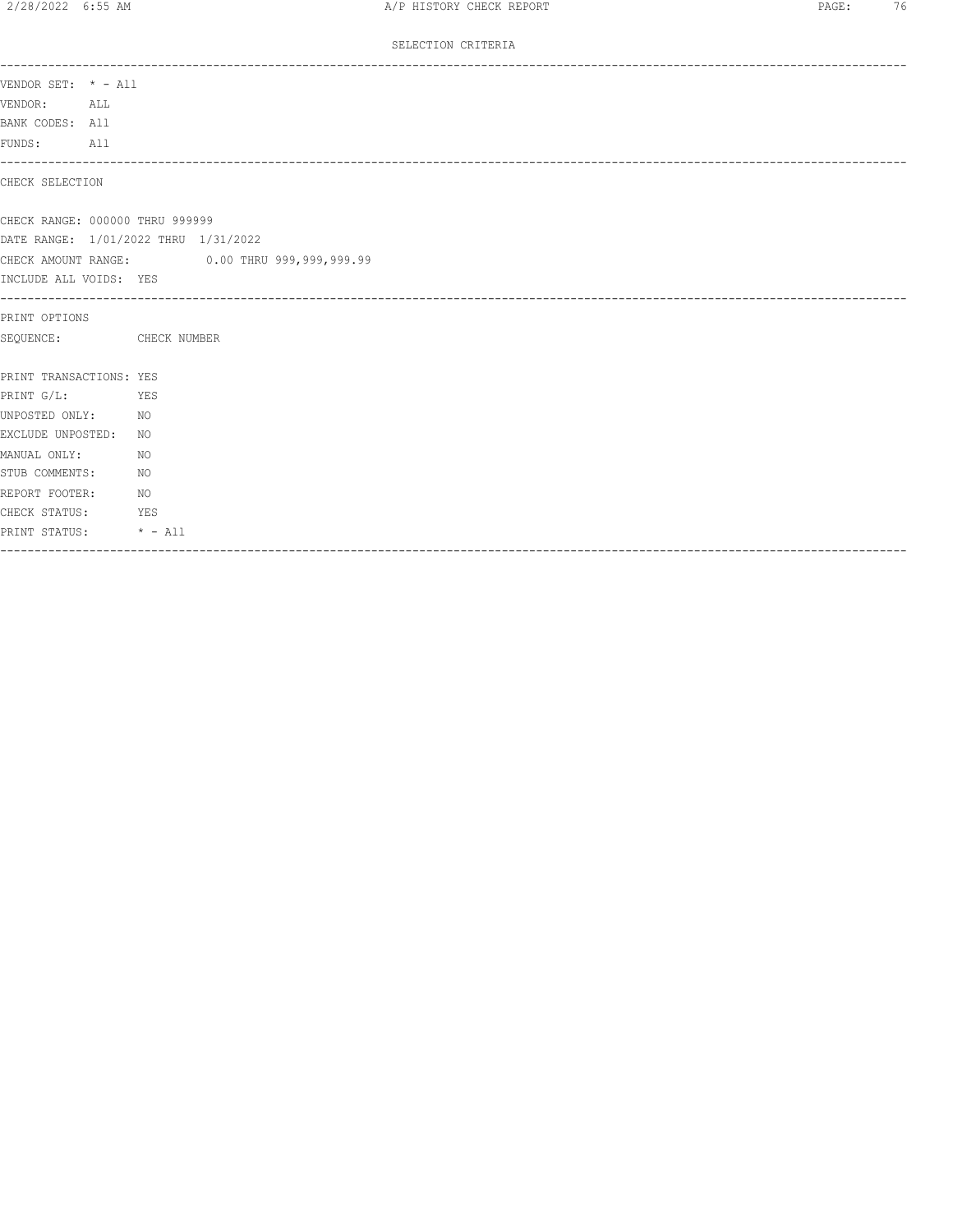|               |      |                  |                                        |        |                |                          | Post Date            | Packet |
|---------------|------|------------------|----------------------------------------|--------|----------------|--------------------------|----------------------|--------|
| Transaction # | Fund | Account          | Description                            | Amount | Debit Amount   | Credit Amount            | with Year            | Number |
| 34466         | 01   |                  | 001-0001 DEC CASH CARRY                |        | \$1,950.20     |                          | 1/1/2022             | 04531  |
| 34466         | 01   |                  | 001-0510 DEC CASH CARRY                |        |                | \$1,950.20 1/1/2022      |                      | 04531  |
| 34521         | 01   |                  | 001-0040 MONTHLY O&M TSFR              |        | \$158,362.84   |                          | 1/1/2022             | 04545  |
| 34521         | 01   | 100-9920         | MONTHLY O&M TSFR                       |        |                | \$158,362.84 1/1/2022    |                      | 04545  |
| 34523         | 01   | 001-0040         | MONTHLY EDC ADMIN TSFR                 |        | \$22,842.17    |                          | 1/1/2022             | 04545  |
| 34523         | 01   |                  | 100-9910 MONTHLY EDC ADMIN TSFR        |        |                | \$22,842.17 1/1/2022     |                      | 04545  |
| 34524         | 01   | 001-0040         | <b>MONTHLY ST MAINT TSFR</b>           |        | \$28,578.33    |                          | 1/1/2022             | 04545  |
| 34524         | 01   |                  | 100-9919 MONTHLY ST MAINT TSFR         |        |                | \$28,578.33 1/1/2022     |                      | 04545  |
| 34527         | 01   |                  | 001-0040 MONTHLY GEVERF TSFR           |        |                | \$15,699.00              | 1/1/2022             | 04545  |
| 34527         | 01   |                  | 104-6410 MONTHLY GEVERF TSFR           |        | \$239.42       |                          | 1/1/2022             | 04545  |
| 34527         | 01   |                  | 210-6410 MONTHLY GEVERF TSFR           |        | \$536.00       |                          | 1/1/2022             | 04545  |
| 34527         | 01   |                  | 230-6410 MONTHLY GEVERF TSFR           |        | \$4,914.92     |                          | 1/1/2022             | 04545  |
| 34527         | 01   |                  | 240-6410 MONTHLY GEVERF TSFR           |        | \$4,895.83     |                          | 1/1/2022             | 04545  |
| 34527         | 01   |                  | 400-6410 MONTHLY GEVERF TSFR           |        | \$1,436.17     |                          | 1/1/2022             | 04545  |
| 34527         | 01   |                  | 500-6410 MONTHLY GEVERF TSFR           |        | \$3,182.83     |                          | 1/1/2022             | 04545  |
| 34527         | 01   |                  | 600-6410 MONTHLY GEVERF TSFR           |        | \$493.83       |                          | 1/1/2022             | 04545  |
| 34533         | 01   |                  | 001-1000 TFPMA REIMB LITTLETON         |        | \$50.00        |                          | 1/1/2022             | 04546  |
| 34533         | 01   |                  | 600-5020 TFPMA REIMB LITTLETON OVERPMT |        |                |                          | \$50.00 1/1/2022     | 04546  |
| 34534         | 01   |                  | 001-0510 CENTERPOINT FRANCHISE         |        | \$33,716.78    |                          | 1/1/2022             | 04546  |
| 34534         | 01   |                  | 100-7210 CENTERPOINT FRANCHISE         |        |                | \$33,716.78 1/1/2022     |                      | 04546  |
| 34535         | 01   |                  | 001-0001 PAYROLL CASH TSFR             |        |                | \$214,170.76 1/3/2022    |                      | 04546  |
| 34535         | 01   |                  | 001-0030 PAYROLL CASH TSFR             |        | \$214,170.76   |                          | 1/3/2022             | 04546  |
| 34536         | 01   |                  | 001-0001 PAYROLL CASH TSFR             |        |                | \$2,504.94 1/5/2022      |                      | 04546  |
| 34536         | 01   |                  | 001-0030 PAYROLL CASH TSFR             |        | \$2,504.94     |                          | 1/5/2022             | 04546  |
| 34537         | 01   | 001-0001 AG FEES |                                        |        |                |                          | \$4.50 1/5/2022      | 04546  |
| 34537         | 01   | 107-5025 AG FEES |                                        |        | \$4.50         |                          | 1/5/2022             | 04546  |
| 34538         | 01   |                  | 001-0017 EMS ZELIS ACH PMT FEE 010522  |        |                |                          | \$1.76 1/5/2022      | 04546  |
| 34538         | 01   |                  | 107-5025 EMS ZELIS ACH PMT FEE 010522  |        | \$1.76         |                          | 1/5/2022             | 04546  |
| 34539         | 01   |                  | 001-0016 FLEX BENEFIT FLORES 010522    |        |                | \$1,272.91 1/5/2022      |                      | 04546  |
| 34539         | 01   |                  | 001-1039 FLEX BENEFIT FLORES 010522    |        | \$1,272.91     |                          | 1/5/2022             | 04546  |
| 34540         | 01   |                  | 001-0016 FLEX BENEFIT FLORES 011022    |        |                |                          | \$1,272.91 1/10/2022 | 04546  |
| 34540         | 01   |                  | 001-1039 FLEX BENEFIT FLORES 011022    |        | \$1,272.91     |                          | 1/10/2022            | 04546  |
| 34541         | 01   |                  | 001-0001 TEXPOOL DEPOSIT               |        |                | \$1,750,000.00 1/10/2022 |                      | 04546  |
| 34541         | 01   |                  | 001-0040 TEXPOOL DEPOSIT               |        | \$1,750,000.00 |                          | 1/10/2022            | 04546  |
| 34543         | 01   |                  | 001-0001 CURRENT & DELINQUENT TAX      |        | \$441,989.21   |                          | 1/10/2022            | 04546  |
| 34543         | 01   |                  | 100-7010 CURRENT & DELINQUENT TAX      |        |                | \$441,572.83 1/10/2022   |                      | 04546  |
| 34543         | 01   |                  | 100-7020 CURRENT & DELINQUENT TAX      |        |                |                          | \$344.56 1/10/2022   | 04546  |
| 34543         | 01   |                  | 100-7300 CURRENT & DELINQUENT TAX      |        |                |                          | \$71.82 1/10/2022    | 04546  |
| 34545         | 01   |                  | 001-0001 CLIENT ANALYSIS               |        |                |                          | \$694.91 1/11/2022   | 04546  |
| 34545         | 01   |                  | 107-5025 CLIENT ANALYSIS               |        | \$694.91       |                          | 1/11/2022            | 04546  |
| 34546         | 01   |                  | 001-0001 CURRENT TAX REND              |        | \$222.41       |                          | 1/11/2022            | 04546  |
| 34546         | 01   |                  | 100-7010 CURRENT TAX REND              |        |                |                          | \$222.41 1/11/2022   | 04546  |
| 34547         | 01   |                  | 001-0001 CURRENT & DELINQUENT TAX      |        | \$623,445.20   |                          | 1/12/2022            | 04546  |
| 34547         | 01   |                  | 100-7010 CURRENT & DELINQUENT TAX      |        |                | \$623,342.58 1/12/2022   |                      | 04546  |
| 34547         | 01   |                  | 100-7020 CURRENT & DELINQUENT TAX      |        |                |                          | \$84.81 1/12/2022    | 04546  |
| 34547         | 01   |                  | 100-7300 CURRENT & DELINQUENT TAX      |        |                |                          | \$17.81 1/12/2022    | 04546  |
| 34548         | 01   |                  | 001-0001 CURRENT & DELINQUENT TAX      |        | \$224,043.38   |                          | 1/14/2022            | 04546  |
| 34548         | 01   |                  | 100-7010 CURRENT & DELINQUENT TAX      |        |                | \$225,252.98 1/14/2022   |                      | 04546  |
| 34548         | 01   |                  | 100-7020 CURRENT & DELINQUENT TAX      |        | \$1,248.81     |                          | 1/14/2022            | 04546  |
| 34548         | 01   |                  | 100-7300 CURRENT & DELINQUENT TAX      |        |                |                          | \$39.21 1/14/2022    | 04546  |
| 34550         | 01   |                  | 001-0001 SALES TAX                     |        | \$266,888.32   |                          | 1/14/2022            | 04546  |
| 34550         | 01   |                  | 001-0040 SALES TAX                     |        |                | \$86,804.26 1/14/2022    |                      | 04546  |
| 34550         | 01   |                  | 100-7100 SALES TAX                     |        |                | \$180,084.06 1/14/2022   |                      | 04546  |
| 34551         | 01   |                  | 001-0001 PAYROLL CASH TSFR             |        |                | \$207,677.30 1/18/2022   |                      | 04546  |
| 34551         | 01   |                  | 001-0030 PAYROLL CASH TSFR             |        | \$207,677.30   |                          | 1/18/2022            | 04546  |
| 34552         | 01   |                  | 001-0001 EMS CCD TRANSFER 011822       |        | \$2,280.97     |                          | 1/18/2022            | 04546  |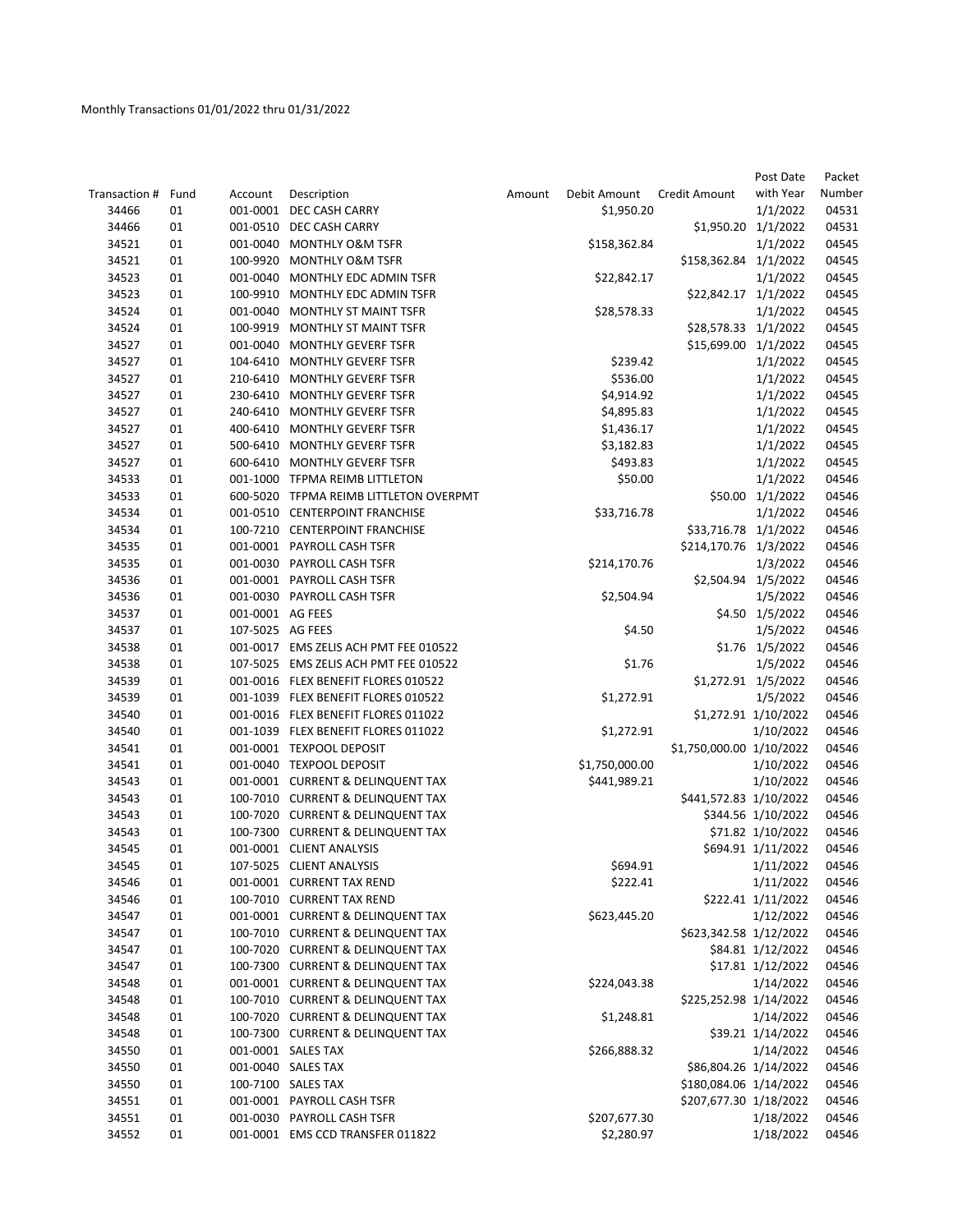| 34552 | 01 |                  | 001-0017 EMS CCD TRANSFER 011822        |              |                        | \$2,280.97 1/18/2022 | 04546 |
|-------|----|------------------|-----------------------------------------|--------------|------------------------|----------------------|-------|
| 34553 | 01 |                  | 001-0001 EBT CASH TRANSFER              |              | \$125,000.00 1/19/2022 |                      | 04546 |
| 34553 | 01 |                  | 001-0016 EBT CASH TRANSFER              | \$125,000.00 |                        | 1/19/2022            | 04546 |
| 34555 | 01 |                  | 001-0001 COMPTROLLER COLL FEES          |              | \$40,052.49 1/12/2022  |                      | 04546 |
| 34555 | 01 |                  | 001-1201 QUARTERLY COMPTROLLER PMT      | \$40,052.49  |                        | 1/12/2022            | 04546 |
| 34555 | 01 |                  | 001-1201 COMPTROLLER COLL FEES          | \$3,435.67   |                        | 1/12/2022            | 04546 |
| 34555 | 01 |                  | 100-9505 COMPTROLLER COLL FEES          |              |                        | \$3,435.67 1/12/2022 | 04546 |
| 34556 | 01 |                  | 001-0511 EMS COMMISSION FEES DEC21      |              |                        | \$3,357.31 1/20/2022 | 04546 |
| 34556 | 01 |                  | 240-5030 EMS COMMISSION FEES DEC21      | \$3,357.31   |                        | 1/20/2022            | 04546 |
| 34557 | 01 |                  | 001-0001 TEXPOOL INTEREST CORR          | \$9.14       |                        | 1/1/2022             | 04546 |
| 34557 | 01 |                  | 100-9510 TEXPOOL INTEREST CORR          |              |                        | \$4.49 1/1/2022      | 04546 |
| 34557 | 01 |                  | 100-9510 TEXPOOL INTEREST CORR          |              |                        | \$4.65 1/1/2022      | 04546 |
| 34584 | 01 | 001-0001 AG FEES |                                         |              |                        | \$4.50 1/19/2022     | 04548 |
| 34584 | 01 | 107-5025 AG FEES |                                         | \$4.50       |                        | 1/19/2022            | 04548 |
| 34585 | 01 |                  | 001-0001 CURRENT & DELINQUENT TAX       | \$422,453.48 |                        | 1/20/2022            | 04548 |
| 34585 | 01 |                  | 100-7010 CURRENT & DELINQUENT TAX       |              | \$422,199.82 1/20/2022 |                      | 04548 |
| 34585 | 01 |                  | 100-7020 CURRENT & DELINQUENT TAX       |              |                        | \$205.12 1/20/2022   | 04548 |
| 34585 | 01 |                  | 100-7300 CURRENT & DELINQUENT TAX       |              |                        | \$48.54 1/20/2022    | 04548 |
| 34586 | 01 |                  | 001-1000 CHRISTMAS PARTY DEPOSIT REFUND | \$250.00     |                        | 1/20/2022            | 04548 |
| 34586 | 01 |                  | 107-3900 CHRISTMAS PARTY DEPOSIT REFUND |              |                        | \$250.00 1/20/2022   | 04548 |
| 34587 | 01 |                  | 001-0001 DEBT SVC CASH TSFR             |              | \$300,000.00 1/24/2022 |                      | 04548 |
| 34587 | 01 |                  | 001-0040 DEBT SVC CASH TSFR             | \$300,000.00 |                        | 1/24/2022            | 04548 |
| 34588 | 01 |                  | 001-0001 CURRENT & DELINQUENT TAX       | \$229,619.09 |                        | 1/24/2022            | 04548 |
| 34588 | 01 |                  | 100-7010 CURRENT & DELINQUENT TAX       |              | \$227,951.19 1/24/2022 |                      | 04548 |
| 34588 | 01 |                  | 100-7020 CURRENT & DELINQUENT TAX       |              |                        | \$1,251.08 1/24/2022 | 04548 |
| 34588 | 01 |                  | 100-7300 CURRENT & DELINQUENT TAX       |              |                        | \$416.82 1/24/2022   | 04548 |
| 34589 | 01 |                  | 001-0001 MIXED BEVERAGE TAX             | \$11,081.36  |                        | 1/24/2022            | 04548 |
| 34589 | 01 |                  | 100-7220 MIXED BEVERAGE TAX             |              | \$11,081.36 1/24/2022  |                      | 04548 |
| 34590 | 01 |                  | 001-0001 DRAWER CHANGE                  |              |                        | \$500.00 1/25/2022   | 04548 |
| 34590 | 01 |                  | 001-0020 DRAWER CHANGE                  | \$500.00     |                        | 1/25/2022            | 04548 |
| 34591 | 01 |                  | 001-0001 DEBT SVC CASH TSFR ADDL        |              | \$25,000.00 1/26/2022  |                      | 04548 |
| 34591 | 01 |                  | 001-0040 DEBT SVC CASH TSFR ADDL        | \$25,000.00  |                        | 1/26/2022            | 04548 |
| 34592 | 01 |                  | 001-0001 DRAWER CHANGE DEPOSIT          | \$500.00     |                        | 1/26/2022            | 04548 |
| 34592 | 01 | 001-0020         | DRAWER CHANGE DEPOSIT                   |              |                        | \$500.00 1/26/2022   | 04548 |
| 34614 | 01 |                  | 001-0016 HSA BANK FEES                  |              |                        | \$54.00 1/26/2022    | 04553 |
| 34614 | 01 |                  | 107-5025 HSA BANK FEES                  | \$54.00      |                        | 1/26/2022            | 04553 |
| 34615 | 01 |                  | 001-0016 FLEX BENEFIT FLORES 012422     |              |                        | \$1,272.91 1/24/2022 | 04553 |
| 34615 | 01 |                  | 001-1039 FLEX BENEFIT FLORES 012422     | \$1,272.91   |                        | 1/24/2022            | 04553 |
| 34616 | 01 |                  | 001-1000 DON HOUGH TML WC PMT           | \$3,164.86   |                        | 1/1/2022             | 04553 |
| 34616 | 01 |                  | 107-5331 DON HOUGH TML WC PMT           |              | \$3,164.86 1/1/2022    |                      | 04553 |
| 34617 | 01 |                  | 001-0040 EDC CHARGES JAN22              | \$25.16      |                        | 1/31/2022            | 04553 |
| 34617 | 01 |                  | 001-0507 EDC CHARGES JAN22              |              |                        | \$25.16 1/31/2022    | 04553 |
| 34618 | 01 |                  | 001-0040 NATIONAL SIGN PLAZA 4FQ21      |              |                        | \$120.00 1/20/2022   | 04553 |
| 34618 | 01 |                  | 001-1057 NATIONAL SIGN PLAZA 4FQ21      | \$120.00     |                        | 1/20/2022            | 04553 |
| 34619 | 01 |                  | 001-0001 CURRENT & DELINQUENT TAX       | \$260,808.60 |                        | 1/26/2022            | 04553 |
| 34619 | 01 |                  | 100-7010 CURRENT & DELINQUENT TAX       |              | \$260,808.46 1/26/2022 |                      | 04553 |
| 34619 | 01 |                  | 100-7020 CURRENT & DELINQUENT TAX       |              |                        | \$0.11 1/26/2022     | 04553 |
| 34619 | 01 |                  | 100-7300 CURRENT & DELINQUENT TAX       |              |                        | \$0.03 1/26/2022     | 04553 |
| 34620 | 01 |                  | 001-0001 SUPERIOR CHECK DISPOSAL BAGS   |              |                        | \$287.39 1/28/2022   | 04553 |
| 34620 | 01 |                  | 107-5025 SUPERIOR PRESS DEPOSIT SLIPS   | \$104.04     |                        | 1/28/2022            | 04553 |
| 34620 | 01 |                  | 107-5025 SUPERIOR CHECK DISPOSAL BAGS   | \$183.35     |                        | 1/28/2022            | 04553 |
| 34621 | 01 |                  | 001-0001 PAYROLL CASH TSFR              |              | \$206,644.68 1/31/2022 |                      | 04553 |
| 34621 | 01 |                  | 001-0030 PAYROLL CASH TSFR              | \$206,644.68 |                        | 1/31/2022            | 04553 |
| 34623 | 01 |                  | 001-0001 POSTAGE JAN22                  | \$192.30     |                        | 1/31/2022            | 04553 |
| 34623 | 01 |                  | 107-4011 POSTAGE JAN22                  |              |                        | \$228.87 1/31/2022   | 04553 |
| 34623 | 01 |                  | 600-4011 POSTAGE JAN22                  | \$36.57      |                        | 1/31/2022            | 04553 |
| 34624 | 01 |                  | 001-0040 AMERICANO STAX CLRG NOV21      |              |                        | \$214.79 1/2/2022    | 04553 |
| 34624 | 01 |                  | 100-7100 AMERICANO STAX CLRG NOV21      | \$214.79     |                        | 1/2/2022             | 04553 |
| 34626 | 01 |                  | 001-0001 FUEL REPORT JAN22              | \$693.65     |                        | 1/31/2022            | 04553 |
| 34626 | 01 |                  | 001-0001 FUEL REPORT JAN22              | \$1,719.90   |                        | 1/31/2022            | 04553 |
| 34626 | 01 |                  | 107-4050 FUEL REPORT JAN22              |              |                        | \$9,470.93 1/31/2022 | 04553 |
| 34626 | 01 |                  | 200-4040 FUEL REPORT JAN22              | \$3,484.15   |                        | 1/31/2022            | 04553 |
| 34626 | 01 |                  | 210-4040 FUEL REPORT JAN22              | \$143.24     |                        | 1/31/2022            | 04553 |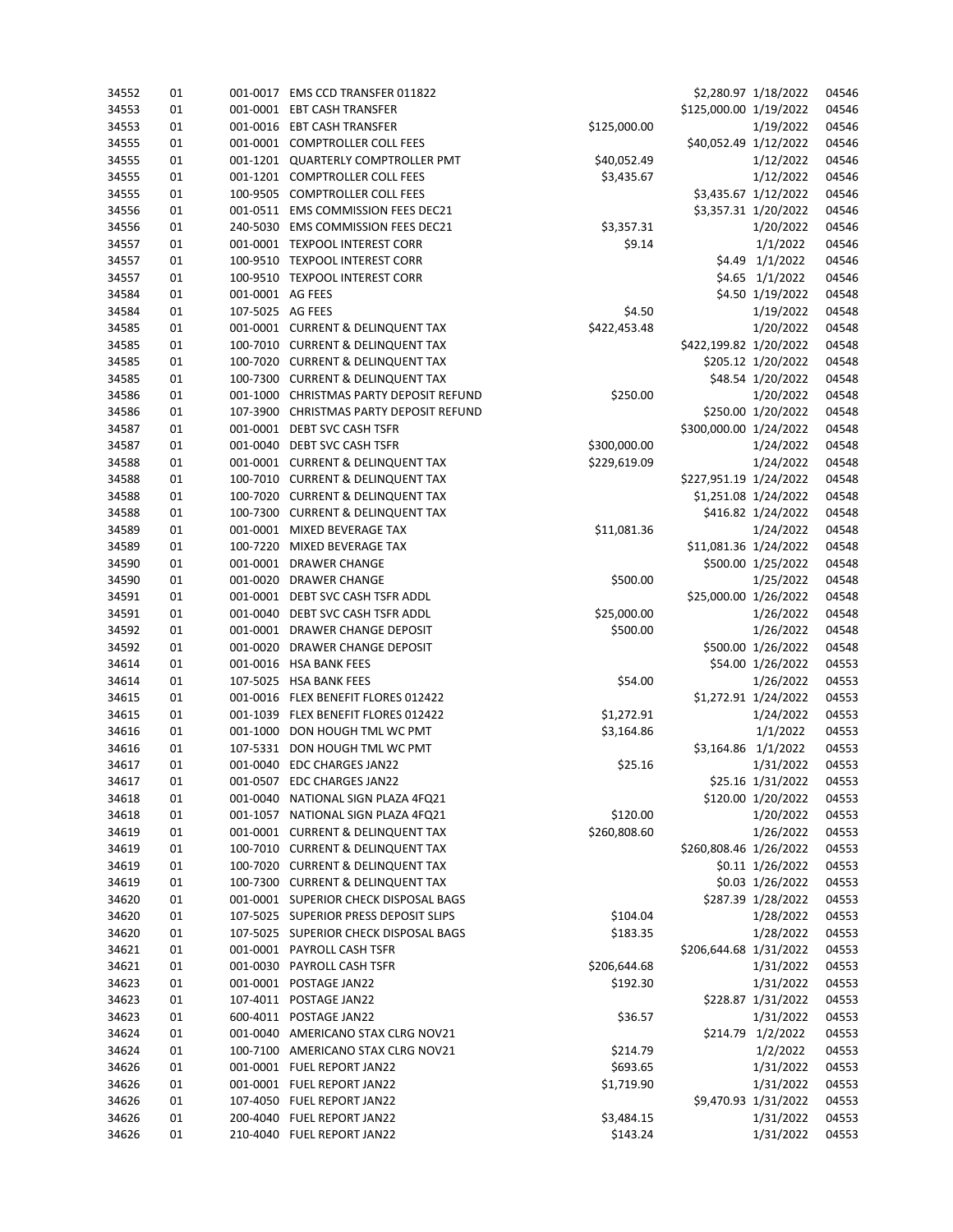| 34626 | 01 |                   | 220-4040 FUEL REPORT JAN22          | \$193.15     |                        | 1/31/2022            | 04553 |
|-------|----|-------------------|-------------------------------------|--------------|------------------------|----------------------|-------|
| 34626 | 01 |                   | 230-4040 FUEL REPORT JAN22 EM OPS   | \$159.11     |                        | 1/31/2022            | 04553 |
| 34626 | 01 |                   | 230-4040 FUEL REPORT JAN22 SVFD     | \$159.70     |                        | 1/31/2022            | 04553 |
| 34626 | 01 |                   | 240-4040 FUEL REPORT JAN22          | \$610.55     |                        | 1/31/2022            | 04553 |
| 34626 | 01 |                   | 400-4040 FUEL REPORT JAN22          | \$1,295.40   |                        | 1/31/2022            | 04553 |
| 34626 | 01 |                   | 500-4040 FUEL REPORT JAN22          | \$794.66     |                        | 1/31/2022            | 04553 |
| 34626 | 01 |                   | 600-4040 FUEL REPORT JAN22          | \$217.42     |                        | 1/31/2022            | 04553 |
| 34627 | 01 |                   | 001-0001 ETS POS MONTHLY FEES       | \$285.62     |                        | 1/3/2022             | 04549 |
| 34627 | 01 |                   | 001-0001 ETS POS MONTHLY FEES       |              |                        | \$828.35 1/3/2022    | 04549 |
| 34627 | 01 |                   | 107-5025 ETS POS MONTHLY FEES       | \$143.94     |                        | 1/3/2022             | 04549 |
| 34627 | 01 |                   | 600-5025 ETS POS MONTHLY FEES       | \$47.34      |                        | 1/3/2022             | 04549 |
| 34627 | 01 |                   | 700-5025 ETS POS MONTHLY FEES       | \$351.45     |                        | 1/3/2022             | 04549 |
| 34628 | 01 |                   | 001-0001 ETS ECOM MONTHLY FEES      | \$5,706.38   |                        | 1/3/2022             | 04549 |
| 34628 | 01 |                   | 001-0001 ETS ECOM MONTHLY FEES      |              | \$6,883.88 1/3/2022    |                      | 04549 |
| 34628 | 01 |                   | 600-5025 ETS ECOM MONTHLY FEES      | \$467.37     |                        | 1/3/2022             | 04549 |
| 34628 | 01 |                   | 700-5025 ETS ECOM MONTHLY FEES      | \$710.13     |                        | 1/3/2022             | 04549 |
| 34629 |    |                   |                                     |              |                        |                      | 04549 |
|       | 01 | 102-3022 EDC FICA |                                     | \$838.50     |                        | 1/31/2022            |       |
| 34629 | 01 |                   | 102-3023 EDC RETIREMENT             | \$1,730.69   |                        | 1/31/2022            | 04549 |
| 34629 | 01 | 102-3100 EDC FICA |                                     |              |                        | \$838.50 1/31/2022   | 04549 |
| 34629 | 01 |                   | 102-3110 EDC RETIREMENT             |              |                        | \$1,730.69 1/31/2022 | 04549 |
| 34630 | 01 |                   | 001-0001 SIT COLLECTION CURRENT TAX | \$15,910.66  |                        | 1/31/2022            | 04549 |
| 34630 | 01 |                   | 100-7010 SIT COLLECTION CURRENT TAX |              | \$15,910.66 1/31/2022  |                      | 04549 |
| 34631 | 01 |                   | 001-0040 DS PORTION PROP TAX        |              | \$568,289.88 1/31/2022 |                      | 04549 |
| 34631 | 01 |                   | 100-7010 DS PORTION PROP TAX        | \$567,958.45 |                        | 1/31/2022            | 04549 |
| 34631 | 01 |                   | 100-7020 DS PORTION PROP TAX        | \$172.30     |                        | 1/31/2022            | 04549 |
| 34631 | 01 |                   | 100-7300 DS PORTION PROP TAX        | \$159.13     |                        | 1/31/2022            | 04549 |
| 34632 | 01 |                   | 001-0001 REALLOCATE FUNDS           |              | \$70,000.00 1/31/2022  |                      | 04554 |
| 34632 | 01 |                   | 001-0040 REALLOCATE FUNDS           | \$70,000.00  |                        | 1/31/2022            | 04554 |
| 34635 | 01 |                   | 001-0511 EMS TRIP TICKETS JAN22     | \$61,702.25  |                        | 1/31/2022            | 04555 |
| 34635 | 01 |                   | 100-8604 EMS TRIP TICKETS JAN22     |              | \$61,702.25 1/31/2022  |                      | 04555 |
| 34637 | 01 |                   | 001-0017 EMS ACH DEPOSITS 20220131  | \$1,569.83   |                        | 1/31/2022            | 04556 |
| 34637 | 01 |                   | 001-0511 EMS ACH DEPOSITS 20220131  |              |                        | \$1,569.83 1/31/2022 | 04556 |
| 34638 | 01 |                   | 001-0017 EMS BANK FEES              |              |                        | \$0.56 1/31/2022     | 04556 |
| 34638 | 01 |                   | 107-5025 EMS BANK FEES              | \$0.56       |                        | 1/31/2022            | 04556 |
| 34639 | 01 |                   | 001-0040 TEXPOOL INTEREST JAN22     | \$281.21     |                        | 1/31/2022            | 04557 |
| 34639 | 01 |                   | 100-9510 TEXPOOL INTEREST JAN22     |              |                        | \$281.21 1/31/2022   | 04557 |
| 34640 | 01 |                   | 001-0001 JAN CASH CARRY             | \$1,036.03   |                        | 1/31/2022            | 04558 |
| 34640 | 01 |                   | 001-0001 JAN CASH CARRY             |              |                        | \$3,790.03 1/31/2022 | 04558 |
| 34640 | 01 |                   | 001-0510 JAN CASH CARRY             | \$2,754.00   |                        | 1/31/2022            | 04558 |
| 34643 | 01 |                   | 001-0001 UNEMPLOYMENT               |              |                        | \$885.65 1/14/2022   | 04560 |
| 34643 | 01 |                   | 001-0710 UNEMPLOYMENT               | \$885.65     |                        | 1/14/2022            | 04560 |
| 34645 | 01 |                   | 001-0001 BOA WRIGHT                 |              |                        | \$887.84 1/31/2022   | 04560 |
| 34645 | 01 |                   | 001-0710 BOA WRIGHT                 | \$887.84     |                        | 1/31/2022            | 04560 |
| 34639 | 05 |                   | 005-0040 TEXPOOL INTEREST JAN22     | \$1.54       |                        | 1/31/2022            | 04557 |
| 34639 | 05 |                   | 205-9510 TEXPOOL INTEREST JAN22     |              |                        | \$1.54 1/31/2022     | 04557 |
| 34542 | 07 |                   | 007-0001 CHILD SAFETY REVENUE       | \$1,128.65   |                        | 1/10/2022            | 04546 |
| 34542 | 07 |                   | 701-9506 CHILD SAFETY REVENUE       |              |                        | \$1,128.65 1/10/2022 | 04546 |
| 34639 | 07 |                   | 007-0040 TEXPOOL INTEREST JAN22     | \$0.49       |                        | 1/31/2022            | 04557 |
| 34639 | 07 |                   | 701-9510 TEXPOOL INTEREST JAN22     |              |                        | \$0.49 1/31/2022     | 04557 |
|       |    |                   | 008-0040 TEXPOOL INTEREST CORR      |              |                        | 1/1/2022             |       |
| 34557 | 08 |                   |                                     | \$0.03       |                        |                      | 04546 |
| 34557 | 08 |                   | 808-9510 TEXPOOL INTEREST CORR      |              |                        | \$0.03 1/1/2022      | 04546 |
| 34587 | 08 |                   | 008-0001 DEBT SVC CASH TSFR         | \$300,000.00 |                        | 1/24/2022            | 04548 |
| 34587 | 08 |                   | 008-0040 DEBT SVC CASH TSFR         |              | \$300,000.00 1/24/2022 |                      | 04548 |
| 34591 | 08 |                   | 008-0001 DEBT SVC CASH TSFR ADDL    | \$25,000.00  |                        | 1/26/2022            | 04548 |
| 34591 | 08 |                   | 008-0040 DEBT SVC CASH TSFR         |              | \$25,000.00 1/26/2022  |                      | 04548 |
| 34631 | 08 |                   | 008-0040 DS PORTION PROP TAX        | \$568,289.88 |                        | 1/31/2022            | 04549 |
| 34631 | 08 |                   | 808-7010 DS PORTION PROP TAX        |              | \$567,958.45 1/31/2022 |                      | 04549 |
| 34631 | 08 |                   | 808-7020 DS PORTION PROP TAX        |              |                        | \$172.30 1/31/2022   | 04549 |
| 34631 | 08 |                   | 808-7300 DS PORTION PROP TAX        |              |                        | \$159.13 1/31/2022   | 04549 |
| 34639 | 08 |                   | 008-0040 TEXPOOL INTEREST JAN22     | \$83.40      |                        | 1/31/2022            | 04557 |
| 34639 | 08 |                   | 808-9510 TEXPOOL INTEREST JAN22     |              |                        | \$83.40 1/31/2022    | 04557 |
| 34639 | 09 |                   | 009-0040 TEXPOOL INTEREST JAN22     | \$0.19       |                        | 1/31/2022            | 04557 |
| 34639 | 09 |                   | 901-9510 TEXPOOL INTEREST JAN22     |              |                        | \$0.19 1/31/2022     | 04557 |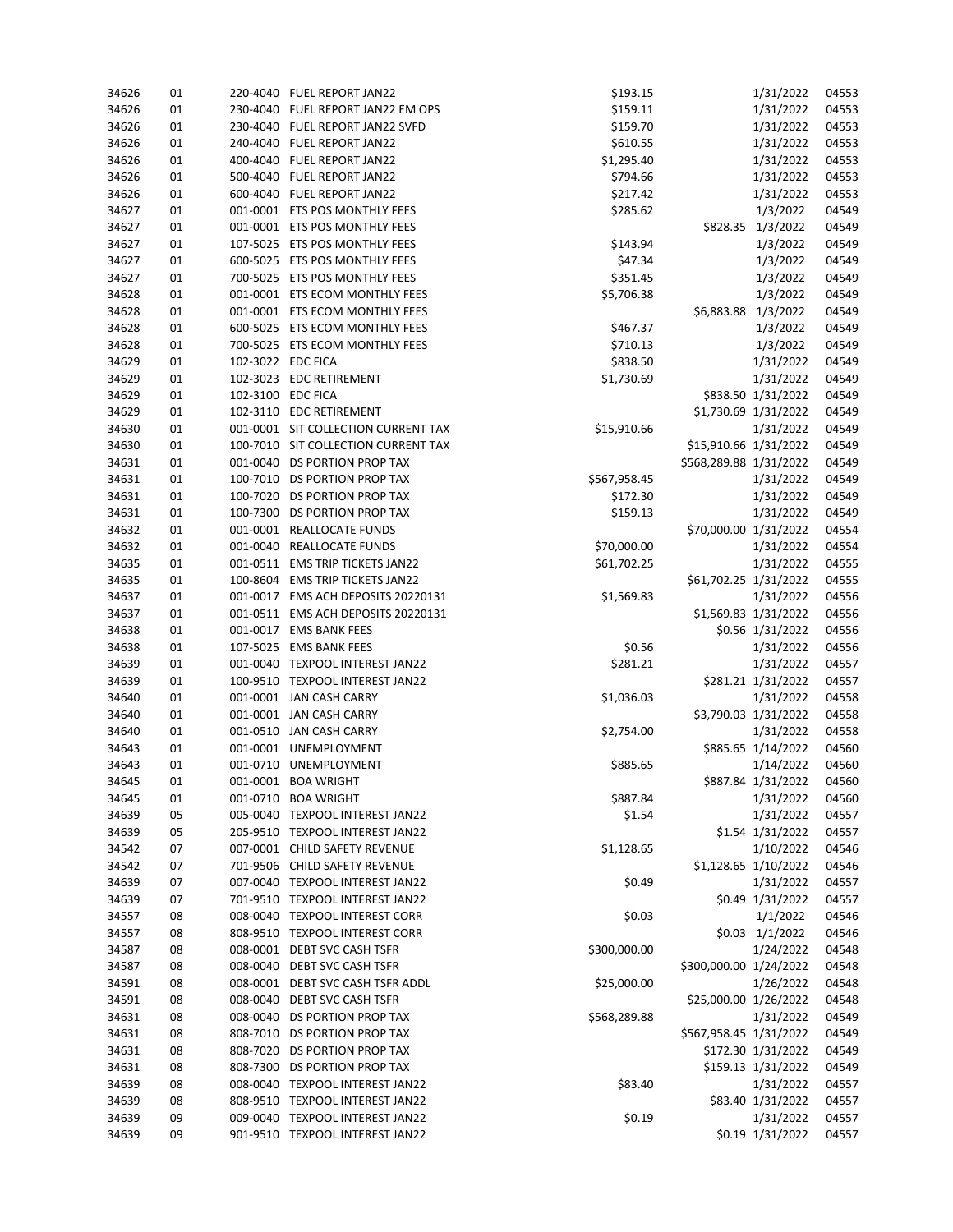| 34639 | 12 |                 | 012-0040 TEXPOOL INTEREST JAN22     | \$1.43      |                       | 1/31/2022            | 04557 |
|-------|----|-----------------|-------------------------------------|-------------|-----------------------|----------------------|-------|
| 34639 | 12 |                 | 120-9510 TEXPOOL INTEREST JAN22     |             |                       | \$1.43 1/31/2022     | 04557 |
| 34639 | 14 |                 | 014-0040 TEXPOOL INTEREST JAN22     | \$8.81      |                       | 1/31/2022            | 04557 |
| 34639 | 14 |                 | 140-9510 TEXPOOL INTEREST JAN22     |             |                       | \$8.81 1/31/2022     | 04557 |
| 34639 | 15 |                 | 015-0040 TEXPOOL INTEREST JAN22     | \$38.96     |                       | 1/31/2022            | 04557 |
| 34639 | 15 |                 | 150-9510 TEXPOOL INTEREST JAN22     |             |                       | \$38.96 1/31/2022    | 04557 |
| 34639 | 19 |                 | 019-0040 TEXPOOL INTEREST JAN22     | \$122.79    |                       | 1/31/2022            | 04557 |
| 34639 | 19 |                 | 929-9510 TEXPOOL INTEREST JAN22     |             |                       | \$122.79 1/31/2022   | 04557 |
| 34521 | 20 | 020-0040        | <b>MONTHLY O&amp;M TSFR</b>         |             | \$158,362.84 1/1/2022 |                      | 04545 |
| 34521 | 20 | 902-6250        | <b>MONTHLY O&amp;M TSFR</b>         | \$72,947.92 |                       | 1/1/2022             | 04545 |
| 34521 | 20 | 912-6250        | <b>MONTHLY O&amp;M TSFR</b>         | \$79,026.92 |                       | 1/1/2022             | 04545 |
| 34521 | 20 |                 | 922-6250 MONTHLY O&M TSFR           | \$6,388.00  |                       | 1/1/2022             | 04545 |
| 34522 | 20 |                 | 020-0075 MONTHLY DEBT SVC TSFR      |             | \$122,504.84 1/1/2022 |                      | 04545 |
| 34522 | 20 |                 | 902-6325 MONTHLY DEBT SVC TSFR      | \$32,819.50 |                       | 1/1/2022             | 04545 |
| 34522 | 20 | 902-6350        | MONTHLY DEBT SVC TSFR               | \$28,432.92 |                       | 1/1/2022             | 04545 |
| 34522 | 20 | 912-6325        | MONTHLY DEBT SVC TSFR               | \$32,819.50 |                       | 1/1/2022             | 04545 |
| 34522 | 20 |                 | 912-6350 MONTHLY DEBT SVC TSFR      | \$28,432.92 |                       | 1/1/2022             | 04545 |
| 34524 | 20 |                 | 020-0040 MONTHLY ST MAINT TSFR      |             | \$28,578.33 1/1/2022  |                      | 04545 |
| 34524 | 20 |                 | 922-6251 MONTHLY ST MAINT TSFR      | \$28,578.33 |                       | 1/1/2022             | 04545 |
| 34525 | 20 | 020-0040        | MONTHLY EDC TSFR                    | \$16,439.58 |                       | 1/1/2022             | 04545 |
| 34525 | 20 |                 | 902-9910 MONTHLY EDC TSFR           |             | \$8,219.79 1/1/2022   |                      | 04545 |
| 34525 | 20 |                 | 912-9910 MONTHLY EDC TSFR           |             | \$8,219.79 1/1/2022   |                      | 04545 |
| 34527 | 20 |                 | 020-0040 MONTHLY GEVERF TSFR        |             | \$2,743.41 1/1/2022   |                      | 04545 |
| 34527 | 20 | 902-6410        | <b>MONTHLY GEVERF TSFR</b>          | \$1,225.08  |                       | 1/1/2022             | 04545 |
| 34527 | 20 |                 | 912-6410 MONTHLY GEVERF TSFR        | \$1,518.33  |                       | 1/1/2022             | 04545 |
| 34554 | 20 |                 | 020-0001 SALES TAX PMT              |             | \$11,021.80 1/4/2022  |                      | 04546 |
| 34554 | 20 |                 | 020-1001 SALES TAX PMT              | \$11,021.80 |                       | 1/4/2022             | 04546 |
| 34557 | 20 |                 | 020-0001 TEXPOOL INTEREST CORR      |             |                       | \$9.14 1/1/2022      | 04546 |
| 34557 | 20 |                 | 020-0040 TEXPOOL INTEREST CORR      |             |                       | \$0.03 1/1/2022      | 04546 |
| 34557 | 20 |                 | 902-9510 TEXPOOL INTEREST CORR      | \$2.25      |                       | 1/1/2022             | 04546 |
| 34557 | 20 |                 | 902-9510 TEXPOOL INTEREST CORR      | \$2.31      |                       | 1/1/2022             | 04546 |
| 34557 | 20 |                 | 902-9510 TEXPOOL INTEREST CORR      | \$0.03      |                       | 1/1/2022             | 04546 |
| 34557 | 20 |                 | 912-9510 TEXPOOL INTEREST CORR      | \$1.79      |                       | 1/1/2022             | 04546 |
| 34557 | 20 |                 | 912-9510 TEXPOOL INTEREST CORR      | \$1.87      |                       | 1/1/2022             | 04546 |
| 34557 | 20 |                 | 922-9510 TEXPOOL INTEREST CORR      | \$0.45      |                       | 1/1/2022             | 04546 |
| 34557 | 20 |                 | 922-9510 TEXPOOL INTEREST CORR      | \$0.47      |                       | 1/1/2022             | 04546 |
| 34623 | 20 |                 | 020-0001 POSTAGE JAN22              |             |                       | \$192.30 1/31/2022   | 04553 |
| 34623 | 20 |                 | 905-4011 POSTAGE JAN22              | \$192.30    |                       | 1/31/2022            | 04553 |
| 34625 | 20 |                 | 902-8550 PENALTY ALLOCATION         | \$2,169.16  |                       | 1/31/2022            | 04553 |
| 34625 | 20 |                 | 912-8550 PENALTY ALLOCATION         |             |                       | \$1,656.03 1/31/2022 | 04553 |
| 34625 | 20 |                 | 922-8550 PENALTY ALLOCATION         |             |                       | \$513.13 1/31/2022   | 04553 |
| 34626 | 20 |                 | 020-0001 FUEL REPORT JAN22          |             |                       | \$1,719.90 1/31/2022 | 04553 |
| 34626 | 20 |                 | 902-4040 FUEL REPORT JAN22          | \$892.28    |                       | 1/31/2022            | 04553 |
| 34626 | 20 |                 | 912-4040 FUEL REPORT JAN22          | \$827.62    |                       | 1/31/2022            | 04553 |
| 34627 | 20 |                 | 020-0001 ETS POS MONTHLY FEES       |             |                       | \$285.62 1/3/2022    | 04549 |
| 34627 | 20 |                 | 905-5025 ETS POS MONTHLY FEES       | \$285.62    |                       | 1/3/2022             | 04549 |
| 34628 | 20 |                 | 020-0001 ETS ECOM MONTHLY FEES      |             |                       | \$5,706.38 1/3/2022  | 04549 |
| 34628 | 20 |                 | 905-5025 ETS ECOM MONTHLY FEES      | \$5,706.38  |                       | 1/3/2022             | 04549 |
| 34639 | 20 |                 | 020-0040 TEXPOOL INTEREST JAN22     | \$22.44     |                       | 1/31/2022            | 04557 |
| 34639 | 20 |                 | 020-0040 TEXPOOL INTEREST JAN22     | \$18.91     |                       | 1/31/2022            | 04557 |
| 34639 | 20 |                 | 020-0040 TEXPOOL INTEREST JAN22     | \$3.53      |                       | 1/31/2022            | 04557 |
| 34639 | 20 |                 | 902-9510 TEXPOOL INTEREST JAN22     |             |                       | \$22.44 1/31/2022    | 04557 |
| 34639 | 20 |                 | 912-9510 TEXPOOL INTEREST JAN22     |             |                       | \$18.91 1/31/2022    | 04557 |
| 34639 | 20 |                 | 922-9510 TEXPOOL INTEREST JAN22     |             |                       | \$3.53 1/31/2022     | 04557 |
| 34640 | 20 |                 | 020-0001 JAN CASH CARRY             |             |                       | \$1,036.03 1/31/2022 | 04558 |
| 34640 | 20 |                 | 020-0510 JAN CASH CARRY             | \$1,036.03  |                       | 1/31/2022            | 04558 |
| 34642 | 20 |                 | 020-0001 KATIE CC DNP               | \$86.08     |                       | 1/1/2022             | 04560 |
| 34642 | 20 |                 | 020-0510 KATIE CC DNP               |             |                       | \$86.08 1/1/2022     | 04560 |
| 34644 | 20 | 020-0001 NSF UB |                                     |             |                       | \$168.51 1/28/2022   | 04560 |
| 34644 | 20 | 020-0510 NSF UB |                                     | \$168.51    |                       | 1/28/2022            | 04560 |
| 34650 | 20 |                 | 912-5300 WWW101-570 DEC21 VELA      | \$425.00    |                       | 1/19/2022            | 04561 |
| 34650 | 20 |                 | 912-5330 WWW101-570 DEC21 VELA CORR |             |                       | \$425.00 1/19/2022   | 04561 |
| 34639 | 28 |                 | 028-0040 TEXPOOL INTEREST JAN22     | \$120.53    |                       | 1/31/2022            | 04557 |
|       |    |                 |                                     |             |                       |                      |       |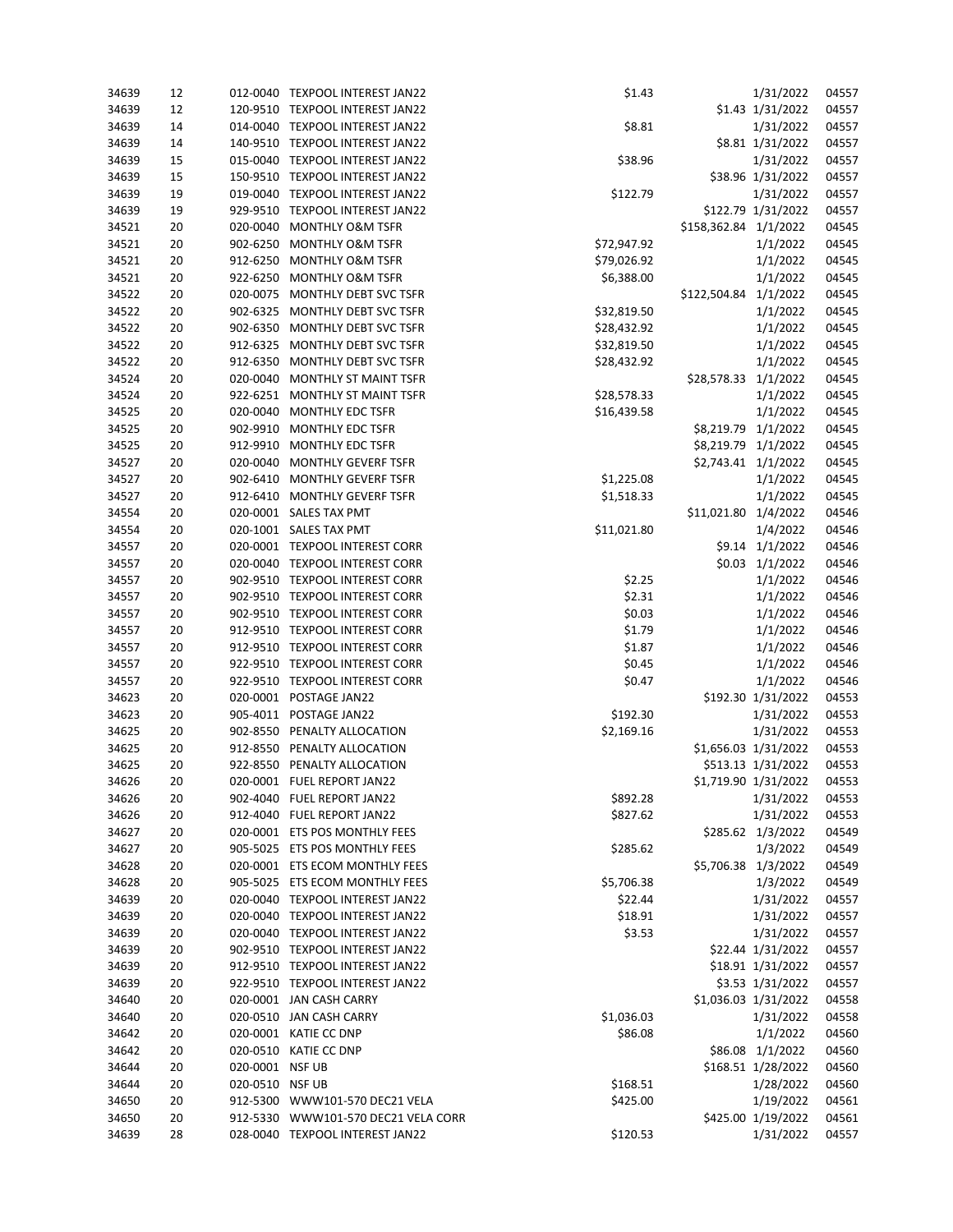| 34639 | 28 |          | 280-9510 TEXPOOL INTEREST JAN22    |             |                       | \$120.53 1/31/2022   | 04557 |
|-------|----|----------|------------------------------------|-------------|-----------------------|----------------------|-------|
| 34632 | 29 |          | 029-0001 REALLOCATE FUNDS          | \$65,000.00 |                       | 1/31/2022            | 04554 |
| 34632 | 29 |          | 029-0040 REALLOCATE FUNDS          |             | \$65,000.00 1/31/2022 |                      | 04554 |
| 34639 | 29 |          | 029-0040 TEXPOOL INTEREST JAN22    | \$276.30    |                       | 1/31/2022            | 04557 |
| 34639 | 29 |          | 290-9510 TEXPOOL INTEREST JAN22    |             |                       | \$276.30 1/31/2022   | 04557 |
| 34639 | 30 |          | 030-0040 TEXPOOL INTEREST JAN22    | \$5.12      |                       | 1/31/2022            | 04557 |
| 34639 | 30 |          | 030-0040 TEXPOOL INTEREST JAN22    | \$11.02     |                       | 1/31/2022            | 04557 |
| 34639 | 30 |          | 300-9511 TEXPOOL INTEREST JAN22    |             |                       | \$5.12 1/31/2022     | 04557 |
| 34639 | 30 |          | 300-9512 TEXPOOL INTEREST JAN22    |             |                       | \$11.02 1/31/2022    | 04557 |
| 34632 | 36 |          | 036-0001 REALLOCATE FUNDS          | \$5,000.00  |                       | 1/31/2022            | 04554 |
| 34632 | 36 |          | 036-0040 REALLOCATE FUNDS          |             |                       | \$5,000.00 1/31/2022 | 04554 |
| 34639 | 36 |          | 036-0040 TEXPOOL INTEREST JAN22    | \$99.07     |                       | 1/31/2022            | 04557 |
| 34639 | 36 |          | 360-9510 TEXPOOL INTEREST JAN22    |             |                       | \$99.07 1/31/2022    | 04557 |
| 34639 | 41 |          | 041-0040 TEXPOOL INTEREST JAN22    | \$7.50      |                       | 1/31/2022            | 04557 |
| 34639 | 41 |          | 041-0040 TEXPOOL INTEREST JAN22    | \$0.46      |                       | 1/31/2022            | 04557 |
| 34639 | 41 |          | 410-9510 TEXPOOL INTEREST JAN22    |             |                       | \$7.50 1/31/2022     | 04557 |
| 34639 | 41 |          | 410-9510 TEXPOOL INTEREST JAN22    |             |                       | \$0.46 1/31/2022     | 04557 |
| 34639 | 42 |          | 042-0040 TEXPOOL INTEREST JAN22    | \$2.44      |                       | 1/31/2022            | 04557 |
| 34639 | 42 |          | 420-9510 TEXPOOL INTEREST JAN22    |             |                       | \$2.44 1/31/2022     | 04557 |
| 34639 | 44 |          | 044-0040 TEXPOOL INTEREST JAN22    |             |                       | 1/31/2022            | 04557 |
| 34639 |    |          | 440-9510 TEXPOOL INTEREST JAN22    | \$0.21      |                       | \$0.21 1/31/2022     | 04557 |
| 34526 | 44 |          |                                    |             |                       |                      | 04545 |
|       | 50 |          | 050-0040 MONTHLY PSVERF TSFR       |             | \$13,541.67 1/1/2022  |                      |       |
| 34526 | 50 |          | 501-6300 MONTHLY PSVERF TSFR       | \$13,541.67 |                       | 1/1/2022             | 04545 |
| 34549 | 50 |          | 050-0001 SALES TAX CD              | \$86,804.26 |                       | 1/14/2022            | 04546 |
| 34549 | 50 |          | 501-7100 SALES TAX CD              |             | \$86,804.26 1/14/2022 |                      | 04546 |
| 34626 | 50 |          | 050-0001 FUEL REPORT JAN22         |             |                       | \$693.65 1/31/2022   | 04553 |
| 34626 | 50 |          | 501-4040 FUEL REPORT JAN22         | \$693.65    |                       | 1/31/2022            | 04553 |
| 34639 | 50 |          | 050-0040 TEXPOOL INTEREST JAN22    | \$23.67     |                       | 1/31/2022            | 04557 |
| 34639 | 50 |          | 501-9510 TEXPOOL INTEREST JAN22    |             |                       | \$23.67 1/31/2022    | 04557 |
| 34523 | 70 |          | 070-0040 MONTHLY EDC ADMIN TSFR    |             | \$22,842.17 1/1/2022  |                      | 04545 |
| 34523 | 70 | 707-6250 | MONTHLY EDC ADMIN TSFR             | \$22,842.17 |                       | 1/1/2022             | 04545 |
| 34525 | 70 |          | 070-0040 MONTHLY ENTERPRISE TSFR   |             | \$16,439.58 1/1/2022  |                      | 04545 |
| 34525 | 70 | 707-6255 | MONTHLY ENTERPRISE TSFR            | \$16,439.58 |                       | 1/1/2022             | 04545 |
| 34544 | 70 |          | 070-0001 CLIENT ANALYSIS EDC       |             |                       | \$7.72 1/11/2022     | 04546 |
| 34544 | 70 |          | 707-5465 CLIENT ANALYSIS EDC       | \$7.72      |                       | 1/11/2022            | 04546 |
| 34550 | 70 |          | 070-0040 SALES TAX                 | \$86,804.26 |                       | 1/14/2022            | 04546 |
| 34550 | 70 |          | 707-7100 SALES TAX                 |             | \$86,804.26 1/14/2022 |                      | 04546 |
| 34617 | 70 |          | 070-0040 EDC PHONE DEC21           |             |                       | \$25.16 1/31/2022    | 04553 |
| 34617 | 70 |          | 707-5400 EDC PHONE DEC21           | \$25.16     |                       | 1/31/2022            | 04553 |
| 34618 | 70 |          | 070-0040 NATIONAL SIGN PLAZA 4FQ21 | \$120.00    |                       | 1/20/2022            | 04553 |
| 34618 | 70 |          | 707-9520 NATIONAL SIGN PLAZA 4FQ21 |             |                       | \$120.00 1/20/2022   | 04553 |
| 34622 | 70 |          | 070-0001 EDC BANK INTEREST JAN22   | \$2.64      |                       | 1/31/2022            | 04553 |
| 34622 | 70 |          | 707-9510 EDC BANK INTEREST JAN22   |             |                       | \$2.64 1/31/2022     | 04553 |
| 34624 | 70 |          | 070-0040 AMERICANO STAX CLRG NOV21 | \$214.79    |                       | 1/2/2022             | 04553 |
| 34624 | 70 |          | 070-0506 AMERICANO STAX CLRG NOV21 |             |                       | \$214.79 1/2/2022    | 04553 |
| 34639 | 70 |          | 070-0040 TEXPOOL INTEREST JAN22    | \$93.95     |                       | 1/31/2022            | 04557 |
| 34639 | 70 |          | 707-9510 TEXPOOL INTEREST JAN22    |             |                       | \$93.95 1/31/2022    | 04557 |
| 34639 | 77 |          | 077-0040 TEXPOOL INTEREST JAN22    | \$0.58      |                       | 1/31/2022            | 04557 |
| 34639 | 77 |          | 770-9510 TEXPOOL INTEREST JAN22    |             |                       | \$0.58 1/31/2022     | 04557 |
| 34639 | 78 |          | 078-0040 TEXPOOL INTEREST JAN22    | \$0.61      |                       | 1/31/2022            | 04557 |
| 34639 | 78 |          | 780-9510 TEXPOOL INTEREST JAN22    |             |                       | \$0.61 1/31/2022     | 04557 |
| 34639 | 79 |          | 079-0040 TEXPOOL INTEREST JAN22    | \$0.03      |                       | 1/31/2022            | 04557 |
| 34639 | 79 |          | 790-9510 TEXPOOL INTEREST JAN22    |             |                       | \$0.03 1/31/2022     | 04557 |
| 34526 | 81 |          | 081-0040 MONTHLY CRIME DIST TSFR   | \$13,541.67 |                       | 1/1/2022             | 04545 |
| 34526 | 81 |          | 810-9907 MONTHLY CRIME DIST TSFR   |             | \$13,541.67 1/1/2022  |                      | 04545 |
| 34639 | 81 |          | 081-0040 TEXPOOL INTEREST JAN22    | \$31.68     |                       | 1/31/2022            | 04557 |
| 34639 | 81 |          | 810-9510 TEXPOOL INTEREST JAN22    |             |                       | \$31.68 1/31/2022    | 04557 |
| 34639 | 83 |          | 083-0040 TEXPOOL INTEREST JAN22    | \$3.74      |                       | 1/31/2022            | 04557 |
| 34639 | 83 |          | 830-9510 TEXPOOL INTEREST JAN22    |             |                       | \$3.74 1/31/2022     | 04557 |
| 34527 | 84 |          | 084-0040 MONTHLY GEVERF TSFR       | \$15,699.00 |                       | 1/1/2022             | 04545 |
| 34527 | 84 |          | 084-0040 MONTHLY GEVERF TSFR       | \$2,743.41  |                       | 1/1/2022             | 04545 |
| 34527 | 84 |          | 840-8610 MONTHLY GEVERF TSFR       |             | \$5,888.25 1/1/2022   |                      | 04545 |
| 34527 | 84 |          | 840-8620 MONTHLY GEVERF TSFR       |             | \$2,743.41 1/1/2022   |                      | 04545 |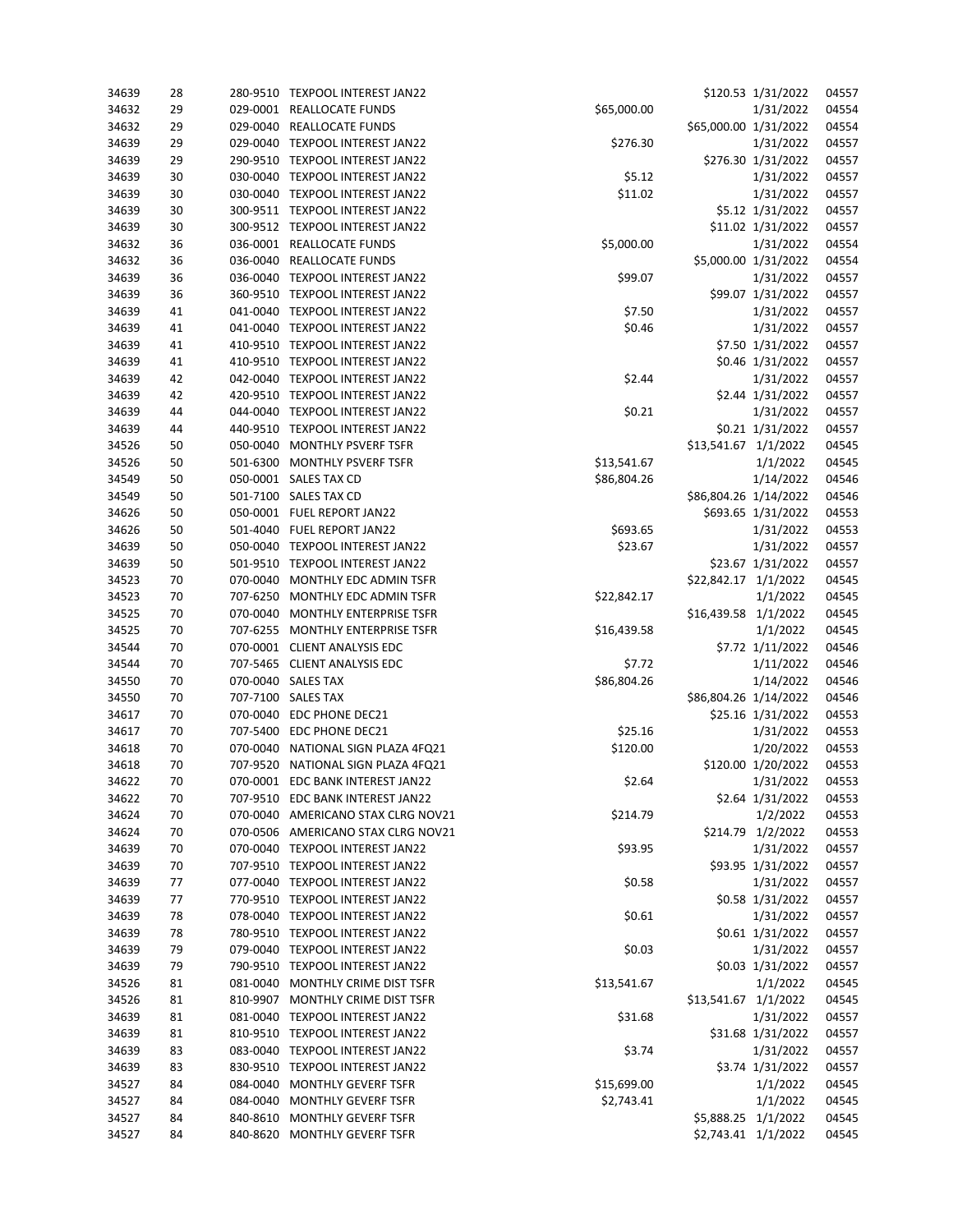| 34527 | 84 |                  | 840-8630 MONTHLY GEVERF TSFR          |                | \$4,914.92 1/1/2022      |                      | 04545 |
|-------|----|------------------|---------------------------------------|----------------|--------------------------|----------------------|-------|
| 34527 | 84 | 840-8640         | MONTHLY GEVERF TSFR                   |                | \$4,895.83 1/1/2022      |                      | 04545 |
| 34639 | 84 |                  | 084-0040 TEXPOOL INTEREST JAN22       | \$19.46        |                          | 1/31/2022            | 04557 |
| 34639 | 84 |                  | 840-9510 TEXPOOL INTEREST JAN22       |                |                          | \$19.46 1/31/2022    | 04557 |
| 34639 | 85 |                  | 085-0040 TEXPOOL INTEREST JAN22       | \$27.11        |                          | 1/31/2022            | 04557 |
| 34639 | 85 |                  | 850-9510 TEXPOOL INTEREST JAN22       |                |                          | \$27.11 1/31/2022    | 04557 |
| 34466 | 99 |                  | 099-0001 DEC CASH CARRY               | \$1,950.20     |                          | 1/1/2022             | 04531 |
| 34466 | 99 |                  | 099-1099 DEC CASH CARRY               |                |                          | \$1,950.20 1/1/2022  | 04531 |
| 34535 | 99 |                  | 099-0001 PAYROLL CASH TSFR            |                | \$214,170.76 1/3/2022    |                      | 04546 |
| 34535 | 99 |                  | 099-1099 PAYROLL CASH TSFR            | \$214,170.76   |                          | 1/3/2022             | 04546 |
| 34536 | 99 |                  | 099-0001 PAYROLL CASH TSFR            |                | \$2,504.94 1/5/2022      |                      | 04546 |
| 34536 | 99 |                  | 099-1099 PAYROLL CASH TSFR            | \$2,504.94     |                          | 1/5/2022             | 04546 |
| 34537 | 99 | 099-0001 AG FEES |                                       |                |                          | \$4.50 1/5/2022      | 04546 |
| 34537 | 99 | 099-1099 AG FEES |                                       | \$4.50         |                          | 1/5/2022             | 04546 |
| 34541 | 99 |                  | 099-0001 TEXPOOL DEPOSIT              |                | \$1,750,000.00 1/10/2022 |                      | 04546 |
| 34541 | 99 |                  | 099-1099 TEXPOOL DEPOSIT              | \$1,750,000.00 |                          | 1/10/2022            | 04546 |
| 34542 | 99 |                  | 099-0001 CHILD SAFETY REVENUE         | \$1,128.65     |                          | 1/10/2022            | 04546 |
| 34542 | 99 |                  | 099-1099 CHILD SAFETY REVENUE         |                |                          | \$1,128.65 1/10/2022 | 04546 |
| 34543 | 99 |                  | 099-0001 CURRENT & DELINQUENT TAX     | \$441,989.21   |                          | 1/10/2022            | 04546 |
| 34543 | 99 |                  | 099-1099 CURRENT & DELINQUENT TAX     |                | \$441,989.21 1/10/2022   |                      | 04546 |
| 34545 | 99 |                  | 099-0001 CLIENT ANALYSIS              |                |                          | \$694.91 1/11/2022   | 04546 |
| 34545 | 99 |                  | 099-1099 CLIENT ANALYSIS              | \$694.91       |                          | 1/11/2022            | 04546 |
| 34546 | 99 |                  | 099-0001 CURRENT TAX REND             | \$222.41       |                          | 1/11/2022            | 04546 |
| 34546 | 99 |                  | 099-1099 CURRENT TAX REND             |                |                          | \$222.41 1/11/2022   | 04546 |
| 34547 | 99 |                  | 099-0001 CURRENT & DELINQUENT TAX     | \$623,445.20   |                          | 1/12/2022            | 04546 |
| 34547 | 99 |                  | 099-1099 CURRENT & DELINQUENT TAX     |                | \$623,445.20 1/12/2022   |                      | 04546 |
| 34548 | 99 |                  | 099-0001 CURRENT & DELINQUENT TAX     | \$224,043.38   |                          | 1/14/2022            | 04546 |
| 34548 | 99 |                  | 099-1099 CURRENT & DELINQUENT TAX     |                | \$224,043.38 1/14/2022   |                      | 04546 |
| 34549 | 99 |                  | 099-0001 SALES TAX CD                 | \$86,804.26    |                          | 1/14/2022            | 04546 |
| 34549 | 99 |                  | 099-1099 SALES TAX CD                 |                | \$86,804.26 1/14/2022    |                      | 04546 |
| 34550 | 99 |                  | 099-0001 SALES TAX                    | \$266,888.32   |                          | 1/14/2022            | 04546 |
| 34550 | 99 |                  | 099-1099 SALES TAX                    |                | \$266,888.32 1/14/2022   |                      | 04546 |
| 34551 | 99 |                  | 099-0001 PAYROLL CASH TSFR            |                | \$207,677.30 1/18/2022   |                      | 04546 |
| 34551 | 99 |                  | 099-1099 PAYROLL CASH TSFR            | \$207,677.30   |                          | 1/18/2022            | 04546 |
| 34552 | 99 |                  | 099-0001 EMS CCD TRANSFER 011822      | \$2,280.97     |                          | 1/18/2022            | 04546 |
| 34552 | 99 |                  | 099-1099 EMS CCD TRANSFER 011822      |                |                          | \$2,280.97 1/18/2022 | 04546 |
| 34553 | 99 |                  | 099-0001 EBT CASH TRANSFER            |                | \$125,000.00 1/19/2022   |                      | 04546 |
| 34553 | 99 |                  | 099-1099 EBT CASH TRANSFER            | \$125,000.00   |                          | 1/19/2022            | 04546 |
| 34554 | 99 |                  | 099-0001 SALES TAX PMT                |                | \$11,021.80 1/4/2022     |                      | 04546 |
| 34554 | 99 |                  | 099-1099 SALES TAX PMT                | \$11,021.80    |                          | 1/4/2022             | 04546 |
| 34555 | 99 |                  | 099-0001 QUARTERLY COMPTROLLER PMT    |                | \$40,052.49 1/12/2022    |                      | 04546 |
| 34555 | 99 |                  | 099-1099 COMPTROLLER COLL FEES        | \$40,052.49    |                          | 1/12/2022            | 04546 |
| 34584 | 99 | 099-0001 AG FEES |                                       |                |                          | \$4.50 1/19/2022     | 04548 |
| 34584 | 99 | 099-1099 AG FEES |                                       | \$4.50         |                          | 1/19/2022            | 04548 |
| 34585 | 99 |                  | 099-0001 CURRENT & DELINQUENT TAX     | \$422,453.48   |                          | 1/20/2022            | 04548 |
| 34585 | 99 |                  | 099-1099 CURRENT & DELINQUENT TAX     |                | \$422,453.48 1/20/2022   |                      | 04548 |
| 34587 | 99 |                  | 099-0001 DEBT SVC CASH TSFR           |                | \$300,000.00 1/24/2022   |                      | 04548 |
| 34587 | 99 |                  | 099-1099 DEBT SVC CASH TSFR           | \$300,000.00   |                          | 1/24/2022            | 04548 |
| 34588 | 99 |                  | 099-0001 CURRENT & DELINQUENT TAX     | \$229,619.09   |                          | 1/24/2022            | 04548 |
| 34588 | 99 |                  | 099-1099 CURRENT & DELINQUENT TAX     |                | \$229,619.09 1/24/2022   |                      | 04548 |
| 34589 | 99 |                  | 099-0001 MIXED BEVERAGE TAX           | \$11,081.36    |                          | 1/24/2022            | 04548 |
| 34589 | 99 |                  | 099-1099 MIXED BEVERAGE TAX           |                | \$11,081.36 1/24/2022    |                      | 04548 |
| 34590 | 99 |                  | 099-0001 DRAWER CHANGE                |                |                          | \$500.00 1/25/2022   | 04548 |
| 34590 | 99 |                  | 099-1099 DRAWER CHANGE                | \$500.00       |                          | 1/25/2022            | 04548 |
| 34591 | 99 |                  | 099-0001 DEBT SVC CASH TSFR ADDL      |                | \$25,000.00 1/26/2022    |                      | 04548 |
| 34591 | 99 |                  | 099-1099 DEBT SVC CASH TSFR ADDL      | \$25,000.00    |                          | 1/26/2022            | 04548 |
| 34592 | 99 |                  | 099-0001 DRAWER CHANGE DEPOSIT        | \$500.00       |                          | 1/26/2022            | 04548 |
| 34592 | 99 |                  | 099-1099 DRAWER CHANGE DEPOSIT        |                |                          | \$500.00 1/26/2022   | 04548 |
| 34619 | 99 |                  | 099-0001 CURRENT & DELINQUENT TAX     | \$260,808.60   |                          | 1/26/2022            | 04553 |
| 34619 | 99 |                  | 099-1099 CURRENT & DELINQUENT TAX     |                | \$260,808.60 1/26/2022   |                      | 04553 |
| 34620 | 99 |                  | 099-0001 SUPERIOR PRESS ORDER         |                |                          | \$287.39 1/28/2022   | 04553 |
| 34620 | 99 |                  | 099-1099 SUPERIOR CHECK DISPOSAL BAGS | \$287.39       |                          | 1/28/2022            | 04553 |
| 34621 | 99 |                  | 099-0001 PAYROLL CASH TSFR            |                | \$206,644.68 1/31/2022   |                      | 04553 |
|       |    |                  |                                       |                |                          |                      |       |